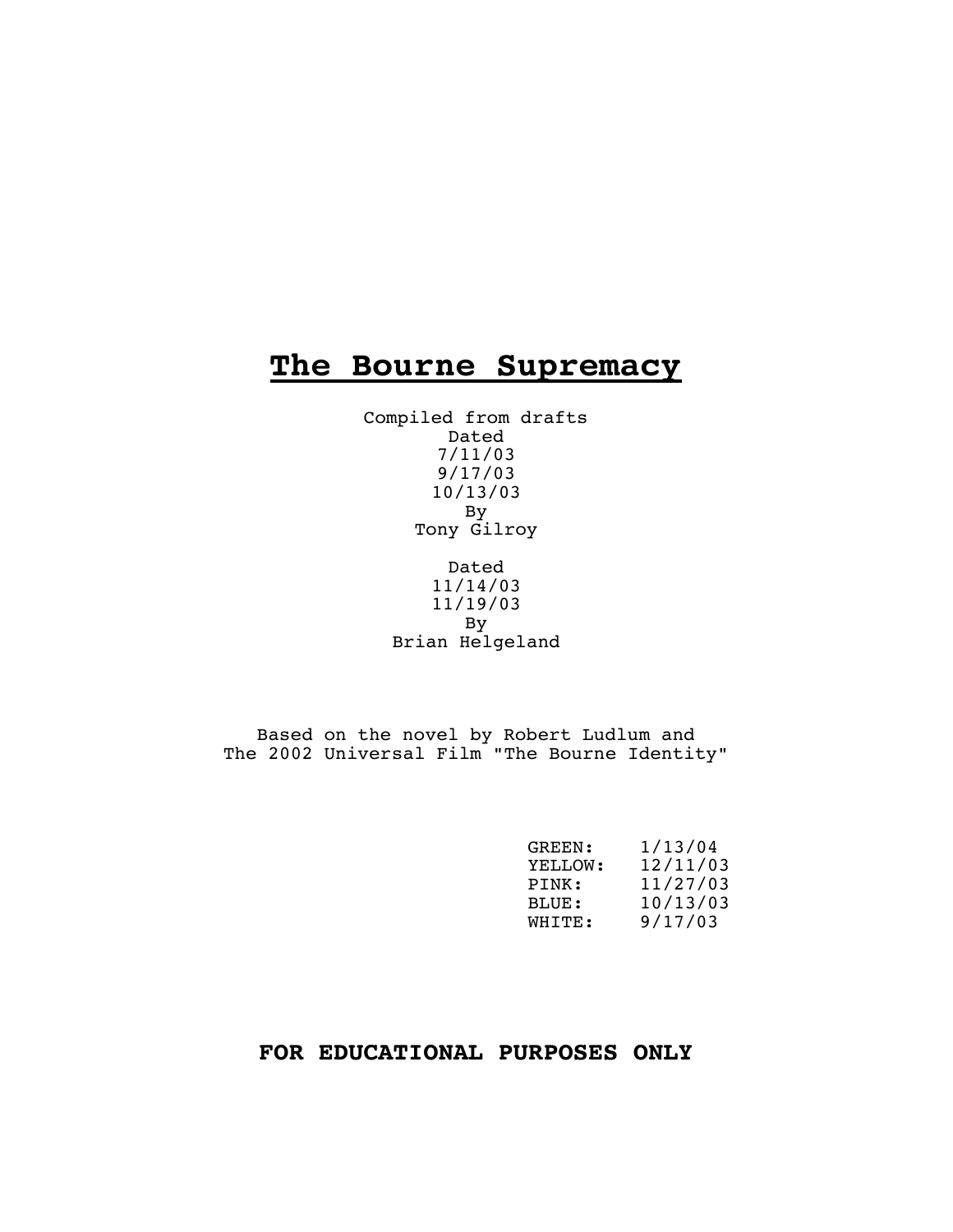#### 1 EXT. MERCEDES WINDSHIELD -- DUSK 1

*It's raining...* 

 *Light strobes across the wet glass at a rhythmic pace...* 

 *Suddenly -- through the window a face -- JASON BOURNE - riding in the backseat -- his gaze fixed.* 

#### A1 INT. MERCEDES -- NIGHT A1

*On his knee -- a syringe and a gun --* 

 *The eyes of the driver, JARDA, watching --* 

 *BOURNE'S POV -- the passenger -- back of his HEAD -- cell phone rings -- the HEAD turns -- it's CONKLIN --* 

 *BOURNE returns his stare...*

CUT TO --

#### 2 1NT. COTTAGE BEDROOM -- NIGHT 2

 BOURNE'S EYES OPEN! -- panicked -- gasping -- trying to stay quiet -- MARIE sleeps.

#### A2 INT. COTTAGE LIVING AREA/BATHROOM -- NIGHT A2

 BOURNE moving for the medicine cabinet. Digs through the medicine cabinet. Downs something specific.

### 3 INT./EXT. COTTAGE LIVING ROOM/VERANDA -- NIGHT 3

One minute later. BOURNE moves out onto the veranda.

 MARIE pads in. Watching him for a moment. Concerned. Clearly it's not the first time this has happened.

They both look different than last we saw them; his hair is longer. She's a blonde. Hippie travelers. Their cottage is humble but sweet. The bedroom opens to a beach and a town just down the hill. CLUB MUSIC from some all night rave wafting in from the far distance.

> MARIE Where were you, Jason?

 BOURNE In the car. Conklin up front.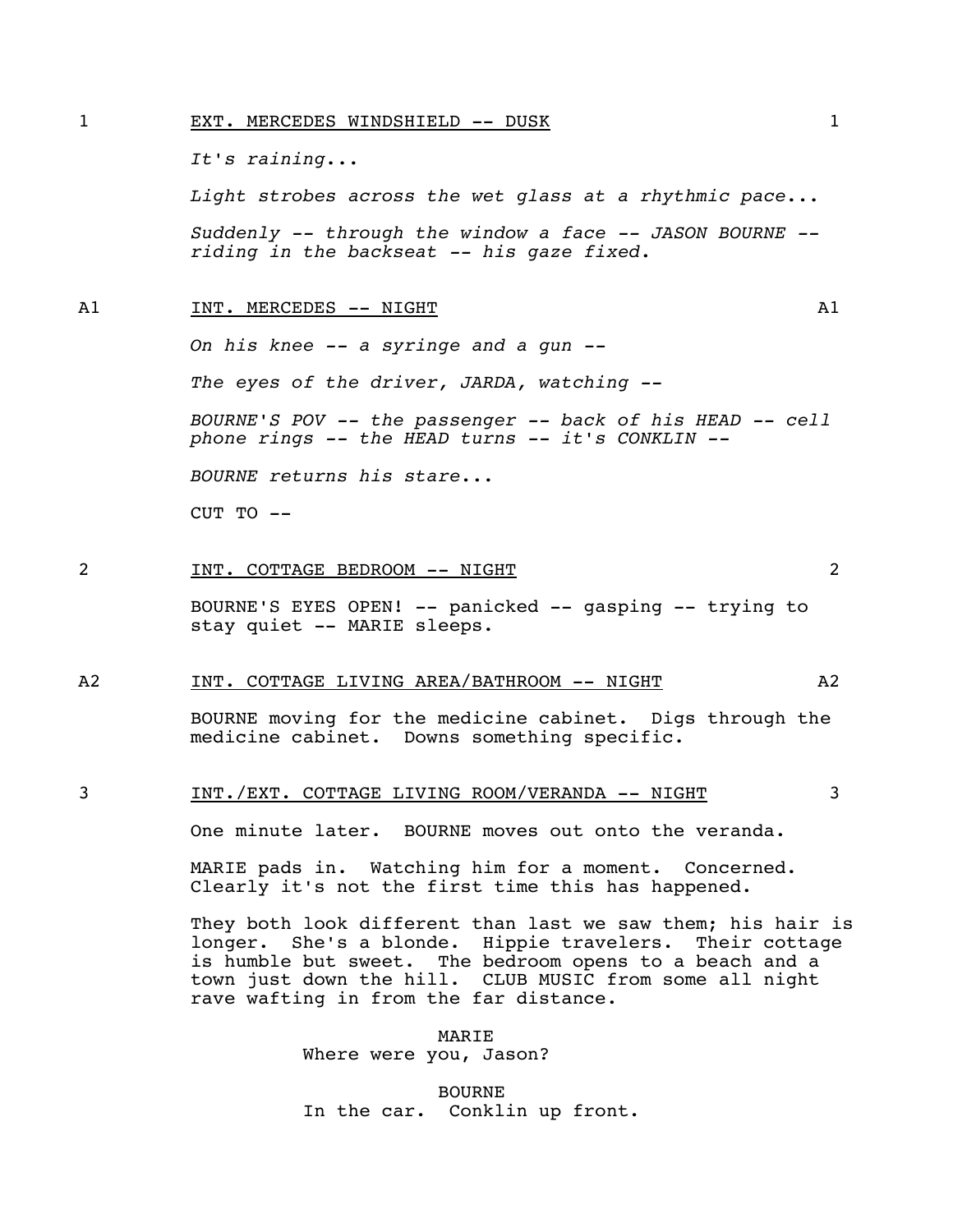I'll get the book.

 BOURNE No. There's nothing new.

### MARIE

 You're sure? (he nods) We should still -- we should write it down.

### BOURNE

|  |  | Two years we're scribbling in a notebook -- |  |  |
|--|--|---------------------------------------------|--|--|
|--|--|---------------------------------------------|--|--|

MARIE

|  |  | -- it hasn't been two years --<br>$\mathbf{r}$ |  |  |  |  |  |
|--|--|------------------------------------------------|--|--|--|--|--|
|--|--|------------------------------------------------|--|--|--|--|--|

#### BOURNE

-- it's always bad and it's never  $*$ anything but bits and pieces anyway!<br>
she's gone quiet) (she's gone quiet) \* You ever think that maybe it's just<br>making it worse? You don't wonder that? \* \* making it worse? You don't wonder that?

She lays her hands on his shoulders, steadies him.

### MARIE

We write them down because sooner or  $*$ <br>later you're going to remember something  $*$ later you're going to remember something good. \*

#### BOURNE

 (softens) I do remember something good. All the time. I remember you.

She smiles. Kisses him. Leads him back in.

#### 4 INT. COTTAGE BEDROOM -- NIGHT 4

 MARIE getting BOURNE into the bed. Turning down the light. Getting him settled. Waiting for that pill to kick in. What would he do without her?

> BOURNE I'm trying, Marie, Okay?

 MARIE I worry when you get like this.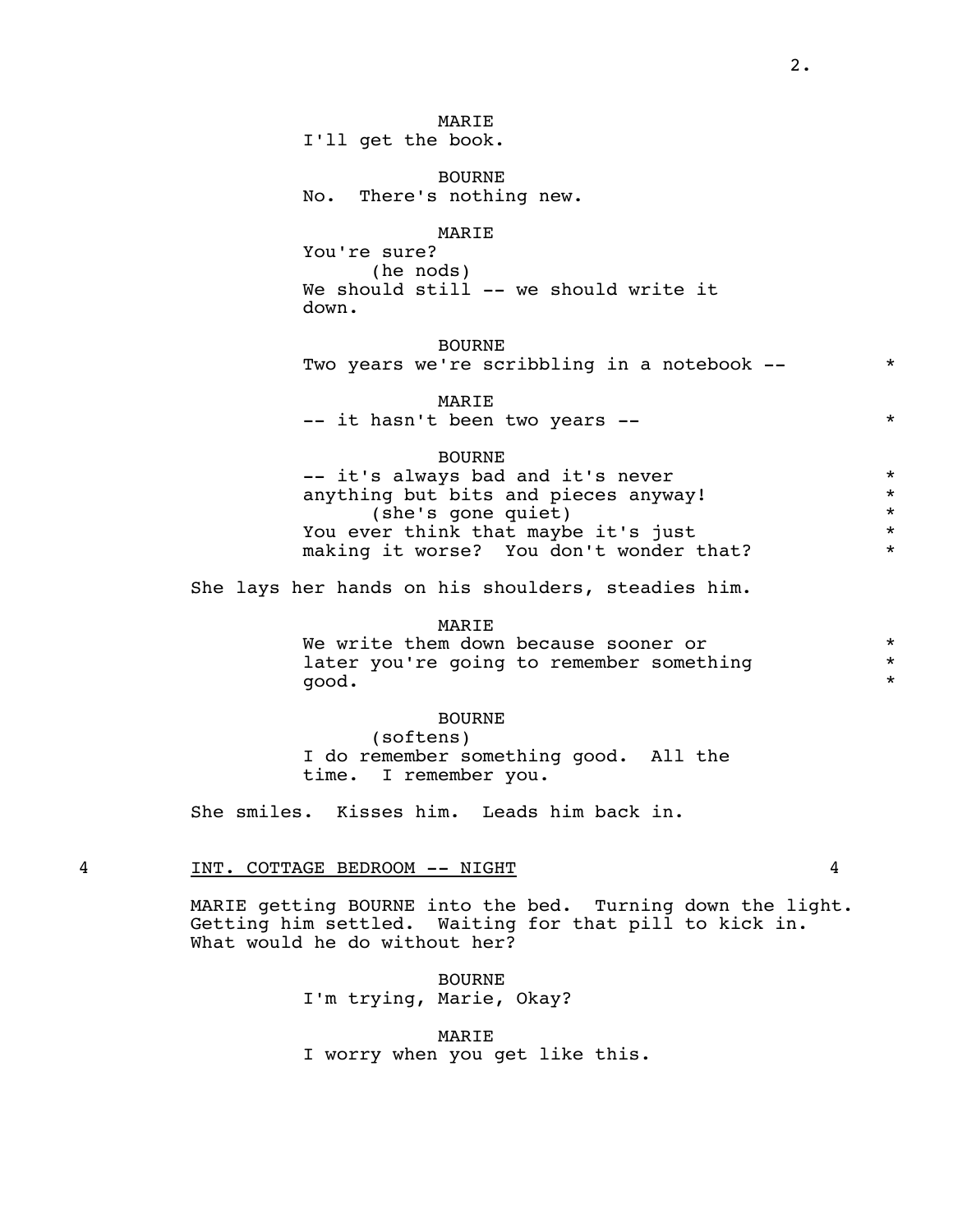It's just a nightmare.

### MARIE

 I don't mean that. I worry when you try to ignore it.

 He hesitates. But that gets him. He knows she's right. And with that opening, he's letting go. Resistance folding. Almost childlike. She's gathering him in. He's letting her do it...

> MARIE (CONT'D) Sleep. Sleep now.

 BOURNE I should be better by now.

MARIE

You are better. And I think it's not memories at all. It's just a dream you keep having over and over.

> BOURNE But it ends up the same.

 MARIE One day it will be different. It just takes time. (beat) We'll make new memories. You and me.

 Silence. She strokes his face. He gives in to her tenderness. He's fading. Two waifs in the dark.

#### DISSOLVE TO:

### 5 EXT. BEACH -- GOA/BEACHTOWN -- DAY 5

 BOURNE running in the sun. A punishing pace along the sand. Moving strong. Effortless. Deep into it. Focused. The stunning conjunction of sun and scenery are lost on him.

#### 6 EXT. OUTDOOR MARKET -- GOA/BEACHTOWN -- DAY 6

 A busy market town. Fishing town. Hippie town. Lots of young Western faces. Rundown and happening at the same time.

MARIE shopping. Filling a bag with local produce.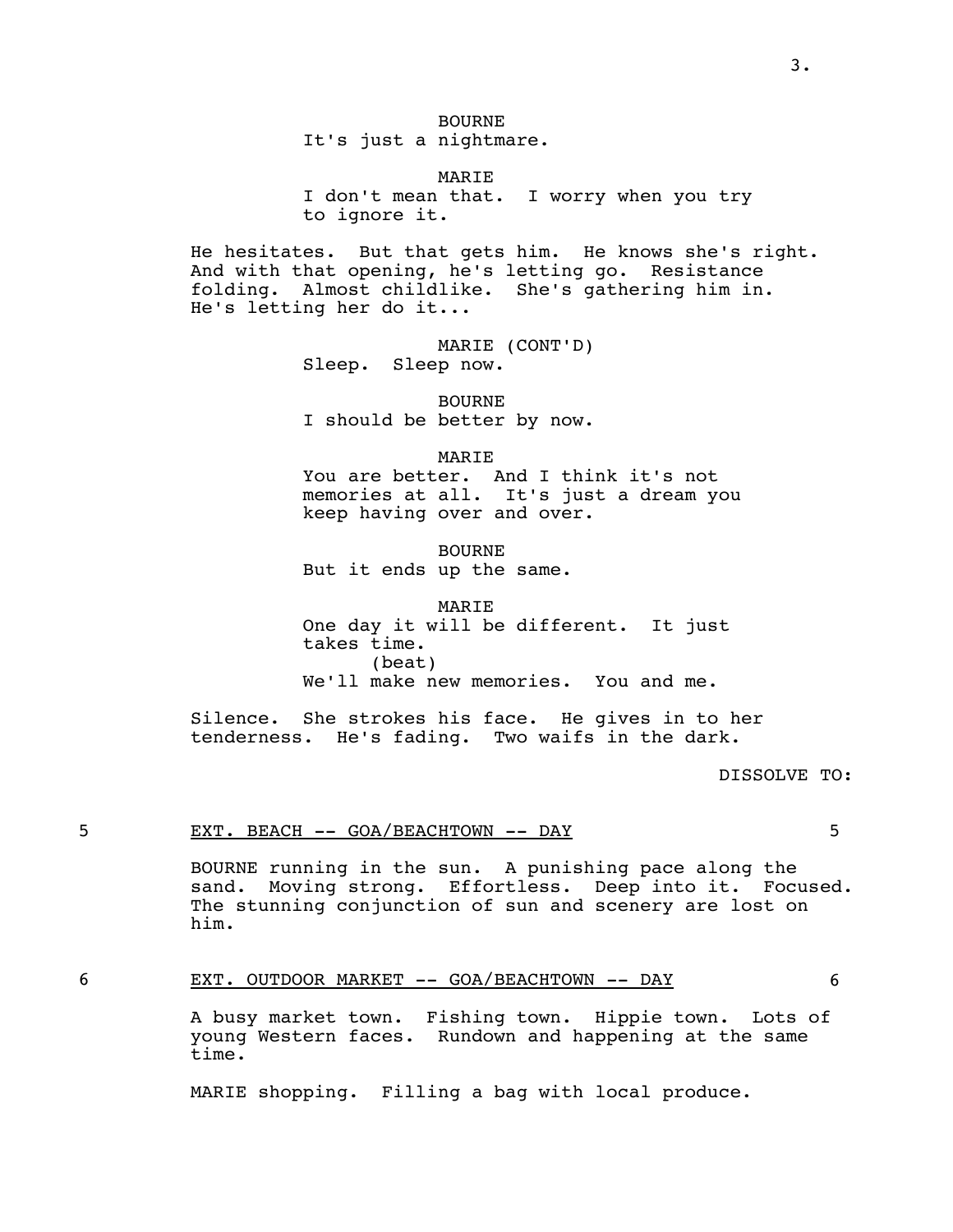### 7 EXT. ROAD -- GOA/BEACHTOWN -- DAY 7

BOURNE still running, leaving the beach behind.

### 8 INT. COTTAGE KITCHEN -- DAY 8

 MARIE back from the market, putting the groceries away. Almost done, when she stops for a moment --

 A PHOTOGRAPH. There on the windowsill. A snapshot. Jason and Marie on a beach. Her arms around him. As if she were the protector. Big smiles. Young. Alive. In love.

MARIE smiles.

### 9 EXT. MAIN STREET -- GOA/BEACHTOWN -- DAY 9

 Funky busy. Colonial facades in vivid, sub-continental technicolor. Loud morning traffic.

CAMERA FINDS

 BOURNE coming out of a store with a big bottle of water. He's just finished his run. Standing there, chugging away, checking the scene, when something catches his eye --

#### HIS POV

 THE STREET. A SILVER CAR -- something newish -- pulling down the block -- can't quite see who's driving, but --

### BACK TO

 BOURNE watching this silver car. So serious he's casual. Nobody passing would notice, but we do: He's on alert.

#### MOVING WITH HIM AS

 BOURNE follows THE SILVER CAR on foot -- natural - cruising the BUSY SIDEWALK -- blending into the mix - chugging on that water bottle and --

#### UP AHEAD

THE SILVER CAR making the corner and turning now --

### BACK TO

BOURNE slowing as he reaches the corner --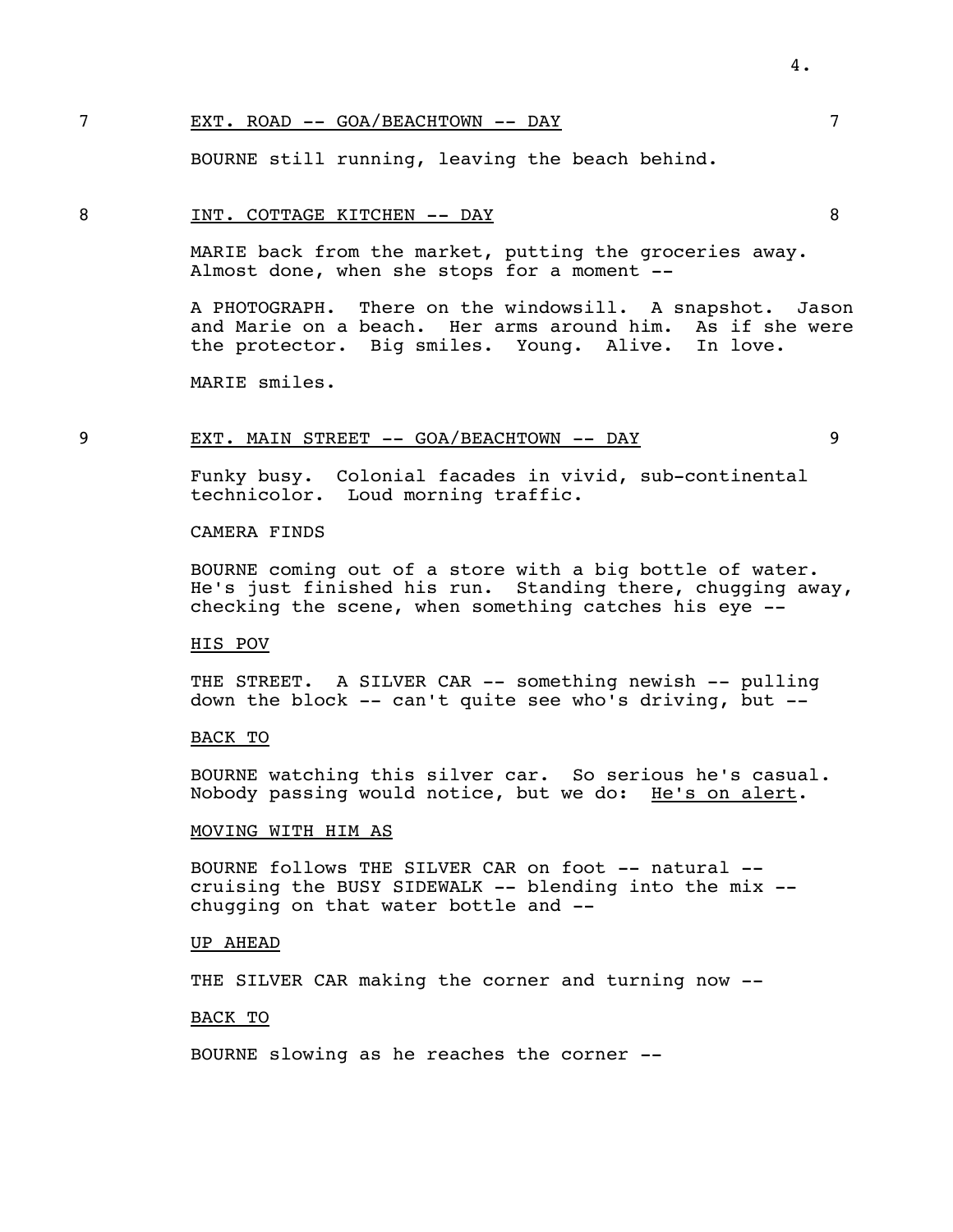THE SILVER CAR has parked. There's a GUY -- well-dressed - casual -- physical -- sunglasses -- call him KIRILL -- he's out of the car and heading across the street toward a building there. A TELEGRAPH OFFICE.

### BACK TO

BOURNE checking his watch. The car. The guy. Perimeter.

### 10 INT. TELEGRAPH OFFICE/GOA -- DAY 10 \*

 MR. MOHAN at his desk. He's a crisp, proper man of fifty. He's just been handed something --

A PHOTOGRAPH OF MARIE -- an old passport picture.

 MR. MOHAN And your question, sir?

KIRILL across the desk.

 KIRILL She's my sister. There's been a death in the family. This is the last place we know she called from.

#### 11 11 INT. COTTAGE -- DAY 11

A NOTE ON THE TABLE: "I'M AT THE BEACH"

 BOURNE has just come in -- just read the note -- balling it quickly. In fact, everything is quickly now, because --

BOURNE is bailing.

 Fast. Calm. Methodical. Some exfil procedure that he's honed and choreographed. Packing like a machine --

#### RAPID TIME CUTS

-- BACKPACKS thrown open on the bed. -- HOUSE CASH pulled from a lamp base. -- CREDIT CARDS taped under the counter.

#### 12 EXT. MAIN STREET/BANK GOA/BEACH TOWN -- DAY 12

 KIRILL coming out of the bank. Mission accomplished. Heading back to the SILVER CAR. Getting in and --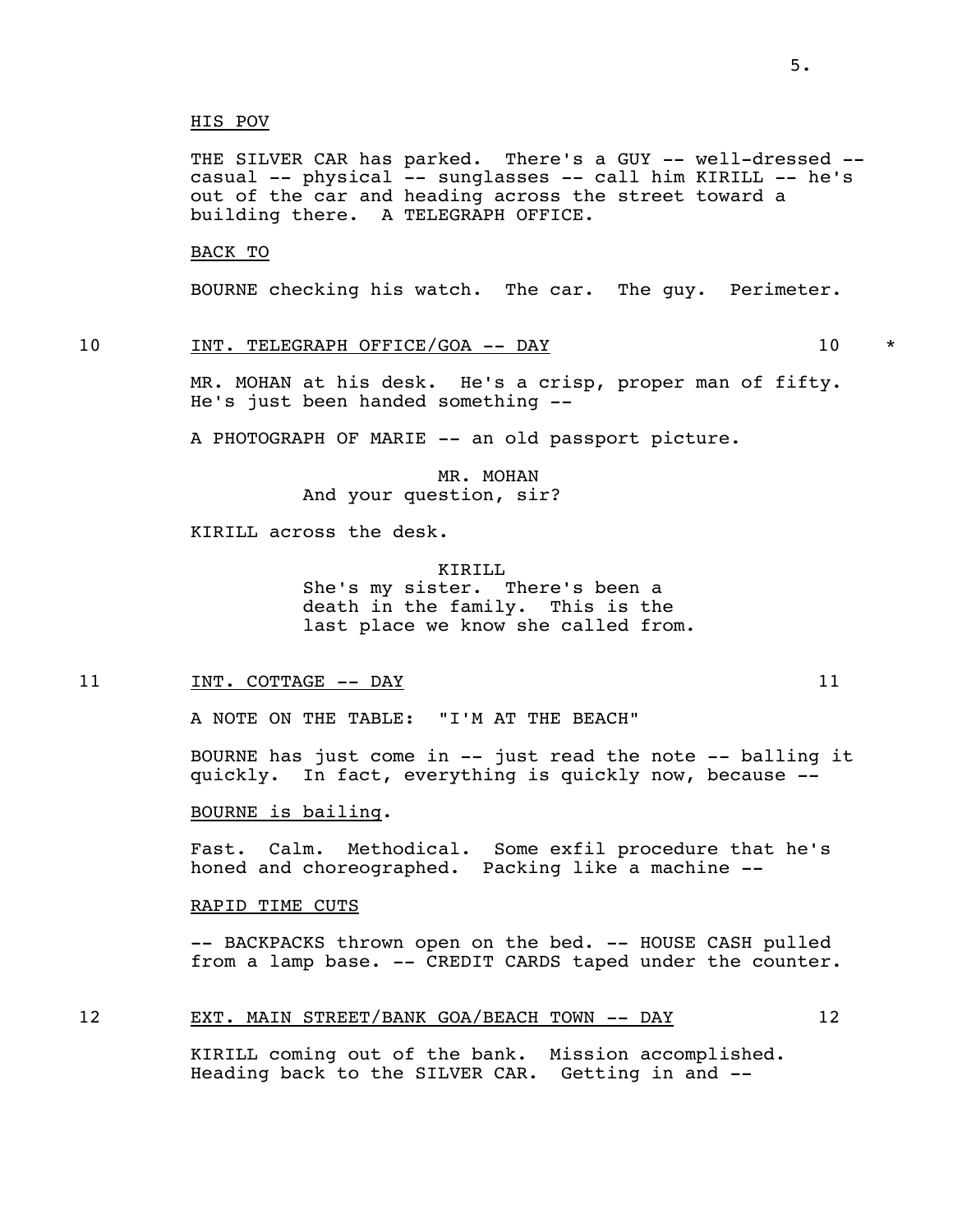#### 13 INT. SILVER CAR -- DAY (CONT) 13

 KIRILL starting it up. Glancing around nice and easy. He's cool. Putting the car into gear, he makes a slow pass \* through the marketplace. Eyes everywhere. \* \* \* \*

### 14 believed by Delawight and the set of the set of the set of the set of the set of the set of the set of the set of the set of the set of the set of the set of the set of the set of the set of the set of the set of the se

#### 15 19 INT. COTTAGE  $--$  DAY 15

 BOURNE -- done -- the place is stripped -- pulling on the backpacks -- glancing around -- one last thing -- shit, he almost missed it --

 THE PHOTOGRAPH -- the one of he and Marie on the beach - the one we saw her looking at earlier -- there it is on the windowsill -- jamming it into his pocket and --

#### A16 EXT. SIDE STREET/PARKING AREA -- GOA/BEACHTOWN -- DAY A16 \*

KIRILL now parked and out of the car -- on the move -- on \* foot  $-$ - he begins a sweep of the beach.

### 16 EXT. COTTAGE BACK DOOR -- YARD/ALLEY -- DAY (CONT) 16

 BOURNE out the back -- jogging -- keeping low -- into the neighborhood -- through the alleys -- nothing random about it, this has all been worked out and --

## 17 believed by the contract of the contract of the contract of the contract of the contract of the contract of the contract of the contract of the contract of the contract of the contract of the contract of the contract of

### 18 EXT. BEACH -- GOA/BEACHTOWN -- DAY 18 \*

 Crowded with tourists -- sunbathers -- MARIE at her favorite spot. Talking with TWO WOMEN, laughing with them - - happy.

#### 18A EXT. BEACH/PARKING AREA -- GOA -- DAY 18A \*

A burly JEEP comes roaring up. BOURNE spots the SILVER \* CAR, parks at the other end  $--$  takes off towards the beach.  $*$ 

6.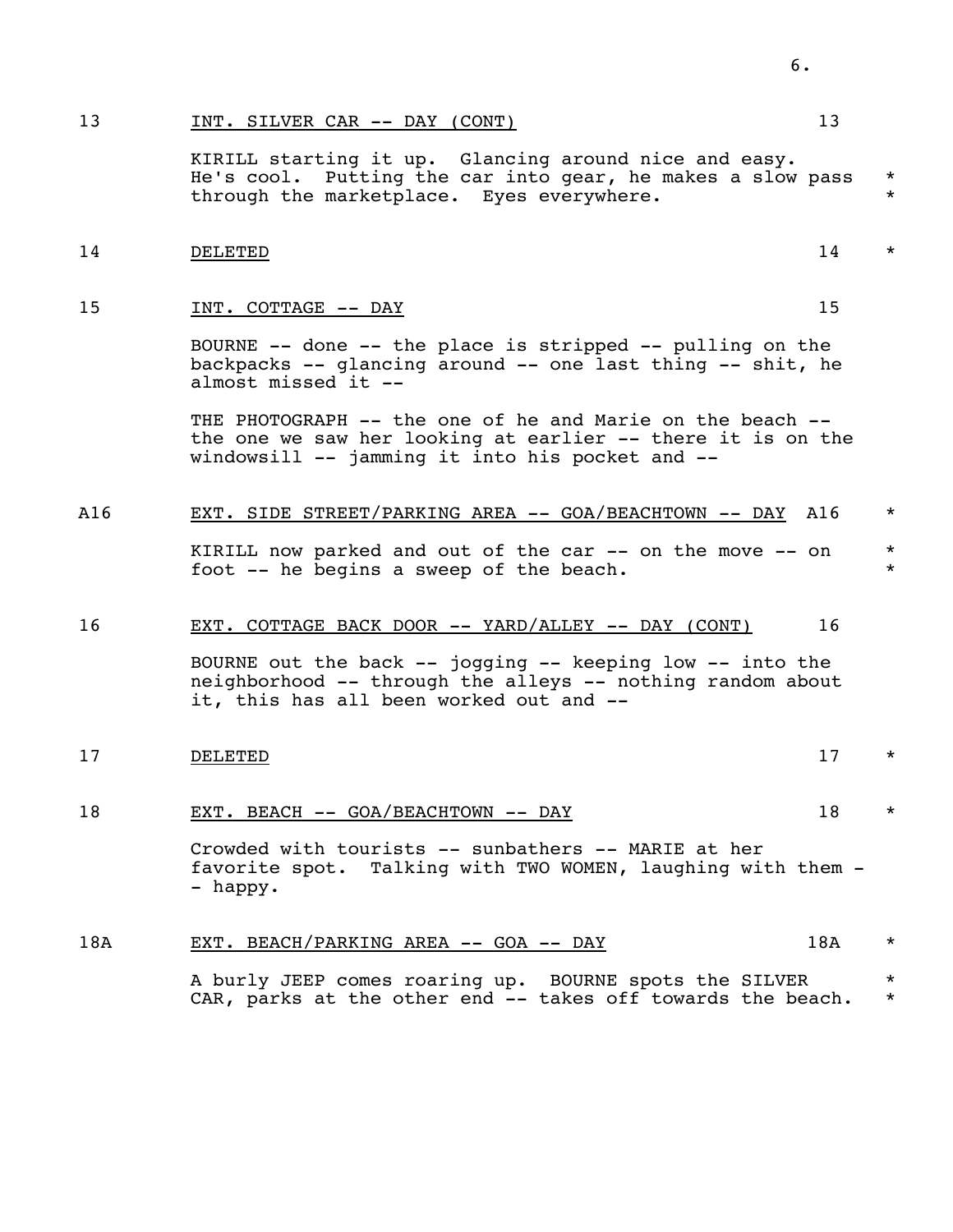| 19 | EXT. BEACH -- GOA -- DAY                                                                                                                                                                | 19 | $\star$                                  |
|----|-----------------------------------------------------------------------------------------------------------------------------------------------------------------------------------------|----|------------------------------------------|
|    | KIRILL methodically making his way up the beach --<br>checking every blue tent -- every towel.                                                                                          |    | $\star$<br>$\star$                       |
| 20 | EXT. BEACH -- GOA -- DAY                                                                                                                                                                | 20 | $\star$                                  |
|    | BOURNE coming up the beach the opposite way -- one eye on<br>KIRILL, one eye on MARIE.                                                                                                  |    | $\star$<br>$\star$                       |
|    | He arrives just as KIRILL looks up and sees them a<br>hundred yards away -- a hard stare between them -- BOURNE<br>bends down --                                                        |    | $\star$<br>$\star$<br>$\star$            |
|    | <b>BOURNE</b><br>We gotta go, Marie. We gotta go, now.                                                                                                                                  |    |                                          |
|    | From the tone of his voice, she knows it's serious.<br>Marie grabs her bag. A quick goodbye to the friends.<br>They hurry off. BOURNE uses the sunbathers as cover.<br>KIRILL retreats. |    | $\star$<br>$\star$<br>$\star$<br>$\star$ |
| 21 | EXT. BEACH/PARKING LOT -- GOA -- DAY                                                                                                                                                    | 21 | $\star$                                  |
|    | They reach the JEEP -- she knows the drill -- bag tossed in<br>the back $--$ even as the Jeep pulls away and $--$                                                                       |    | $\star$<br>$\star$                       |
| 22 | INT. JEEP -- DAY (CONT)                                                                                                                                                                 | 22 |                                          |
|    | BOURNE driving. MARIE beside him --                                                                                                                                                     |    |                                          |
|    | <b>BOURNE</b><br>We're blown.                                                                                                                                                           |    |                                          |
|    | She hesitates. One minute ago everything was fine.                                                                                                                                      |    |                                          |
|    | MARIE<br>How?<br>No                                                                                                                                                                     |    |                                          |
|    | <b>BOURNE</b><br>The Telegraph office.                                                                                                                                                  |    |                                          |
|    | MARIE<br>But we were so careful.                                                                                                                                                        |    |                                          |

**BOURNE** We pushed it. We got lazy.  $*$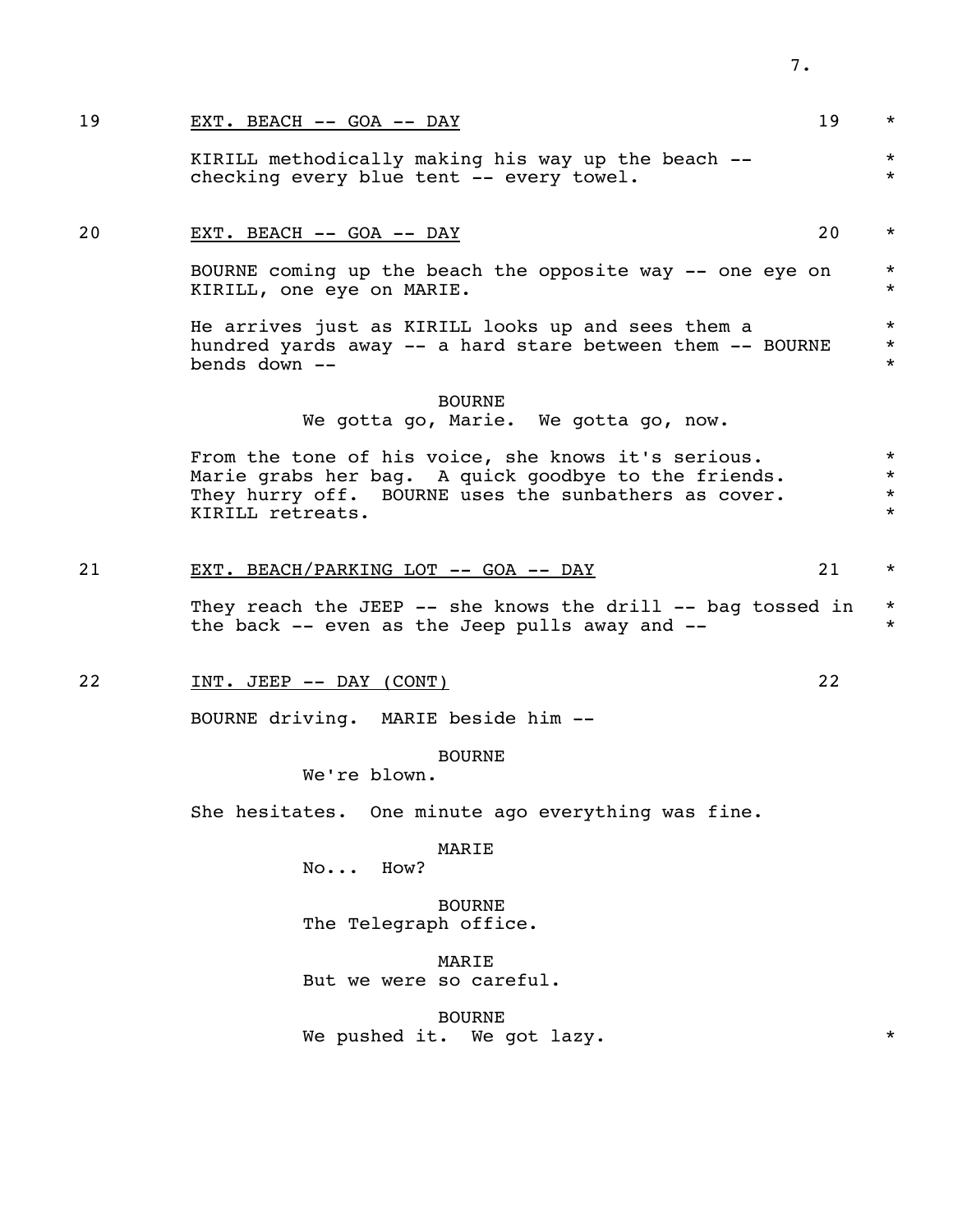KIRILL already back at the SILVER CAR -- following them  $*$ out onto the MAIN STREET -- blocked by the local traffic -- \* pulling a HUGE AUTOMATIC PISTOL out from his travel bag.

24 EXT. BEACHTOWN ALLEY/OFF MAIN STREET -- DAY 24

THE JEEP pulling down this narrow little passageway and --

BOURNE'S WINDSHIELD POV \*

MAIN STREET packed with traffic and --

BACK TO

BOURNE not liking this. Eyes all over -- trying to decide.

MARIE

But you're sure?

 BOURNE He was at the campground yesterday.

MARIE

 $\mathsf{So...}$  \*

 BOURNE It's wrong. Guy with a rental car and hundred dollar sneakers sleeps in a tent?

Trying to decide whether to pull out or back up --

MARIE

That's crazy.  $\star$ 

 BOURNE No. Not this. This is real.  $*$  (suddenly) \* And he's right there... (throwing the car into reverse)

#### MARIE

Where --

#### BOURNE

|           |  |  | Back there $--$ at the corner $--$ Hyundai $--$ |  |
|-----------|--|--|-------------------------------------------------|--|
| silver -- |  |  |                                                 |  |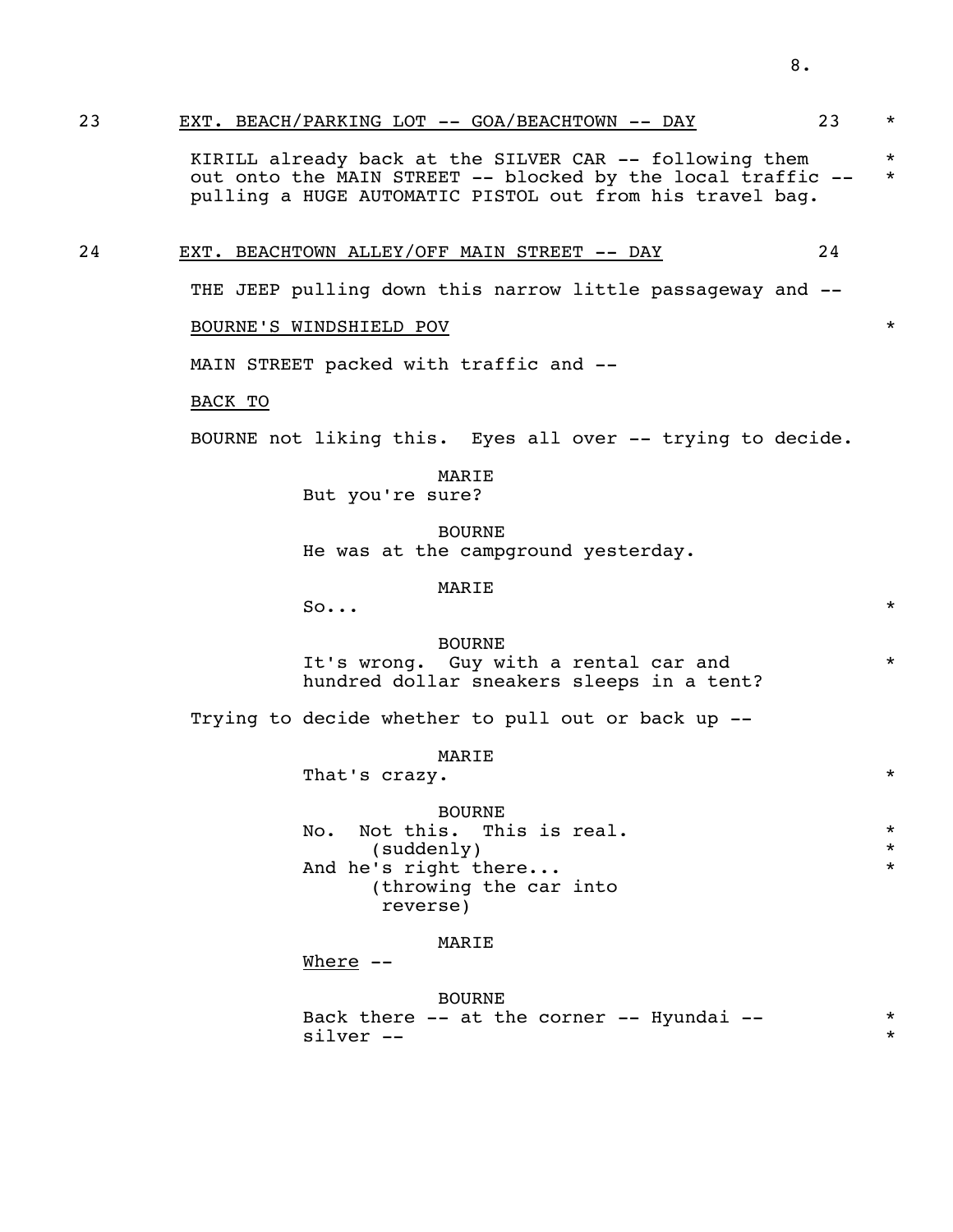### 25 INT. HYUNDAI -- DAY (CONT) 25 \*

 KIRILL trapped in some Main Street gridlock. Glancing back for a way out  $-$ - freezing suddenly, because there  $-$ -

 HIS POV -- THE JEEP -- THE ALLEY -- right there -- twenty yards back -- a good look at BOURNE and MARIE -- as they disappear and --

#### 26 EXT. ALLEYWAY -- GOA/BEACHTOWN -- DAY (CONT) 26

THE JEEP backing up the way it came -- BLOWING ITS HORN because an OLD VAN pulls in and blocks him from behind --

### 27 1NT. JEEP -- DAY (CONT) 27

 BOURNE leaning on THE HORN -- shit, now they've got to wait!

| MARIE                             |  |  |  |  |
|-----------------------------------|--|--|--|--|
| but you're not -- you're not sure |  |  |  |  |

BOURNE \*

We can't wait to be sure.  $*$ 

### where  $\star$

I don't want to move again...I like it  $*$ here.  $\star$ 

### BOURNE \*

Look, we clear out, we get to the shack,  $*$ <br>we get safe. We hang there awhile. I'll we get safe. We hang there awhile. I'll come back. I'll check it out. But right  $\star$ <br>now we can't -now we can't  $-$ 

where  $\star$ -- where's left to go? --  $*$ 

### BOURNE \*

-- there's places -- we can't afford to \* be wrong!  $\star$ 

#### 28 INT. HYUNDAI -- DAY (CONT) 28

 KIRILL. Calm. Possessed of a familiar tactical patience. He can't get the Hyundai to the alley from where he is and \* it doesn't make sense to go on foot. He checks his rearview.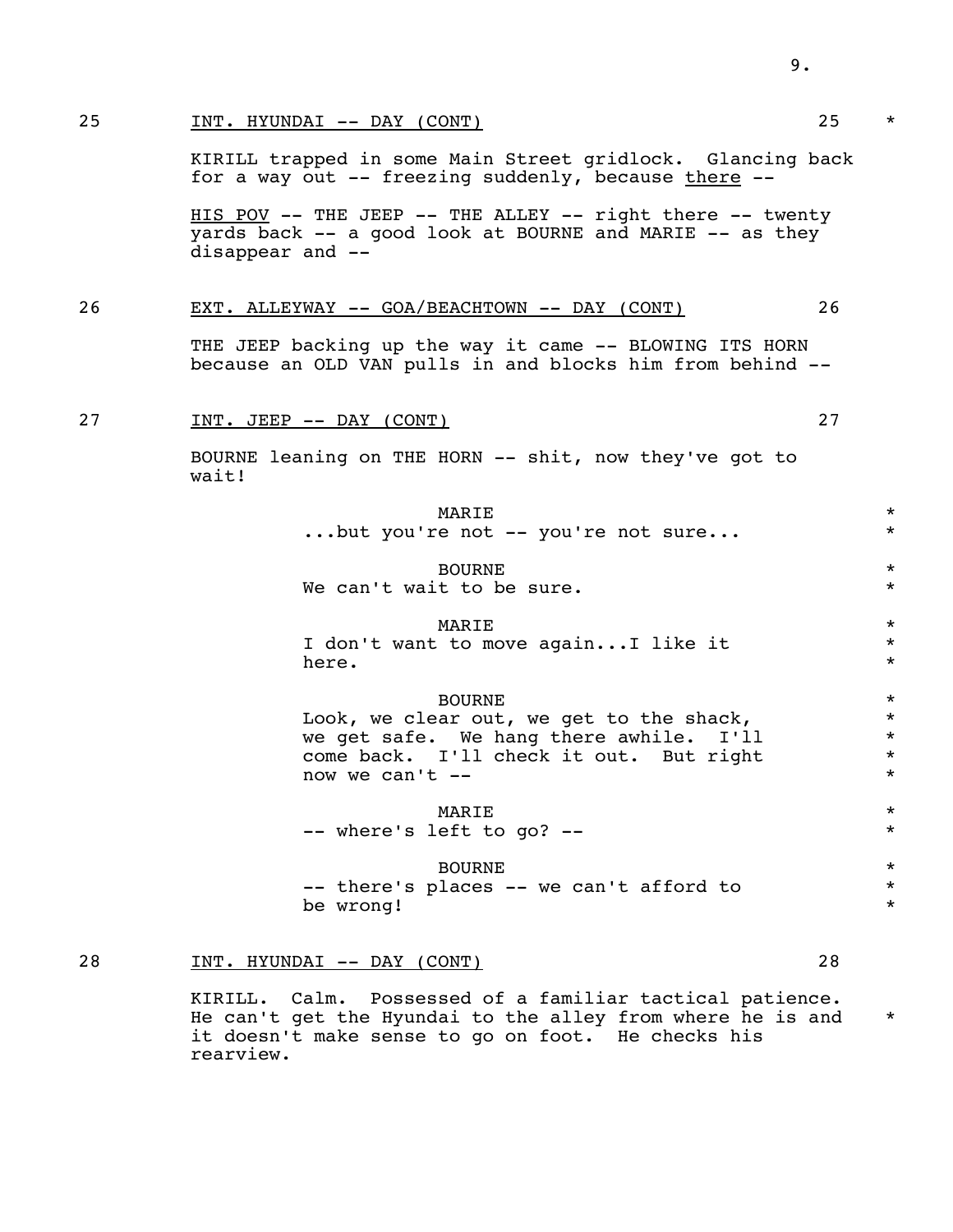Fuck it  $--$  there's an opening ahead and he's taking it  $--$  \* even though it's away from them -- he'll find another way -- \*

### 29 EXT. ALLEYWAY -- GOA/BEACHTOWN -- DAY -- (CONT) 29

BOURNE sees the HYUNDAI move forward into traffic. THE OLD  $*$ VAN is still blocking them from behind --  $*$ 

### BOURNE \*

You drive.  $\star$ 

### where  $\star$

what?  $\star$ 

 BOURNE \* (already squeezing over) \* Switch! You drive! \*

### where  $\star$

 $---$  where?  $---$ 

### BOURNE \* -- make the left -- toward the bridge --  $*$

MARIE scrambling over the seat. BOURNE, eyes everywhere,  $*$ checks his watch.

THE JEEP squirts back on the main street and --

### 30 INT. JEEP -- DAY -- CONT 30

 MARIE at the wheel -- adrenaline pumping -- clear running for thirty yards ahead and --

MARIE skidding them into the right turn -- clipping another vehicle -- MIRROR SHATTERING! -- speeding up.

 BOURNE scanning behind them -- MARIE moving out to pass - veering back! -- an ONCOMING BUS -- just in time and --

#### MARIE

 -- Jesus! -- (glancing over) -- is he back there? --

### BOURNE

- -- not yet --
- MARIE -- it's just him? --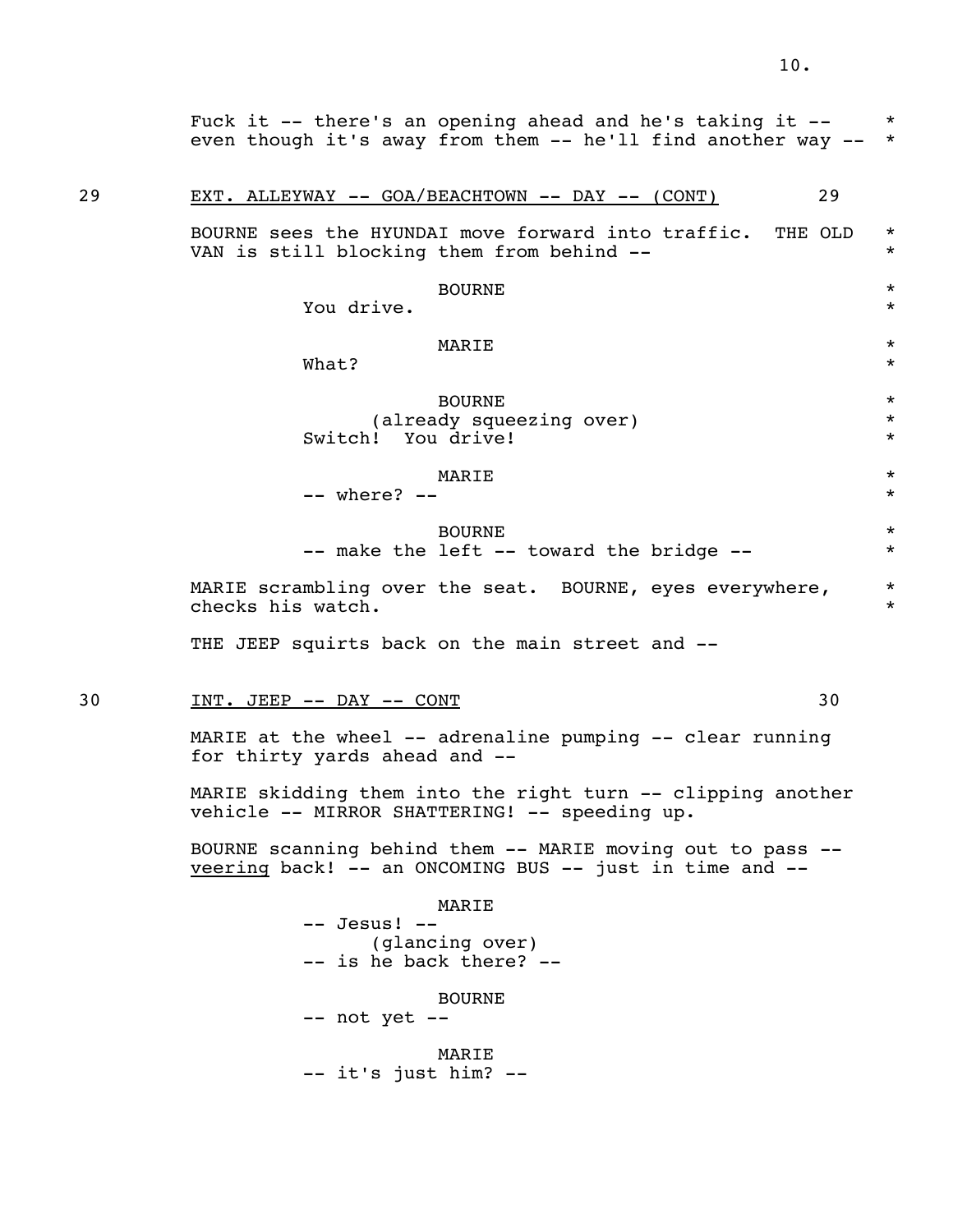### BOURNE -- yeah -- one guy -- I don't think he was ready --

#### MARIE

 $--$  hang on  $--$ 

 MARIE bearing down -- pulling out -- gives him a quick smile -- BOURNE knowing he's got a good one here -- \*

### 31 INT. HYUNDAI -- DAY/SUNSET 31 \*

KIRILL stopping short on a rise. Bit of a view from here.  $*$ Gets half out the car to look.  $\star$ 

BELOW -- the JEEP headed for A BRIDGE. He's gonna lose \* them. KIRILL'S mind racing. Grabs duffle from the back,  $*$ abandons car. \*

#### 32 INT. JEEP -- BRIDGE -- DAY/SUNSET 32

MARIE driving. BOURNE preps his pistol. Eye out for  $*$ KIRILL. \*

### BOURNE \*

You keep going to the shack. I'll meet  $*$ you there in an hour.  $\star$ 

### where  $\star$

 (concerned) \* Where are you going?  $*$ 

 BOURNE \* I'm going to bail on the other side and  $*$ wait. This bridge is the only way he can  $*$  follow. follow.  $\star$ 

### where  $\star$

What if it's not who you think it is?  $*$ 

# BOURNE \*

If he crosses the bridge, it is.  $*$ 

### where  $\star$

There must be another way!  $*$ 

### BOURNE \* I warned them, Marie. I told them to \* leave us alone.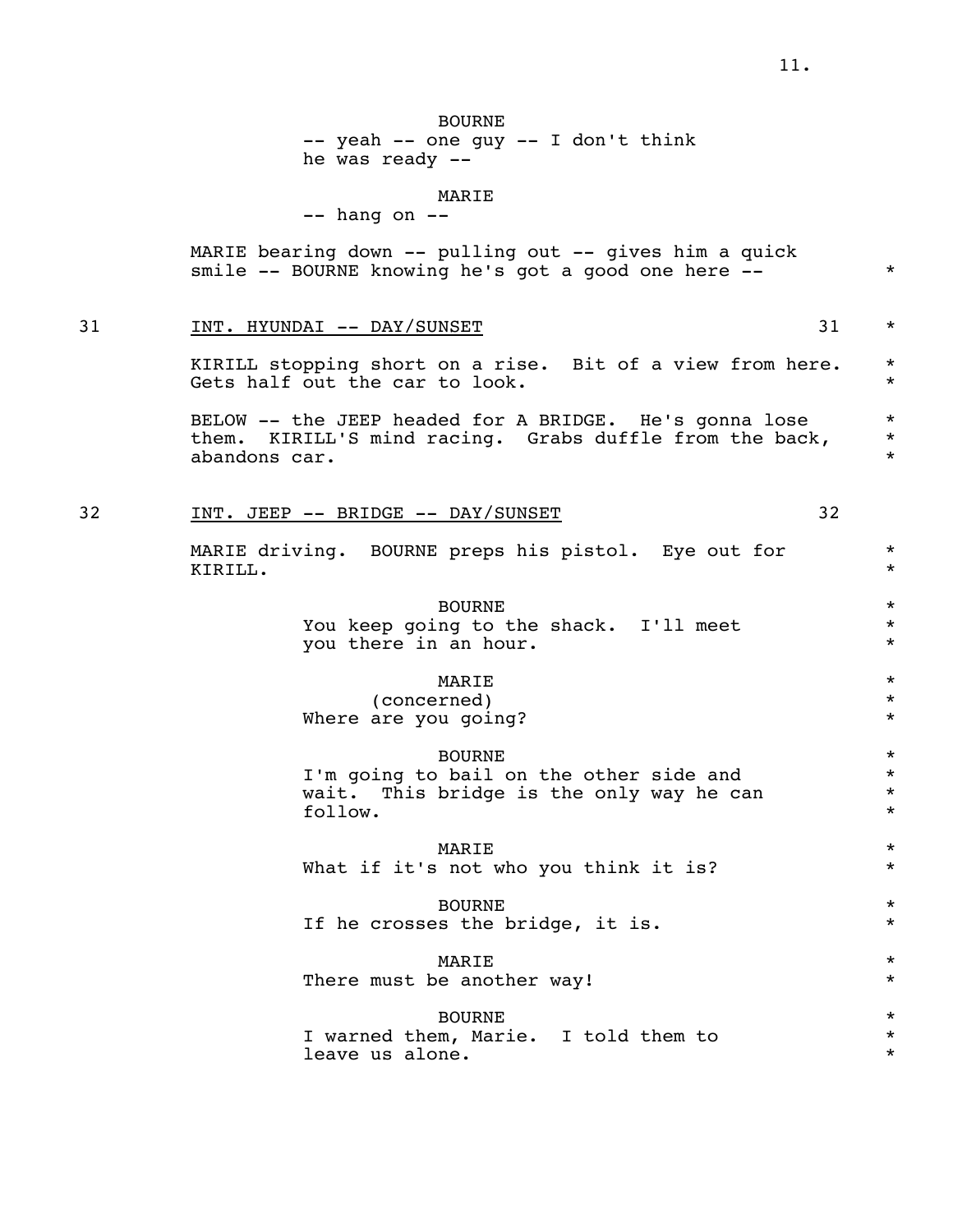|     | MARIE<br>Jason, please don't do thisit won't<br>ever be over like this.                                              | $\star$<br>$\star$<br>$\star$ |
|-----|----------------------------------------------------------------------------------------------------------------------|-------------------------------|
|     | <b>BOURNE</b><br>There's no choice.                                                                                  | $\star$<br>$\star$            |
|     | HER POV                                                                                                              |                               |
|     | The old CONCRETE BRIDGE ahead. Almost there.                                                                         |                               |
| 33  | 33<br>EXT. LOW WALL -- DAY/SUNSET                                                                                    |                               |
|     | KIRILL slams into it. Quick, precise grabs into the bag.<br>Only a moment and he's got a SNIPER RIFLE.               |                               |
| A34 | A34<br>INT. JEEP -- BRIDGE -- DAY                                                                                    |                               |
|     | BOURNE -- pistol in hand -- spare clip in the other --<br>checks his watch.                                          | $\star$<br>$\star$            |
|     | <b>BOURNE</b><br>At the end make the left, when I roll out<br>do not slow down.                                      | $\star$<br>$\star$<br>$\star$ |
|     | MARIE nods, got it. After a beat                                                                                     | $\star$                       |
|     | MARIE<br>I love you, too.                                                                                            | $\star$<br>$\star$            |
|     | <b>BOURNE</b><br>Tell me later.                                                                                      | $\star$<br>$\star$            |
|     | MARIE looks ahead.                                                                                                   |                               |
| B34 | B34<br>EXT. LOW WALL -- DAY                                                                                          |                               |
|     | KIRILL. Eye to the scope.                                                                                            | $\star$                       |
|     | SNIPER SCOPE POV                                                                                                     |                               |
|     | The JEEP rumbling across the bridge. No clear<br>There!<br>target, just the back of the full DRIVER'S SIDE HEADREST. |                               |
|     | <b>KIRILL'S FINGER</b>                                                                                               |                               |

Squeezing. Firing.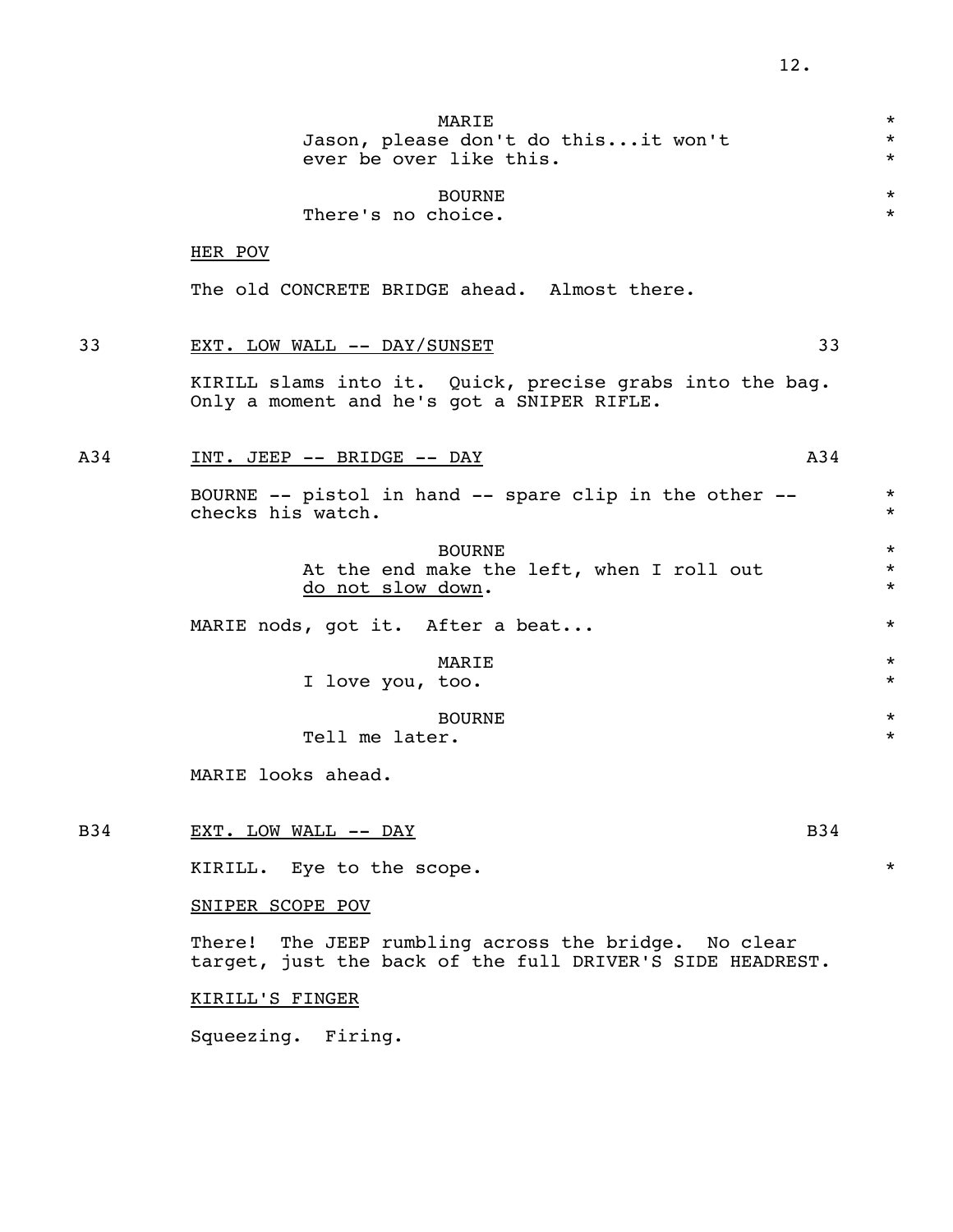### 34 EXT. WOODEN BRIDGE -- DAY (CONT) 34

The JEEP jerking.

 FRONT FENDER tearing into and along the guard rail - cement shards fill the air --

BOURNE reaching for the wheel -- Too late!

 As the JEEP finally crashes through the flimsy guardrail -- Plummets -- splashes hard -- begins to sink out of sight.

### 35 EXT. LOW WALL -- DAY (CONT) 35

 KIRILL lowers the scope, takes a quick look around. He's basically gone unnoticed in this little nook with his silenced rifle. But people are already rushing toward the bridge. Then... there!

 An OLD WOMAN looking directly at KIRILL from a doorway. Not quite sure what. But an old Indian woman in Goa? So what.

KIRILL drills her with a look. As she sinks back inside --

#### 36 INT. JEEP -- SINKING IN THE RIVER -- DAY/SUNSET 36

Swallowed up. BOURNE and MARIE gone.  $\ast$ 

37 EXT. LOW WALL -- SUNSET SALL AND THE SOLUTION OF STRING AND THE STRING OF STRING AND THE STRING OF STRING AND THE STRING OF STRING AND THE STRING OF STRING OF STRING OF STRING AND THE STRING OF STRING OF STRING OF STRIN

 KIRILL scans the surface of the river under the bridge. Waiting.

#### 38 EXT. RIVER BOTTOM -- DAY 38

Mud plumes as the JEEP settles. BOURNE reaches over to  $*$ MARIE, tries to urge her out.

### 39 EXT. LOW WALL -- DAY 39

KIRILL with a killer's patience, waiting, almost done.

#### SCOPE POV

The surface of the water. Unbroken.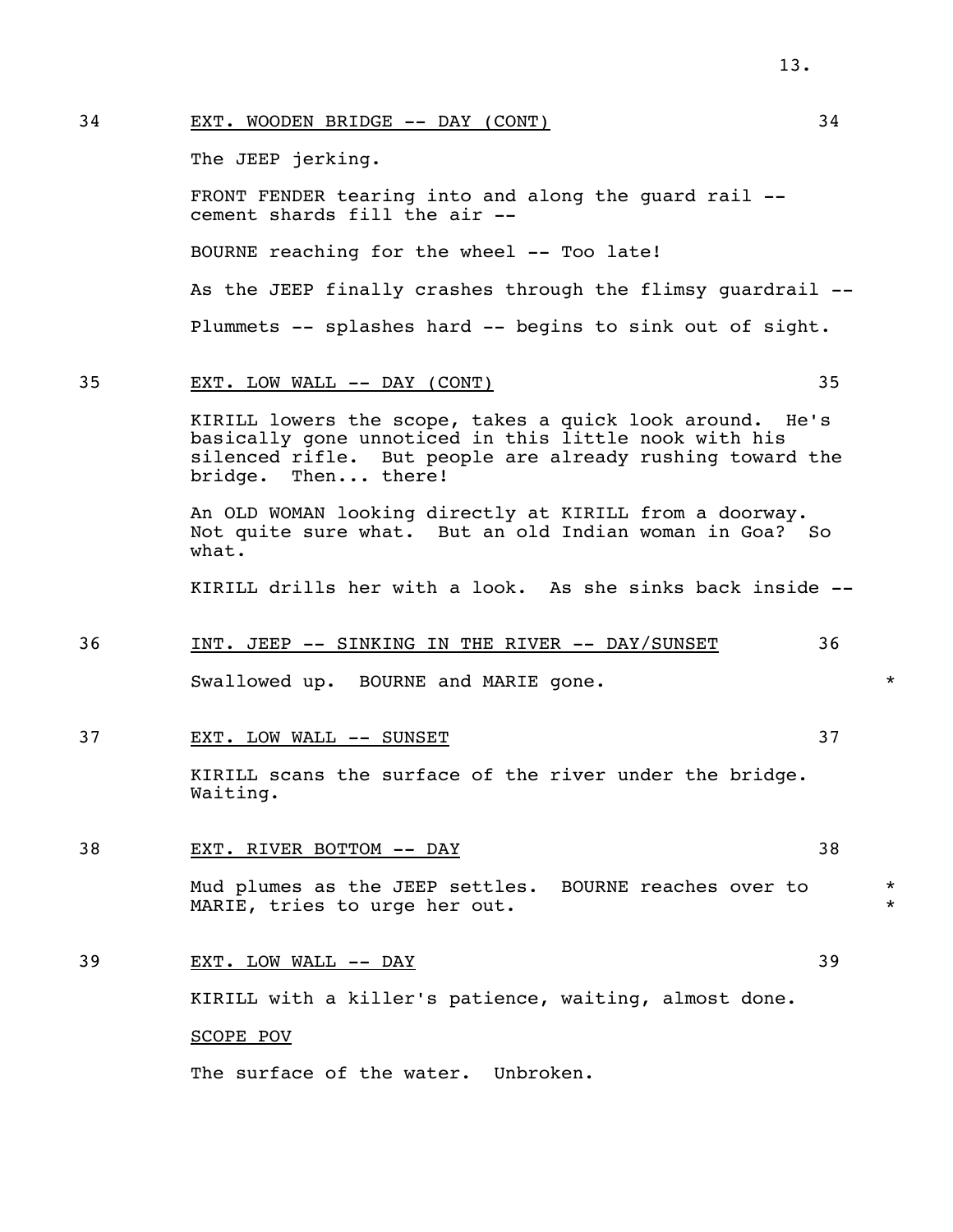#### KIRILL

 Scans his perimeter. There's the old woman again. But more people with her. People coming out of the woodwork. KIRILL checks the surface one last time. Nothing. He breaks down the rifle in moments -- goes.  $*$ 

### 40 EXT. JEEP -- RIVER BOTTOM -- DAY 40

 BOURNE -- up into an air pocket held by the jeep's canvas top. A big gulp of air --

And he's back to MARIE. Frantic. Trying to unclip her \* seatbelt. Pull her out. But it's all jammed up.

#### 41 EXT. KIRILL -- BY THE SILVER CAR 41

Bag chucked in the back. All he has left is the scope.  $*$  One last look to the unbroken surface. Then it's time to go. KIRILL -- drifting away -- disappears.

### 42 EXT. JEEP -- RIVER BOTTOM -- DAY 42

The red halo growing bigger. BLOOD.  $*$  BOURNE pauses. MARIE'S face is blank. She's dead. \* BOURNE finally pulling back. Realizing this is  $*$ qoodbye...

DISSOLVE TO:

### 43-68 DELETED 43-68

### 69 EXT. ZOOGARTEN SQUARE -- NIGHT 69

We pick up a MAN WITH A BRIEFCASE on a telephoto lens.

 TEDDY/RADIO (V.O.) The seller has arrived.

### **BERLIN**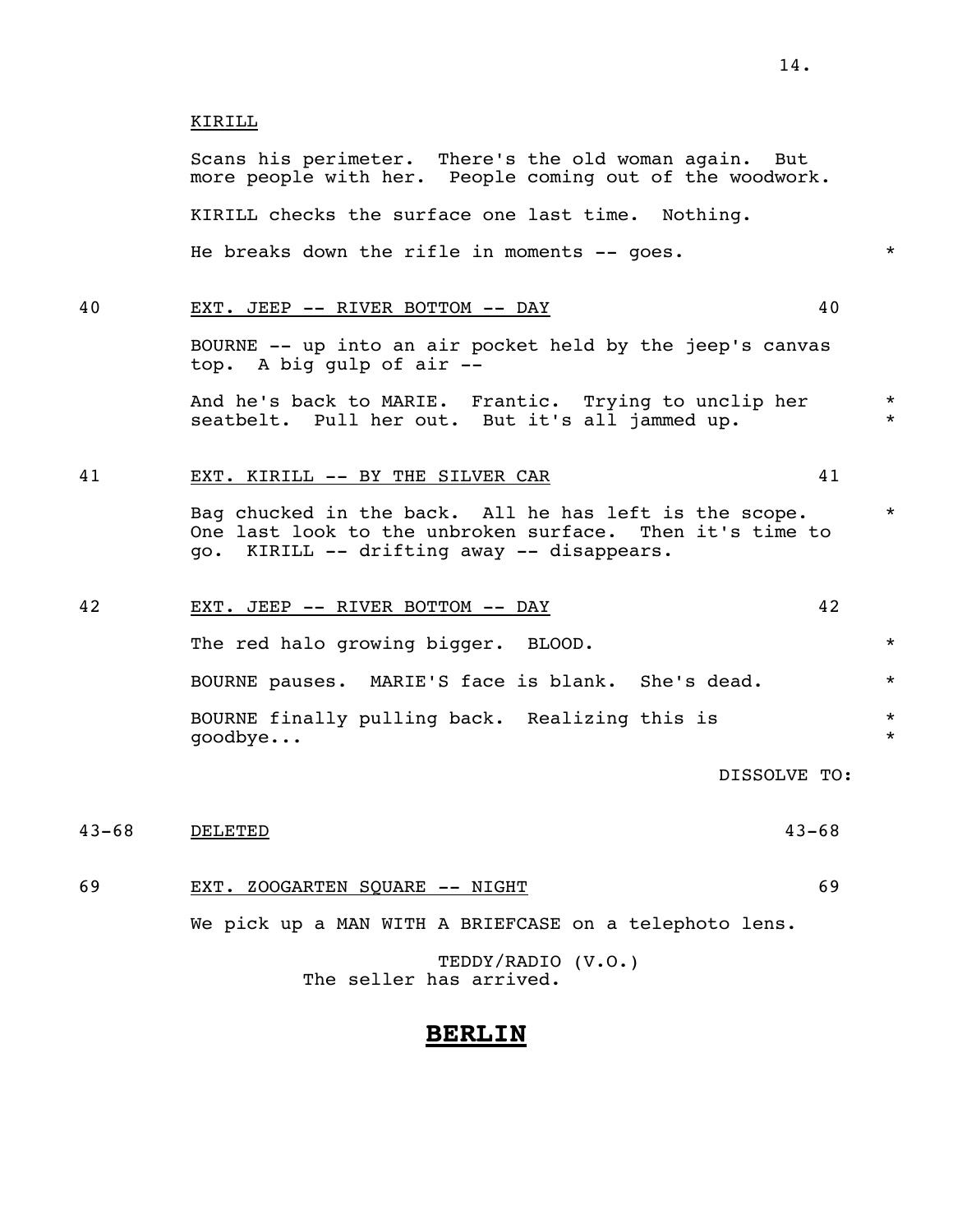As the man comes to a CHINESE RESTAURANT he stops. Squarely. So he can be seen clearly. Then he enters a STARK GLASS OFFICE BUILDING.

> TEDDY/RADIO (V.O.) (cont'd) (CONT'D) He's inside.

### 70 EXT. ZOOGARTEN SQUARE -- NIGHT 70

 TWO MEN cross the square to the Chinese Restaurant. VIC is forty -- steel-ass intel operator -- he carries A LARGE SAMPLES CASE. Beside him, MIKE, younger, ex-Navy-Seal.

#### 71 INT. BERLIN HO/COMMAND POST -- NIGHT 71

 "The Hub". Secure, anonymous office space somewhere in the city. Shades drawn. Lots of gear cabled around. The stale, improvised feel of a temporary outpost. Four serious people alone in this room:

 PAMELA LANDY is 46. A Senior C.I.A. Counterintelligence Officer. Hovering over the communications console.

 CRONIN -- Pamela's #2 -- early forties, stone-cold facade - quarterbacking the operation over the radio --

 KURT and KIM are the techs here. His and Her headphones. Ruggedized laptops and comm gear spread around them.

#### CRONIN

What have you got, Survey One?

### 72 INT. NEARBY BERLIN OFFICE -- NIGHT (CONT) 72

 Dark. TEDDY at the window. Another military face. Radio rig. Night Scope. Watching VIC and MIKE pass below him --

> TEDDY/RADIO (OVER) "Hub, this is Survey One. Mobile One is in motion. Seller is inside and waiting."

### 73 EXT. MODERN BERLIN STREET -- NIGHT 73

 VIC and MIKE slow as they come to the same STARK, GLASS OFFICE BUILDING.

> TEDDY/RADIO (OVER) "We are ready to go."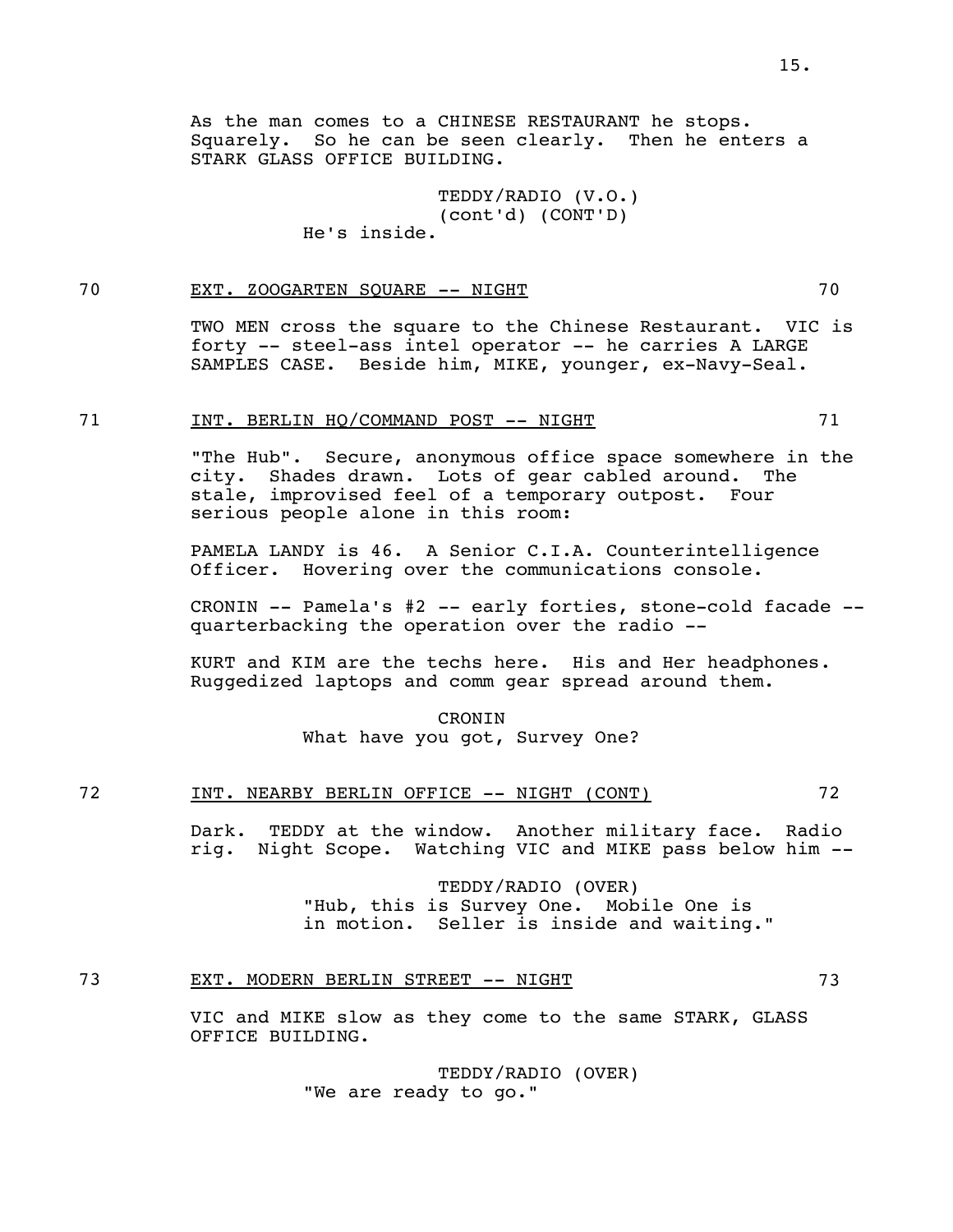### 74 EXT. MODERN BERLIN STREET -- NIGHT 74

 MIKE and VIC shake hands; two tired co-workers parting ways. MIKE will keep walking. VIC entering the building through the big glass doors, smiling as he's approached by A NIGHT SHIFT SECURITY GUARD. And we hear:

 MIKE still walking, alone now, heading away from THE GLASS OFFICE BUILDING toward A VAN parked up the block.

### MIKE/RADIO (sleeve mike, earpiece) "This is Escort One. I'm clear."

|  | BERLIN HO/COMMAND POST<br>' -- NIGHT<br>INT. |  |
|--|----------------------------------------------|--|
|--|----------------------------------------------|--|

 THE COMMAND POST. CRONIN works the communications \* board...  $\star$ 

> CRONIN "All teams -- listen up -- we are standing by for final green." (turning now to--)

PAMELA, who has been listening. Just as she's about to give \* the final word, KIM raises a finger...  $*$ 

 $KIM$  \* Langley...  $*$ 

She hands PAMELA a phone that's patched into her board.  $*$ 

PAMELA \*

(a bit surprised) \*

Martin?  $*$ 

### 76 INT. CIA SITUATION ROOM/LANGLEY, VIRGINIA -- DAY 76

THREE MEN -- CIA MANDARINS -- sit around a round table. MARTIN MARSHALL, Deputy Vice-Director, he's in charge. \*\* All is tense.  $\star$ 

 $MARSHALL$ 

 I'm here. So is Donnie and Jack Weller. \* We understand you're using the full allocation for this buy?  $*$ 

 PAMELA \* That's where we came out.  $*$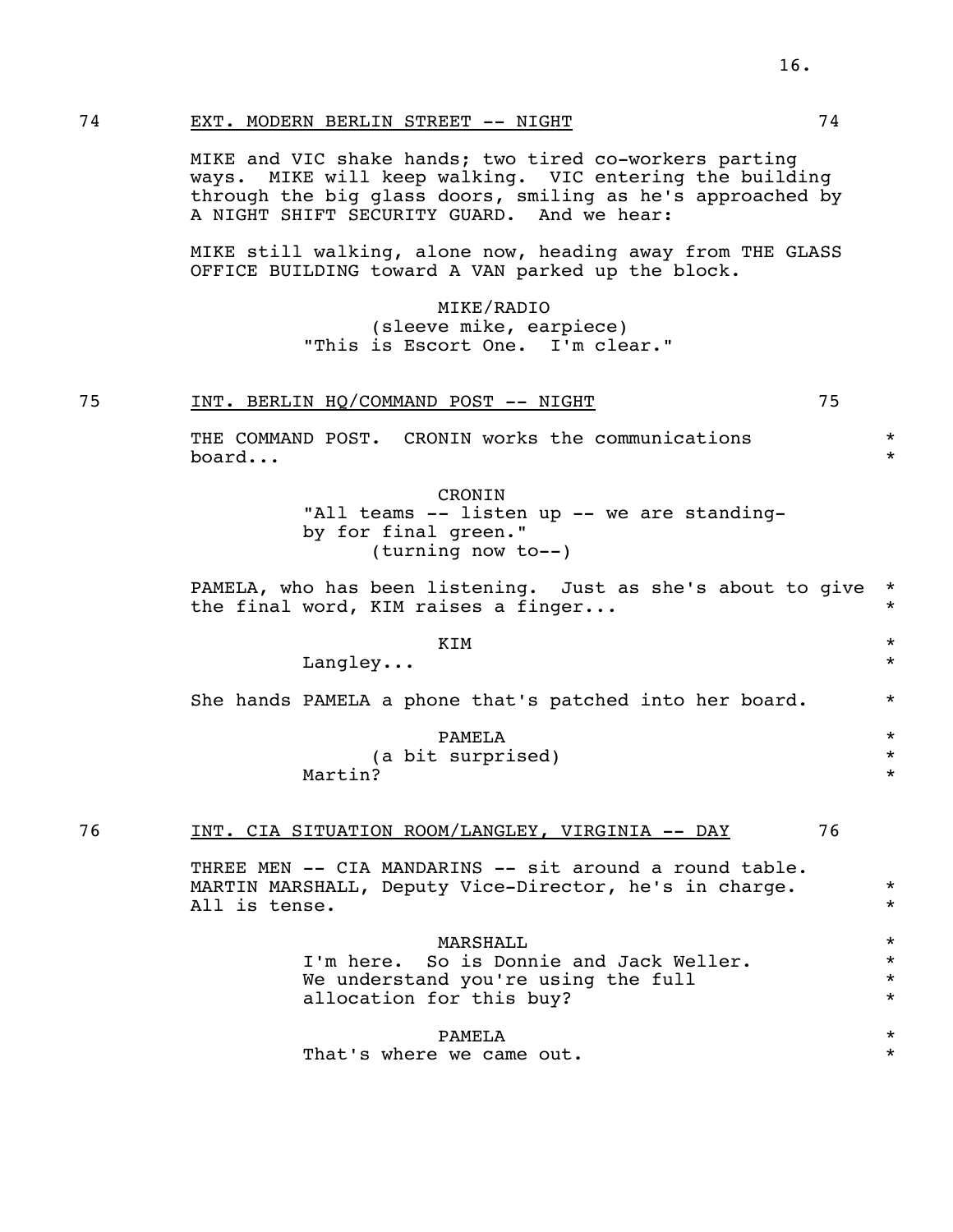### MARSHALL

It's a lot of money, Pam.

 PAMELA We're talking raw, unprocessed KGB files.  $*$ <br>Tt's not something we can go out and  $*$ It's not something we can go out and  $*$ <br>comparison shop comparison shop. \*  $MARSHALL$ still...  $\star$  PAMELA \* For a thief. A mole. I vetted the  $*$ source, Marty. He's real. If it does  $*$ nothing more than narrow the list of  $*$ <br>suspects, it's a bargain at ten times the  $*$ suspects, it's a bargain at ten times the  $*$ <br>price. price.  $*$ MANDARIN #1  $*$  Pamela, Jack Weller here. It's the \* quality that's at issue...  $*$  PAMELA \* Yes, sir. I'm in total agreement. If  $*$ <br>they're fakes, they're expensive. they're fakes, they're expensive. \* (furious, impatient) \* Gentlemen, I've got the seller on site and  $*$ <br>in play. Ouite honestly, there's not much  $*$ in play. Quite honestly, there's not much  $*$ <br>more to talk about more to talk about. MARSHALL looks to his MANDARIANS. Not convinced, but \* doesn't want to lose the opportunity. Time to wash his  $*$  hands. \*  $MARSHALL$ All right Pam, your game, your call... \* 77 DELETED 77 \*

### 78 INT. BERLIN HQ/COMMAND POST -- NIGHT 78

 All eyes on PAMELA as she puts down the phone to Langley. Nodding to CRONIN. Yes.

> CRONIN/RADIO "Final Green. You are go. Repeat, you are go for Final Green."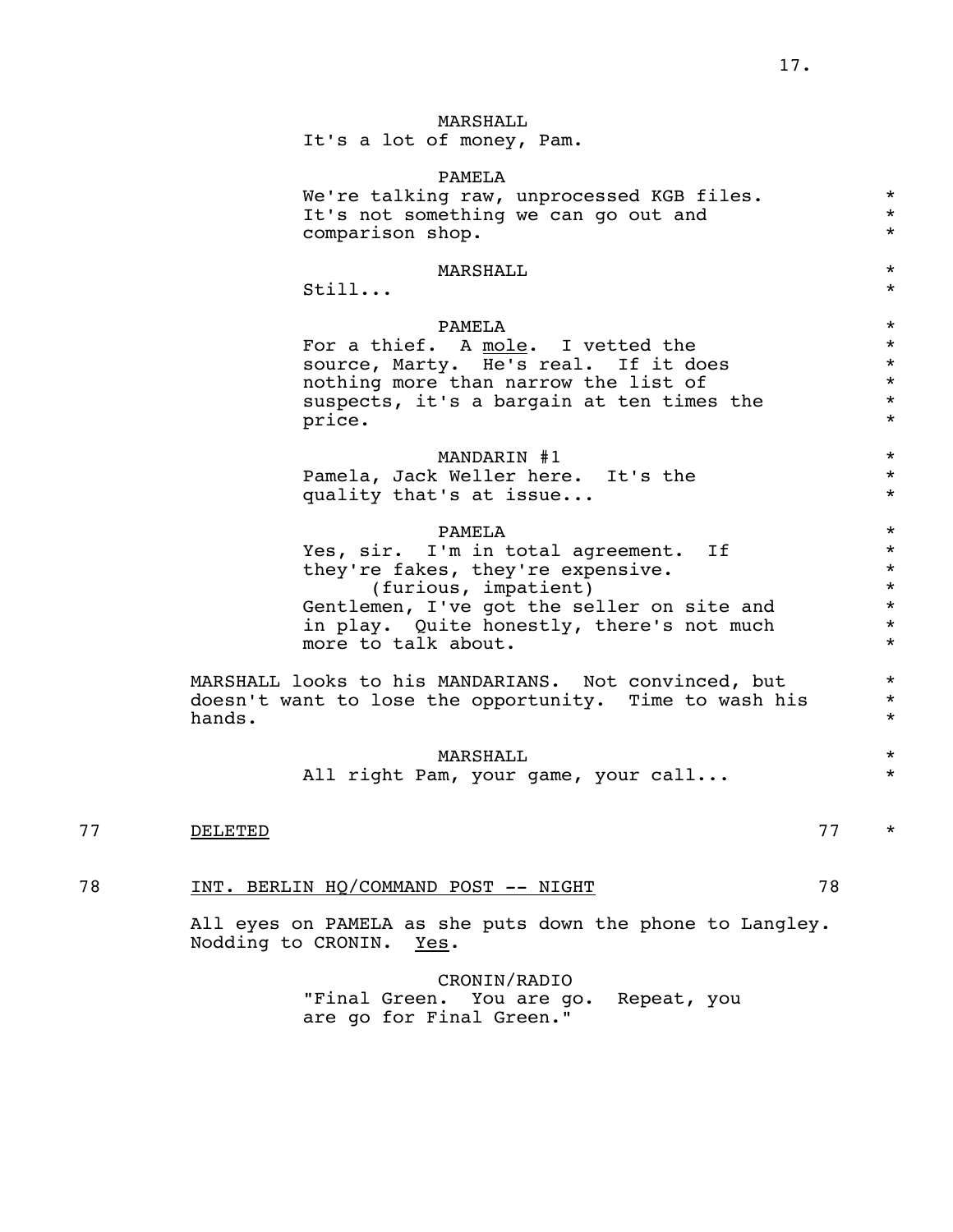VIC has just passed muster with The Security Guard, he's standing alone at AN ELEVATOR BANK.

### VIC/RADIO (sleeve mike, earpiece) "On my way up."

 VIC pulling his earpiece. Going dark. Waits for an elevator.  $\star$ 

#### A80 INT. GLASS OFFICE BUILDING ELECTRICAL CLOSET -- NIGHT A80

 Dark. A small room full of wiring and infrastructure, lit by the glare of someone's MAG-LIGHT.

 GLOVED HANDS quickly pass over racks of gear and wiring and then stopping at -- the main electrical risers.

They carefully place an EXPLOSIVE DEVICE -- no bigger than a pack of cigarettes -- onto the main riser...

Done with that, here comes A SECOND SMALL EXPLOSIVE DEVICE -- but this one's special, it's being taken from A PLASTIC BAG and mounted down by the floor on a sub-panel --

 Done, the hands hold up what looks like a piece of tape. It bears a FINGERPRINT. As the tape is pressed down, transferring it onto the charge --

### 80 INT. GLASS OFFICE BUILDING ELEVATOR -- NIGHT 80

 VIC alone with THE SAMPLES CASE. Pressing the button for #9, the top floor. The doors close. The car rises...2...3...4...5...6... And then, it stops. VIC bracing himself, as the door opens and --

 IVAN -- Russian -- the guy we saw outside with the briefcase -- standing in an empty, darkened hallway.

IVAN

Show me.

VIC

Here?

 IVAN (holding open the door) Now. Show now.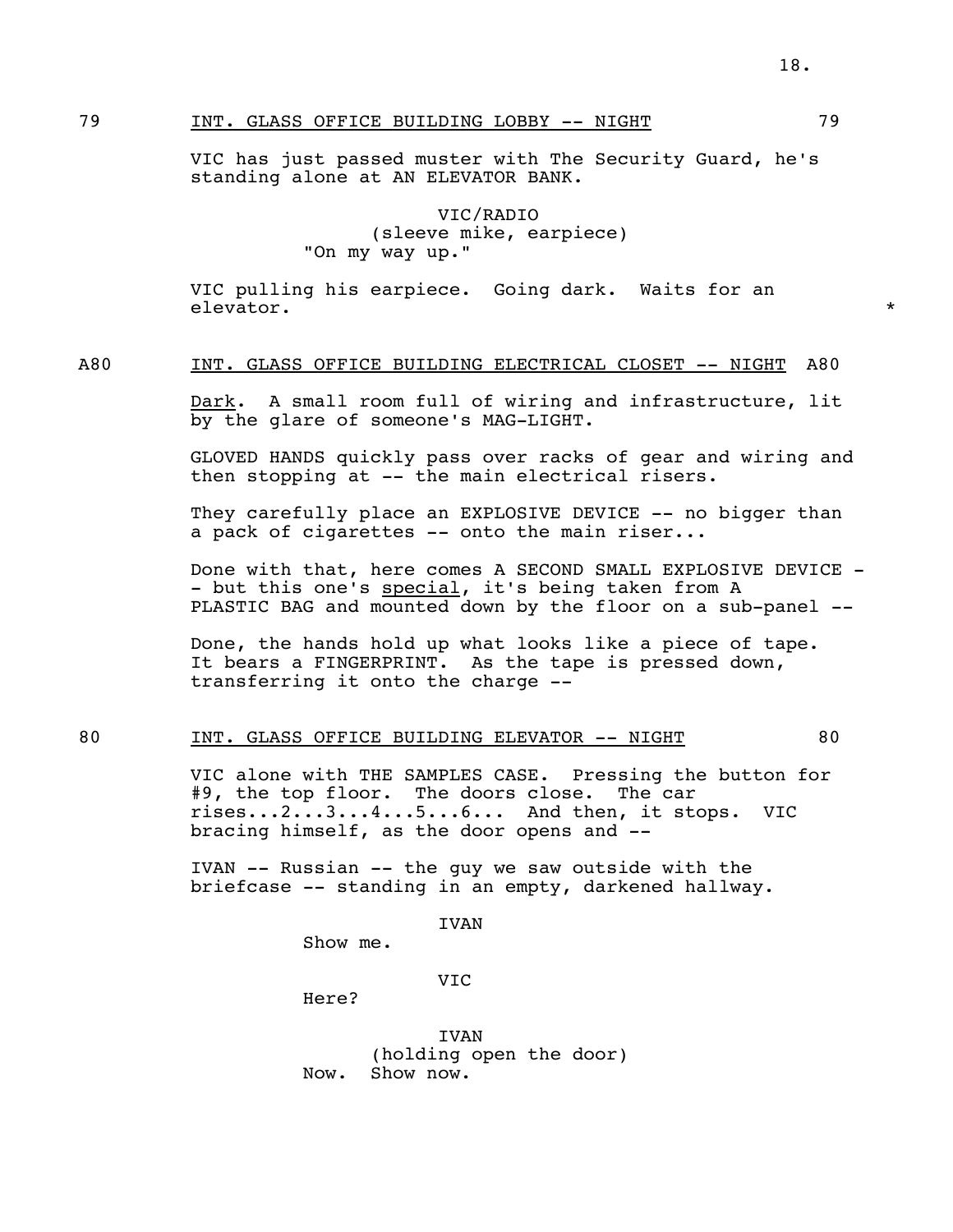VIC flips open the case. CASH. Three million dollars.

#### 81 INT. GLASS OFFICE BUILDING CORRIDOR -- NIGHT 81

 A GLASS DOOR. A suite of offices beyond. Clean. Anonymous. One light on deep inside...

### **CASPIEX-PETROLEUM**

### **Cherbourg -- Moscow -- Rome -- Tehran**

#### 82 INT. CASPIEX OFFICE -- NIGHT 82

 Curtains drawn. Lights low. IVAN sitting with THE SAMPLES CASE, counting the cash. VIC poring over --

 RUSSIAN DOCUMENT FILES. Dozens of KGB files. Old and new. \* Spread sheets, financial data. Incomprehensibly Cyrillic. \* Marked up. But judging by the seals and clearance sign-<br>offs all ten secret offs, all top-secret. \*

 VIC This is everything?

 IVAN Is there. Is all there.

> Suddenly -- MUSIC -- a radio -- some tinny pop tune just started playing from somewhere down the hall --

 VIC -- what the hell is that? -- alone --<br>you said alone --

Both of them sure they're being double-crossed --

 VIC (CONT'D) (cont'd) (reaching for his ankle) -- who? -- who else is here? --

 IVAN -- no! -- not me! -- no other people! --

 VIC (coming up with a pistol) -- shut up! -- just shut the --

 Freaked by the gun, IVAN to his feet -- VIC pushing him back as he rushes past -- THE SAMPLE CASE spilling cash and --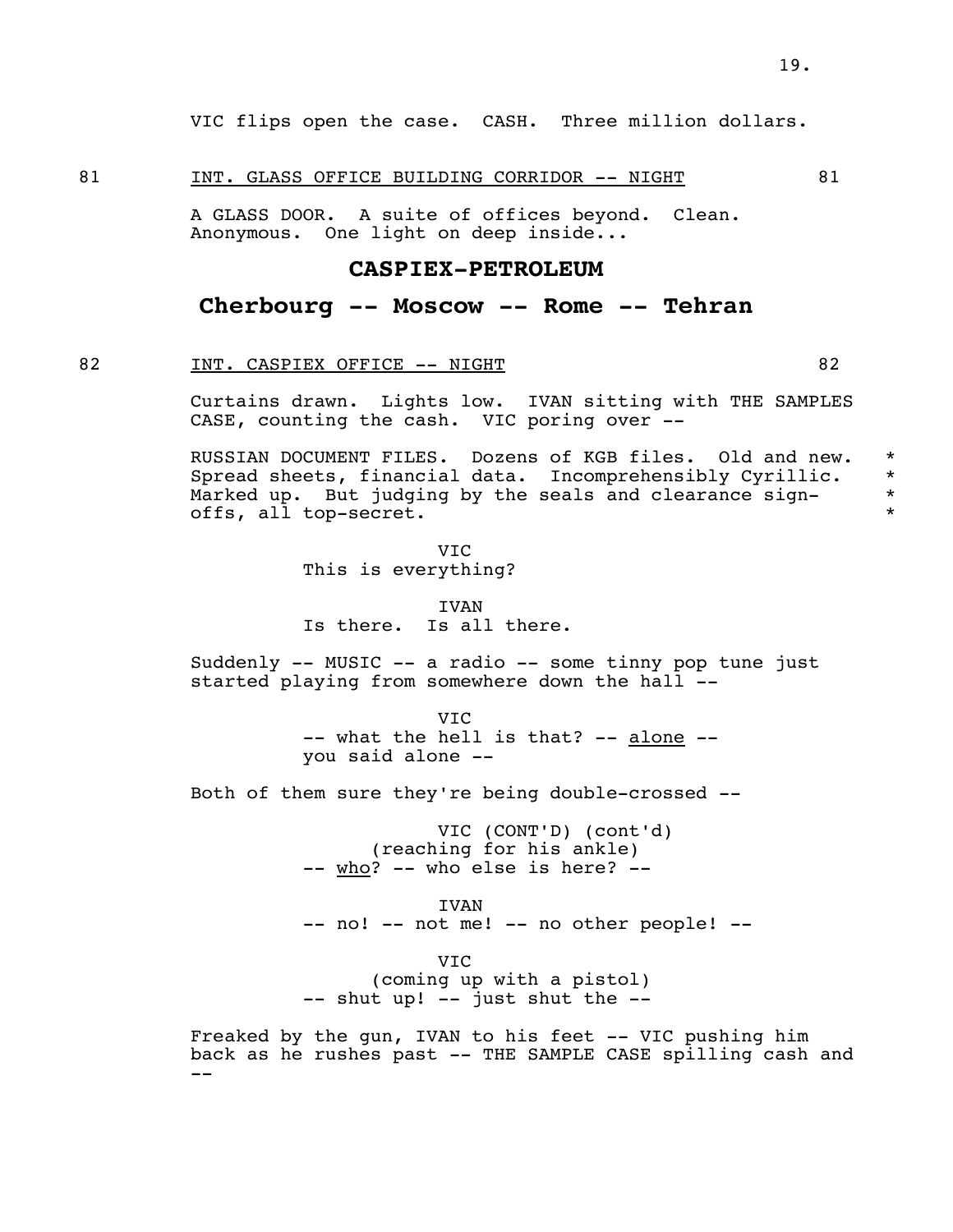#### Wrong.

 SNAPPH! -- SNAPPH! -- SNAPPH! -- SNAPPH! -- SNAPPH! -- five fast, suppressed small caliber shots -- VIC falls first -- IVAN crashing back across a desk as the bullets tear into him -- both of them dead before they hit the floor and --

#### REVERSE TO FIND

 The GLOVED HANDS unscrewing a SILENCER, tucking away the weapon. Already in motion before we know what's happened - pulling a climbing duffel out from his back pack - stuffing in THE SAMPLES CASE and IVAN'S BRIEFCASE -- all the files -- all the money...

 Except, wait... He's left out ONE old KGB FILE COVER -- and now he pulls A PLASTIC BAG from his backpack -- GLOVED HANDS carefully remove A SINGLE SHEET OF PAPER from inside the bag. And this paper looks exactly like all the stuff he's just tucked away; another page full of Cyrillic blur.

 He's putting this sheet of paper inside the file cover. Now he's slipping them both underneath the desk, tossing them there as if they fell in the struggle and --

### 83 INT. GLASS OFFICE BUILDING ELECTRICAL CLOSET -- NIGHT 83

 The electrical risers -- as ONE OF THE TWO DETONATION DECIVES BLOWS -- a single, tidy, self-contained explosion and  $--$ 

### 84 EXT./INT. THE GLASS OFFICE BUILDING LOBBY -- NIGHT 84

 As the lights flicker and fail and THE NIGHT SHIFT SECURITY GUARD is suddenly cast into darkness and --

### 85 INT. BERLIN HO/COMMAND POST -- NIGHT 85

As they were. Waiting. But only a moment before --

### TEDDY/RADIO

 (sudden, urgent) "Hub? -- we just -- we lost power - the building! -- the whole place just went dark! --"

CRONIN looking at Pamela -- the first whiff of dread as --

 CRONIN "-- repeat -- who is dark? -- the target building or your location? --"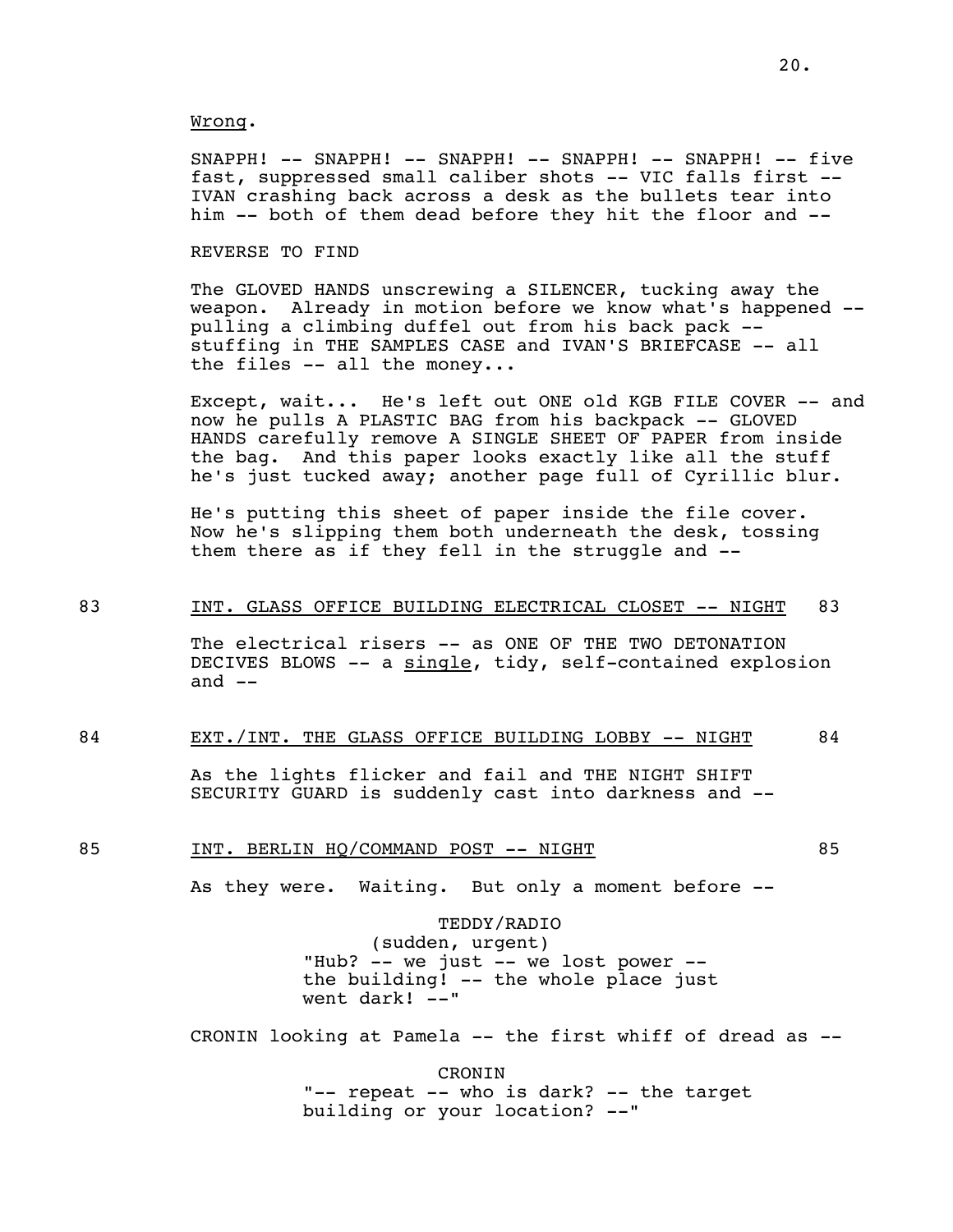|           | RADIO VOICES piling up -- panicked, confusion cascading as -                                                    |                                |
|-----------|-----------------------------------------------------------------------------------------------------------------|--------------------------------|
| $86 - 87$ | $86 - 87$<br><b>DELETED</b>                                                                                     | $\star$                        |
| A87, B87  | A87, B87<br><b>DELETED</b>                                                                                      | $\star$                        |
| 88        | 88<br>EXT. BERLIN NOVATEL/PARKING LOT -- NIGHT                                                                  | $\star$                        |
|           | Anonymous drone barn. KIRILL stepping out of a car.<br>He's carrying the duffle.                                | $\star$<br>$\star$             |
| 89        | 89<br>INT. BERLIN NOVATEL CORRIDOR -- NIGHT                                                                     | $\star$                        |
|           | KIRILL. Heading down the hall.                                                                                  | $\star$                        |
| 90        | 90<br>INT. NOVATEL ROOM -- NIGHT                                                                                | $\star$                        |
|           | KIRILL enters. It's a small room. GRETKOV is waiting.<br>He's forty. Professional. Trim and polished. Dominant. | $\star$<br>$^\star$            |
|           | <b>GRETKOV</b><br>(Russian)<br>(You're early)                                                                   | $^\star$<br>$\star$<br>$\star$ |
|           | KIRILL<br>(You're complaining?)                                                                                 |                                |
|           | <b>GRETKOV</b><br>(It's clean?)                                                                                 | $\star$<br>$^\star$            |
|           | KIRILL<br>(Would I bring it?)                                                                                   | $^\star$<br>$\ast$             |
|           | GRETKOV taking over now. Tosses some money on the bed,<br>checks out the photocopy of the files.                | $\star$<br>$\star$             |
|           | <b>GRETKOV</b><br>(What are you doing?)                                                                         |                                |
|           | KIRILL stripping quickly --                                                                                     | $\star$                        |
|           | KIRILL<br>(I'm taking a shower, it's been a long<br>day.)                                                       | $\star$<br>$\star$<br>$^\star$ |
|           | <b>GRETKOV</b><br>(Make it fast, my plane is waiting)                                                           | $^\star$<br>$^\star$           |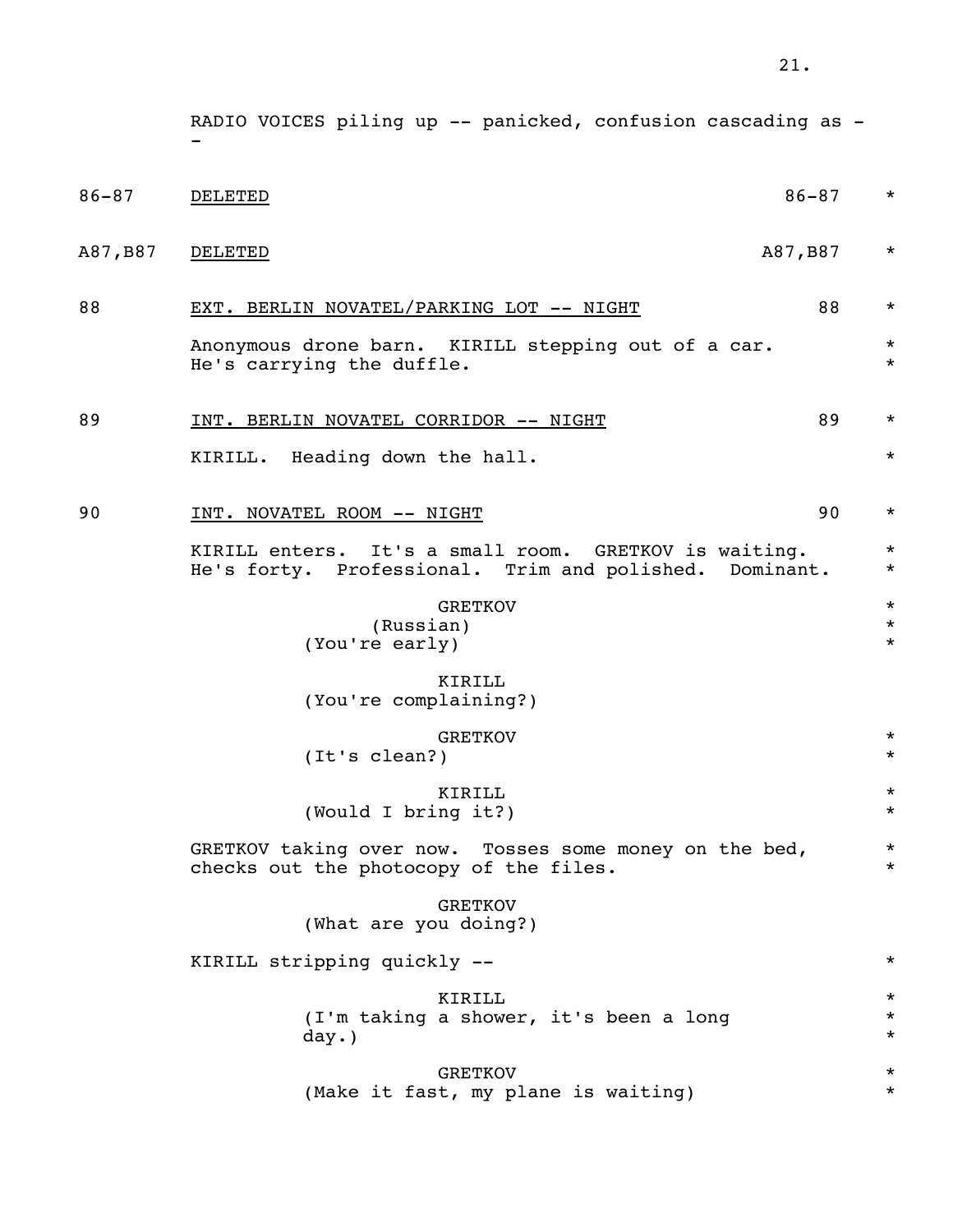GRETKOV dumping three million dollars over the bed as  $*$ KIRILL sheds his clothes, and we  $-$ -

DISSOLVE TO:

# A90 EXT. THE BRIDGE -- GOA -- DAY A90 WORKMEN cluster as a cable winches -- The JEEP is raised from the river bottom. As water pours off of it --

BOURNE -- Watching -- From a distance -- Empty --

CUT TO:

### B90 EXT. BERLIN OFFICE BUILDING -- DAY B90 \*

 Crime scene. POLICE blocking OFFICE WORKERS from getting \* in the building. MEDIA vans clogging the street.

PAMELA and CRONIN, across the street, watching.

The mood is black. Ashes.

## PAMELA

We need to get in there.

### CRONIN

I'm working on it.

 PAMELA stands there. Silent. Staring at the disaster across the street.

91-92A DELETED 91-92A

A93 INT. SHACK -- GOA -- DAY

BOURNE is bailing.

Exfil procedure, but this is a heartbroken exfil.

-- A FOOTLOCKER open. Bourne's main stash.

 BOURNE going through the footlocker. Setting aside his 'work clothes' -- other things he needs.

But he also has to separate.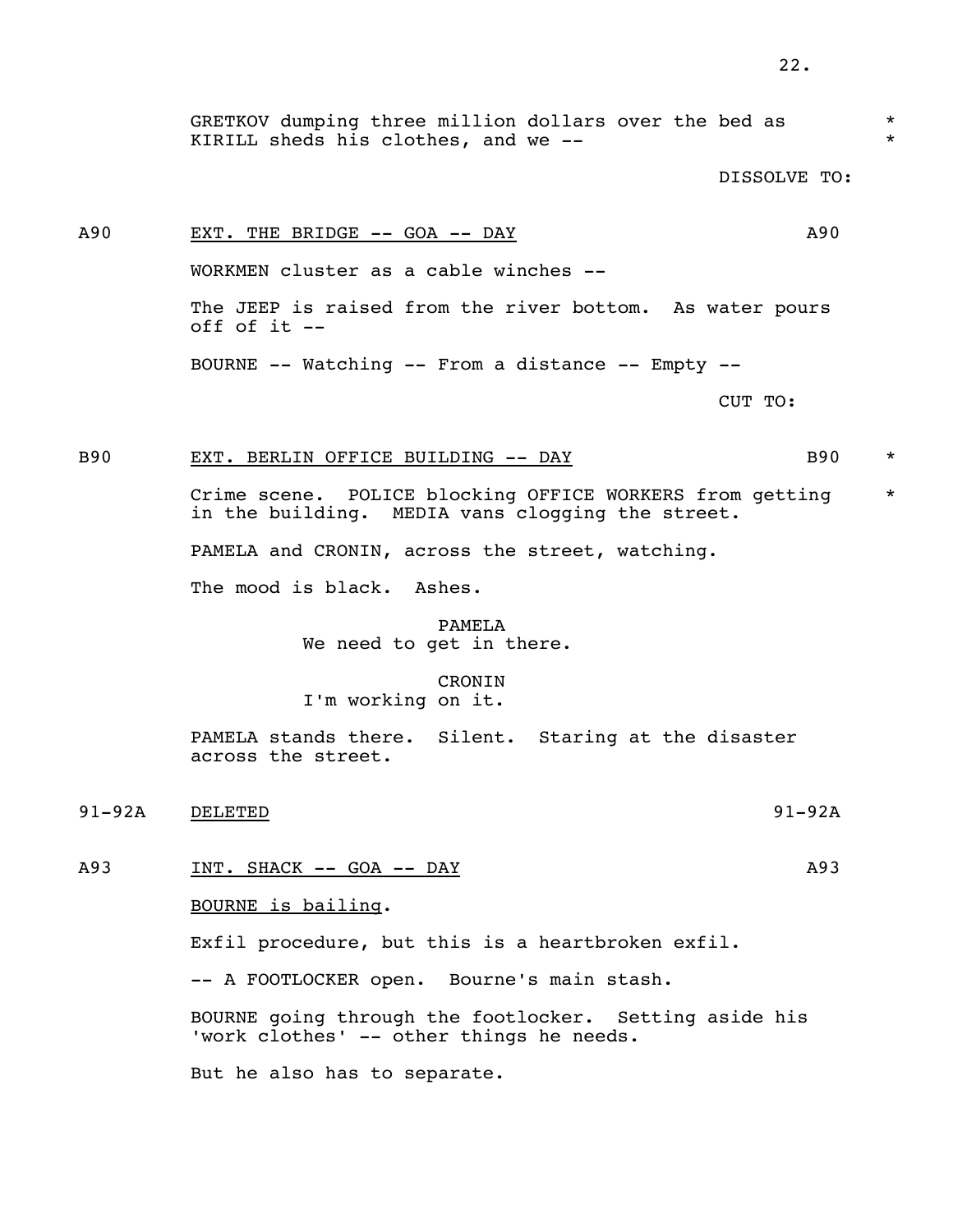A GROWING PILE of Marie memories: Bank cards. Phony student IDs. Loose passport photos with a mix of looks and hair-dos. Clothes -- vacuum-packed bags -- spare shoes. \*

#### B93 EXT. NEAR THE SHACK -- DAY B93

 A gasoline-stoked FIRE burning in a rock-lined pit. BOURNE feeding his papers and all of Marie's belongings into the fire. A passport cover crinkles back to reveal her photo. Her face begins to burn. Gas-soaked clothes tossed in. Nothing left except --

The PHOTOGRAPH -- the picture of he and Marie at the beach. The one from his desk.

 BOURNE hesitates, holds the photo out to the flames. The rules of exfil say drop it  $-$ - but he can't  $-$ - won't  $-$ -

He reaches to his bag, sticks the photo on top of his gear.

Then, hefting, the bag, BOURNE strides away.  $*$ 

### 93 INT. BERLIN HO COMMAND POST -- DAY 93

 A folding table covered with XEROXED BERLIN POLICE \* PAPERWORK. PAMELA getting a show-and-tell from CRONIN and TEDDY. \*

#### CRONIN

 -- so there were two of these explosive charges placed on the power lines. One of \* them failed. The fingerprint... (Pamela's got it) That's from the one that didn't go off.

 PAMELA And the Germans can't match it?

TEDDY

 Nobody's got it. We checked every database we could access. Nothing.

 CRONIN Show her the other thing.

**TEDDY** 

 This is a KGB file that must've fallen somehow and then slipped under, I quess, a desk there, or... (handing it to her--)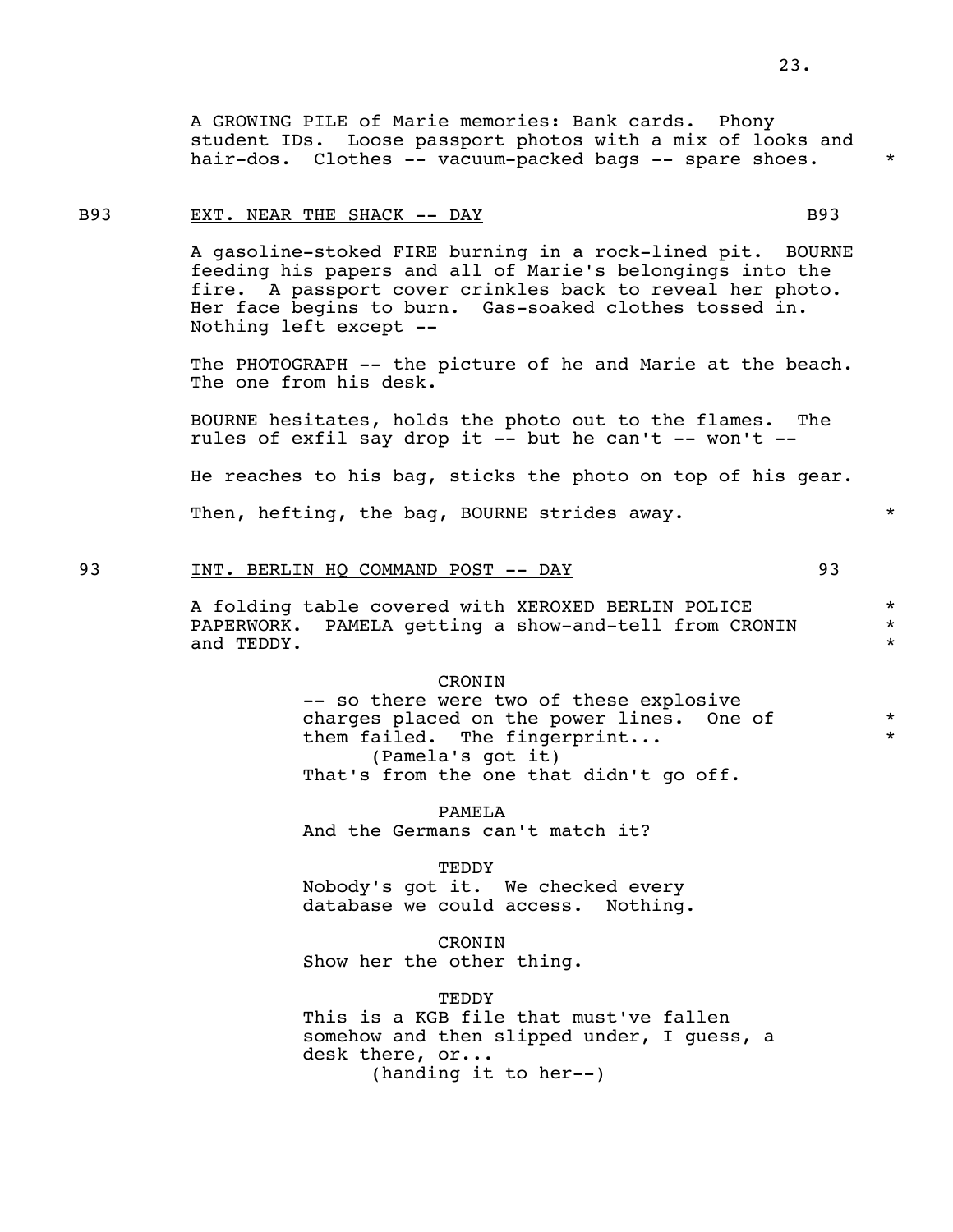PAMELA Do we know what this says?

#### **TEDDY**

 Yup... (a scrap of paper) The main word there, the file heading, translates as: Treadstone.

 PAMELA What the hell is a "Treadstone?"

CRONIN shaking his head. Nobody knows.

CUT TO:

### C93 EXT. INDIA COUNTRYSIDE -- DAY C93

 BOURNE bouncing around on an old Punjab BUS. Alone in a crush of humanity.

Going only God knows where...

CUT TO:

94-96 DELETED 94-96

### A97 EXT. CIA HEADQUARTERS -- LANGLEY, VIRGINIA A97

PAMELA'S POV as she drives toward the entrance.

## **C.I.A. HEADQUARTERS VIRGINIA** \*

# 97 1NT. C.I.A. HEADQUARTERS -- DAY 97

 A long, bright, sterile hallway. PAMELA and CRONIN walking briskly alongside A UNIFORMED S.P.S. OFFICER.

# 98 INT. C.I.A. ELEVATOR -- DAY 98

 PAMELA and CRONIN watching THE S.P.S. OFFICER unlock the operation panel. Coding in. They begin to descend and --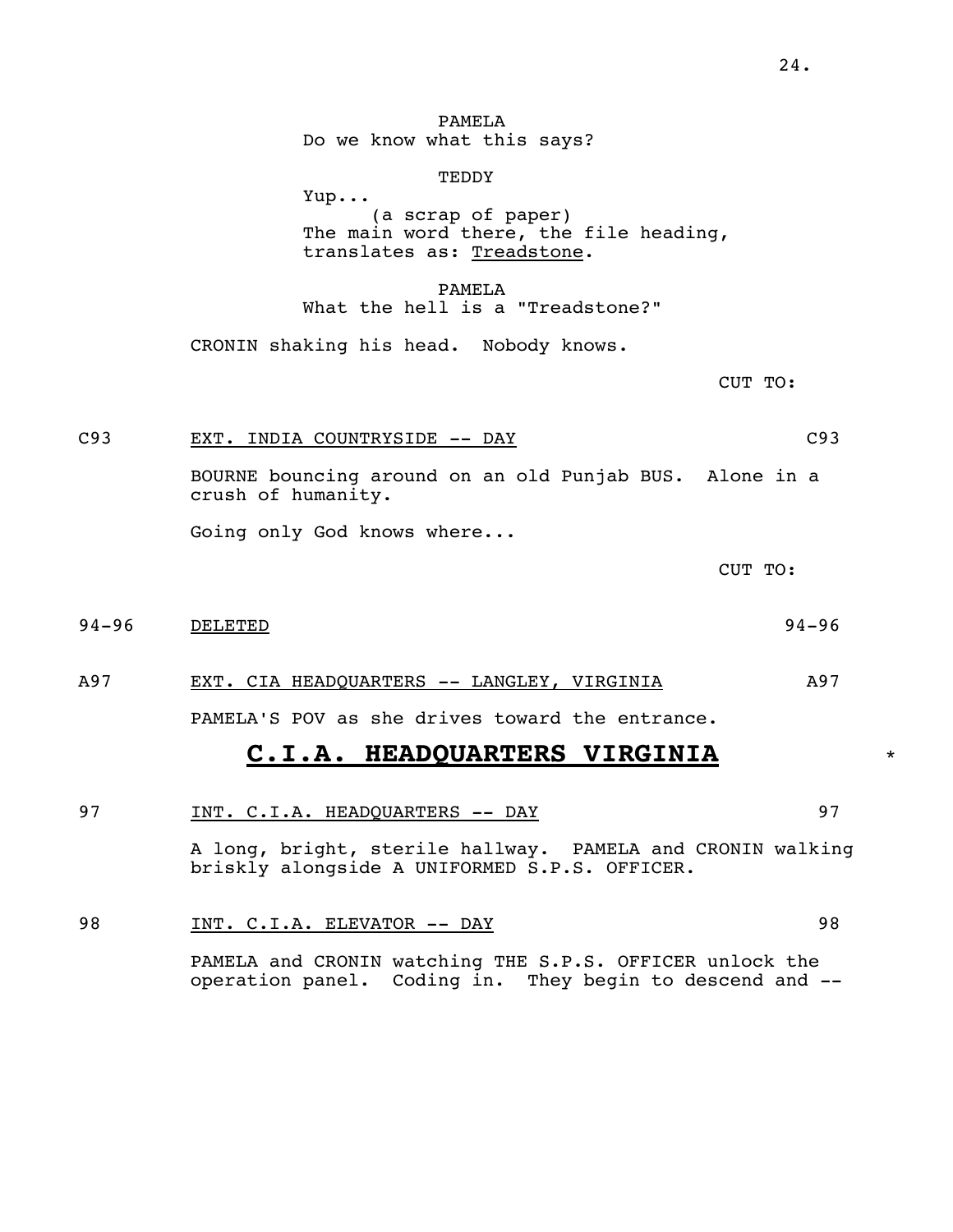## 99 INT. DIFFERENT C.I.A. CORRIDOR -- DAY 99

Drab and desolate. PAMELA and CRONIN come around a corner,  $*$ walking with A NEW ESCORT OFFICER. Passing a sign that  $*$  reads: reads: \*

Operations Library Center.

100-102 DELETED 100-102

### 103 INT. SECURED READING ROOM #63171 -- DAY 103 \*

 Sealed, triple-locked NUMBERED DOOR. It swings open. Lights flicker on. Tons of shit packed away in here. Shelves bulging. Boxes. Tapes. Binders. Hard drives. PAMELA steps in. A HUGE FILING CABINET labeled --

# **TREADSTONE**

PAMELA/PHONE (OVER)

Ward?

ABBOTT (OS)

Yes?

 PAMELA/PHONE Pamela Landy.

103A-104 DELETED 103A-104

### 105 INT. ABBOTT'S OFFICE/C.I.A. HEADQUARTERS -- DAY 105

WARD ABBOTT at his desk. The cluttered clubhouse HQ of a man who's spent the last thirty-five years in the spy game. \* A PICTURE WINDOW offers a commander's view of the BULLPEN.

> ABBOTT/PHONE What can I do for you, Pam?

 PAMELA/PHONE I was hoping you had some time for me.

 ABBOTT/PHONE Time for what?

 PAMELA/PHONE I'm free right now actually.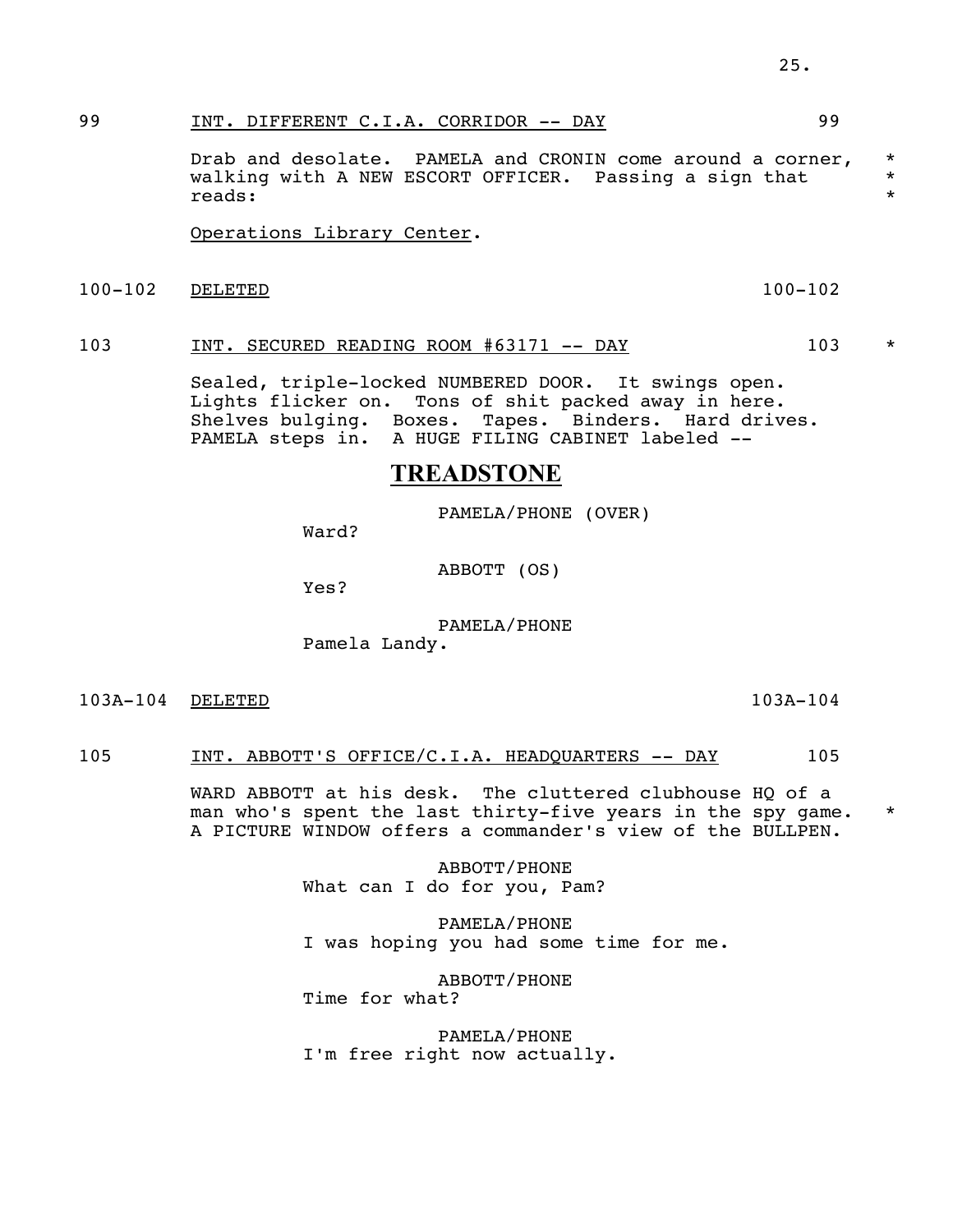ABBOTT holds the phone. Eyes drifting out the window and --

ABBOTT'S POV

 THE BULLPEN. CRONIN is standing with DANIEL ZORN, one of Abbott's trusted #2s. Clearly ZORN is getting the less polite version of Pamela's invitation. ZORN managing to shoot a quick, questioning glance to Abbott as --

106 INT. C.I.A. INTERVIEW ROOM -- DAY 106

A cold room. Desk. Two chairs. ABBOTT and PAMELA alone.

PAMELA

Treadstone.

 ABBOTT Never heard of it.

 PAMELA That's not gonna fly.

### ABBOTT

 With all due respect, Pam, I think you might've wandered a little past your pay grade.

She has a piece of paper. She slides it forward.

 PAMELA That's a warrant from Director Marshall granting me unrestricted access to all personnel and materials associated with Treadstone.

ABBOTT rocked and trying to hide it.

 ABBOTT And what are we looking for?

 PAMELA I want to know about Treadstone.

 ABBOTT To know about it? (almost amused) It was a kill squad. Black on black.  $*$ Closed down two years ago. (MORE)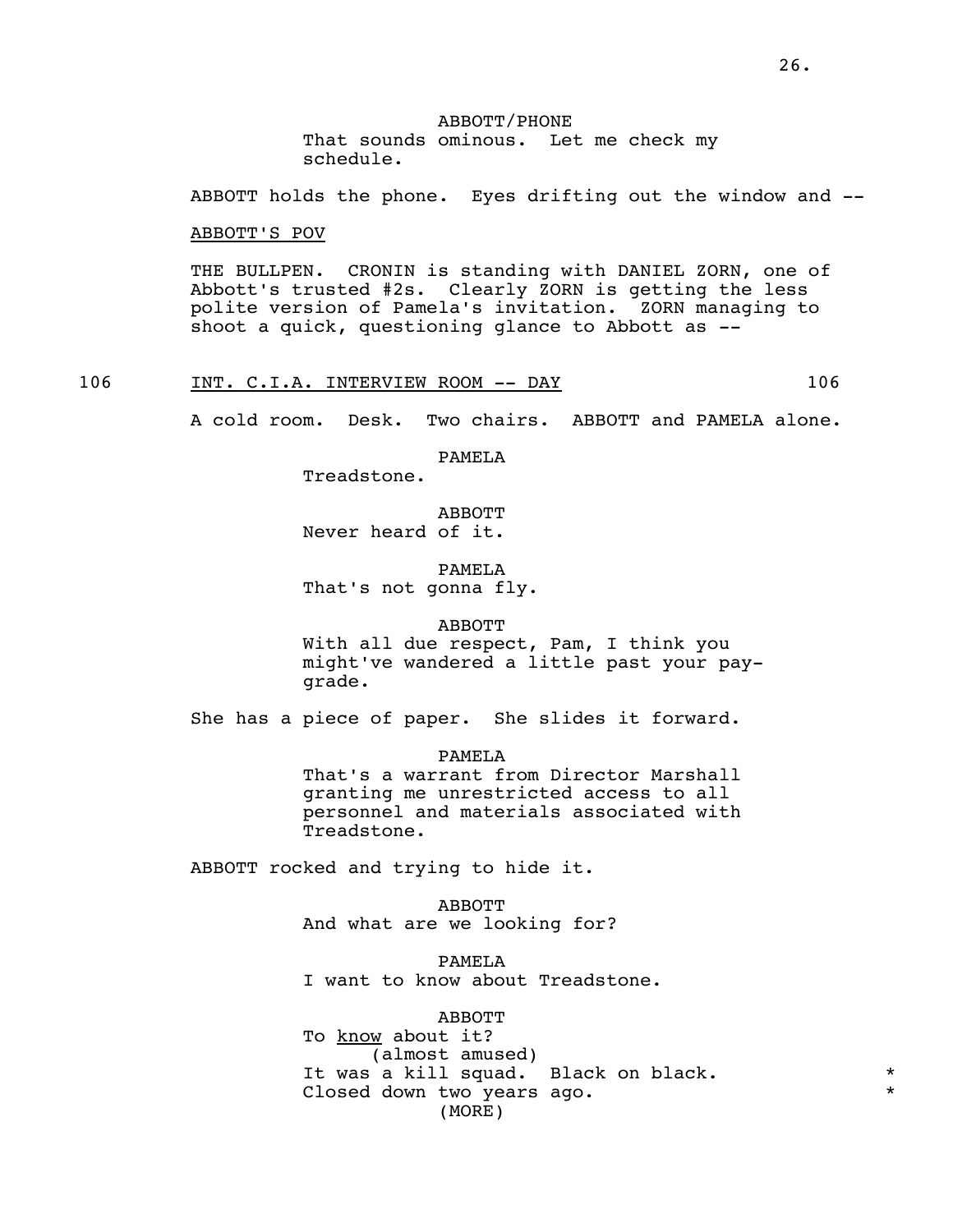ABBOTT (CONT'D) Nobody wants to know about Treadstone. Not around here. (the warrant) You better take this back to Marty and make sure he knows what you're doing.

### PAMELA

 (trump card) He does. I've been down to the archives. I have the files, Ward.

107 DELETED 107

A107 EXT. BAY OF NAPLES -- LATE AFTERNOON A107

A hard working port. A big MEDITERRANEAN FERRY coming in.

### **NAPLES**

 FERRY -- BOURNE at the rail. Unchanged from India. Staring ahead as Europe looms.

### B107 EXT. FERRY DOCK -- LATE AFTERNOON B107

 BOURNE disembarking to an immigration queue. Looking unremarkable. Just one of many passing through.

### 108 INT. C.I.A. INTERVIEW ROOM -- DAY 108

 As they were. ABBOTT watching PAMELA pull a photo from her file. Sliding it over. CONKLIN'S FACE peering back.

> PAMELA Let's talk about Conklin.

 ABBOTT What are you after, Pam? You want to fry me? You want my desk? Is that it?

> PAMELA I want to know what happened.

 ABBOTT What happened? Jason Bourne happened. (fury focusing) You've got the files? Then let's cut the \* crap. It went wrong. Conklin had these \* guys wound so tight they were bound to snap. (MORE)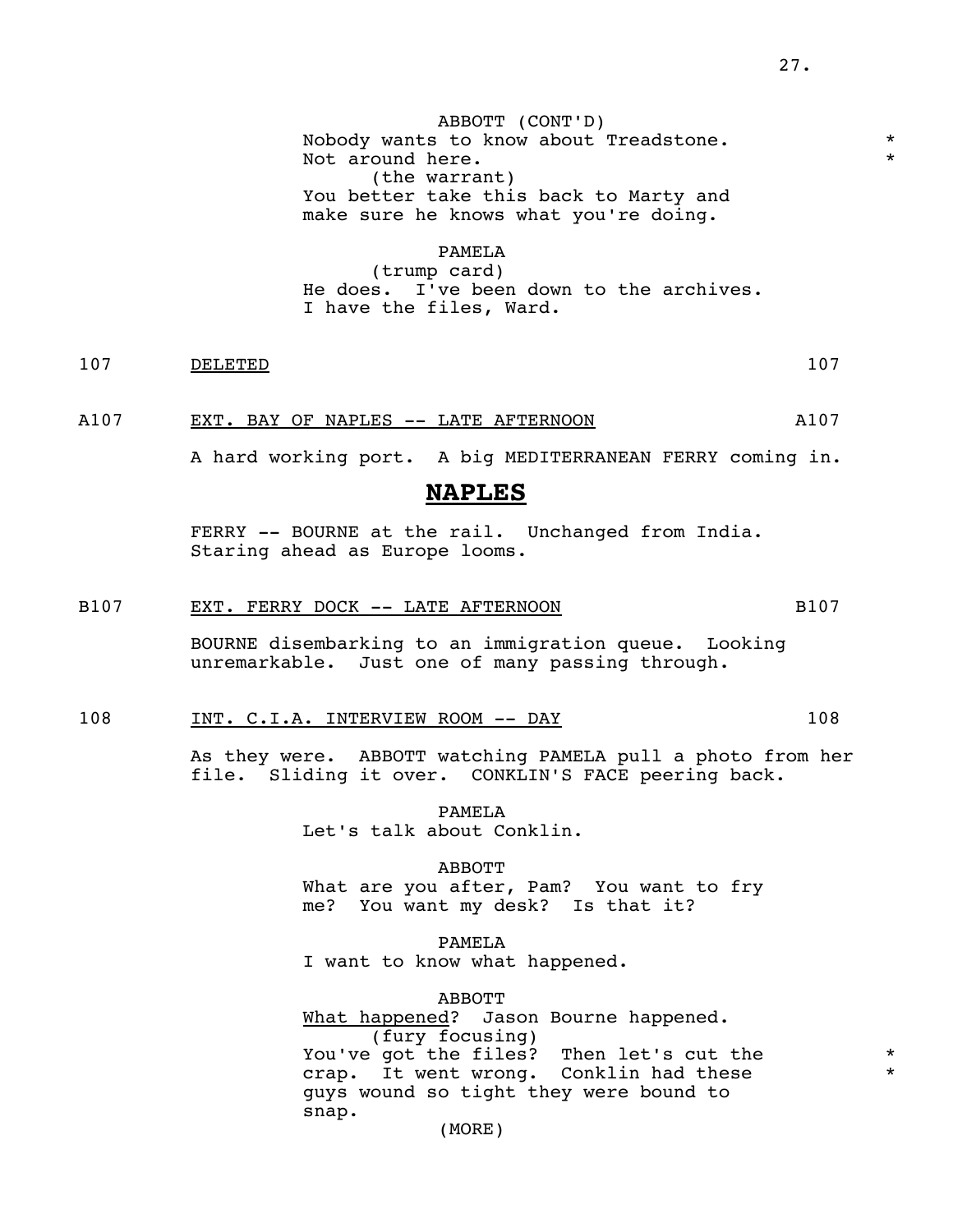#### ABBOTT (CONT'D)

 Bourne was his number one -- guy went out to work, screwed the op and never came back. Conklin couldn't fix it, couldn't \* find Bourne, couldn't adjust. It all went sideways. Finally there were no options  $*$ left.

#### PAMELA

 So you had Conklin killed. (silence) I mean, if we're cutting the crap...

#### ABBOTT

 I've given thirty years and two marriages to this agency. I've shoveled shit on \* four continents. I'm due to retire next year and believe me, I need my pension, but if you think I'm gonna sit here and let you dangle me with this, you can go to hell. Marshall too.

 (flat) It had to be done.

#### PAMELA

And Bourne? Where's he now?

#### ABBOTT

 (shrugs) Dead in a ditch? Drunk in a bar in Mogadishu? Who knows?

#### PAMELA

 I think I do. We had a deal going down in Berlin last week. During the buy, both our Field Agent and the seller were killed. We pulled a fingerprint from a  $*$  timing charge that didn't go off. (beat) They were killed by Jason Bourne.

ABBOTT hesitates. Blindsided. What?

A courtesy knock at the door.

**CRONTN**  (appearing in the doorway) They're ready for us upstairs.

109-114 DELETED 109-114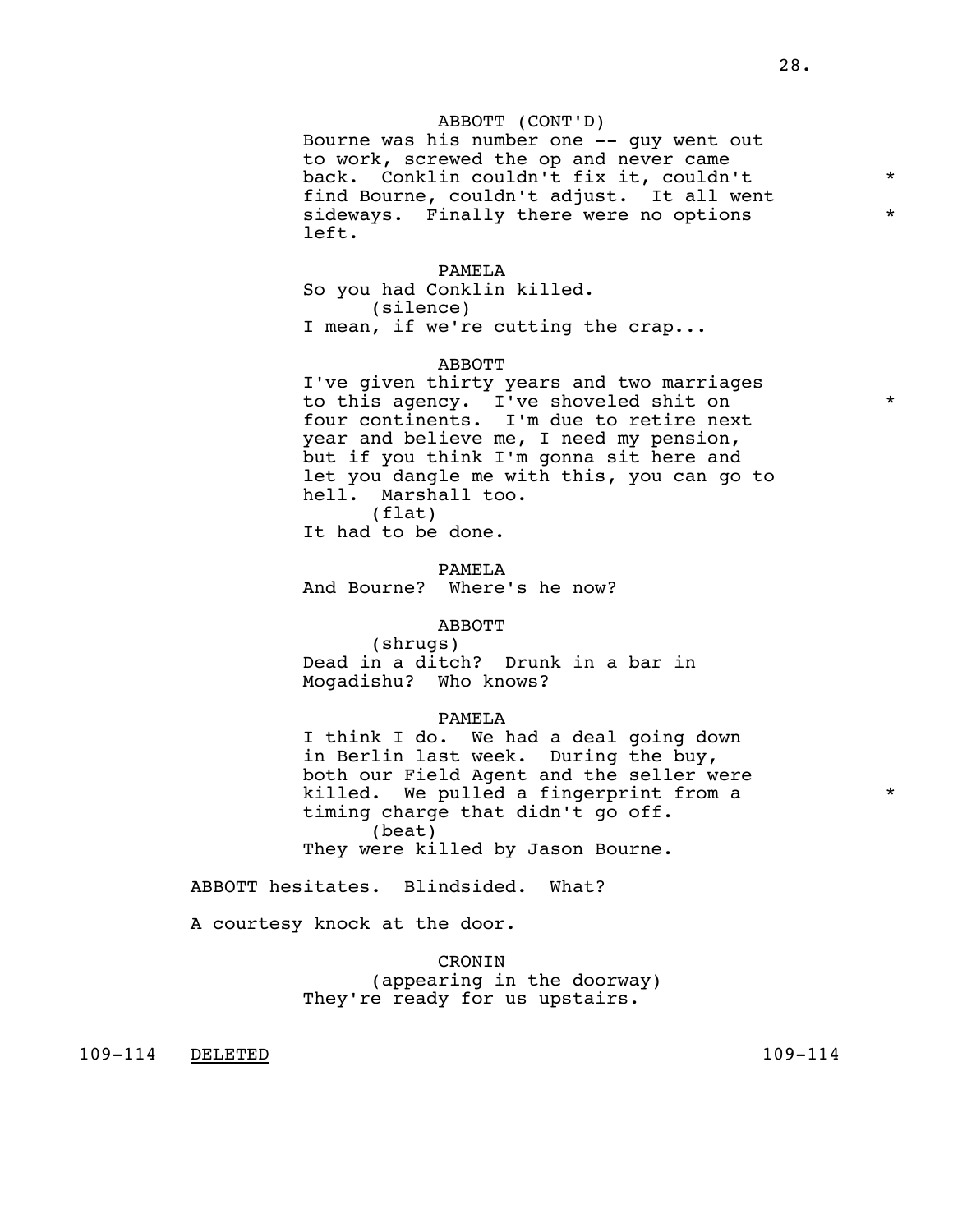### A115 INT. FERRY BUILDING CUSTOMS HALL -- SUNSET A115

 Now at the IMMIGRATION OFFICER booth, BOURNE hands over an OLD BLUE PASSPORT. It reads, JASON BOURNE. What's he up to? Is he giving up?

> IMMIGRATION OFFICER (Where you coming from, Mr. Bourne?)

### BOURNE

(Tangiers)

 The OFFICER runs the CODE on the passport through the SCANNER.

### 115 INT. INTERPOL MONITORING STATION -- MADRID -- SUNSET 115

 A TECH turns as a COMPUTER ALARM begins an incessant BEEPING.

### THE SCREEN

 As Jason Bourne's PASSPORT DATA begins scrolling through. A sleeper waking up on the grid. Then his PHOTO.

### WORK STATION

 As an Interpol SUPERVISOR leans in over the TECH'S shoulder to see what's up. After a beat...

As the TECH begins typing and hits send...

### 116 INT. C.I.A. RELAY STATION -- BETHESDA, MARYLAND -- DAY 116

 CREWCUT turns from his monitor to his own SUPERIOR as, at the same time...

#### 117 INT. FERRY BUILDING CUSTOMS HALL -- SUNSET 117

 Looking up from his computer, the IMMIGRATION OFFICER gestures BOURNE to one side.

> IMMIGRATION OFFICER (Sir, would you be so kind as to step over here, please?)  $*$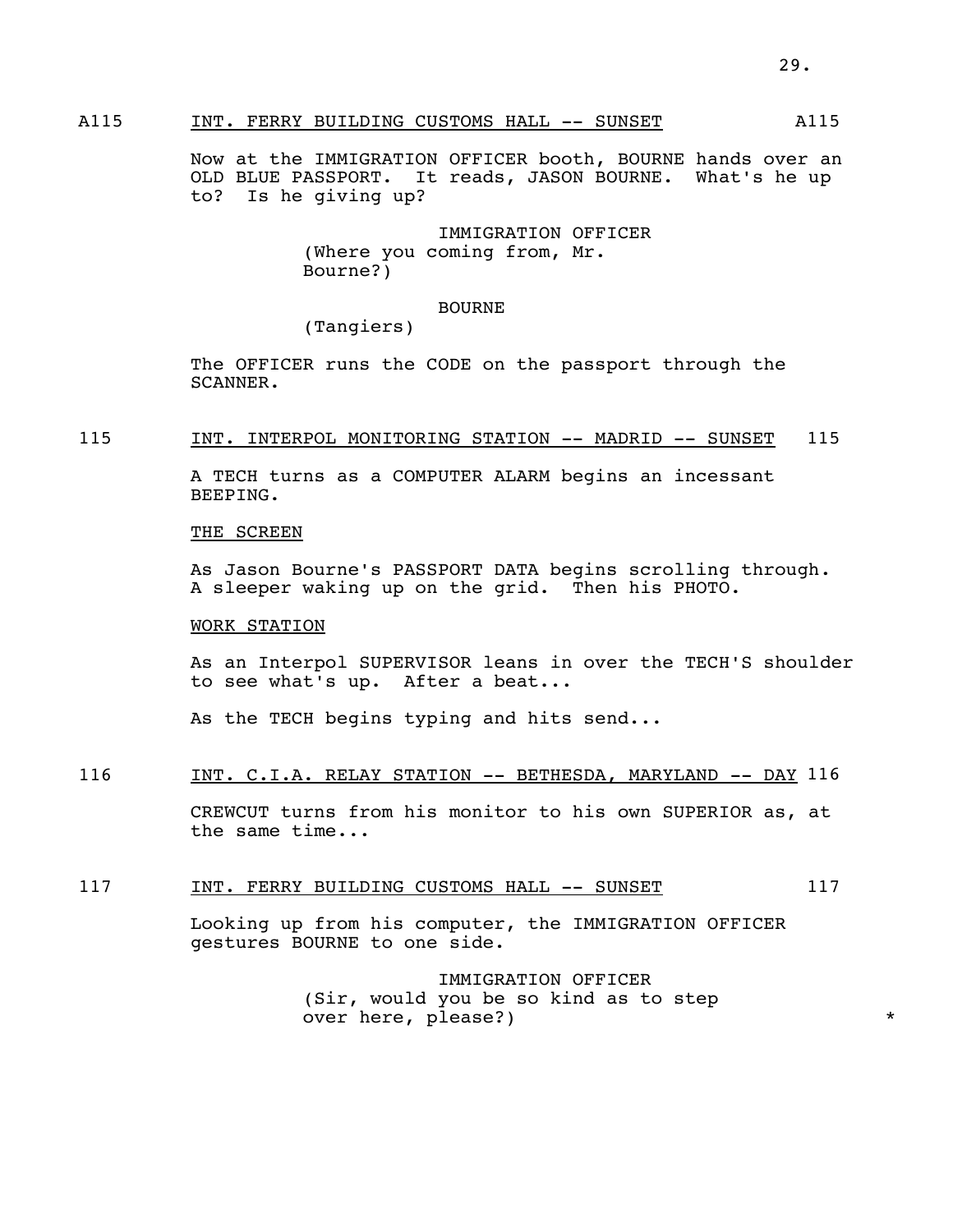#### BOURNE

(Uh, sure.)

 The IMMIGRATION OFFICER comes out of his booth as a CARABINIERI joins him and they escort BOURNE to a small room at the side of the CUSTOMS HALL.

> IMMIGRATION OFFICER (Please wait in here.)  $\star$

BOURNE scans the hall as he walks, enters room...

 PAMELA'S (V.O.) Seven years ago, twelve million dollars \*\*\* was stolen from a CIA account...

BOURNE takes a seat. CARABINIERI guards the room.

#### 118 INT. C.I.A. SITUATION ROOM -- DAY 118

Same table. More faces. MARSHALL back in the throne.  $*$ ABBOTT, THREE C.I.A. MANDARINS plus THEIR #2'S, and -- \*

### PAMELA \*

...in Warsaw. This is... \*

 CLICK -- A PHOTO of the man killed in Berlin fills the \* projection screen behind her -- CLICK -- crime scene photo \* of dead body -- CLICK -- "PECOS OIL" logo -- \*

> PAMELA (CONT'D) \*<br>dev -- senior financial \* \* ...Ivan Mevedev -- senior financial \* manager -- worked for one of the new  $*$ <br>Russian petroleum companies. Pecos Oil.  $*$ Russian petroleum companies, Pecos Oil.<br>He claimed to know where the money landed. He claimed to know where the money landed. We believe this could have only happened \* with help from someone inside the \* Agency... This...  $\star$

CLICK -- CONKLIN'S PHOTO -- \*

 PAMELA (CONT'D) \* (placing it on the table)  $*$ ...this is Conklin's computer. \*

CLICK -- A PHOTOCOPY OF A BANKING CONTRACT --  $*$ 

 PAMELA (CONT'D) \* ...At the time of his death, Conklin was sitting on a personal account in the amount of seven-hundred and sixty thousand dollars.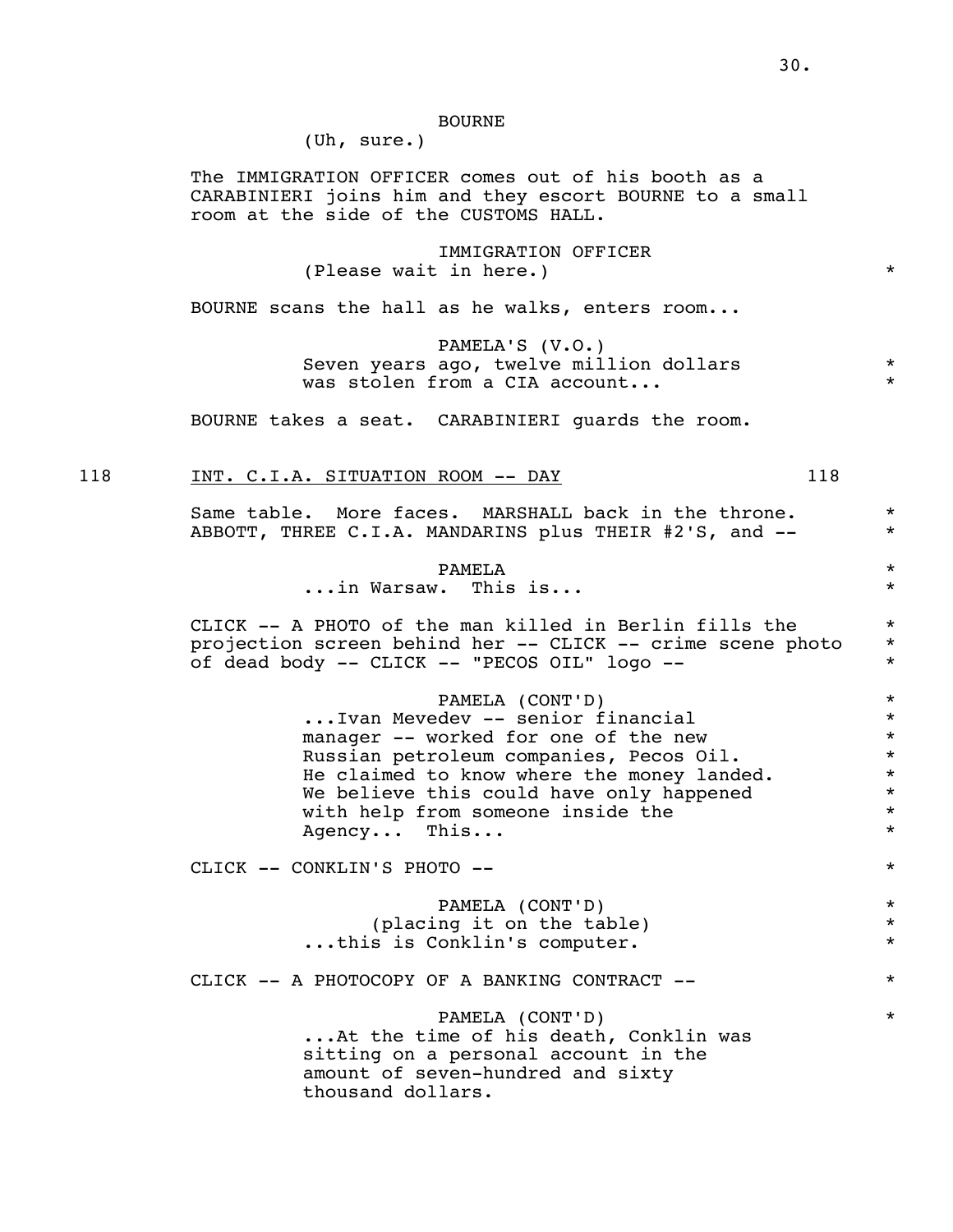### ABBOTT

Do you know what his budget was?

### PAMELA

Excuse me.

### ABBOTT

| We were throwing money at him. Throwing   |  |
|-------------------------------------------|--|
| it at him and asking him to keep it dark. |  |

### PAMELA

May I finish? \*

#### ABBOTT

 Conklin might've been a nut, but he \* wasn't a mole. You have me his calendar \* for a couple of days, I'll prove he  $*$ <br>  $*$ killed Lincoln. (appealing to Marshall) This is supposed to be definitive?

PAMELA

 What's definitive, is that I just lost two people in Berlin!

### ABBOTT

So what's your theory? (mocking her) Conklin's reaching out from the grave to protect his good name? (incredulous) The man is dead.

### MARSHALL

 (he's heard enough) No one's disputing that, Ward.

#### ABBOTT

 For crissake, Marty, you knew Conklin. Does this scan? I mean, at all?

MARSHALL signals for quiet...

### MARSHALL

 Okay, cut to the chase, Pam. What are you selling?

#### PAMELA

 I think that Bourne and Conklin were in business. That Bourne is still involved.  $*$ (MORE)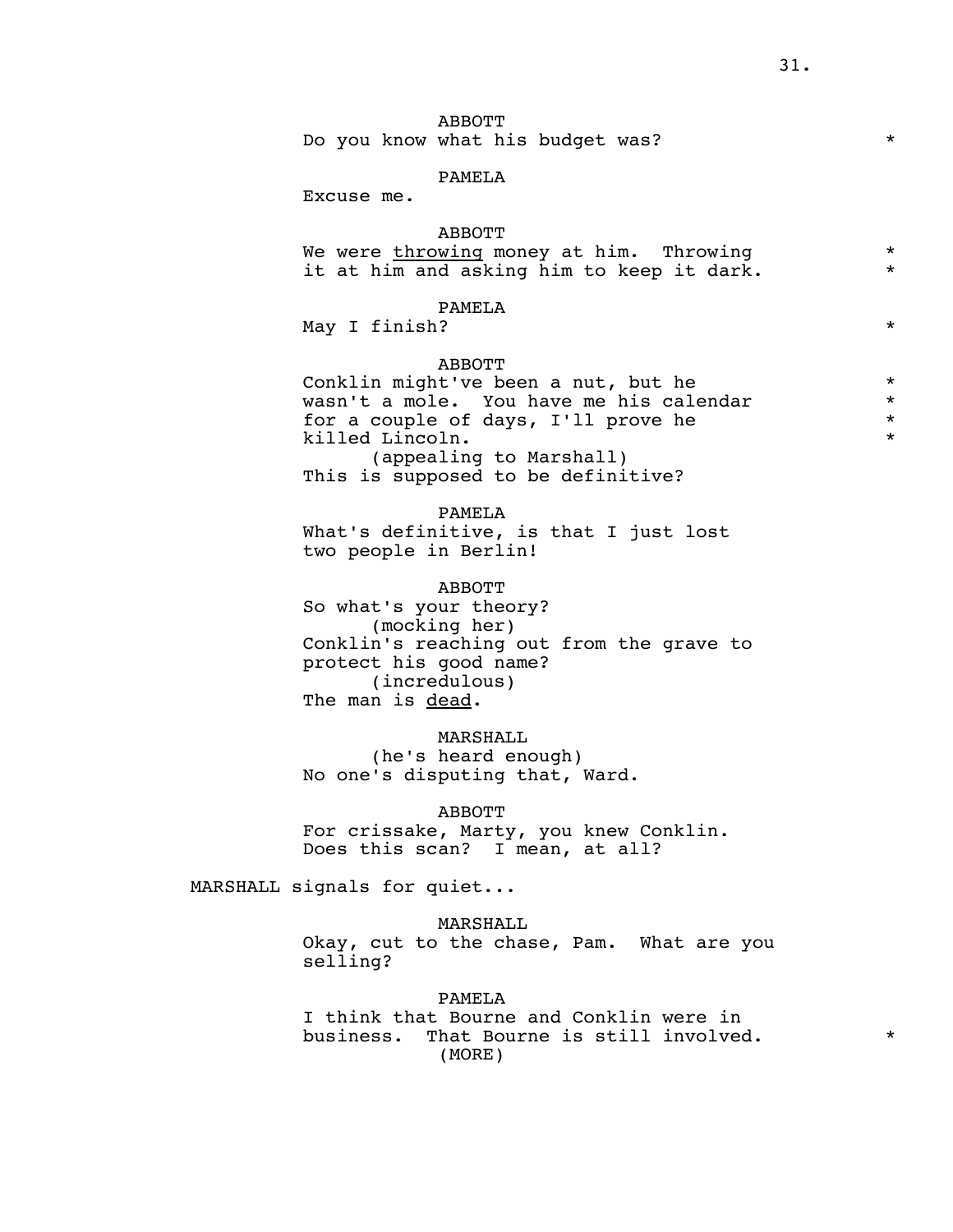PAMELA (CONT'D) And that whatever information I was going<br>
to buy in Berlin, it was big enough to to buy in Berlin, it was big enough to \* make Bourne come out from wherever he's  $*$ <br>been hiding to kill again. been hiding to kill again. \*  $*(\text{to } \text{Abbott})$  \* How's that scan? As the MANDARINS all start talking at once -- ZORN enters. Stands at the head of the table. Tries to  $*$ <br>set their attention get their attention. zorn  $\star$  $\text{Hey}\ldots$  \* (they look up)  $\star$ <br>you're not gonna believe this, but  $\star$ Look, you're not gonna believe this, but  $*$ <br>Jason Bourne's passport just came on the  $*$  Jason Bourne's passport just came on the \* grid in Naples. ABBOTT blinks. What? \* 119-120 <u>DELETED</u> \* 121 EXT. FERRY BUILDING CUSTOMS HALL -- NIGHT 121 NEVINS. American. A junior, C.I.A. Field Officer. Walking from the parking lot, talking on his cellphone. NEVINS ...what can I do? I can't. I'll call you when I know what I'm into... (a hassled pause) I don't know, some guy's name came up on the computer. (starting toward the building) So start without me, if I can get there, I will. Later... NEVINS hangs up and pockets the phone. He hustles towards the building. 122 INT. CIA SITUATION ROOM -- DAY 122

> The room is jumping. Agents tracking, working the phones and computers. PAMELA giving orders. ABBOTT watches.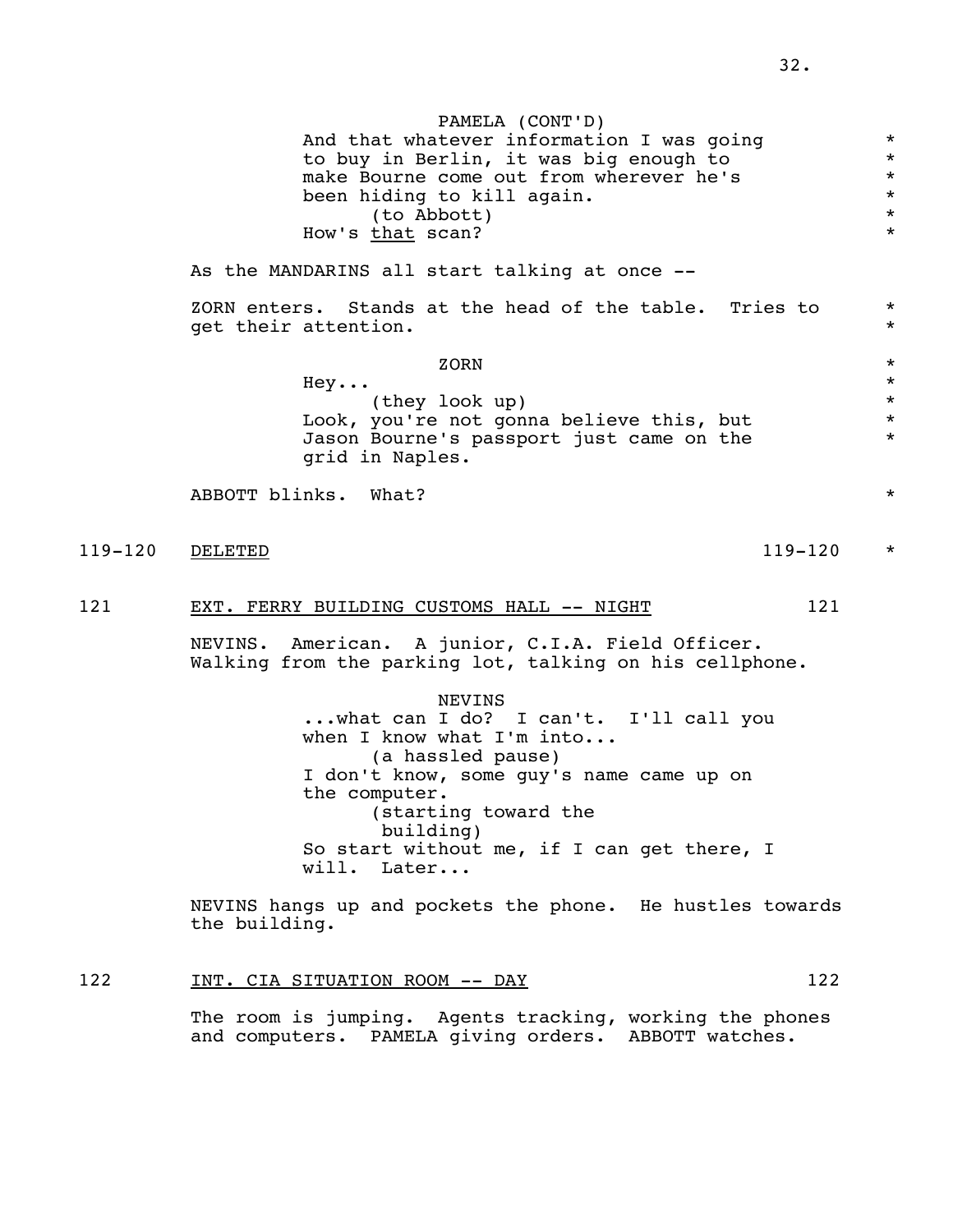| CRONIN                                                   | $\star$<br>$\star$<br>$\star$ |
|----------------------------------------------------------|-------------------------------|
|                                                          |                               |
| (looks up from computer                                  |                               |
| screen)                                                  |                               |
| Looks like he's been detained.                           | $\star$                       |
|                                                          | $\star$                       |
| PAMELA                                                   |                               |
| Who's going? Us?                                         | $\star$                       |
| CRONIN                                                   | $\star$                       |
|                                                          | $\star$                       |
| There's only a Consulate, they sent a                    | $\star$                       |
| field officer out half an hour ago --                    |                               |
| PAMELA                                                   | $\star$                       |
| (cuts him off)                                           | $\star$                       |
| Then get a number, they need to know who                 | $\star$                       |
| they're dealing with.                                    | $\star$                       |
|                                                          |                               |
| CRONIN already on it                                     | $\star$                       |
|                                                          |                               |
|                                                          |                               |
| 123<br>123<br>INT. FERRY BUILDING HOLDING ROOM -- SUNSET |                               |

 As NEVINS flashes his credentials to CARABINIERI at door, who gives an unimpressed shrug and lets him in.

 NEVINS takes his overcoat off, tosses it on the empty chair. We see a big ass .45 for just a second under his suit jacket.

> NEVINS Alright, Mr. Bourne, is that your name? (BOURNE nods) Name's Nevins. I'm with the US Consulate. Could I see your passport?

BOURNE, silent, hands over his passport.

 NEVINS (CONT'D) So, Mr. Bourne...

NEVINS studies Bourne's passport...

 NEVINS (CONT'D) \* What are you doing in Tangiers?

Silence...

 NEVINS (CONT'D) (faux friendly) Are you travelling alone?  $*$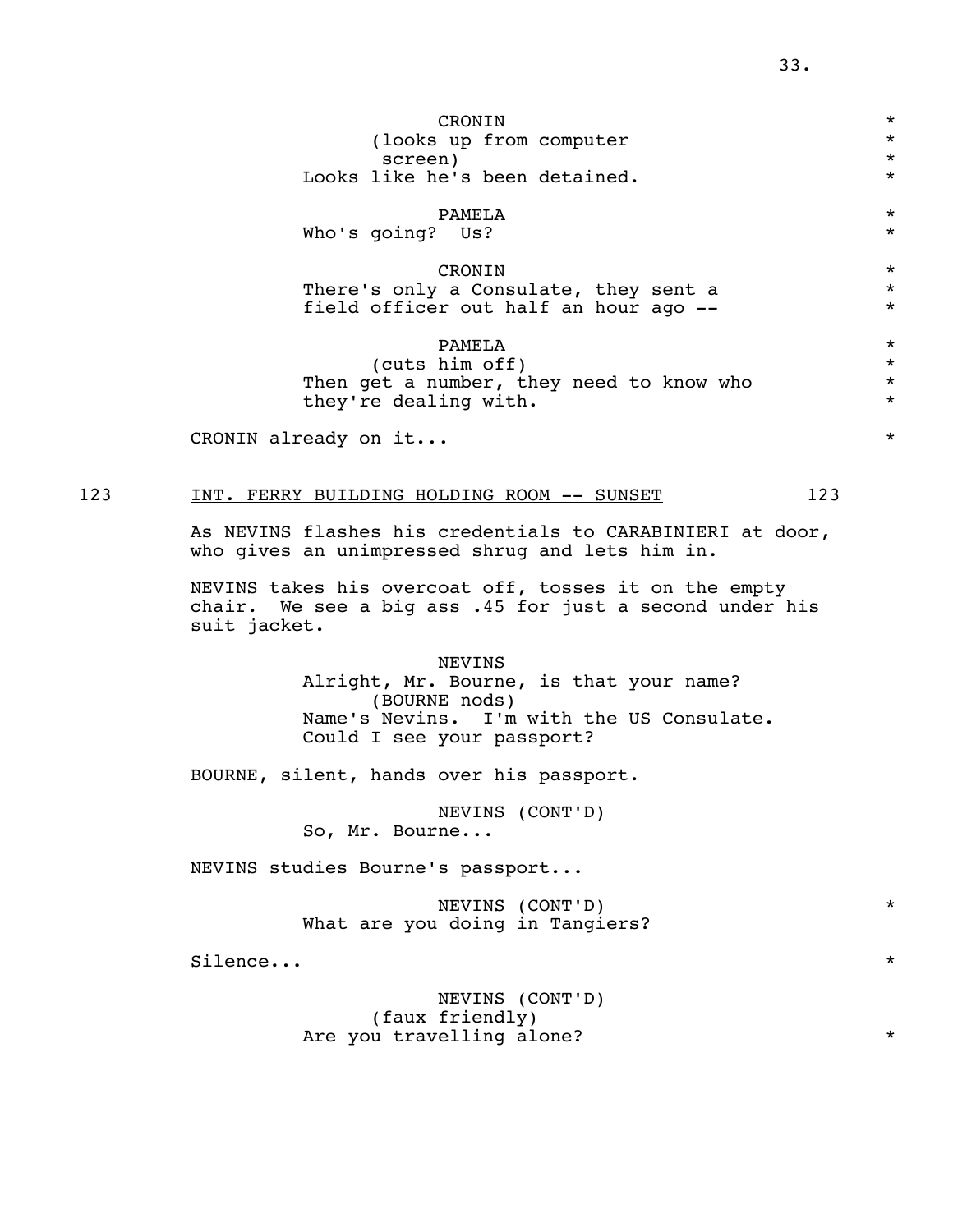|      | BOURNE stares straight ahead. NEVINS comes around the<br>table and sits in front of BOURNE.                                  | $\star$<br>$\star$                        |
|------|------------------------------------------------------------------------------------------------------------------------------|-------------------------------------------|
|      | NEVINS (CONT'D)<br>(in his face)<br>Look, I don't know what you've done.<br>But, you're gonna need to play ball here.        | $^\star$<br>$\star$<br>$\star$<br>$\star$ |
|      | NEVINS cell starts to ring. He shrugs an apology, turns<br>away and answers:                                                 | $^\star$<br>$\star$                       |
|      | NEVINS (cont'd) (CONT'D)<br>Nevins                                                                                           | $^\star$<br>$\star$                       |
|      | PAMELA/PHONE<br>This is Pamela Landy, a CI Supervisor<br>calling from Langley, Virginia. Are you<br>with a Jason Bourne now? | $\star$<br>$\star$<br>$\star$<br>$\star$  |
|      | <b>NEVINS</b><br>(listens; looks at Bourne)<br>Yes                                                                           |                                           |
| A123 | A123<br>INT. CIA SITUATION ROOM -- DAY                                                                                       | $^\star$                                  |
|      | PAMELA on the phone.                                                                                                         | $\star$                                   |
|      | PAMELA<br>Then use extreme caution. He can be very<br>unpredictable and violent. Use whatever<br>means necessary to          | $\star$<br>$\star$<br>$\star$<br>$\star$  |
| 123  | 123<br>INT. FERRY BUILDING HOLDING ROOM -- SUNSET                                                                            |                                           |
|      | Whatever Nevins is being told, it's concerning. BOURNE<br>watching him. Knows exactly what this is.                          |                                           |
|      | CLOSE ON NEVINS as he steps away, listening intently. His<br>hand just starting to move toward his shoulder holster.         |                                           |
|      | NEVINS (cont'd)<br>Okay, I'll call you right back.                                                                           |                                           |

 NEVINS flips shut his phone. He reaches for his gun, even as he turns, and --

 BOURNE is right there in his face. WHUMP! Momentum and gravity reaching mutual agreement as NEVINS hits the deck.

 CARABINIERI barely clears his holster before -- CHOP -- CHOP -- BOURNE has him down in a heap.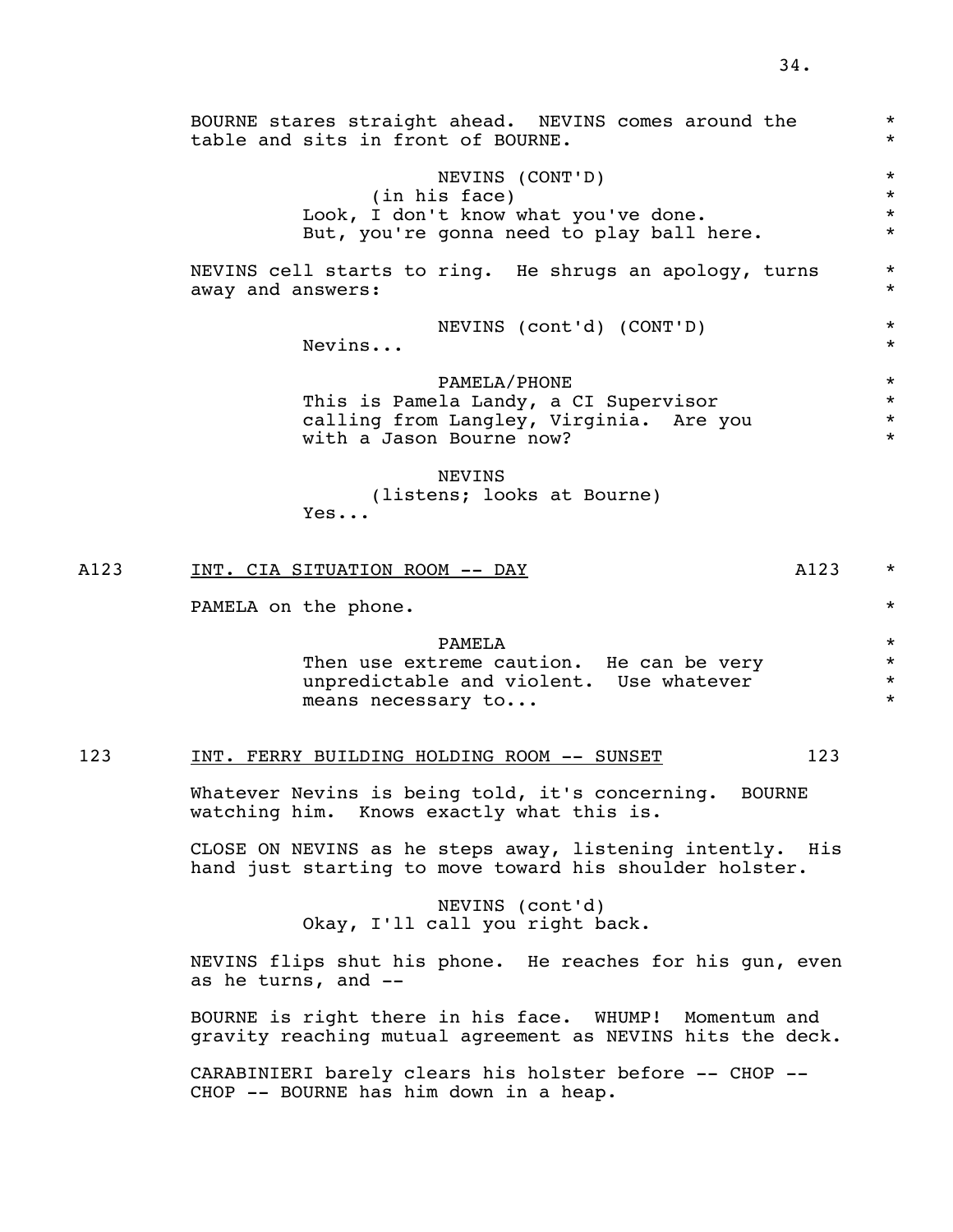BOURNE is back, silent and effective.

 Finding NEVINS cellphone, BOURNE reaches into his bag. He holds the phone next to a larger, diagnostic MOBILE UNIT - the "confirm" light blinks -- Nevins' phone has been cloned. BOURNE puts the phone back in NEVINS coat, takes his gun and CARABINIERI'S gun and radio and puts them in his duffle. We're starting to realize there's a plan at work here.

#### FINALLY

 BOURNE -- exits the door, wedging a desk under the handle so it cannot be opened from the inside and calmly walks away like nothing ever happened --

### 124 EXT. NAPLES FERRY BUILDING -- NIGHT 124 124

 And now we see the old BOURNE, in his long black coat, purposely striding out of the building. He pauses long enough for the security camera to get a good look at him.

THE RONIN returns.

### 125 EXT. NAPLES FERRY PARKING LOT -- NIGHT 125

 BOURNE crosses the street and approaches a man putting his suitcase in the trunk of a green Peugeot. BOURNE reaches into his bag, pulls out some cash.

126 DELETED 126 \*

#### 127 INT. FERRY/SECURITY HOLDING ROOM -- NIGHT 127

 NEVINS stirring, the CARABINIERI still out. A phone starts to RING. Nevins' phone. Finally sitting up, he answers.

NEVINS

128-129 DELETED 128-129

130 INT. C.I.A. SITUATION ROOM -- DAY 130

PAMELA at the other end of the line.

Hello?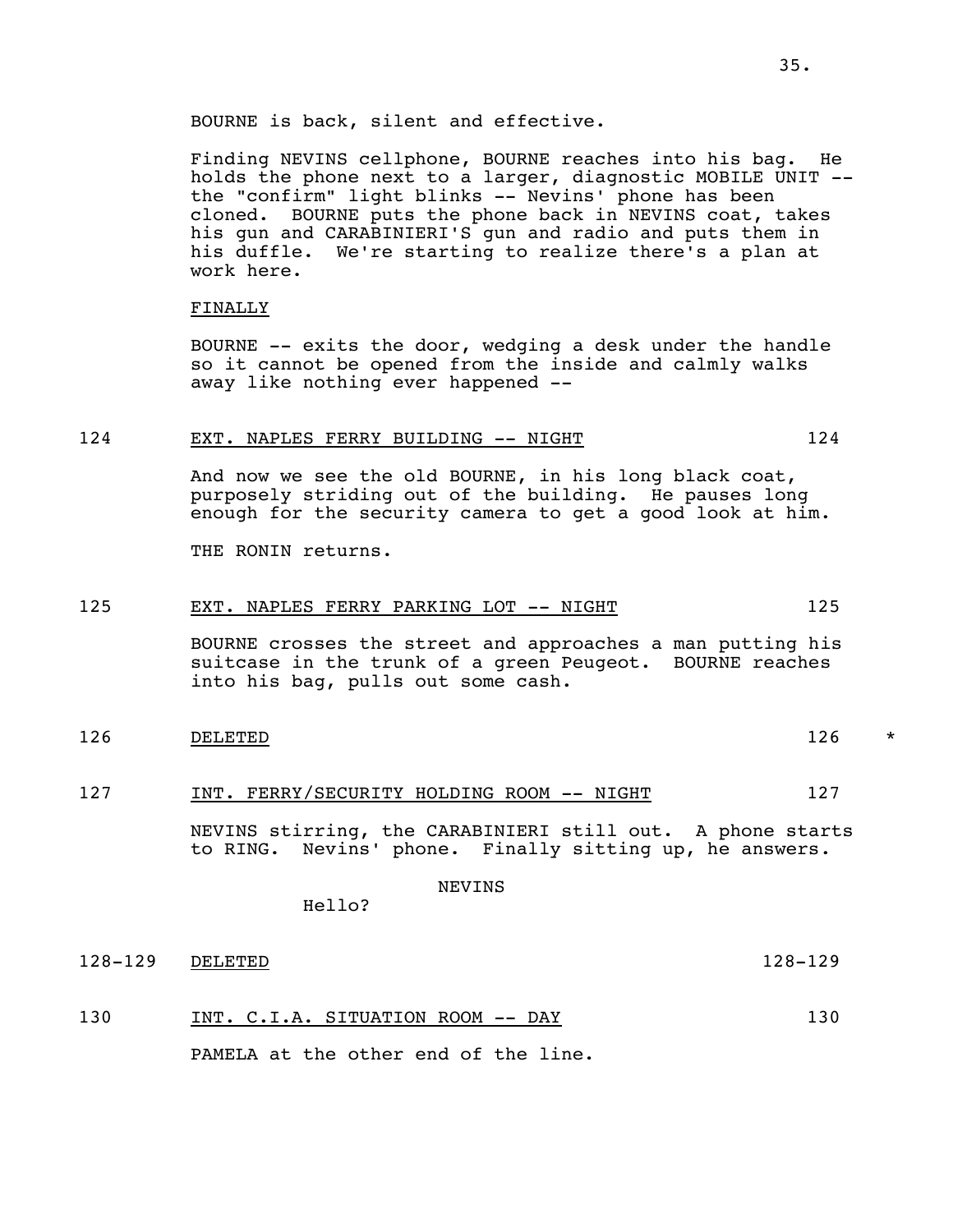## PAMELA/PHONE

Mr. Nevins?

## NEVINS/PHONE

Who's this?

 PAMELA/PHONE Pamela Landy, again. Where do we stand? \*

## A130 INT. FERRY/SECURITY HOLDING ROOM -- NIGHT A130

Nevins barely knows where he is.

## 131 EXT. NAPLES STREET -- NIGHT 131

 BOURNE sits in the dark car. Headphones. A nest of cool gadgetry -- on the passenger seat. Listening in -- \* recording --

He writes: Pamela Landy -- circles it.

 NEVINS/PHONE I think... I think he got away.  $*$ 

 PAMELA looks at the faces waiting around the table. Shakes her head no...  $\star$ 

 PAMELA \* Have you locked down the area? \*

> NEVINS/PHONE Ah, we're in Italy. They don't exactly \* "lock down" real quick...

INTERCUT -- BOURNE -- NEVINS -- PAMELA --

 PAMELA/PHONE How long have you worked for the agency?

 NEVINS/PHONE Me? Four years.

#### PAMELA/PHONE

 If you ever want to make it to five, you're gonna listen to me real close. Jason Bourne is armed and extremely dangerous. A week ago, he assassinated two men in Berlin, one of whom was a  $*$ highly-experienced field officer...  $*$ (continuing as--)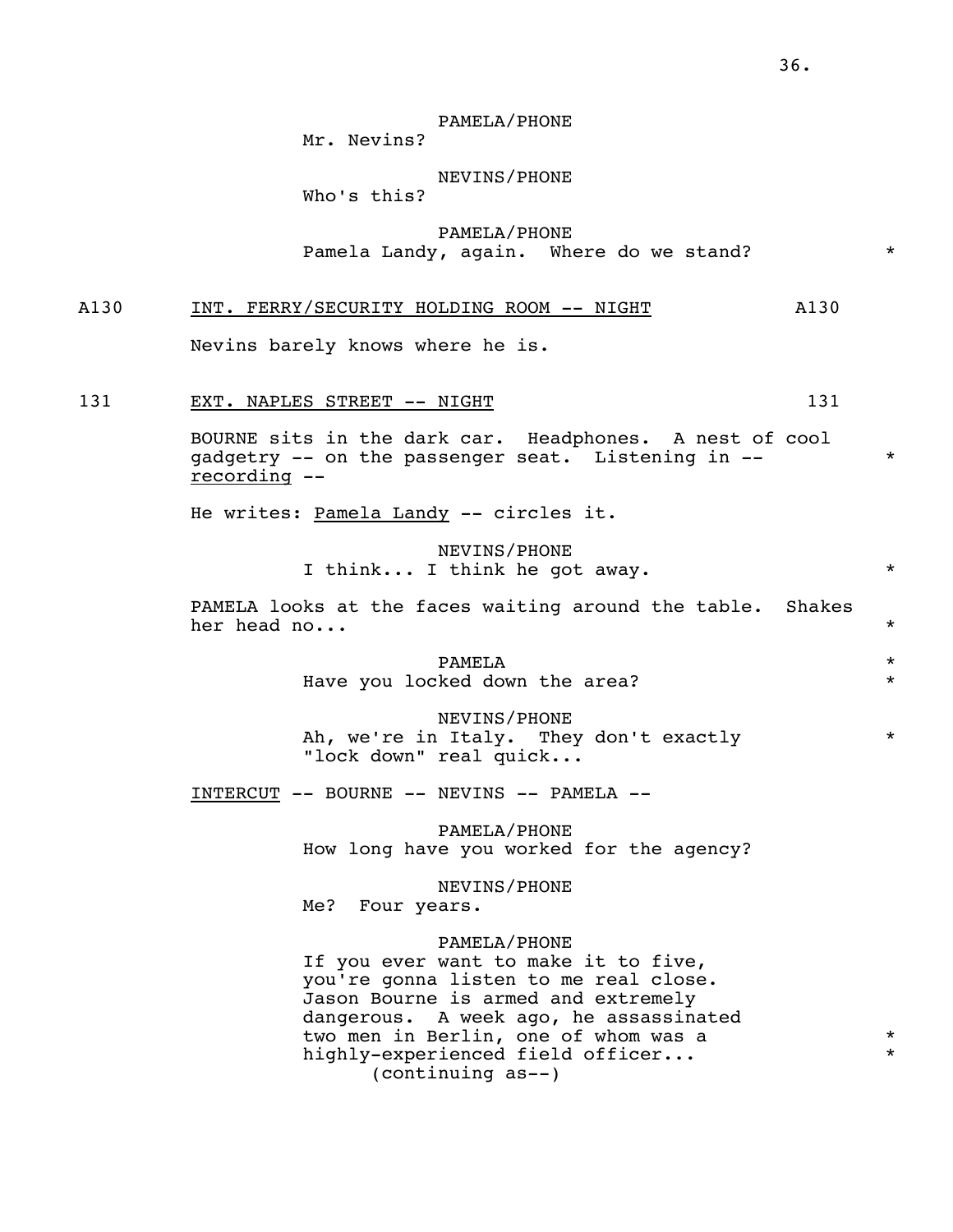the dark car, struggling to make sense of this -- what the fuck is she talking about? -- Berlin? -- He writes it, circles it.

## PAMELA/PHONE (CONT'D)

 I want that area secured, I want any evidence secured and I want it done now. Is that clear??  $\qquad \qquad$ 

## NEVINS/PHONE Yes,  $\text{sin}$  --  $\text{ma'am...}$

#### PAMELA/PHONE

I'm getting on a plane to Berlin in 45 \*<br>minutes which means you are going to call \* minutes, which means you are going to call  $*$ <br>me back in 30, and when I ask you where we me back in 30, and when I ask you where we  $*$ <br>stand. I had better be impressed. My stand, I had better be impressed. My mobile number is... \*

 BOURNE already turning the key in the ignition -- THE PEUGEOT ROARING TO LIFE, as he writes the number.  $*$ 

 Dropping the car into gear, BOURNE pulls briskly away from the curb.

## A131 INT. C.I.A. SITUATION ROOM -- DAY A131

PAMELA finishes, hangs up.

## $ABBOTT$  \*

Berlin! \*

 PAMELA \* I've already got a team there. I doubt  $*$ Bourne's in Naples to settle down and  $*$ <br>raise a family raise a family.

## $ABBOTT$  \*

 You don't know what you're getting into \* here.  $\star$ 

## PAMELA \*

And you do? From the moment he left  $*$ Treadstone, he has killed and eluded  $*$ every person that you sent to find him...  $*$ 

Before it can come to blows --

 MARSHALL (riot act) Enough. I want both of you on that plane. \* \* (MORE)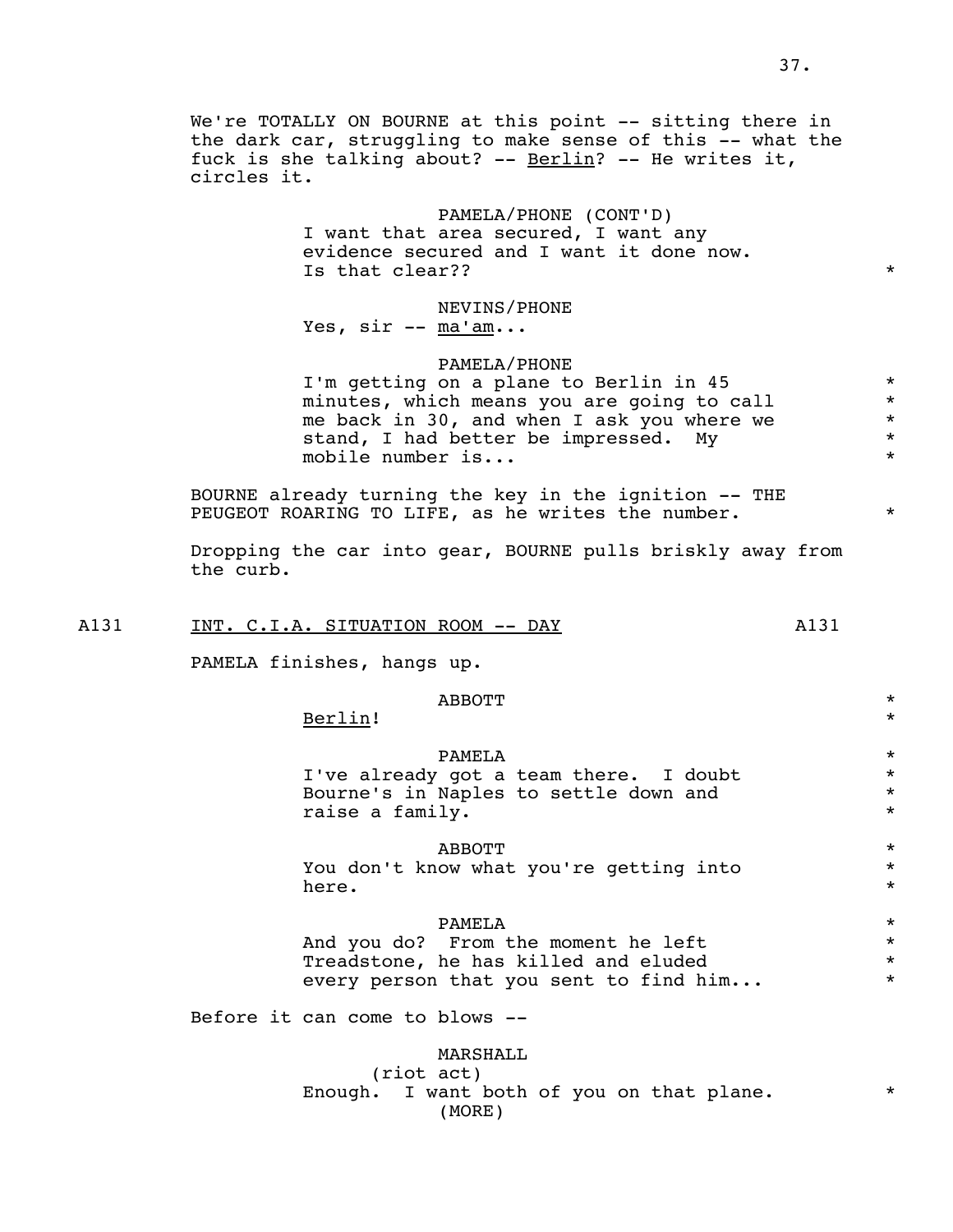|       | MARSHALL (CONT'D)<br>And we are $--$ all of us $--$ going to do<br>what we were either too lazy or inept to<br>do the last time around -- you're going to<br>find this sonofabitch and take him down<br>before he destroys any more of this<br>agency.<br>(beat)<br>Is that definitive enough for you?<br>ABBOTT nods. Sharing a look with PAMELA as we -- | $\star$<br>$\star$<br>$\star$                                  |
|-------|------------------------------------------------------------------------------------------------------------------------------------------------------------------------------------------------------------------------------------------------------------------------------------------------------------------------------------------------------------|----------------------------------------------------------------|
| AA131 | AA131<br>INT. CIA HEADQUARTERS HALLWAY -- DAY                                                                                                                                                                                                                                                                                                              | $\star$                                                        |
|       | PAMELA and CRONIN come screaming around a corner and down<br>a long corridor, ABBOTT and ZORN trying to keep up.                                                                                                                                                                                                                                           | $\star$<br>$\star$                                             |
|       | CRONIN<br>-- Kurt's reopening all the wyfi and sat<br>$links --$                                                                                                                                                                                                                                                                                           | $\star$<br>$\star$<br>$\star$                                  |
|       | PAMELA<br>-- uplink all relevant files to<br>$Kim$ $--$<br>(a look back at Zorn)<br>-- and I want them to contact anyone who<br>had anything to do with Treadstone --                                                                                                                                                                                      | $\star$<br>$\star$<br>$\star$<br>$\star$<br>$\star$<br>$\star$ |
|       | ZORN looks to ABBOTT, as they disappear around a<br>corner                                                                                                                                                                                                                                                                                                 | $\star$<br>$\star$                                             |
| B131  | EXT. AUTOSTRADA -- NIGHT                                                                                                                                                                                                                                                                                                                                   | B131                                                           |
|       | THE PEUGEOT speeding North -- North towards Germany and --                                                                                                                                                                                                                                                                                                 |                                                                |
| 132   | DELETED                                                                                                                                                                                                                                                                                                                                                    | 132                                                            |
| 133   | INT. BOURNE'S PEUGEOT -- NIGHT (CONT)                                                                                                                                                                                                                                                                                                                      | 133                                                            |
|       | BOURNE driving -- listening to playback of Pamela's<br>conversation with Nevins.                                                                                                                                                                                                                                                                           |                                                                |
|       | PAMELA/TAPE<br>"Jason Bourne is armed and extremely<br>dangerous"                                                                                                                                                                                                                                                                                          |                                                                |
|       | BOURNE'S FACE -- eyes -- tight -- looking weird --                                                                                                                                                                                                                                                                                                         |                                                                |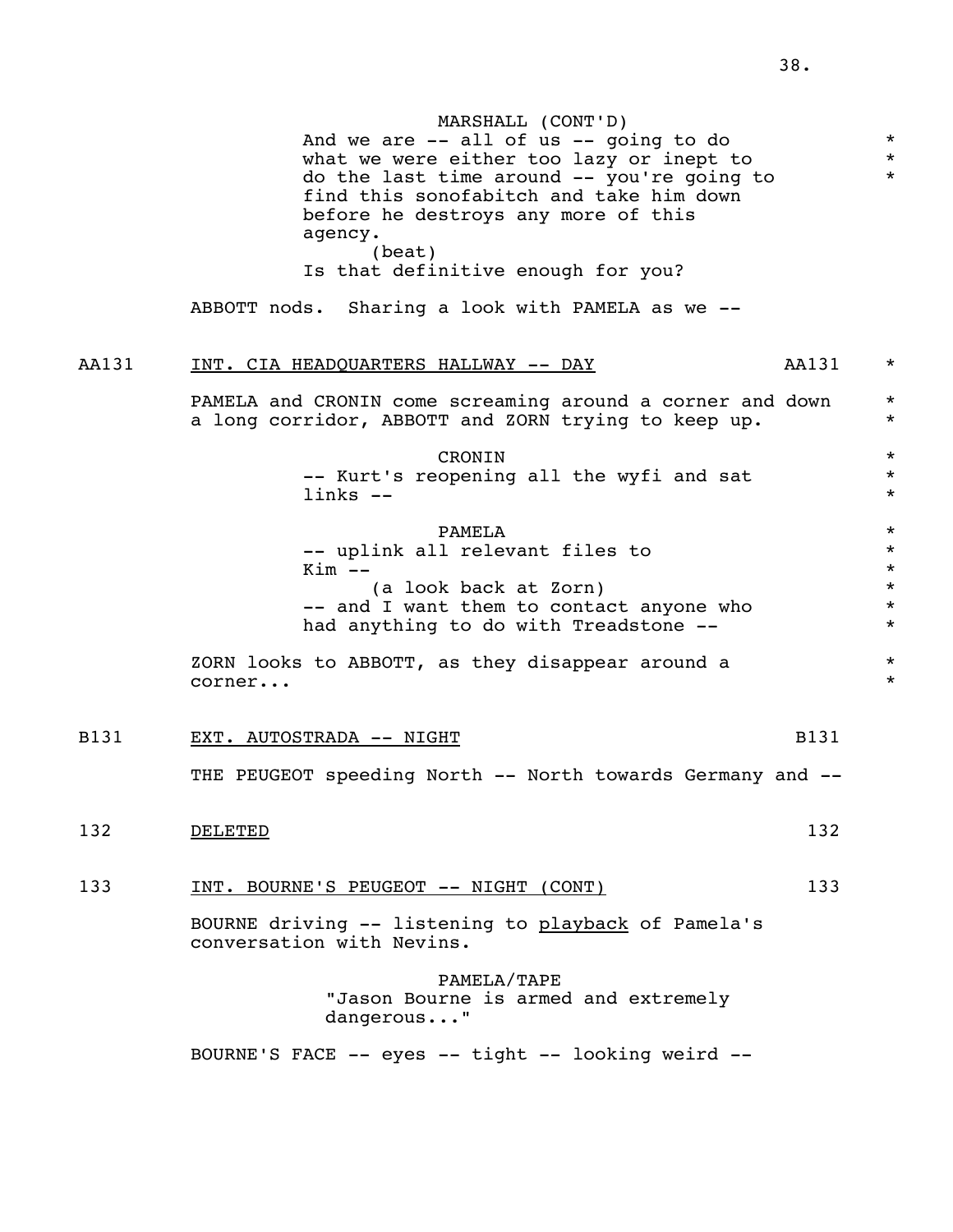PAMELA/TAPE (cont'd) (CONT'D) "...a week ago he assassinated two men in Berlin, one a highly..."

## A133 SUDDENLY A133

 *FLASHBACK! -- a shard -- pieces -- lightning flash of images GETTING IN THE BACK SEAT OF THE CAR -- rolling BRANDENBURG BERLIN -- A MIRROR -- THE TELEVISION TOWER --* 

 *THE DRIVER looks back. We see him. (We'll know him later as Jarda.) Then -- A STEEL CASE on the backseat. Inside a SYRINGE, A DARK VIAL, PISTOL. As we lay hands on them --* 

## B133 BACK TO: B133

 BOURNE out of it -- jolted! -- almost losing control of the car for a second -- jerking back into his lane, - recognition -- toughing it out -- Steady as she goes --

Catching his rhythm again. Accelerating and ---

## 134 EXT. BAKERY -- PORTOBELLO ROAD -- DAY 134

 A BAKERY on the corner. NICKY emerging. Nicky from the old days. Suddenly, she stops --

 ABBOTT stands there beside a parked car. The passenger door open. Message clear. Get the fuck in.

## 135 INT. US AIR FORCE BASE, ENGLAND -- DAY 135

 Inside a hanger. Inside an office. ABBOTT watching as CRONIN questions NICKY. PAMELA sits on a window sill.

> CRONIN So your cover at the time was what?

NICKY That I was an American student in Paris.

> CRONIN What exactly did your job with Treadstone in Paris consist of?

 Nicky looks to Abbott. He nods that it's okay to \* answer. Pamela bristles at the check-off.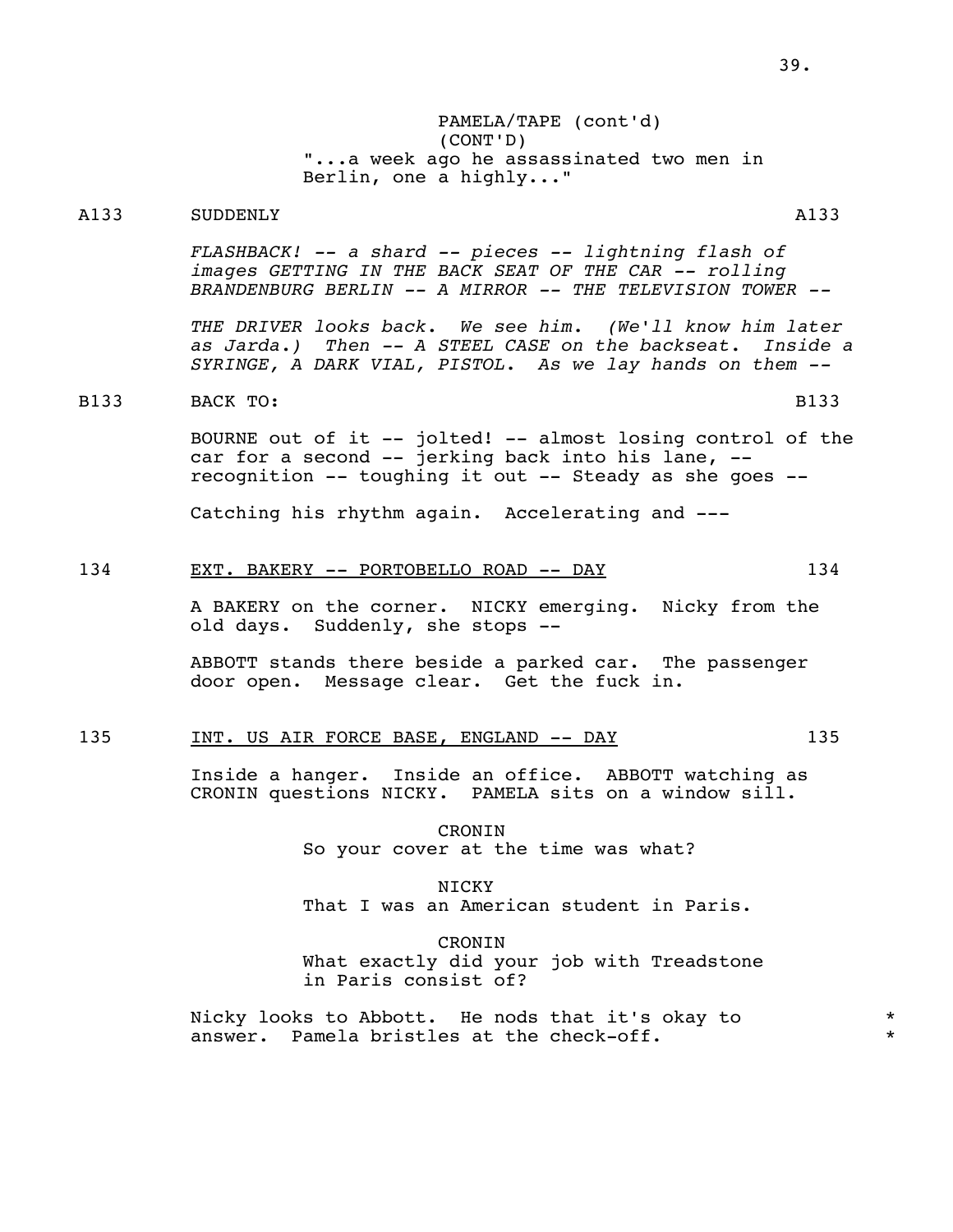### NICKY

 I had two responsibilities. One was to coordinate logistical operations. The other was to monitor the health of the agents, to make sure they were up to date with their medications.

#### **CRONTN**

Health, meaning what?

NICKY

 Their mental health. Because of what they'd been through. They were prone to a variety of problems.

PAMELA

(losing patience)  $*$ What kind of problems?

## NICKY

 Depression. Anger. Compulsive behaviors. They had physical symptoms - headaches -- sensitivity to light --

## PAMELA \*

Amnesia? \*

#### NICKY

Before this? Before Bourne? No.

NICKY gets agitated. ABBOTT steps in, fatherly, good  $*$  $\mathsf{cop.}\qquad\qquad$ 

#### ABBOTT

 Were you familiar with the training program?

#### NICKY

The details? No. I mean, I was told it was voluntary. I don't know if that's true or not, but that's what I was told. (a bit defensive) Look, they took vulnerable subjects, okay? You mix that with the right pharmacology and some serious behavior modification, and, I don't know, I mean, I guess anything's possible.

zorn arrives from outside.  $\star$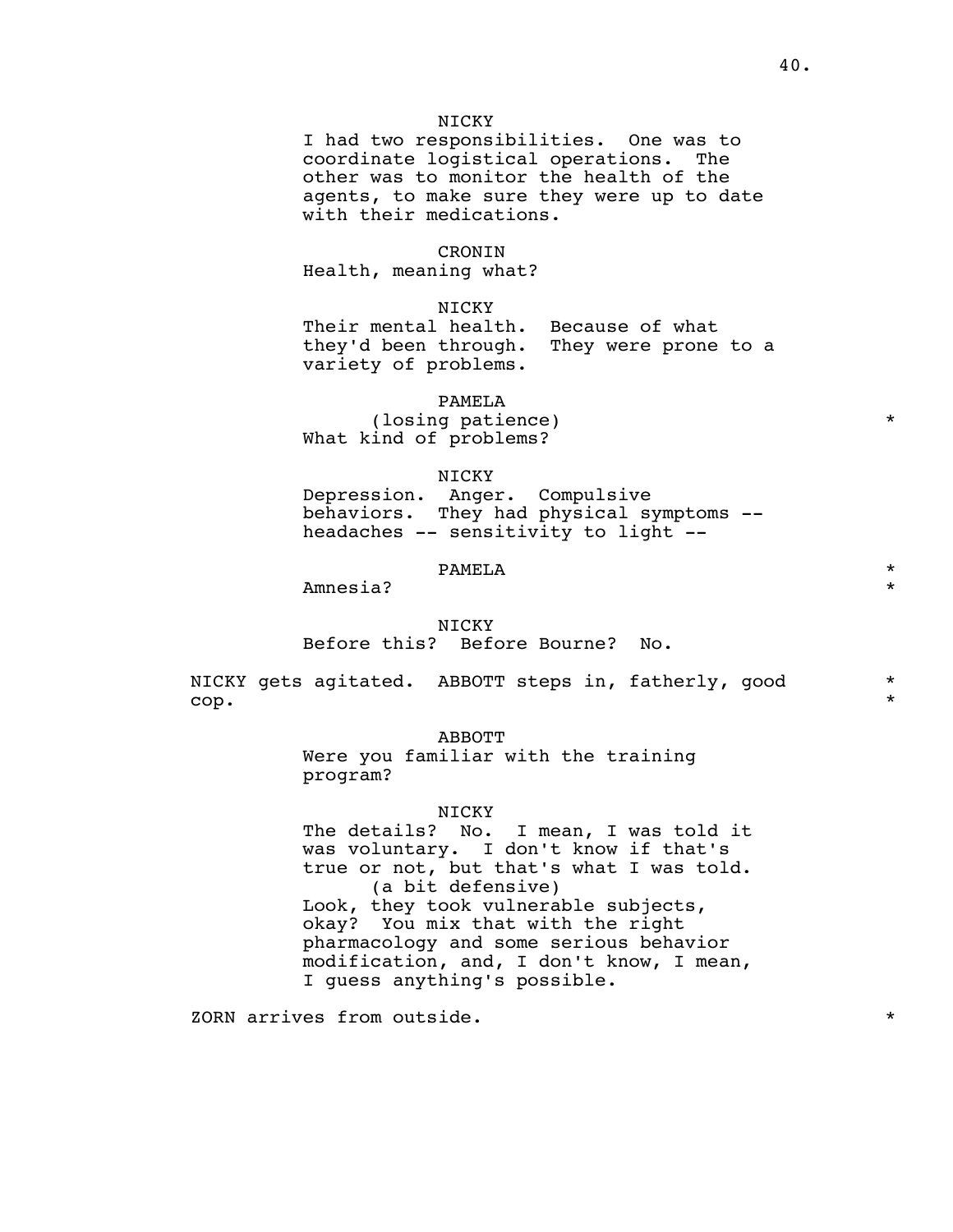|     | ZORN<br>The jet's ready.<br>(points to Nicky)<br>There's a car for you.                                                                                                                                                    | $^\star$<br>$\star$<br>$\star$<br>$\star$ |
|-----|----------------------------------------------------------------------------------------------------------------------------------------------------------------------------------------------------------------------------|-------------------------------------------|
|     | Everybody moving. NICKY relieved. She's off the hook.<br>She thinks. She becomes aware of PAMELA considering her.                                                                                                          | $^\star$<br>$^\star$                      |
|     | NICKY<br>Good luck.                                                                                                                                                                                                        | $\star$<br>$\star$                        |
|     | PAMELA<br>You were his local contact. You were<br>with him the night Conklin died. You're<br>coming with us.                                                                                                               | $\star$<br>$\star$<br>$^\star$<br>$\star$ |
| 136 | 136<br>EXT. PRIVATE JET -- DUSK<br>Streaks across the sky.                                                                                                                                                                 |                                           |
| 137 | 137<br>INT. PRIVATE JET -- NIGHT<br>Quiet in the cabin. ABBOTT gets up to use the bathroom.<br>PAMELA sits across from NICKY who stares out the window.<br>As the bathroom door clicks shut, PAMELA seizes the<br>privacy. | $\star$<br>$^\star$<br>$\star$<br>$\star$ |
|     | PAMELA<br>I'm curious about Bourne. Your<br>interpretation of his condition.<br>You have specific training in the<br>identification and diagnosis of<br>psychological conditions?                                          | $^\star$<br>$^\star$<br>$\star$           |
|     | NICKY<br>Am I a doctor, no, but                                                                                                                                                                                            |                                           |
|     | PAMELA<br>Are you an expert in amnesia?                                                                                                                                                                                    |                                           |
|     | <b>NICKY</b><br>Look, what do you want me to say?<br>I was there. I believed him.                                                                                                                                          |                                           |
|     |                                                                                                                                                                                                                            |                                           |

PAMELA

Believed what?

## NICKY

 I believed Jason Bourne had suffered a severe traumatic breakdown.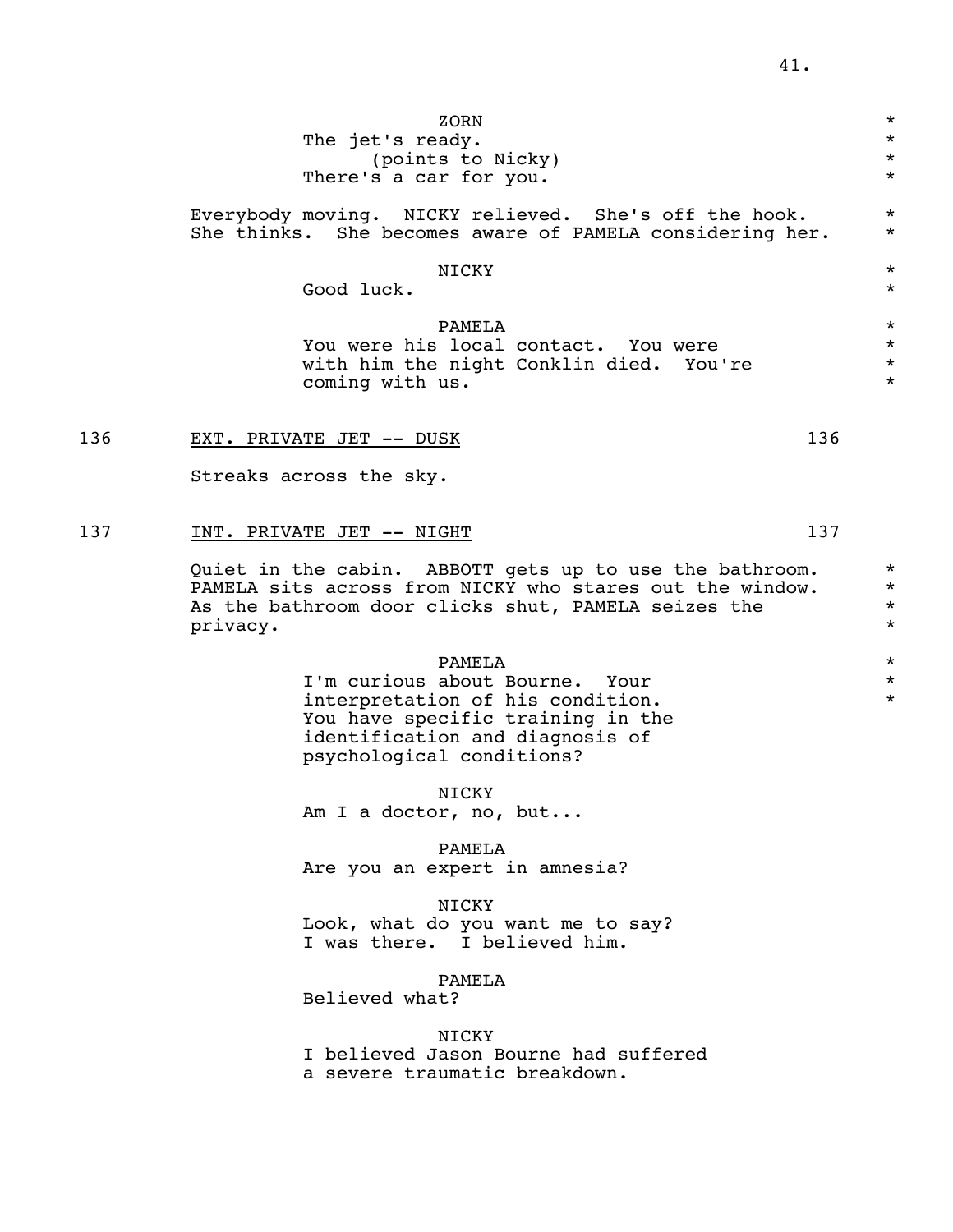## PAMELA

So he fooled you.

## NICKY

## (frustration building) If you say so.  $*$

# PAMELA

(leans in; still low)  $*$ Not good enough. You're the person who  $*$ <br>floated this amnesia story. floated this amnesia story. (shifts gears) \* Ever feel sorry for him? For what he'd been through?

#### NICKY

 You're making it out like we're friends here or something. I met him alone twice.

#### PAMELA

 You felt nothing? No spark? Two young people in Paris? Dangerous missions? Life and death?

## NICKY

 (incredulous) You mean, did I want a date?

#### PAMELA

Did you?

 NICKY These were killers. Conklin had them all jacked up. They were Dobermans.

 PAMELA Some women like Dobermans --

#### NICKY

 What do you want from me? I was reassigned. I'm out. \*

#### PAMELA

See, that's a problem for me, Nicky.<br>Whatever he's doing, we need to end it. Whatever he's doing, we need to end it. This isn't the kind of mess you walk away  $*$ <br>from. from.  $\star$ 

PAMELA leans away. NICKY looks back out the window. \*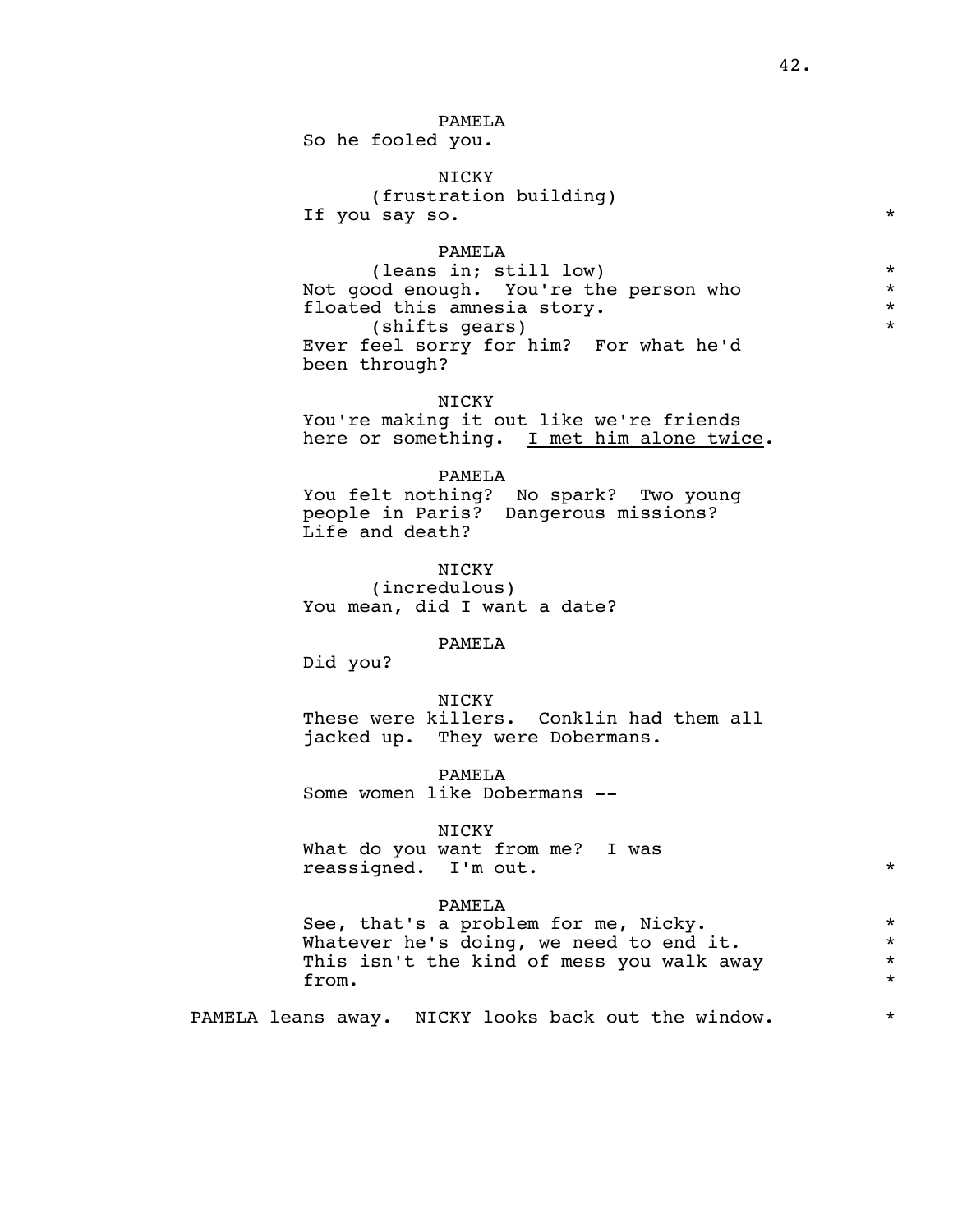## 138 EXT. TARMAC -- BERLIN AIRPORT -- NIGHT 138

 Three in the morning as the GULF STREAM lurches to a stop. TWO BLACK SEDANS here for the pickup. TEDDY the greeting party as --

PAMELA, CRONIN, ABBOTT, ZORN and NICKY disembark --

## A138 EXT. BERLIN STREET -- NIGHT A138

 The SEDANS making their way, stopping at a non-descript office building.

## B138 INT. BERLIN HQ/COMMAND POST -- NIGHT B138

 ELEVATOR opens into their 9th floor world. Emergency activity. KIM ready to debrief, KURT work the computers. Energy up. PAMELA, ABBOTT and CRONIN bring NICKY into the room.

 KIM -- so far Bourne's had no contact with  $*$ anyone on the list -- Langley pulled an  $*$  image out of Naples, it's uploading right now.

## **Example 2018** Service Service Service Service Service Service Service Service Service Service Service Service

Coming in now...

 Everything stops, as THE PHOTO -- blurry, oblique -- begins materializing on HALF-A-DOZEN MONITORS around the room. Suddenly, they're surrounded by Bourne.

## PAMELA

 (to Nicky) Is it him?

Looking closer -- she nods...

 CRONIN He's not hiding, that's for sure.

**ZORN** 

Why Naples? Why now?

PAMELA has gone quiet, just staring at the picture, as --

**Example 2018** Service Service Service Service Service Service Service Service Service Service Service Service

Could be random.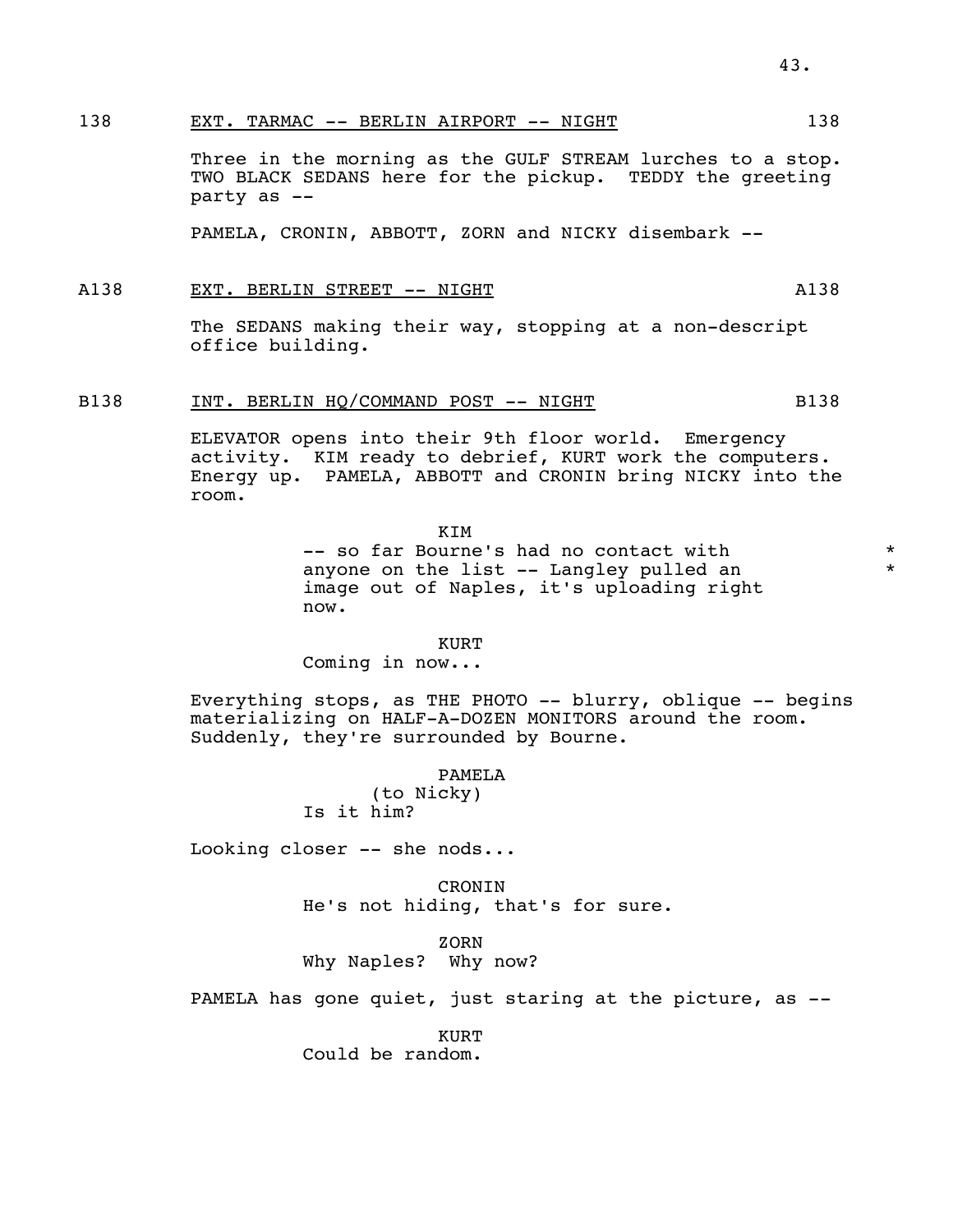CRONIN Maybe he's running.

ABBOTT looks skeptical.

 ABBOTT On his own passport?

 KIM (the image) What's he actually doing?

> **CRONTN**  What's he doing? He's making his first mistake...

And then, from behind them --

| NICKY<br>the contract of the contract of the contract of the contract of the contract of the contract of the contract of |
|--------------------------------------------------------------------------------------------------------------------------|
|                                                                                                                          |

 It's not a mistake. (everyone looks over) They don't make mistakes. And they don't do random. There's always an objective, \* always a target. \*  $\star$ If he's in Naples, on his own passport,<br>there's a reason there's a reason.

> PAMELA turns to ABBOTT. A silent moment between them. They're in it now and they know it.

## C138 EXT. ITALIAN MOUNTAIN HIGHWAY -- NIGHT C138

 THE PEUGEOT streaking through the Alps. Passing a sign for the German border. Moonlit glacial peaks whipping past as CLUB MUSIC STARTS PULSING LOUDER AND LOUDER and --

#### D138 INT. THE PEUGEOT -- NIGHT (CONT.) D138

 BOURNE driving hard. Pushing the car through the night. Mission Bourne. As the MUSIC KEEPS JUST BUILDING AND BUILDING, taking us into --

## 139 INT. MOSCOW NIGHTCLUB -- NIGHT

 Packed and loud. Skin and smoke. A DOORMAN on the move, taking us with him through THE CROWD. Faces -- voices -all the Moscow party people and --

AT THE BACK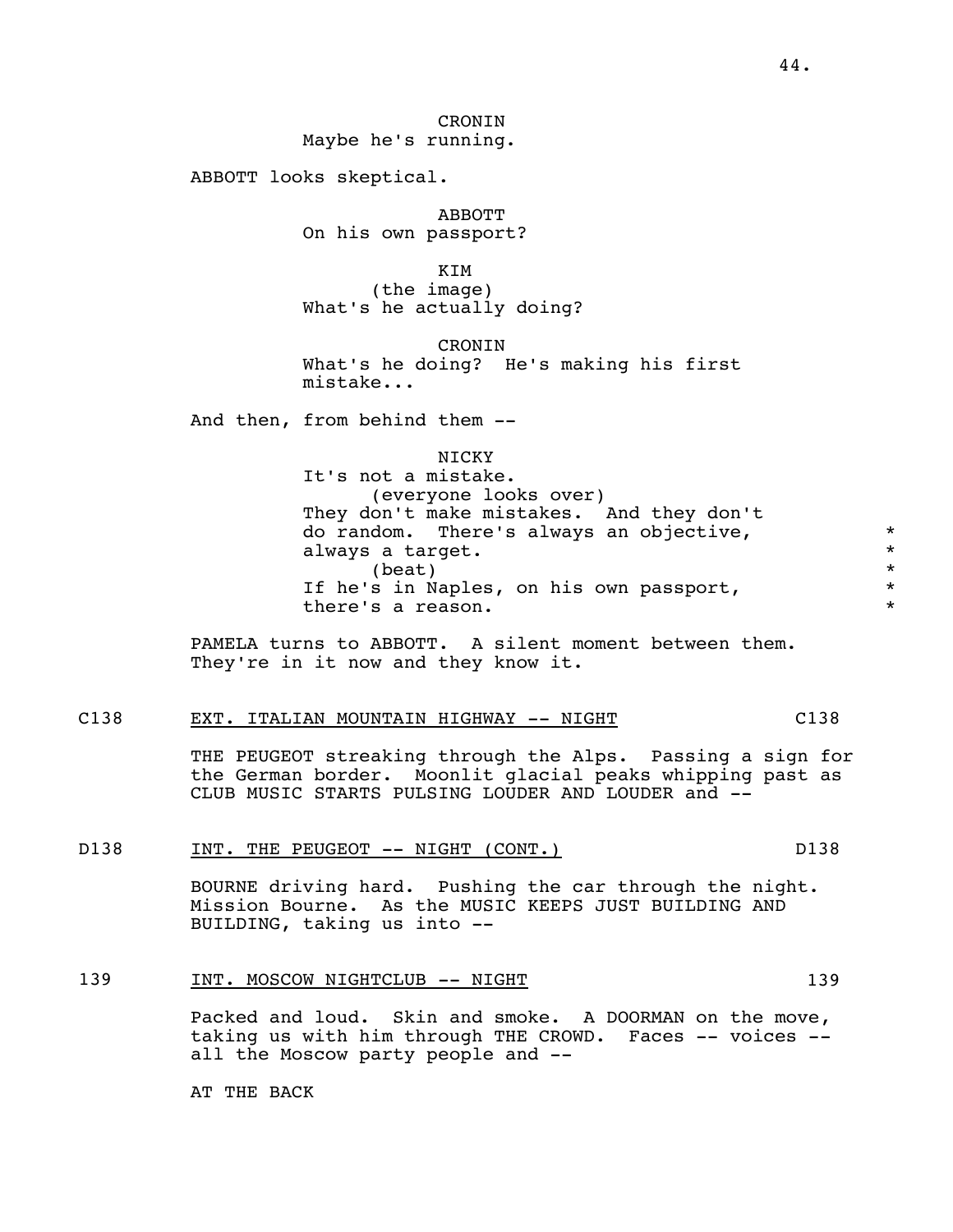A VIP BOOTH. KIRILL simply shitfaced. But in a really creepy, numb kind of way. THREE WOMEN, absolutely gorgeous, are sitting around him, chatting away as if he weren't even there. The girls looking up to see --

## THE DOORMAN (standing there) (Can he walk?)

 KIRILL stirs. His stupor a futile attempt to escape. Eyes still those of an exceptionally hard man.

 A minute later. KIRILL can walk. The most graceful drunk you've ever seen. Making his way through the club. Tuning out everything but the need to get to THE DOOR and --

## 140 EXT. MOSCOW NIGHTCLUB -- DAY (CONT) 140

Yes, day. It's nine a.m. KIRILL suddenly in the sunlight. People going to work. Kids off to school and --

GRETKOV sitting in his Mercedes, not happy.

FOLLOW CAR and SECURITY and ASSISTANT equally unhappy.

## GRETKOV (You told me Jason Bourne was dead.)

KIRILL blinking against the sunlight -- trying to process.

## 141 DELETED 141

142 EXT. ANONYMOUS MUNICH NEIGHBORHOOD -- DAY 142

Discreet and chilly. A car pulls up. A MAN gets out.

## **MUNICH**

We don't see his face as he heads in.

## 143 INT. JARDA'S HOUSE FOYER/KITCHEN -- DAY 143

 The man enters. His alarm system -- beep...beep -- starts once he comes through the door. There's A KEYPAD on the wall. He enters his code and the beeping stops. Just like everyday. It's a sad house.

He hangs his coat on the rack. Moving now --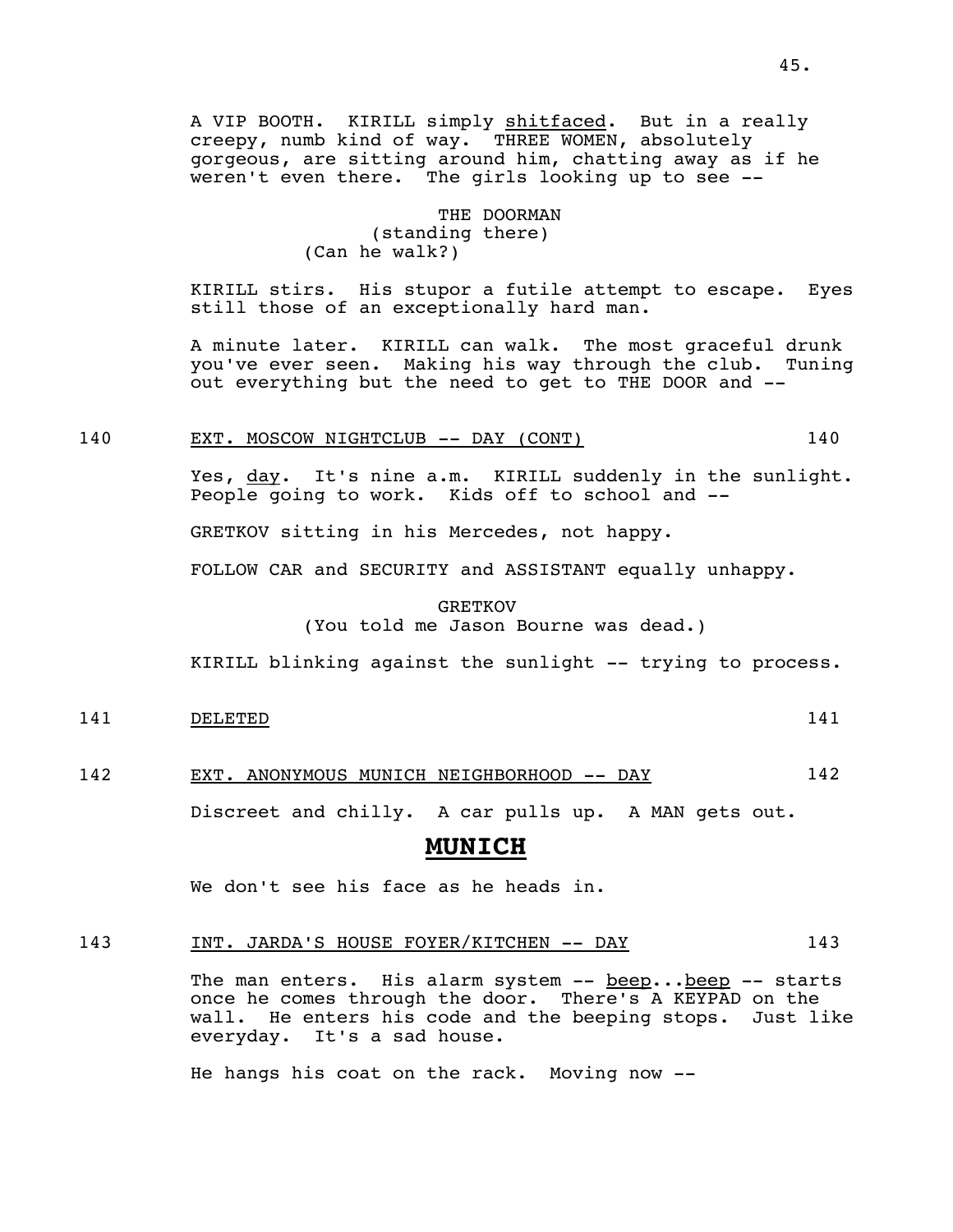INTO

 THE KITCHEN. He drops his briefcase on the table, opens the fridge for a drink. Except what he comes out with is --

A GUN!

 Wheeling around. The salaryman is JARDA. JARDA from Bourne's dream. But as he turns --

BOURNE behind him. Bigger gun. Waiting. So ready.

BOURNE

I emptied it.

 JARDA (a total pro) Felt a little light.

BOURNE

Drop it.

 JARDA lets the gun fall, looks his old comrade over a beat. But Bourne's not interested in a reunion.

BOURNE (cont'd) (CONT'D)

Here...

 Bourne tosses him FLEXCUFFS -- JARDA puts his hands behind his back, turns to let BOURNE cinch them.

> BOURNE (cont'd) (CONT'D) Front. Use your teeth.

 JARDA (caught scamming) Sorry. Old habits.

BOURNE kicks over a chair. Sit.

 JARDA (CONT'D) \* Word in the ether was you'd lost your memory.

BOURNE checking JARDA'S briefcase -- tearing through it --

 BOURNE You still should've moved.

 JARDA I like it here. (a beat) (MORE)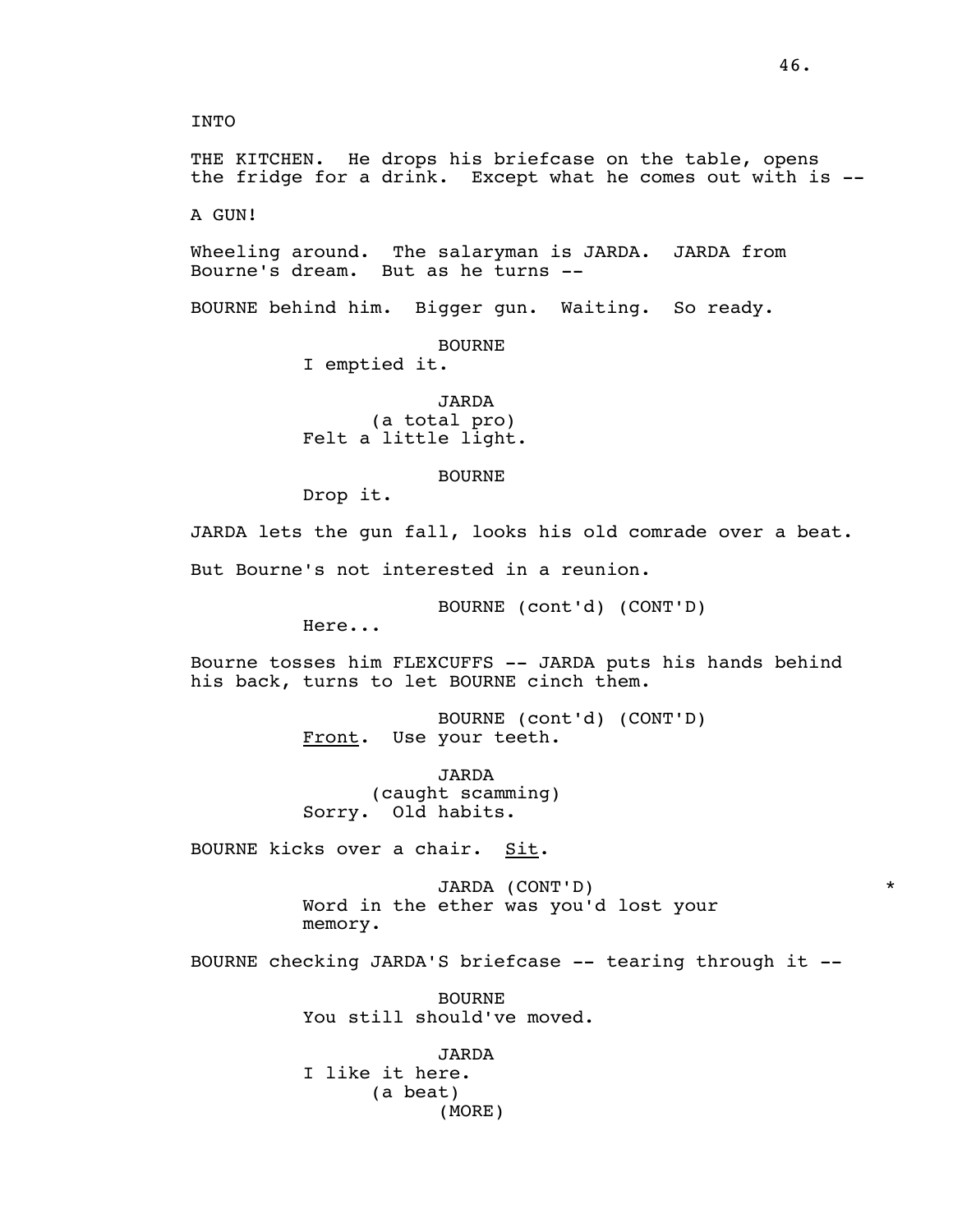JARDA (CONT'D) Last time I saw you was Greece. You had a good spot. BOURNE reacts -- doesn't look over -- but realizes... JARDA (CONT'D) \* I had the girl. I had her lined up that whole afternoon. Waiting for you, that was the problem. (defensive) You ever do two targets? It's tough. BOURNE turns. Cold. JARDA (CONT'D) \* (his real question) So why didn't you kill me then? \* BOURNE She wouldn't let me. (beat) She's the only reason you're alive. Silence. JARDA down a peg. Or two. JARDA What do you want? BOURNE Conklin. JARDA He's dead. BOURNE -- the gun -- right to Jarda's face -- BOURNE Try again. JARDA Shot dead in Paris. Dead the night you walked out. BOURNE/PHONE Then who runs Treadstone?

JARDA

Nobody. They shut it down. We're the last two. It's over... (not finishing because--)

> -- he's falling! -- landing hard -- BOURNE just kicked the chair out from under him --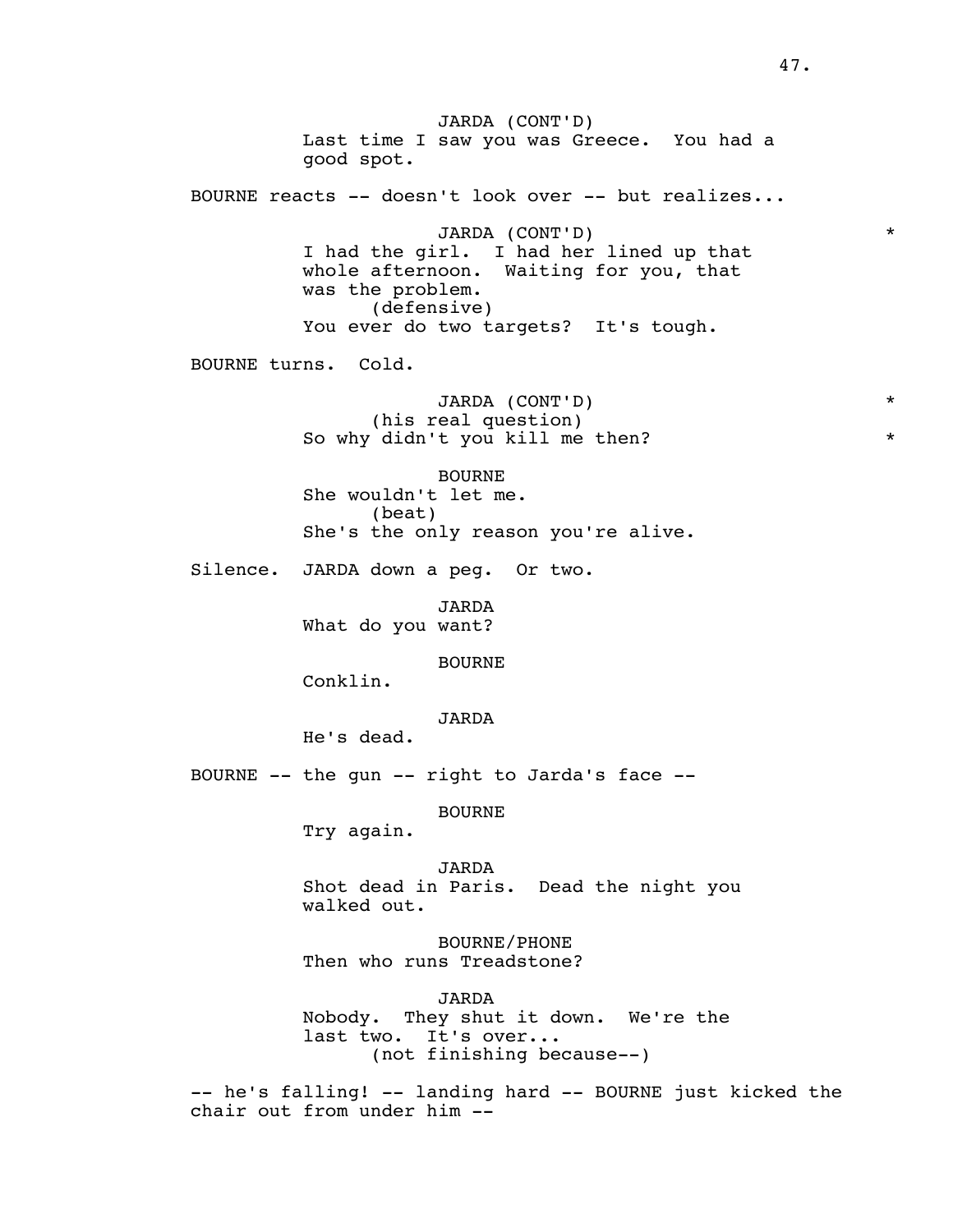BOURNE You're lying. If it's over, why are they after me?

JARDA

I don't know.

 BOURNE Who sent you to Greece?

 JARDA A voice. A voice from the States. Someone new.

 BOURNE Pamela Landy?

 JARDA I don't know who that is.

 BOURNE What's going on in Berlin?

 JARDA I don't know! Why would I lie?

Silence. BOURNE pulls back. Unsure.

JARDA makes it to his feet.

 JARDA (CONT'D) \* What the hell did you do? You must have really screwed up.

BOURNE doesn't know. He backs off.

 JARDA (CONT'D) She really did that? Told you not to kill me? (beat) I had a woman once. But after a while, what do you talk about? I mean, for us. The work. You can't tell them who you are...

BOURNE

I did.

 JARDA hesitates. It's really like Bourne just told him how much he loved her.

> JARDA I thought you were here to kill me.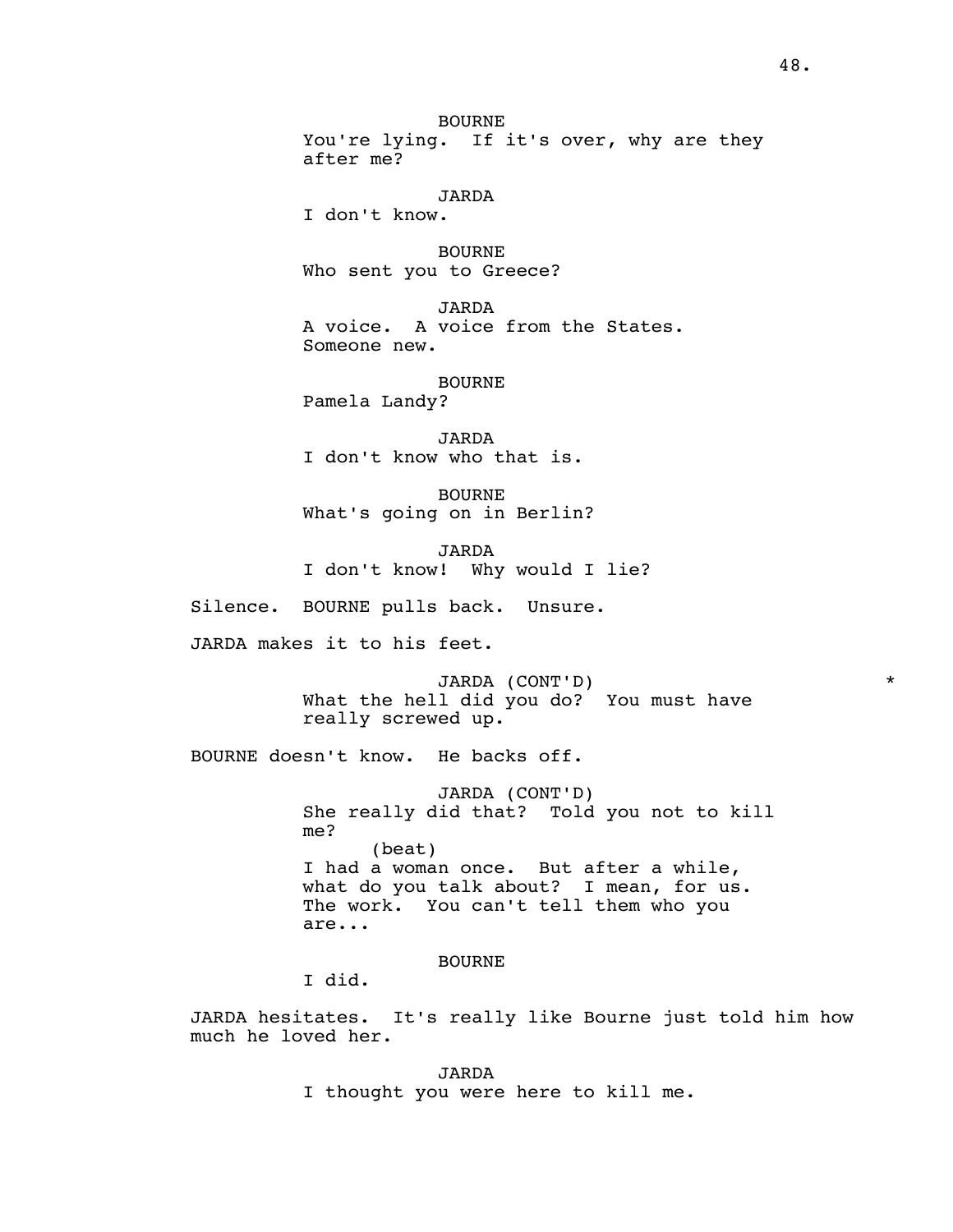Something in the way he said it. Plus Jarda just glanced at his watch.

#### BOURNE

What did you do?

 JARDA shrugs, almost embarrassed. BOURNE looks across to the alarm pad Jarda hit on the way in. Voltage -- like a switch.

> BOURNE (cont'd) (CONT'D) You called it in?

## JARDA

I'm sorry.

 BOURNE How long? How long do I have -- (stopping because--)

THE PHONE JUST STARTED RINGING -- loud -- insistent --

BOURNE (cont'd) (CONT'D)

How long?

## 144 INT. DOD RAPID CAR -- DAY 144

 Jamming -- right the fuck into it -- three guys -- JARHEADS -- DOD Special Force dudes -- speeding through MUNICH -- JAR #1 is the driver -- JAR #2 is prepping weapons like a maniac in the backseat and --

> JAR #3 (on the phone) -- it's a red flag file! -- so fix it, call them back ASAP! --

 JAR #1 (the call) What? What'd they do?

 JAR #3 (bad news) She called Munich local.

 JAR #2 (slamming home another clip) It's probably just a drill anyway. \* \*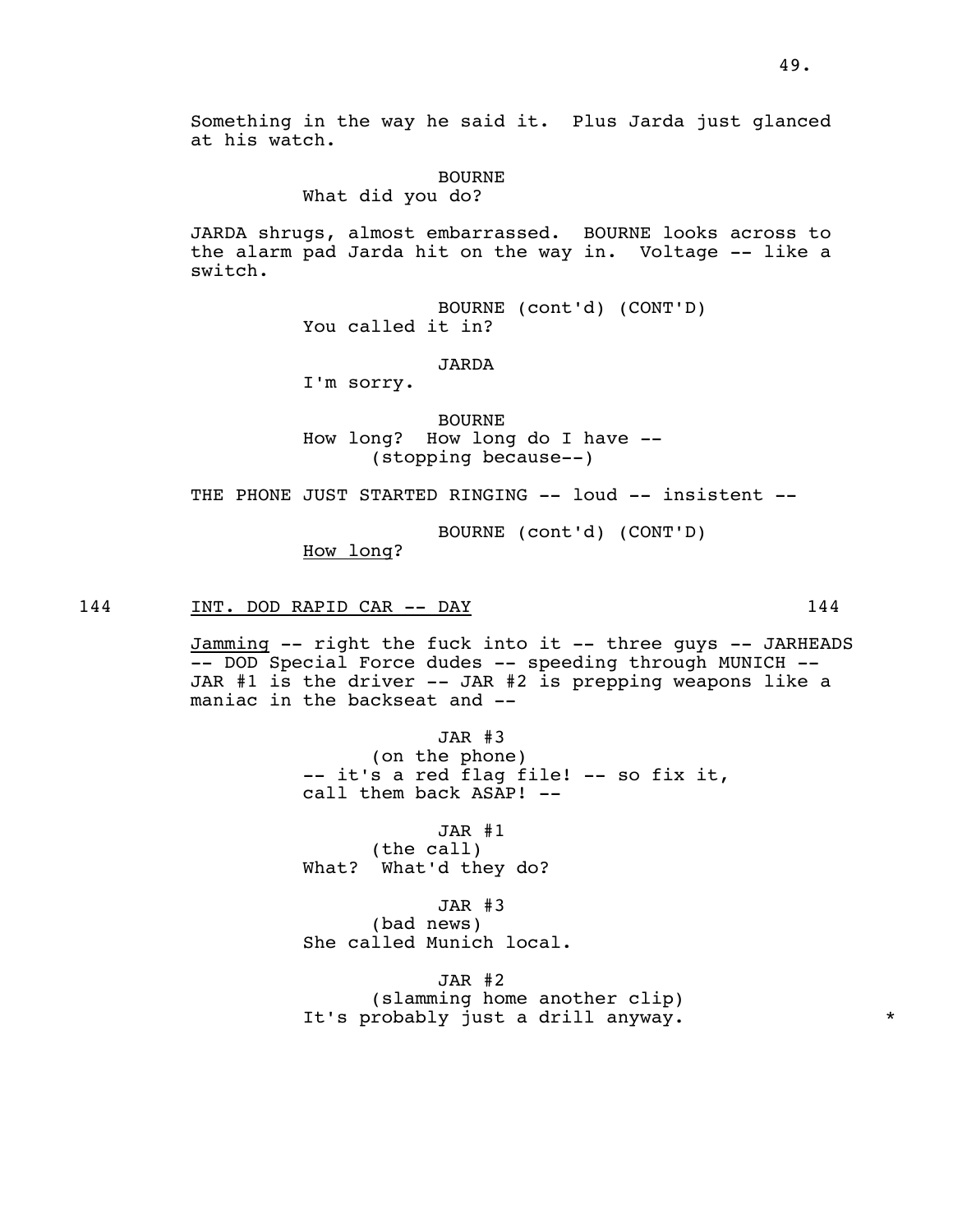145 INT. JARDA'S HOUSE KITCHEN -- DAY 145

PHONE RINGING -- JARDA in cuffs -- BOURNE scanning out the windows -- everything fast --

BOURNE

-- car keys?

 JARDA -- my coat -- but we should --

## BOURNE

-- what? --

 JARDA -- take the back -- get another car --

BOURNE hesitates -- just a moment --

Wrong.

SLAM! -- out of nowhere -- JARDA swings -- two-hands -still cuffed -- like a mace -- catching BOURNE hard and --

 BOURNE stunned -- JARDA smashing the coffee table, slices the flexcuffs through on a shard of glass -- Free!

 JARDA follows up -- knee up in the ribs -- THE GUN KNOCKED FREE FROM BOURNE'S HAND! -- skittering across the floor --BOURNE -- as JARDA starts to move -- backhanding him and --

146 EXT. MUNICH STREET -- DAY 146

TWO MUNICH PATROL CARS rolling and --

147 EXT./INT. JARDA'S KITCHEN -- DAY 147

Seen from inside, glimpsed through the glass outside.

 It's war -- a flat-out, close-quarter death match -- JARDA older and cuffed, but strong and determined -- BOURNE still hammered from that opening sucker-punch -- the two of them braced there -- grappling -- falling --

 JARDA -- the cuffs -- he's got BOURNE in a choke-hold - but BOURNE driving his head back -- into JARDA'S FACE and --

148 INT. DOD RAPID CAR -- DAY 148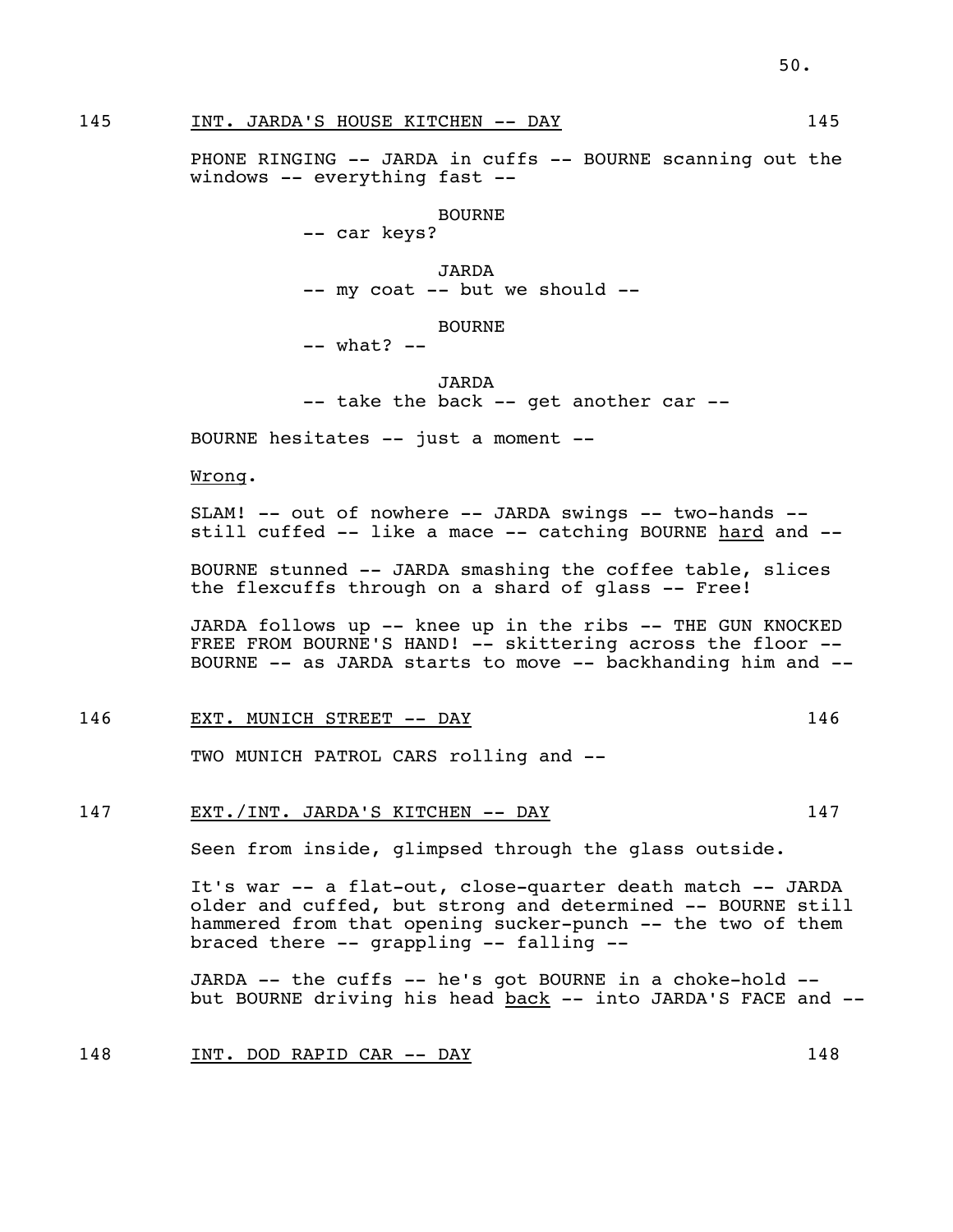Jamming along through Munich --

#### 149 INT. JARDA'S KITCHEN -- DAY 149

 JARDA -- BOURNE -- THE GUN on the floor -- struggling for it -- JARDA there first -- BOURNE on him -- pinned there - four hands, one gun and --

BLAMM!!! -- wild shot -- into the refrigerator --

Still wrestling -- breaking JARDA's nose, until --

The gun knocked away again.

 Finally their hands locked into each other's throats. This is as real and up close as it gets. Until, BOURNE finally holds dead weight. Eyes fixed. Staring...

 BOURNE jumping back. Blood all over his shirt -- BOURNE'S first kill in a long time. A messy one -- Revulsion.

### 150 INT. DOD RAPID CAR -- DAY 150

 JARHEADS getting close -- but up ahead -- ANOTHER MUNICH PATROL CAR in motion -- the JARHEADS react -- don't need or want the company.

#### 151 1915 INT. JARDA'S KITCHEN -- DAY

 BOURNE -- all business now -- pulling THE STOVE away from the wall -- there -- THE GAS LINE HOSE -- BOURNE ripping it free -- gas running wide open into the room --

Next -- A FORK -- grabbing it -- jamming it down into the mechanism on a TOASTER -- wedging it there -- and now he's grabbing PAPERS -- JARDA's stuff on the table -- jamming a roll of sales projections into the toaster beside the fork - -

BOURNE coughing from the gas, turning the toaster on.

Checking his watch.

Taking one last look at JARDA dead on the floor and --

152 DELETED 152 \*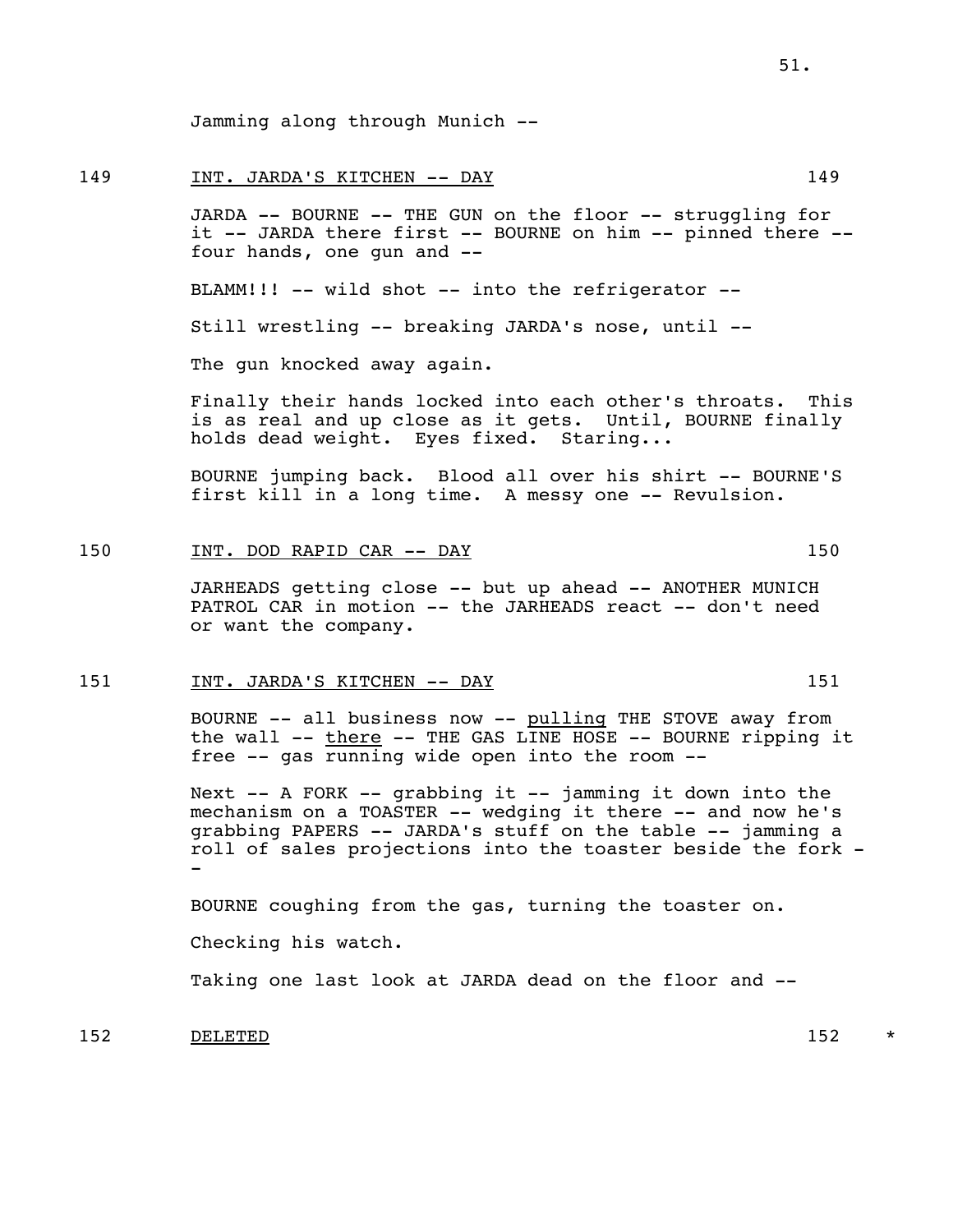| 153         | INT. DOD RAPID CAR -- DAY                                                                                                                                                                              | 153 |                               |
|-------------|--------------------------------------------------------------------------------------------------------------------------------------------------------------------------------------------------------|-----|-------------------------------|
|             | They're just turning into the street --                                                                                                                                                                |     |                               |
| 154         | EXT. JARDA'S STREET -- DAY                                                                                                                                                                             | 154 |                               |
|             | THE DOD CAR -- THREE DODS approaching the house, when --                                                                                                                                               |     | $\star$                       |
|             | $BOOOOOMM$ !!! -- JARDA'S KITCHEN -- blown out! -- gone --                                                                                                                                             |     |                               |
| 155         | EXT. JARDA'S BACK DOOR -- DAY                                                                                                                                                                          | 155 |                               |
|             | BOURNE -- same moment -- flying out the rear -- as planned<br>-- urban backyard exfil -- he's flying and -- Gone.                                                                                      |     |                               |
| 156         | EXT. JARDA'S HOUSE -- DAY                                                                                                                                                                              | 156 |                               |
|             | Fire -- smoke -- it's all burning now -- MUNICH COPS blown<br>back -- they'll have a story to tell tonight --                                                                                          |     |                               |
| 157         | INT. BOURNE'S CAR -- DAY                                                                                                                                                                               | 157 | $\star$                       |
|             | Drives away past arriving police                                                                                                                                                                       |     | $^\star$                      |
| $158 - 163$ | $158 - 163$<br>DELETED                                                                                                                                                                                 |     |                               |
| 164         | INT. BERLIN HO/COMMAND POST -- NIGHT                                                                                                                                                                   | 164 |                               |
|             | The bullpen is cranking -- phones to Munich -- lines to<br>Langley -- ABBOTT watching from the sidelines -- KURT and<br>KIM at their work stations -- PAMELA on mobile, turns to<br>ABBOTT --          |     |                               |
|             | PAMELA<br>So he beats a man within an inch of his<br>life, strangles him, then blows the place<br>up?<br>(at Nicky)<br>For someone with amnesia, he certainly<br>hasn't forgotten how to kill, has he? |     | $\star$<br>$\star$<br>$\star$ |

52.

 Across the room -- CRONIN and TEDDY suddenly excited about what they're seeing on THEIR SCREEN --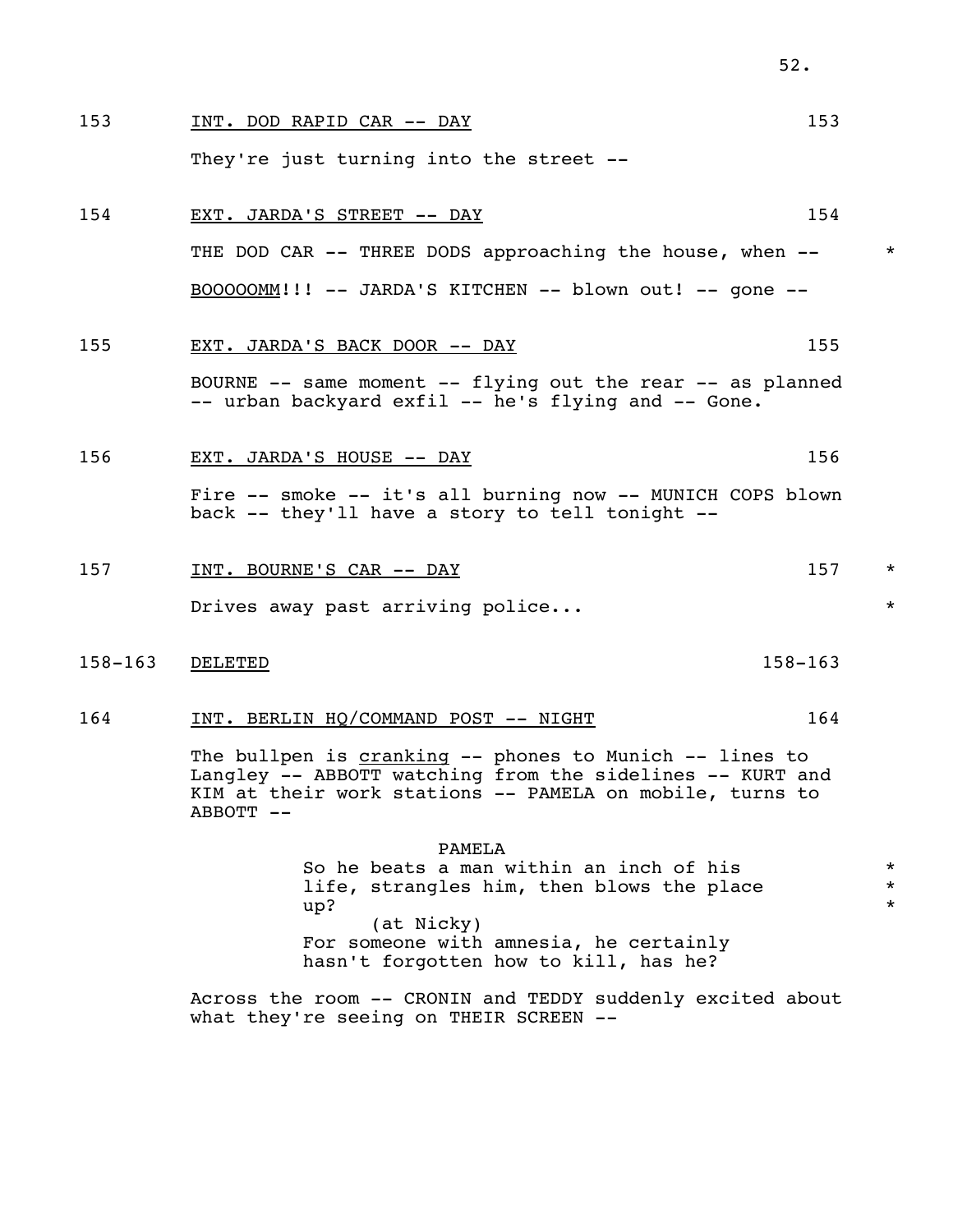CRONIN -- hey! -- they've got him boxed in! -- (new data coming up on the monitor) Everyone rushing to look. Excited, except -- **ZORN**  Forget it. They lost him. TEDDY What're you talking about? They've got a three block perimeter. **ZORN**  You can't see him? He's not in front of you? Forget it. He's gone. CRONIN \* (fuck you, buzzkill) \* It's not gonna be like last time. \* **ZORN** You better start listening to someone. \* \* Cause we've been there.  $*$  $ABBOTT$  \* Okay, enough... \* (stepping in) \* Take a walk, Danny. Get some air.  $*$ zorn nods. Happy to.  $\star$  NICKY (piping in) I don't think we need to keep looking for him anyway. PAMELA And why is that? NICKY Because he's doing just what he said he'd \* do. He's coming for us.

And for the first time they're all thinking the same thing.

## 165 EXT. HOTEL BRECKER -- BERLIN -- NIGHT -- RAIN 165

 *It is pouring rain. Seen from that Hellish car, A HUGE, DISTINCTIVE, NEEDLE-LIKE TOWER dominates the skyline, lights flashing through the dark and wet --*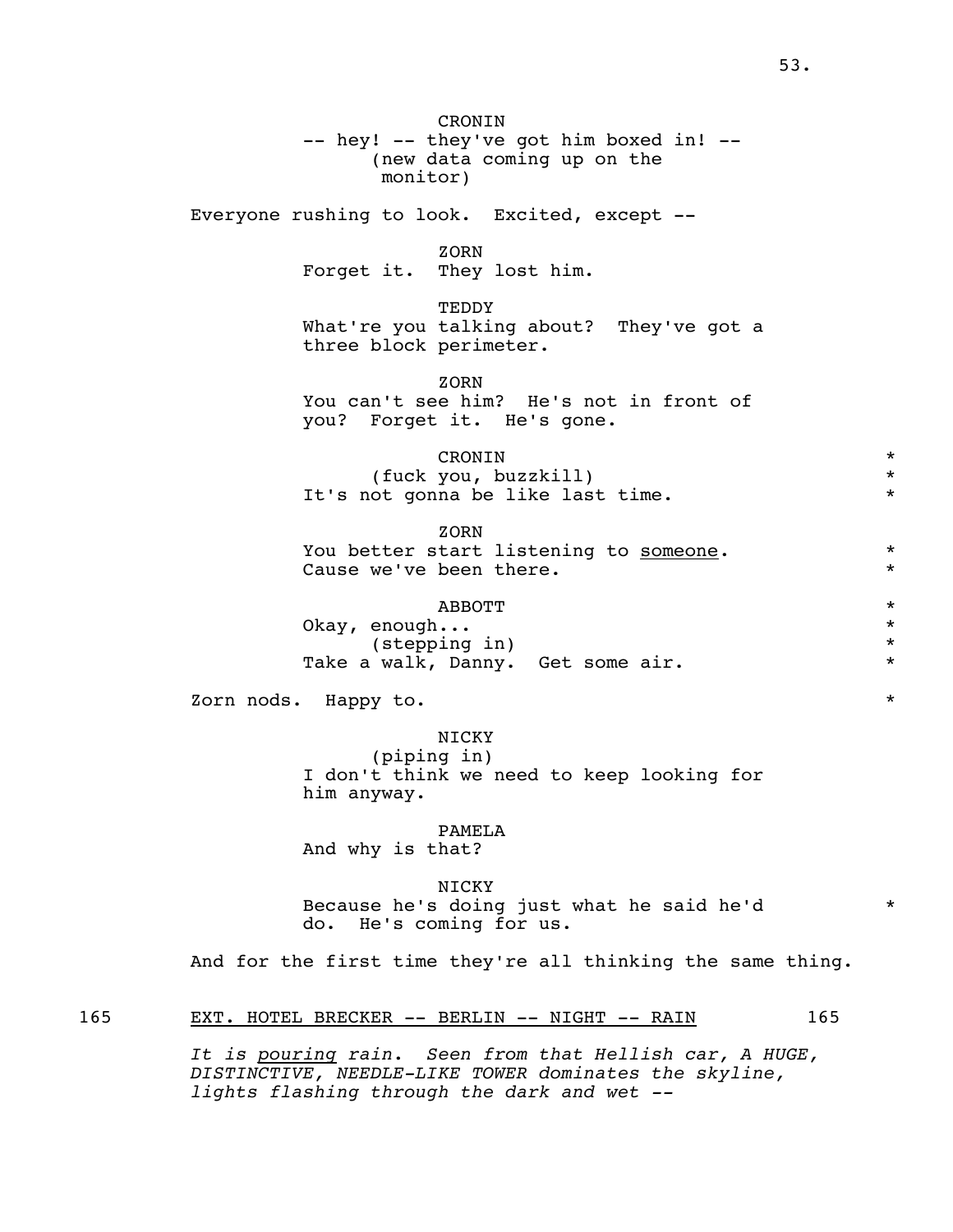## 166 INT. THE AUDI/REST-STOP -- NIGHT 166

 BOURNE'S EYES OPENING! -- heart pounding -- springing up - alone -- damn, his side hurts -- recoiling from that - where is he?  $--$  he's in the car  $--$  looking around and  $--$ 

HIS WINDSHIELD POV

AN AUTOBAHN REST-STOP. Gas station. Sleeping trucks.

BACK TO

 BOURNE catching his breath -- shifting away from the pain in his rib -- checking his watch -- but what the hell is that on his sleeve? -- fuck, it's BLOOD -- JARDA's blood --

#### 167 EXT. AUTOBAHN REST-STOP -- NIGHT 167

BOURNE out of the car fast -- careless -- wrong -- not even checking who's watching -- pulling off the shirt -- tearing it off -- throwing it down and --

 Standing there. In the weird light. A big bruise ripening on his side. Looking around.

It's okay. Nobody's watching. But, shit, man...

Get it together.

A167 INT. PEUGEOT -- AUTOBAHN -- NIGHT MANIST AND ALST

Streaking along. BOURNE back to his mission.

B167 EXT. AUTOBAHN -- NIGHT B167 B167

Roaring by a SIGN: Berlin 75 KM.

168 1NT. MOSCOW AIRPORT -- NIGHT 168

 KIRILL striding through the terminal. Moving quickly toward a departure gate and --

#### THE CAMERA FINDS

GRETKOV above. Watching him go.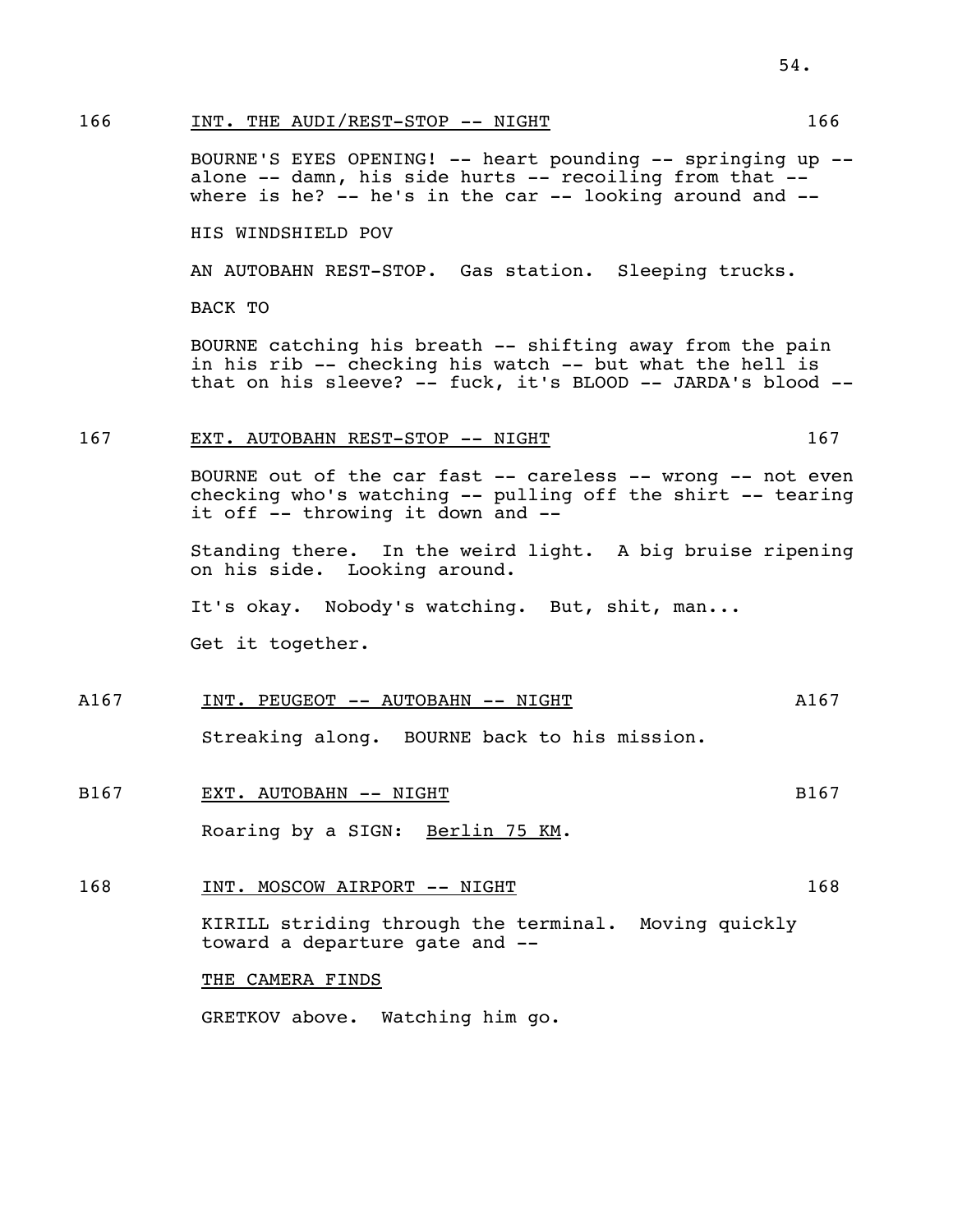169 EXT. BERLIN TRAIN STATION -- DAWN 169

BOURNE drives up.

170-178 DELETED 170-178

179 INT. BERLIN TRAIN STATION -- DAWN 179

 Quiet and forlorn this early. Just like BOURNE who's taking A LOCKER. Stashing A BACKPACK. Prepping the evac. Always ready. He heads outside, we hear:

> HOTEL OPERATOR #1 (V.O.) (front desk German) (Berlin Hilton, how can I help you?)

> BOURNE/PHONE (V.O.) (I'm trying to reach a guest, Pamela Landy, please.)

 HOTEL OPERATOR #1 (V.O.) (I'm sorry but I'm not showing that we have a guest by that name.) (continuing as--)

#### A179 INT. BERLIN TRAIN STATION PHONE KIOSK -- DAWN A179

 BOURNE tucked in with a BERLIN GUIDE BOOK, a felt tip pen, and a Fifty-Euro phonecard. Working it.

> BOURNE/PHONE (Pamela Landy, please)

 HOTEL OPERATOR #2 (Sorry, I don't see it here.)

Crossing out another Hotel off the list -- four down, forty to go -- as we start TIME CUTTING and...

> HOTEL VOICES (V.O.) (overlapping) (-- no one here by that name --) (-- no, sir, there's no Landy here --) (-- how are you spelling that, sir? --)  $(- -$  sorry, but no  $-$ ) (-- I have no Landy registered, sir --) (continuing, until--)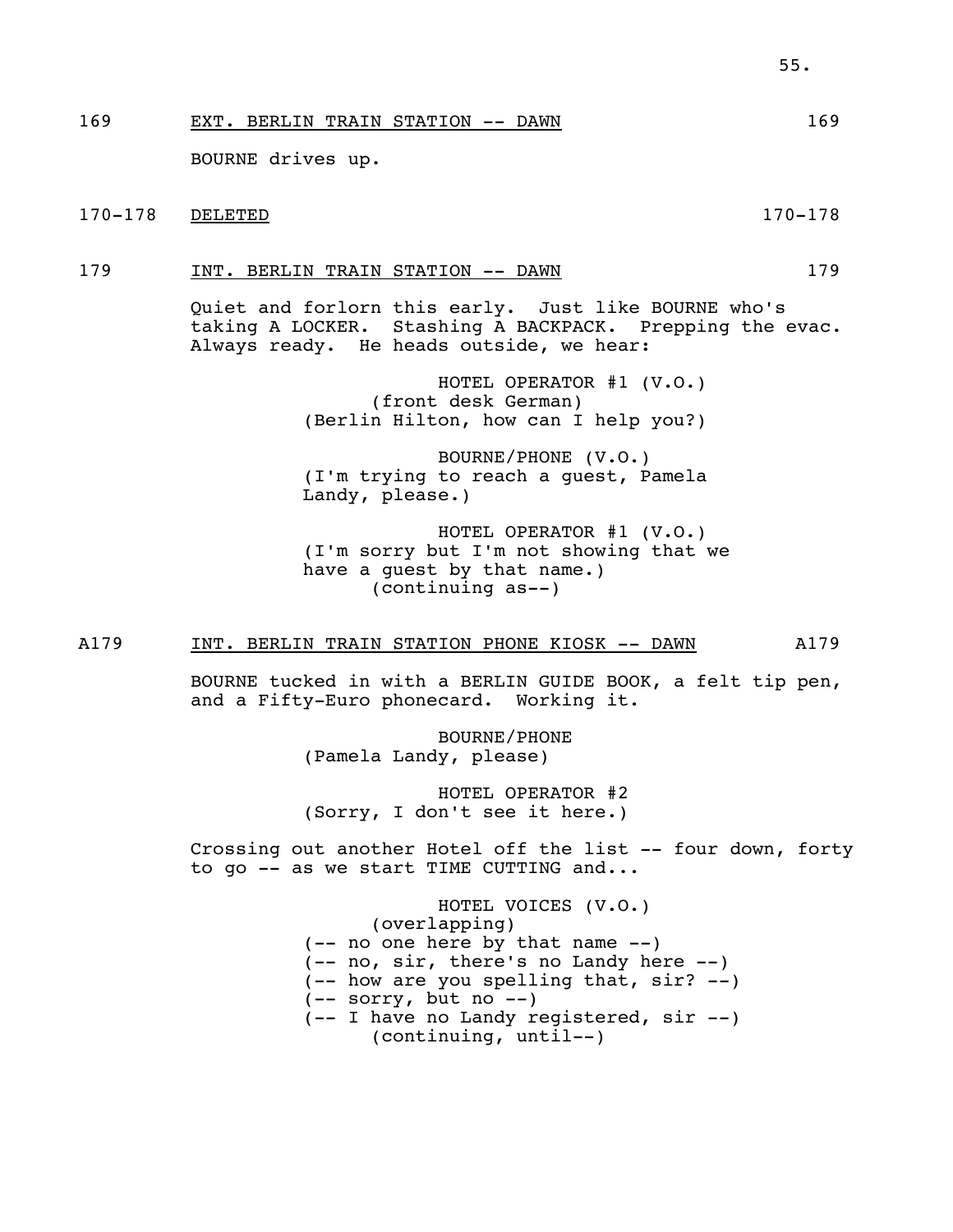Clean and plain. A bed nobody's slept in. THE PHONE begins ringing. PAMELA, fresh from the shower, rushing out from the bathroom to answer it --

#### PAMELA/PHONE

Hello --

Dial tone. PAMELA hangs up. That was strange --

### C179 EXT. BERLIN STREETS/ALEXANDERPLATZ -- DAWN C179

A TAXI driving through the empty early streets and --

### D179 INT. BERLIN TAXI -- DAWN (CONT) D179

BOURNE in the backseat. Staring out the window and --

HIS POV

 THE FERNSEHTURM looming as they pass, the Berlin TV Tower. That needle in the sky. From the flashback. And then --

## E179 SUDDENLY E179

 *FLASHBACK! -- it's raining -- we're still moving -- still in a car -- still near Alexanderplatz, but suddenly it's pouring outside -- turning back, we realize we're not in the cab anymore -- there's A DRIVER up front, and beside him...* 

 *CONKLIN! -- yes, Conklin -- he's in the passenger seat - turning back to us -- handing us something -- A PHOTOGRAPH - a face -- some guy --* 

> *CONKLIN Neski. Vladimir Neski... (the photo) He's at the Hotel Brecker. Get the* \* *papers.* \*  *(beat) Say it.*

 *BOURNE -- Treadstone Bourne -- alone in the back -- staring at the photo --* 

> *BOURNE Neski. Hotel Brecker. Papers.* \*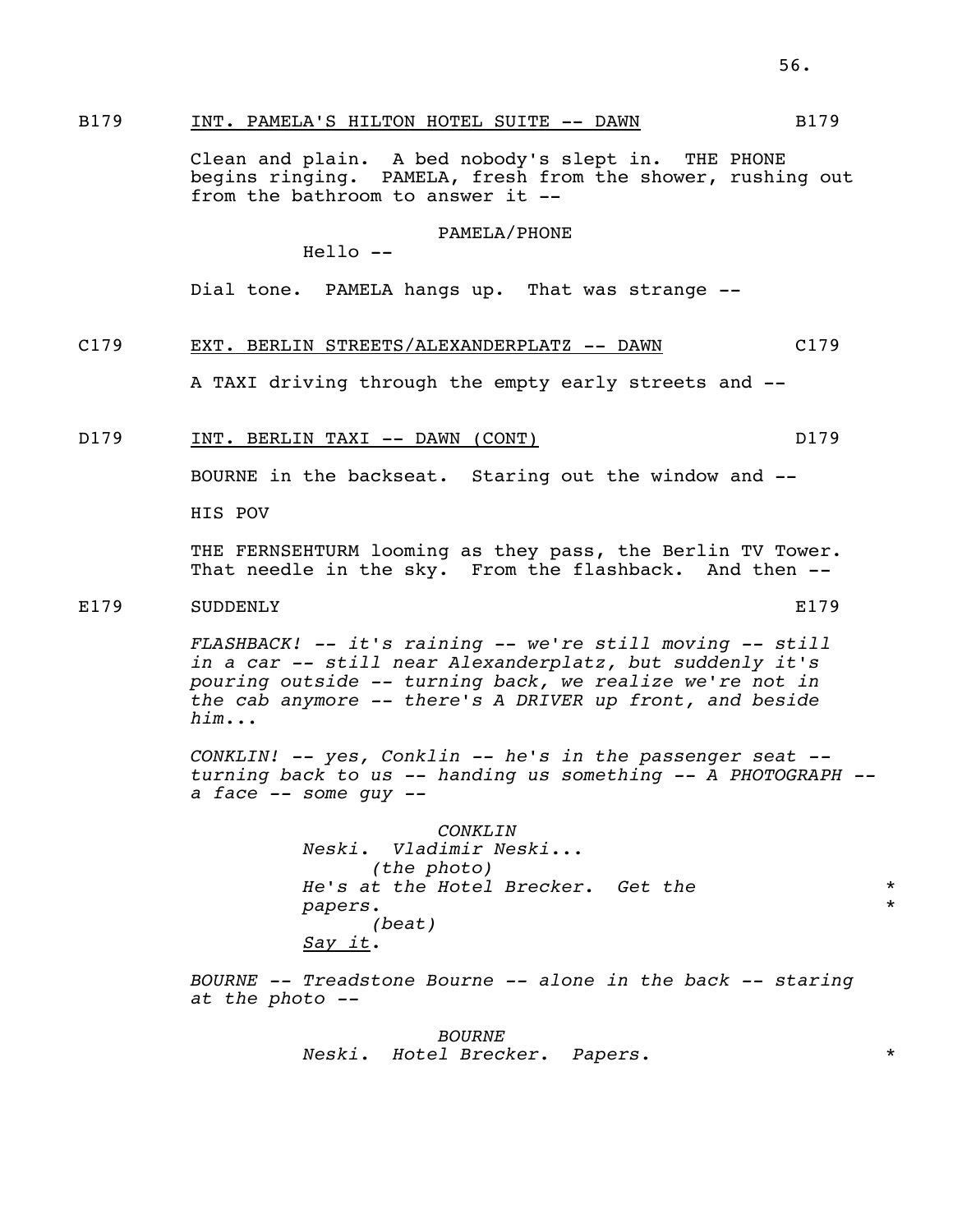*BOURNE* 

 *Yes, sir.* 

 *CONKLIN Good, then gimme the damn picture back. (taking it) See you on the other side. (to the driver) Pull over, he's getting out.*

F179 BACK TO F179

 BOURNE sitting in the back seat of the cab. Frozen there. Rocked. What's happening to him? No chance to work it out, because the taxi's stopped and --

> TAXI DRIVER (waiting; irritated) (The Hotel Brecker or the Grand?, make up your mind.)

### BOURNE

(What?)

 TAXI DRIVER (This is the Westin Grand. You just said Brecker.)

 BOURNE (fishing for money) (Yeah. Sorry. This is good.)

## G179 INT. BERLIN WESTIN GRAND HOTEL LOBBY -- EARLY MORNING G179

 Concentric rings looking down on each other. BOURNE slipping in unnoticed, taking a quick look up before moving along.

H179 INT. HEALTH CLUB -- GRAND HOTEL -- DAY H179 \*

BOURNE stepping up to the GUY behind the desk. The gym  $*$ <br>mostly empty mostly empty.

 BOURNE \* Hi. I think I left my backpack here  $*$ yesterday. Black, Nike. \*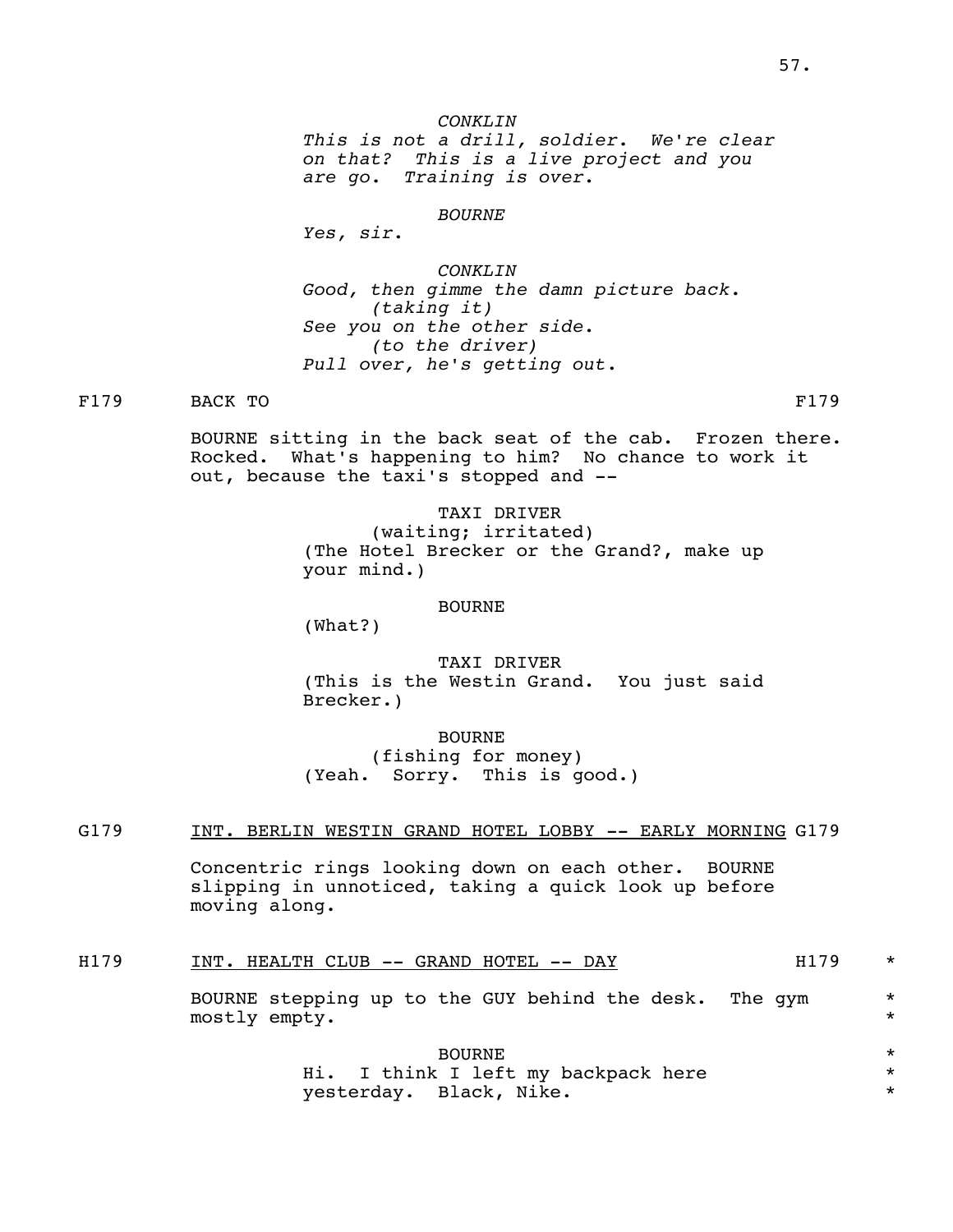The guy disappears in back to check.  $*$ 

BOURNE leans across the counter, scrolling the COMPUTER -- \* the quest list  $--$  his finger stabbing down on...

SCREEN: Landy, Pamela 413.

BOURNE clears the screen, walks away.

#### J179 INT. CONCENTRIC RINGS -- GRAND HOTEL -- DAY J179

 Because of the set-up, Bourne, pretending to talk on a house phone, has a view of ROOM 413 across the way. The door opens, PAMELA exits, carrying an overnight bag -- \*

BOURNE watches.

## K179 INT. LOBBY -- THE GRAND -- DAY K179

 ELEVATOR DOORS OPENING. PAMELA coming out into the lobby. Heading toward the exit and --

### L179 EXT. GRAND HOTEL ENTRANCE -- EARLY MORNING L179

A BLACK SUBURBAN at the curb. CRONIN standing there  $*$ waiting, as she emerges --

#### PAMELA

Anything?

 TEDDY No. Munich's a bust. He's loose.  $*$ 

PAMELA \*

Are we locked up?  $*$ 

## CRONIN \*

I told everyone they had an hour -- eat,  $*$ sleep, shave, whatever they want, but \*\* once we're back, we're back for good.  $*$ 

As they pile in, and --

THE CAMERA FINDS

BOURNE walking right past them -- he's got the whole thing scoped -- heading quickly across the street and --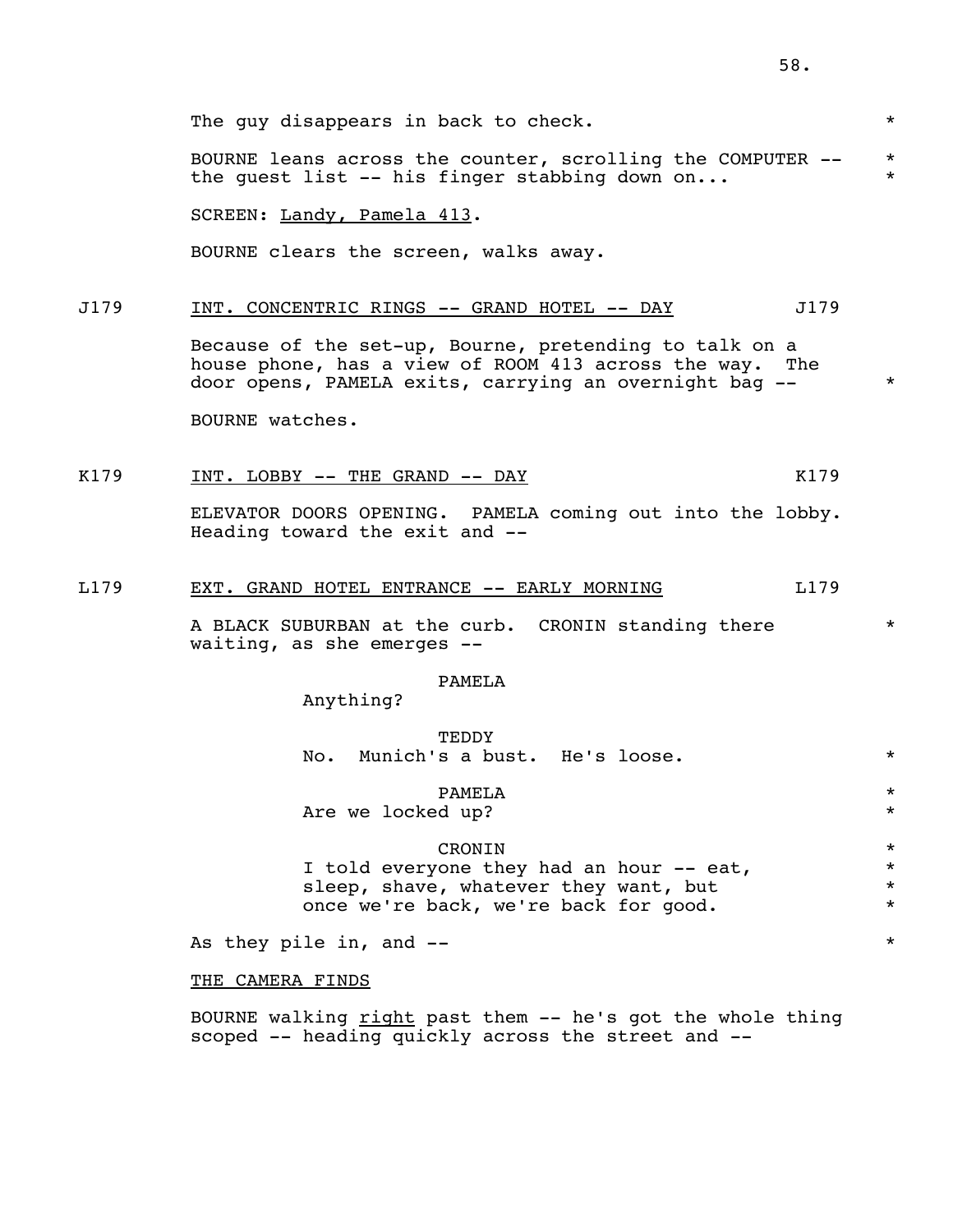N179 INT. BERLIN TAXI #2 -- EARLY MORNING (CONT) N179

THE DRIVER starting up the car, as --

 BOURNE (That black SUV. Fifty Euros if you keep me close.)

THE DRIVER smiles and --

## 179I pt. INT. BERLIN AIRPORT HOTEL -- EARLY MORNING 179I pt.

 KIRILL walks down the same hallway Gretkov came to meet him last time.

 A GUY carrying a briefcase toward him. Stopping for a moment to light a smoke. Letting KIRILL take charge of the briefcase. Smooth. Like it never happened --

## 180 EXT. BERLIN HQ/COMMAND POST -- DAY 180

 The SUV rolling up. The CAB continuing past and stopping at the corner.

### A180 INT. CAB -- DAY A180

BOURNE looking back out the rear window.

#### HIS POV

 As they pile out of the van, start inside. Acknowledged by a SECURITY DETAIL pretending to loiter outside. As we hear:

 PAMELA (VO) -- Munich to Berlin, check everything - flights -- trains -- police reports - that'll be Box #1, Teddy that's yours -- (continuing as--)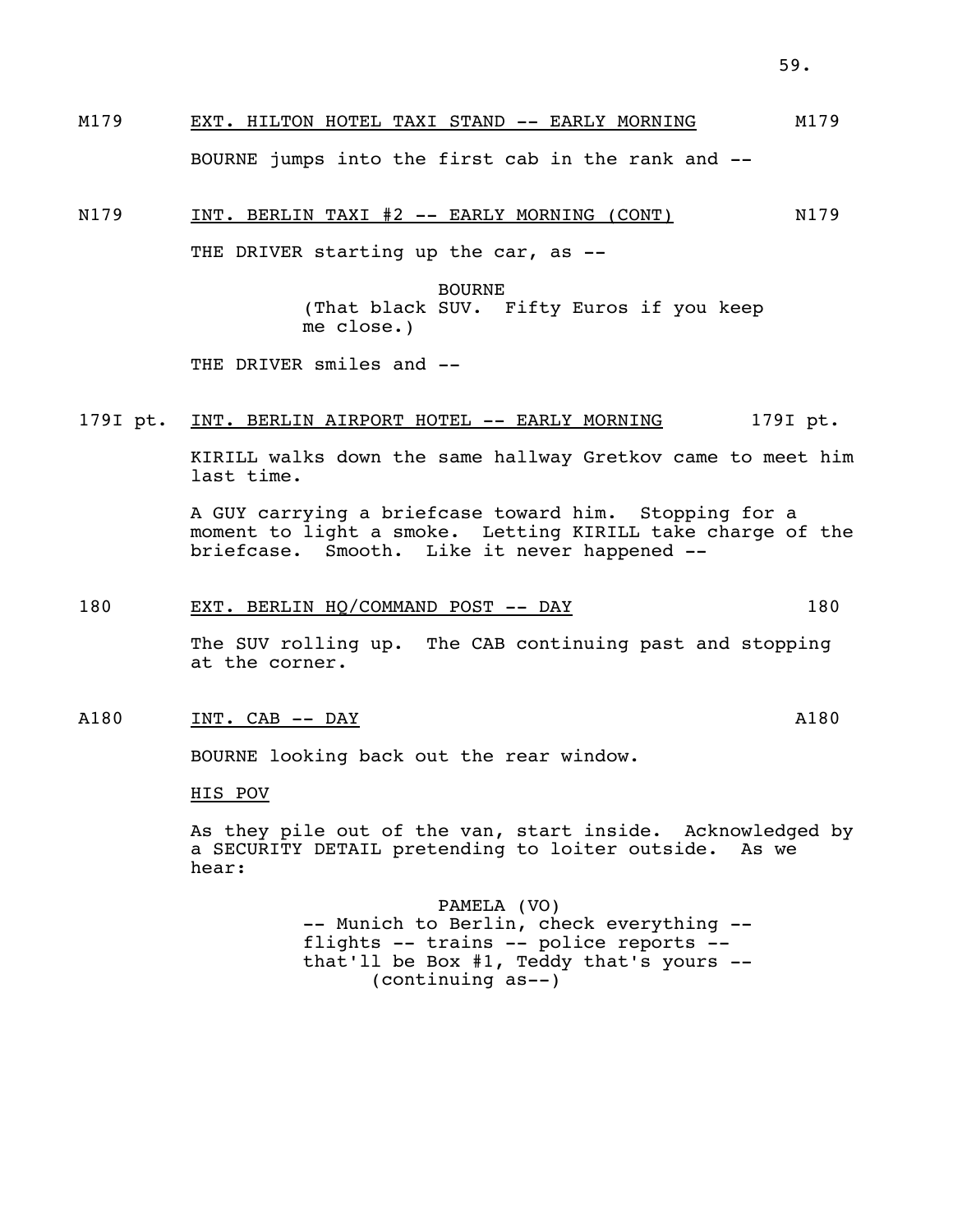#### 179I pt. INT. BERLIN HOTEL ROOM -- DAY 179I pt.

 KIRILL opening the briefcase. TWO AUTOMATIC PISTOLS. SILENCERS. AMMO. Care package.

#### 181 EXT. BERLIN ROOFTOP -- DAY 181

 A bulkhead opening. BOURNE stepping out among the satellite dishes. Unpacks a bag: telescope, water, food, and we hear:

> PAMELA (VO) -- Box #2, call it Prior German Connections -- Nicky, I want to re-run all Bourne's Treadstone material, every footstep -- Kim, Box #3 -- let's call it Munich Outbound -- (continuing as--)

## 182 INT. BERLIN HQ/COMMAND POST -- DAY 182

 We've been hearing it, now we're seeing it: PAMELA at the chalkboard -- ABBOTT backing her up -- everyone else spread around -- they're re-grouping -- urgently -- behind them \*  $\cot s$  are being set up -- food, water stacked up --

#### PAMELA

 -- let's stay on the local cops, we need a vehicle -- parking ticket -- something -- Langley's offered to upload any satellite imaging we need, so let's find a target to look for.

 (to Zorn) Danny, Box  $#4$  -- I need fresh eyes - review the buy where we lost the three million -- timeline it with what we know about Bourne's movements. Turn it upside down and see how it looks -- (continuing as--)

## 183 EXT. TELESCOPIC POV -- DAY 183

 A decent view into the Berlin HQ. Two windows. One offers a look at an empty kitchenette. The other, a nice shot of the bullpen area. It looks like they are in for the long  $*$ <br>haul there's TEDDY pacing past the dimpse of ZORN  $*$ haul. There's TEDDY pacing past...a glimpse of ZORN conferring with ABBOTT...now KIM talking on the phone.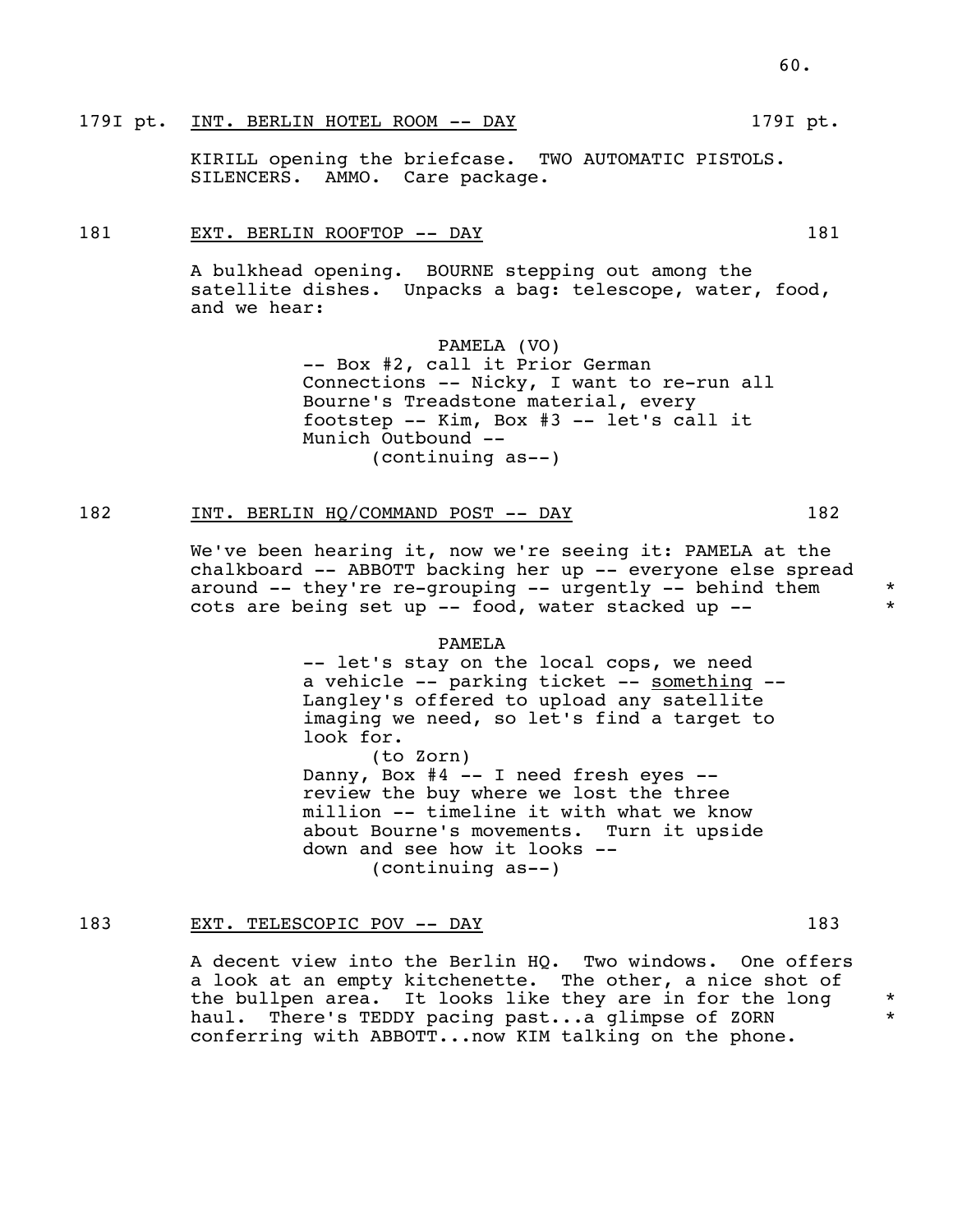## 184 EXT. BERLIN ROOFTOP -- DAY 184

BOURNE -- eyes locked on the target. Scanning. Waiting.

 And then, something changes. Suddenly, there's something down there that's clearly a great deal more electric than what he's seen so far --

#### A184 TELESCOPIC POV A184

 NICKY! -- she's just come into the kitchenette -- pouring herself a cup of coffee. Nicky who he knows. And --

 BOURNE lowering the telescope. Yes. Now he's getting somewhere. Thinking it through, as --

185 DELETED 185 \*

## 186 INT. KITCHENETTE -- BERLIN HQ/COMMAND POST -- DAY 186

NICKY is joined by PAMELA who goes for the coffee.

PAMELA

Is it fresh?

#### NICKY

 It's got caffeine in it. That's all I know.

Before PAMELA can pour, her cell phone rings. She  $*$ answers.  $*$ 

#### PAMELA

Pamela Landy.

### BOURNE/PHONE

I was at the Westin this morning. I could  $*$ <br>have killed you have killed you.

#### PAMELA

Who is this?

INTERCUT WITH ROOFTOP

## BOURNE \*

It's me.

## PAMELA

 (Holy Christ) Bourne?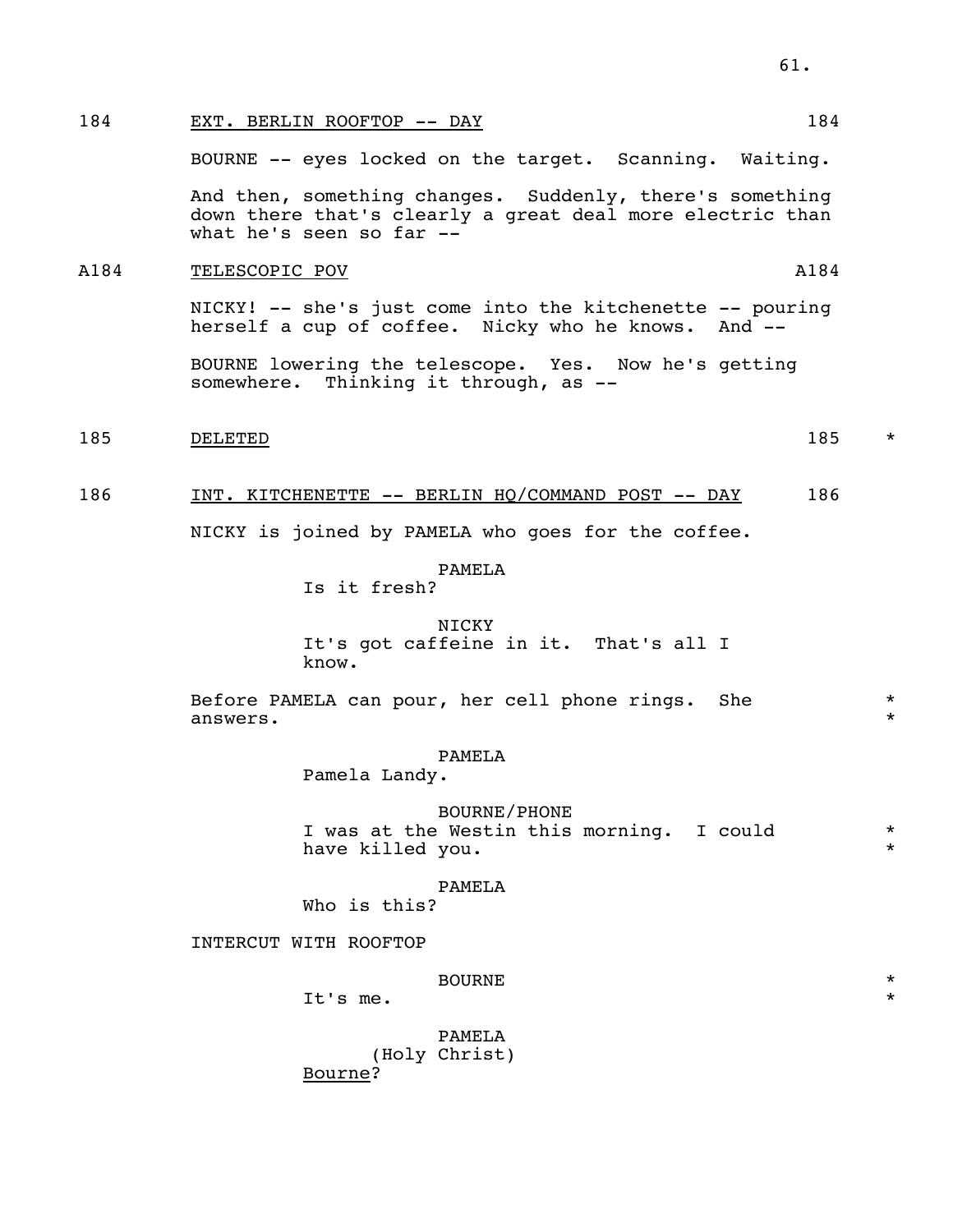NICKY reacts to the name. Runs to the other room to try and start a trace.

> PAMELA (cont'd) (CONT'D) What do you want?

#### BOURNE

I want to come in.

He wants to come in!  $--$  it's like a bomb going off  $--$  NICKY back in with Conklin -- PAMELA waving for a pencil.

PAMELA

Okay, how do you want to do it? \* \* \*

 BOURNE I want someone I know to take me in.  $*$ 

## PAMELA

Who?

#### BOURNE

 There was a girl in Paris. Part of the program. She used to handle the medication.

AND NOW WE STAY WITH

PAMELA -- her eyes flicker over to NICKY.

 PAMELA What if we can't find her?

 BOURNE/PHONE It's easy. She's standing right in front of you.

Busted.  $*$ 

## PAMELA \* Okay, Jason, your move. \*

 BOURNE \* Alexanderplatz. 30 minutes. Under the  $*$ <br>World Clock. Alone. Give her your World Clock. Alone. Give her your \* phone.  $\star$ 

> Click. The line goes dead -- Pamela steps away from the  $*$ <br>window, realizing he's on one of the roofs out there! window, realizing he's on one of the roofs out there! \*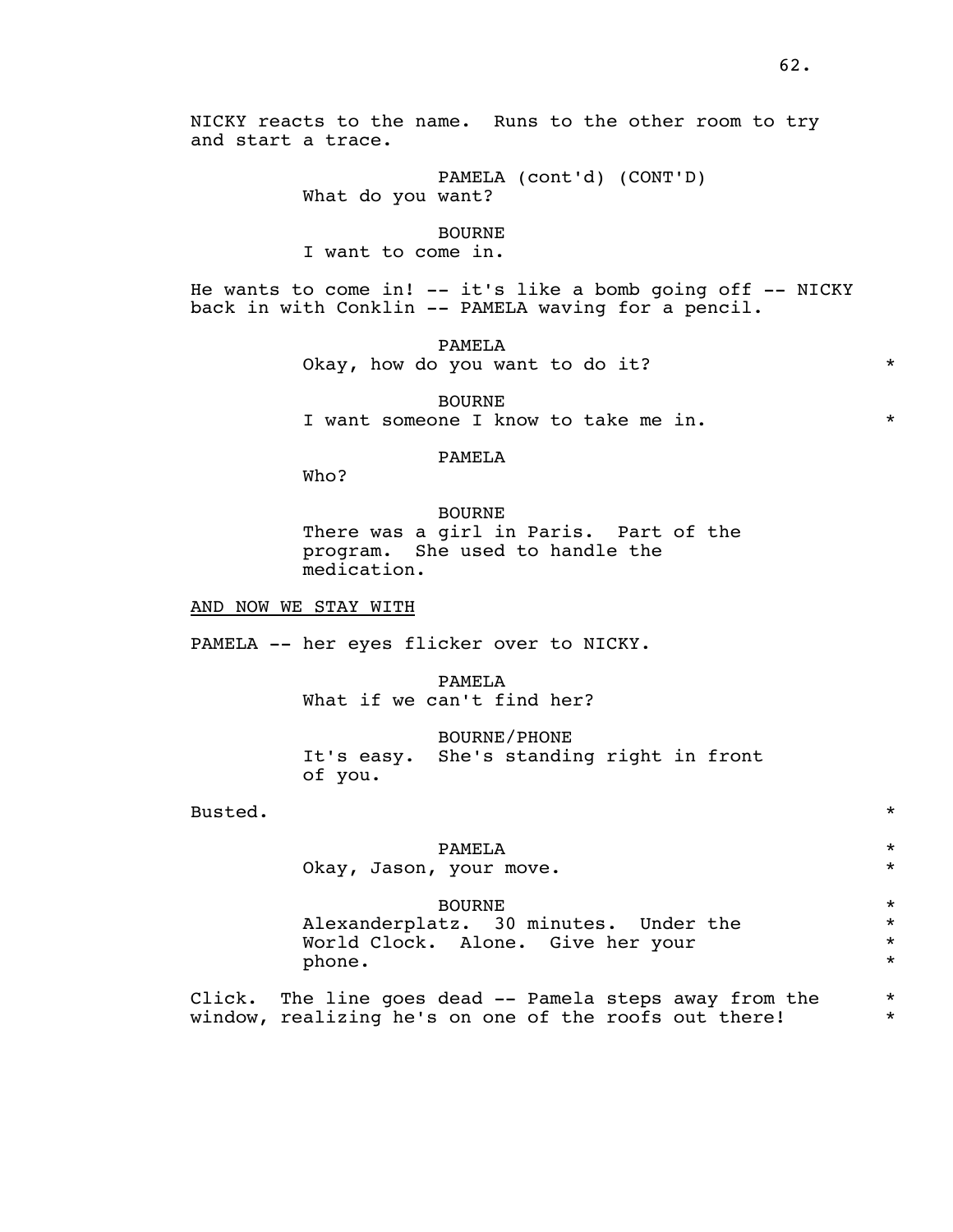# A186 EXT. BERLIN ROOFTOP -- DAY MEET ALSO ALSO

As the bulkhead door swings in the wind -- BOURNE is gone.

#### B186 INT. BULLPEN -- BERLIN HQ/COMMAND POST -- DAY B186

Everyone gathered. A big, detailed MAP of ALEXANDERPLATZ \* spread on the table.

zorn  $\star$ 

Here's the clock -- shit -- he's put her \* in the middle of everything.  $*$ 

## CRONIN \*

-- it's a nightmare -- we'll never get her \* covered.  $\star$ 

#### ABBOTT

 Call a Mayday into Berlin station. We need snipers, DOD, whatever they got.

#### PAMELA

Snipers? Hold on -- he said he wants to  $*$ come in.

### ABBOTT

 My ass he does. You're playing with fire, Pamela. Marshall said nail him to the  $*$ <br>wall. I don't know how you interpreted  $*$  wall. I don't know how you interpreted \* that, but I don't think he meant repatriate him.  $\star$ 

#### PAMELA

Don't you want answers?

#### ABBOTT

 There are no answers. There's either Jason Bourne alive or Jason Bourne dead. And I for one would prefer the latter. And what about her? (points to Nicky) You just send her out to this lunatic with no protection?

PAMELA looks to NICKY.

 PAMELA What do you think? Is he coming in?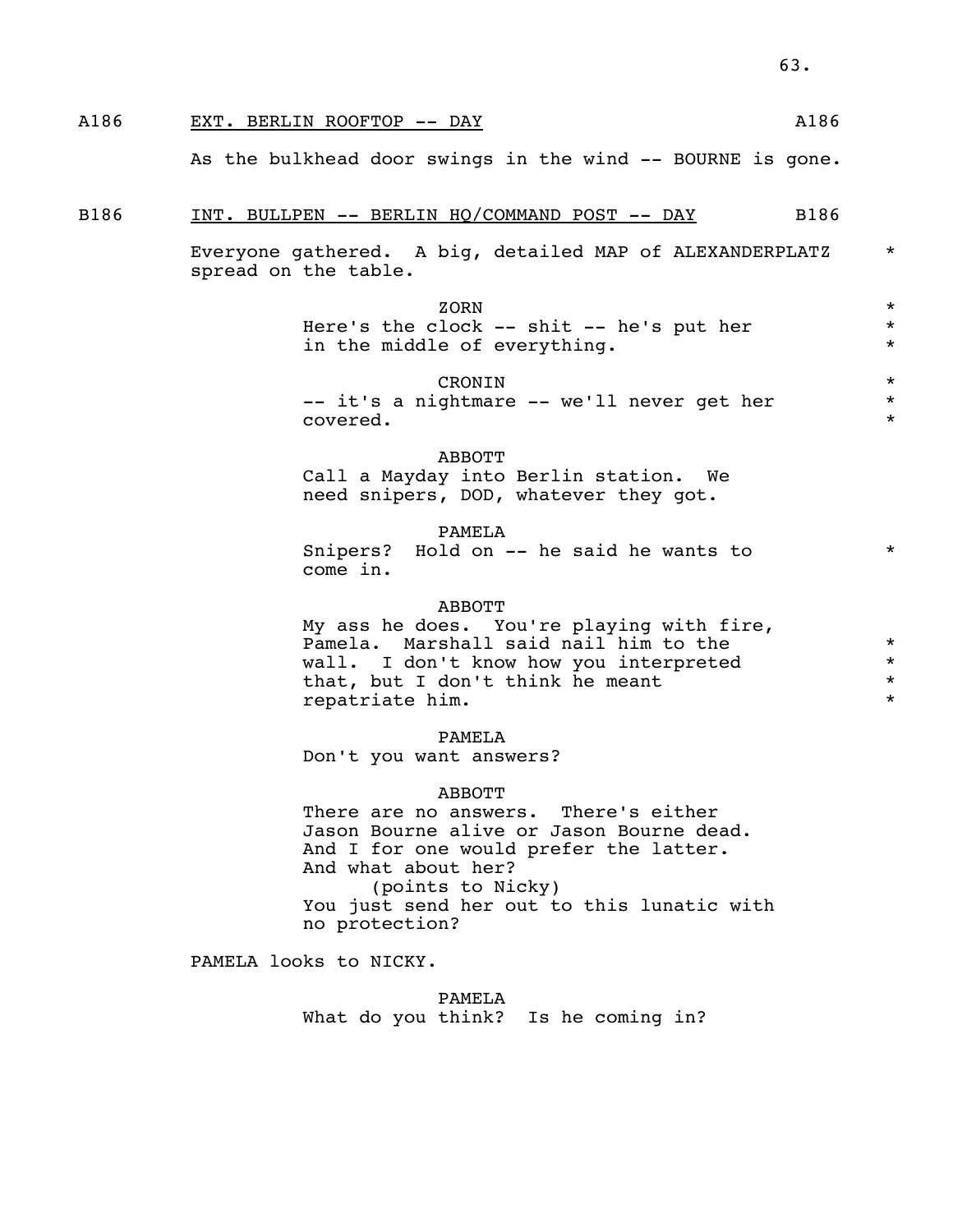NICKY I don't know. He was sick. He wanted out. I believed him.  $\star$ 

### PAMELA

Alright...

PAMELA gestures to ABBOTT, CRONIN, TEDDY.

 PAMELA (CONT'D) \* ... make the call. Get a wire on her. If it starts to go wrong, take him out.

- 187 DELETED 187 \*
	- A187 EXT. BERLIN STATION/MOTORPOOL -- DAY A187

The rear of THE OFFICIAL BERLIN C.I.A. HQ -- and here they come -- TEN DELTA DUDES in civvies, sprinting to A COUPLE VEHICLES with DRIVERS ready and engines running and --  $*$ 

B187-C187 DELETED 8187-C187 \*

### D187 INT. BULLPEN -- BERLIN HQ/COMMAND POST -- DAY D187

 NICKY, her hands overhead as -- ZORN tapes a TRANSMITTER and BATTERY between her shoulder blades -- TEDDY and CRONIN \* plot the area with TWO MEN plainclothed DELTA TEAM -- KIM  $*$ and KURT on their own lines.

 $KIM$   $\star$  (this just in) \* They got the number. Bourne's calls came  $*$ <br>from Nevins' phone, The field agent in from Nevins' phone. The field agent in<br>Genoa. Genoa. \* TEDDY \* Nevins is Bourne? \*  $ABBOTT$  \* (losing it) \* Are you an idiot?! Bourne must've cloned \* \* \* his phone! An embarrassed silence. Abbott mad at himself for losing \* his temper -- looking up to find Pamela's eyes on his. \*

> ABBOTT (cont'd) (CONT'D) \* I hope you know what you're doing -- \* \*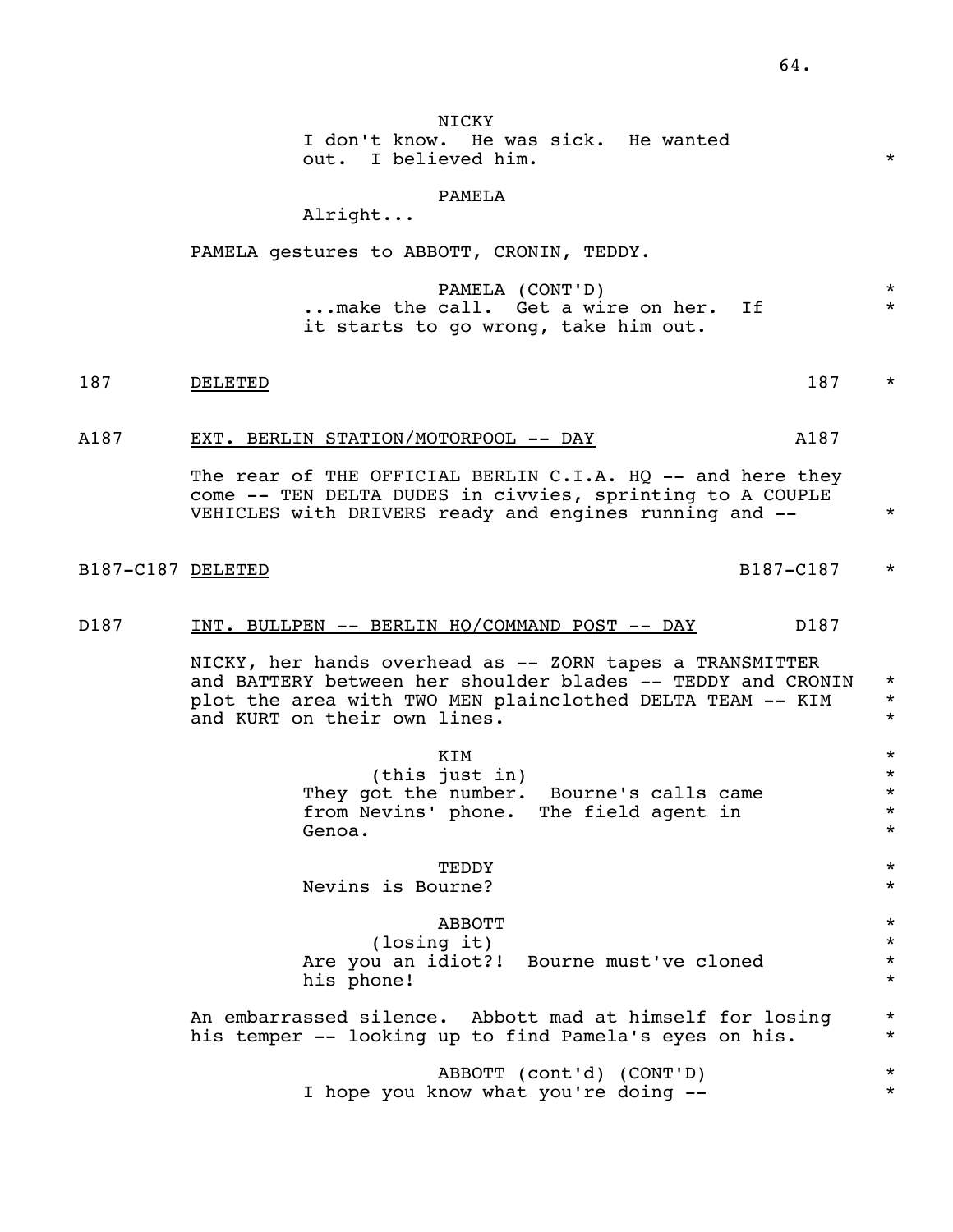| E187-F187 DELETED | E187-F187                                                                                                                                                                                                                                                                                                                               | $\star$                                                            |
|-------------------|-----------------------------------------------------------------------------------------------------------------------------------------------------------------------------------------------------------------------------------------------------------------------------------------------------------------------------------------|--------------------------------------------------------------------|
| G187              | G187<br>EXT. ALEXANDERPLATZ -- DAY                                                                                                                                                                                                                                                                                                      |                                                                    |
|                   | In all its vastness -- Alone -- there's the WORLD CLOCK --<br>NICKY waiting on the periphery, TWO PLAIN-CLOTHED DELTAS<br>nearby.                                                                                                                                                                                                       | $\star$                                                            |
|                   | IN QUICK SUCCESSION -- NICKY -- BINOCULAR POV -- SNIPER<br>SCOPE POV -- on a VIDEO MONITOR.                                                                                                                                                                                                                                             |                                                                    |
| H187              | H187<br><u>INT. BULLPEN -- COMMAND POST -- DAY</u>                                                                                                                                                                                                                                                                                      | $\star$                                                            |
|                   | Everyone waiting. Holding their breath. Watching NICKY<br>standing as                                                                                                                                                                                                                                                                   | $^\star$<br>$^\star$                                               |
| J187              | J187<br>EXT. ALEXANDERPLATZ -- WORLD CLOCK -- DAY                                                                                                                                                                                                                                                                                       |                                                                    |
|                   | NICKY'S (Pamela's) PHONE rings. She answers as a yellow<br>TRAM approaches                                                                                                                                                                                                                                                              | $\star$<br>$\star$                                                 |
|                   | <b>BOURNE</b><br>See that tram coming around the corner?                                                                                                                                                                                                                                                                                | $^\star$<br>$\star$                                                |
|                   | NICKY<br>Yes.                                                                                                                                                                                                                                                                                                                           | $\star$<br>$\star$                                                 |
|                   | <b>BOURNE</b><br>Get on it.                                                                                                                                                                                                                                                                                                             | $\star$<br>$\star$                                                 |
|                   | She turns and walks as the TRAM arrives. The DELTA DUDES<br>start moving                                                                                                                                                                                                                                                                | $^\star$<br>$^\star$                                               |
| K187              | K187<br>EXT. ALEXANDERPLATZ -- DAY                                                                                                                                                                                                                                                                                                      | $\star$                                                            |
|                   | The yellow TRAM arrives. NICKY enters. One of the DELTA<br>DUDES just barely joining her. The TRAM begins moving.<br>NICKY looks around nervously. Nothing happens.<br>The TRAM<br>moves about 500 yards across the PLATZ. Stops at the next<br>stop. People get on and off. NICKY and DELTA DUDE relax<br>a bit. Doors begin to close. | $^\star$<br>$\star$<br>$\star$<br>$^\star$<br>$^\star$<br>$^\star$ |
|                   | And just like that, BOURNE swoops in beside NICKY! Flashes<br>a gun.                                                                                                                                                                                                                                                                    | $^\star$<br>$^\star$                                               |
|                   | <b>BOURNE</b><br>Walk.                                                                                                                                                                                                                                                                                                                  | $^\star$<br>$\star$                                                |

65.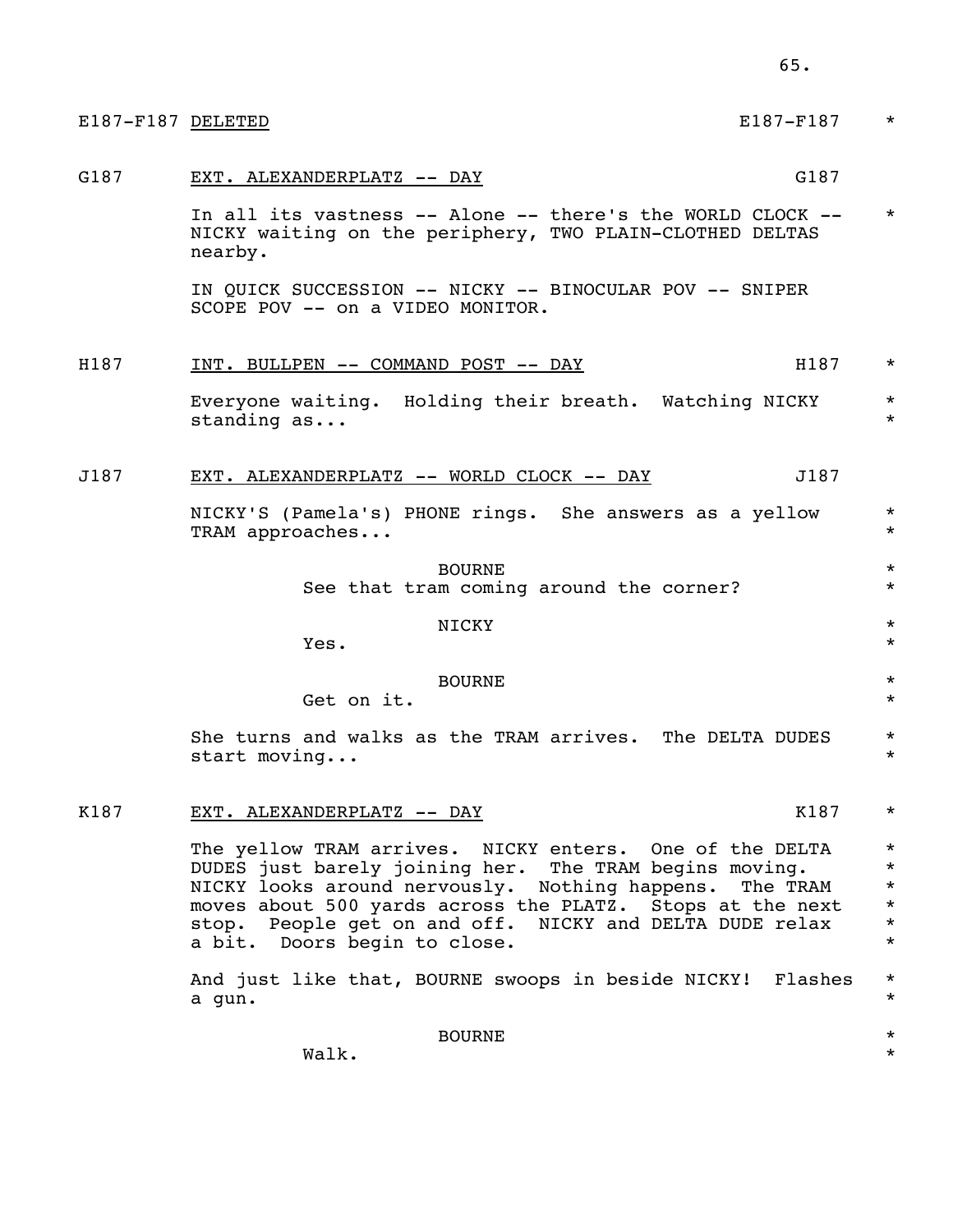BOURNE takes her arm and they just get off as the doors \* close leaving the DELTA DUDE behind. They disappear down \* into the PEDESTRIAN SUBWAY.  $\star$ 

## L187-M187 DELETED L187-M187 \*

## N187 INT. BULLPEN -- BERLIN H.Q. -- DAY N187 \*

A madhouse, a video feed on a monitor.

# PAMELA

Where's Nicky?

As they realize she's gone --

 ABBOTT Goddamn it -- I told you.

 CRONIN Listen! Listen!

He cranks the speaker.

 BOURNE'S VOICE What did I say? What did I tell you in Paris?

O187 DELETED  $\sim$  O187  $^{\star}$ 

P187 INT. PEDESTRIAN SUBWAY -- DAY P187

 BOURNE What were my words? (but she can't speak) Leave me alone! Leave me out of it! But you couldn't do that, could you?

NICKY I did...Jason, I swear, I did...I told them... I told them I believed you...

> BOURNE Who is Pamela Landy?

 NICKY You hear me? I believed you.

 BOURNE IS SHE RUNNING TREADSTONE?  $*$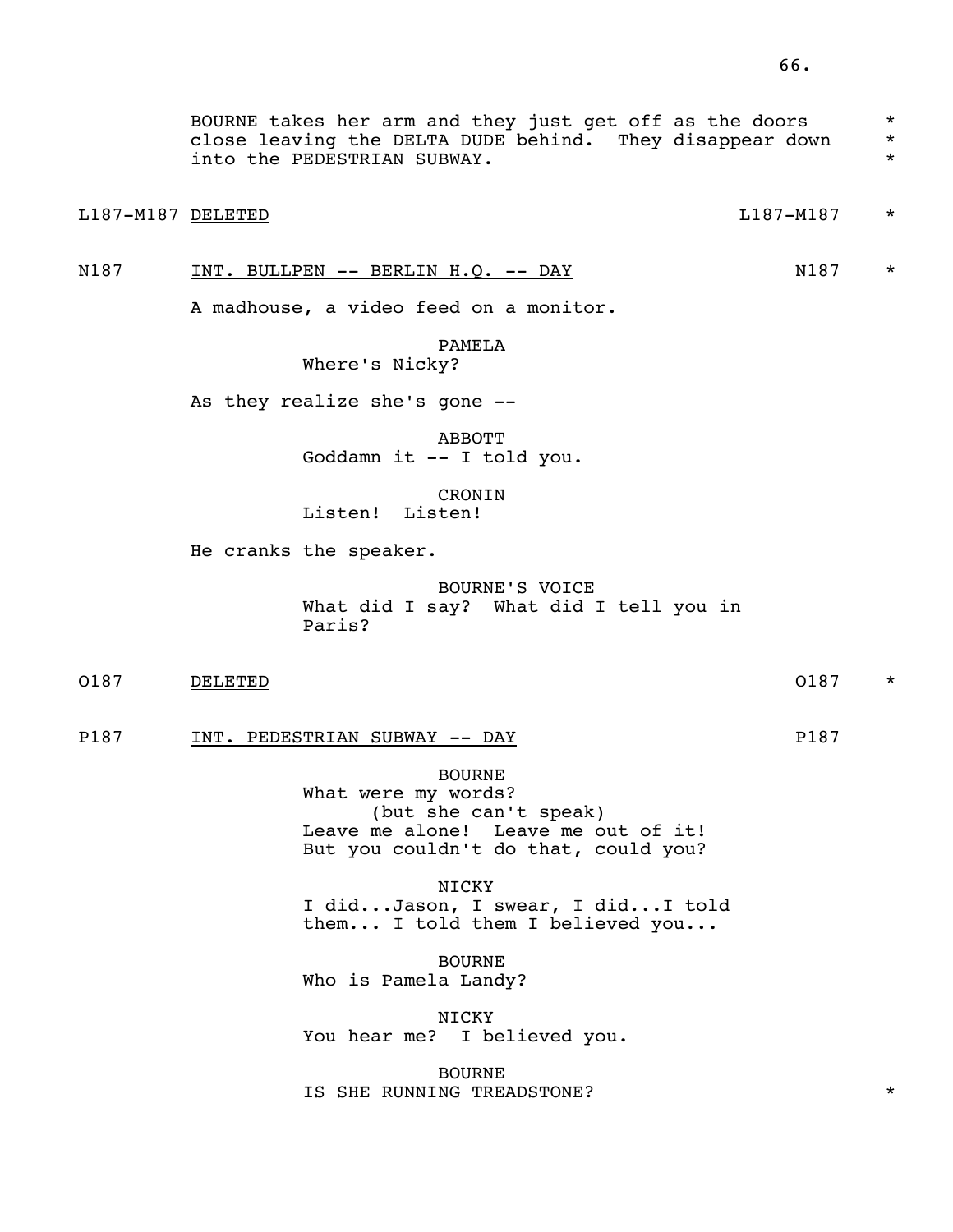Q187 INT. BULLPEN -- BERLIN H.Q. -- DAY  $Q187$  \*

PAMELA all ears.

 NICKY'S VOICE She's CI. Counterintelligence. She's a Deputy Director.

 BOURNE'S VOICE What the hell is she doing?

R187 INT. PEDESTRIAN SUBWAY -- DAY R187

 NICKY What's she doing?

Nicky looks at him like he's crazy.

 BOURNE Why is she trying to kill me?  $*$ 

NICKY

 They know! (defiant, reckless) They know you were here. They know you killed these two guys. They know you and Conklin had something on the side. They don't know what it is, but they know!

As BOURNE tries to process --

S187 INT. BULLPEN -- BERLIN H.Q. -- DAY S187 \*

Radio chatter going wild. Panic.

 DELTA V.O. (into radio) Where are they? Anyone?

T187 INT. PEDESTRIAN SUBWAY -- DAY THE T187

Still walking. BOURNE knowing he must be driving them  $*$ nuts.

> BOURNE How do they know that? How can they know any of that?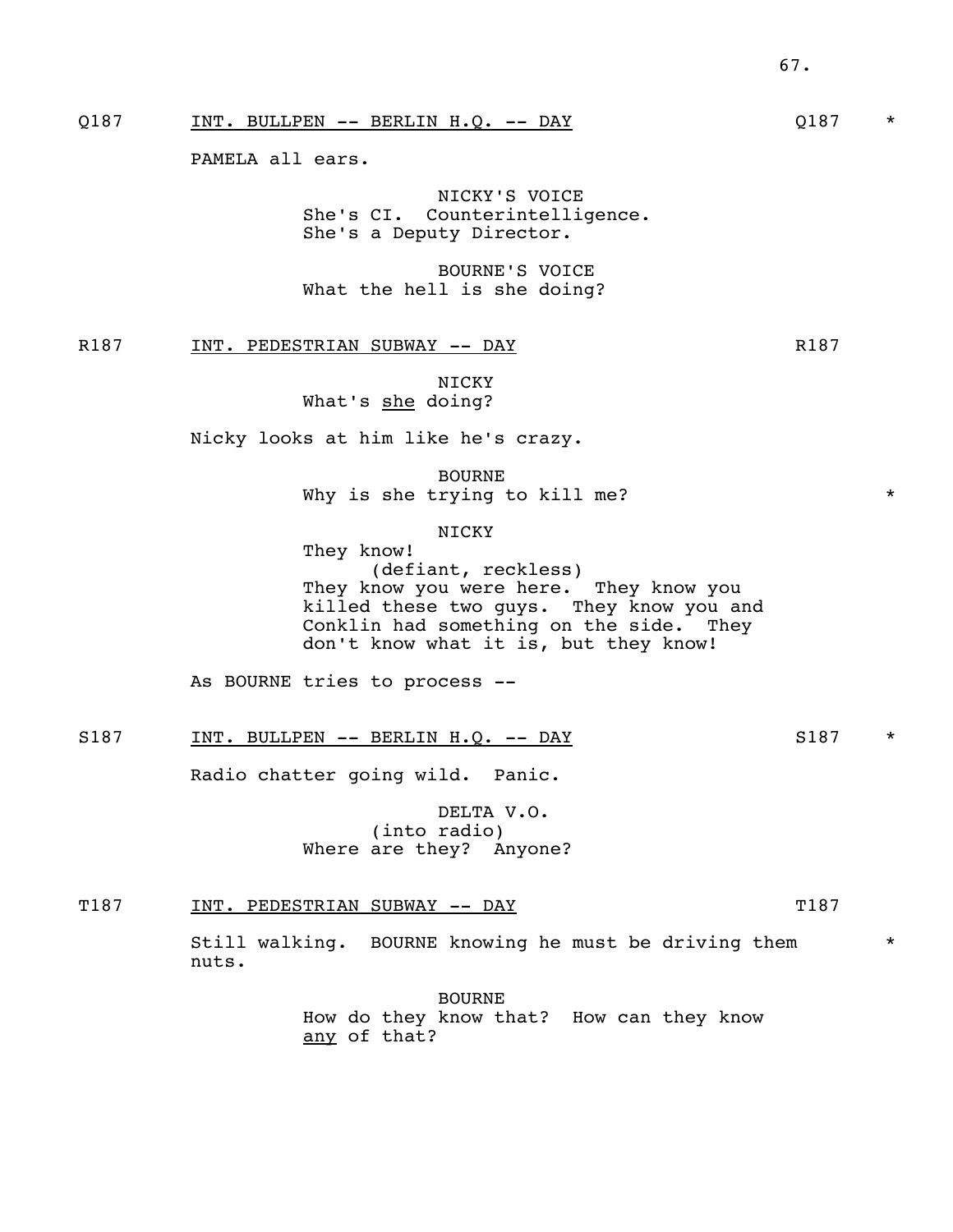BOURNE I want to hear it from you.

She looks at him. Is he crazy? What?

BOURNE (cont'd) (CONT'D)

Say it.

NICKY

 Last week an Agency field officer went to make a buy from a Russian national.

#### BOURNE

A Russian?

#### NICKY

 It was Pamela Landy's op. The guy was going to sell-out a mole or something. I haven't been debriefed on exactly what it was.

# BOURNE \*

Last week? When?  $\star$ 

Is she supposed to answer? -- Nicky shrugs -- on quicksand.

 NICKY And you got to him before we could.

 BOURNE I killed him???

#### NICKY

 You left a print! There was Kel that didn't go off! There was a partial print, they tracked it back to Treadstone! They know it's you!

 BOURNE I left a fingerprint! You fucking \* \* \* people.  $\star$ 

SUDDENLY --

BOURNE'S jerking her down to a LOWER LEVEL --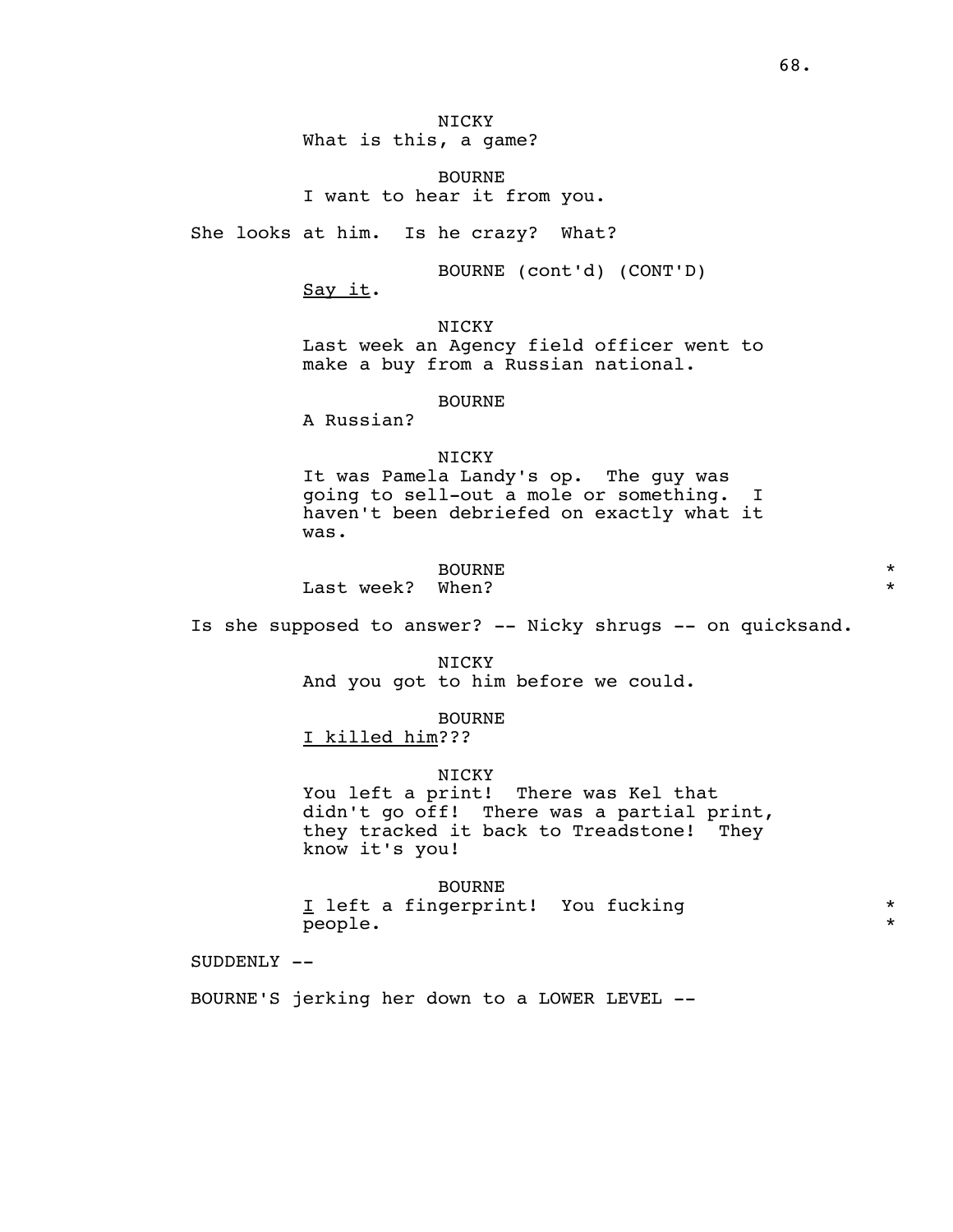|             |                                                                   | 69.         |                                |
|-------------|-------------------------------------------------------------------|-------------|--------------------------------|
| U187        | INT. BULLPEN -- BERLIN H.Q. -- DAY                                | U187        | $\star$                        |
|             | Big static on the speakers. DELTA C.O. cooly checks the<br>map.   |             |                                |
|             | DELTA C.O.<br>She must be in one of the pedestrian<br>tunnels.    |             |                                |
| V187        | EXT. ALEXANDERPLATZ -- DAY                                        | V187        |                                |
|             | As DELTA DUDES fan out, head for the subway entrances.            |             |                                |
| <b>W187</b> | INT. PEDESTRIAN SUBWAY -- SECTION TWO -- DAY                      | <b>W187</b> |                                |
|             | An INTERSECTION of THREE TUNNELS.                                 |             |                                |
|             | BOURNE leads NICKY far left. She looks really scared.             |             |                                |
| 188         | <u>INT./EXT. BERLIN AIRPORT -- DAY</u>                            | 188         |                                |
|             | GRETKOV has landed. Just coming off the flight --                 |             |                                |
| 189-A189    | DELETED                                                           | 189-A189    | $\star$                        |
| 190         | <b>DELETED</b>                                                    | 190         | $^\star$                       |
| 191         | INT. PEDESTRIAN SUBWAY -- SECTION FOUR -- DAY                     | 191         |                                |
|             | <b>BOURNE</b><br>What was Landy buying? What kind of<br>files?    |             | $\star$<br>$\star$<br>$\star$  |
|             | (when she doesn't answer<br>instantly--)<br>WHAT WAS SHE BUYING?  |             | $\star$<br>$^\star$<br>$\star$ |
|             | NICKY<br>Stuff on Conklin!<br>Conklin!<br>(trying not to lose it) |             |                                |
|             | Suddenly he rips the microphone out from under her shirt --       |             |                                |

he knew of course -- dropping it as he yanks her along.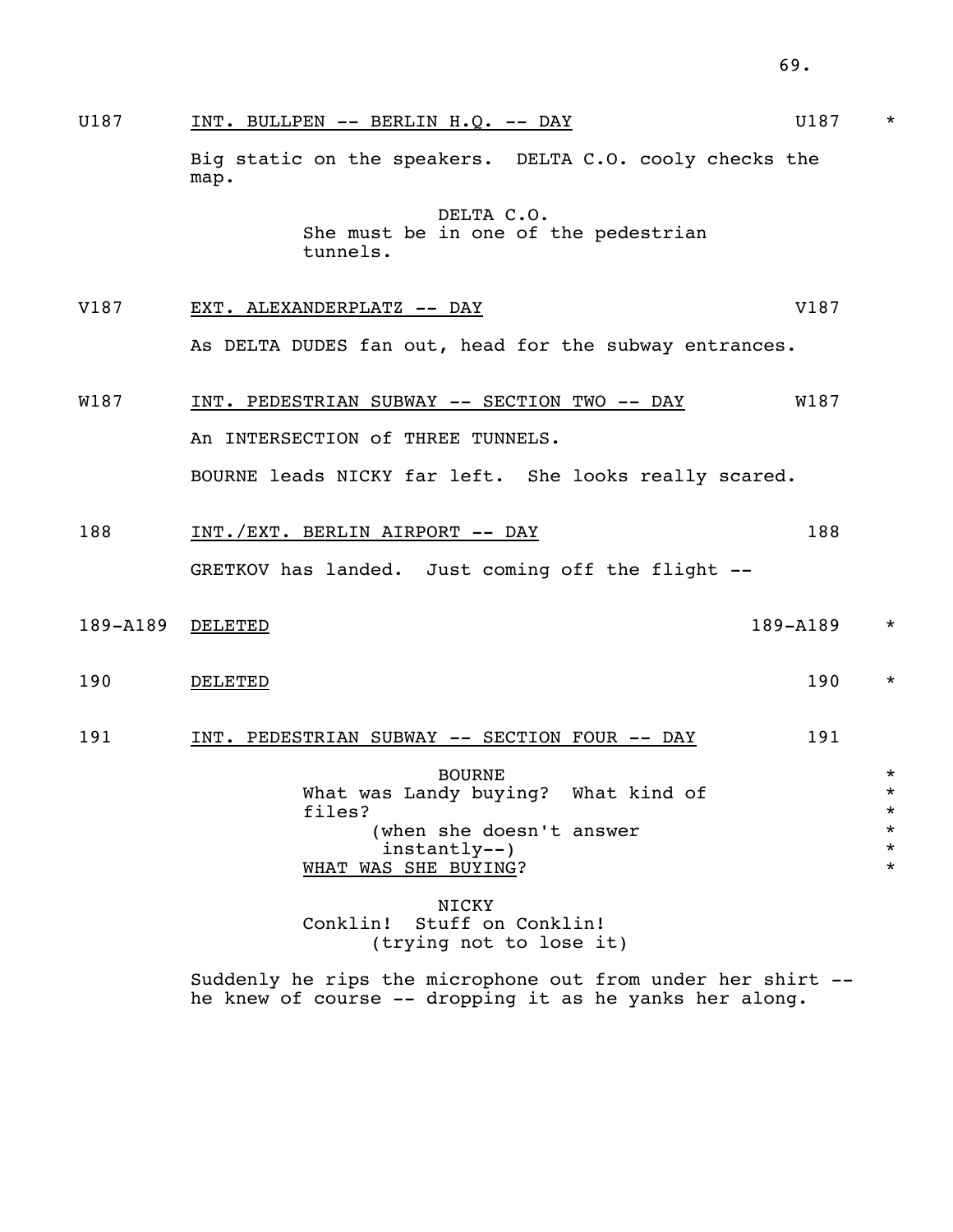| 192 | INT. BULLPEN -- BERLIN H.Q. -- DAY<br>192                                                                                                   | $\star$                                  |
|-----|---------------------------------------------------------------------------------------------------------------------------------------------|------------------------------------------|
|     | As the transmission goes dead. Christ ABOOTT drills a<br>look at PAMELA. Your fault!                                                        |                                          |
|     | PAMELA<br>(ignoring Abbott)<br>That phone has a locator on it.                                                                              | $\star$<br>$\star$<br>$\star$            |
|     | KURT and KIM work their stuff.                                                                                                              | $\star$                                  |
| 193 | 193<br><u>INT. PARKING GARAGE -- DAY</u>                                                                                                    |                                          |
|     | Gloomy, deserted. A mausoleum. Here come NICKY and<br>BOURNE. She knows she's on her own now. BOURNE dead<br>serious. Looks at his watch.   | $\star$                                  |
|     | <b>BOURNE</b><br>Why are you here, then?                                                                                                    | $\star$                                  |
|     | NICKY<br>Please -- I'm only here because of Paris --<br>because they can't figure out what you're<br>doing -- I'm here because of Abbott -- | $\star$<br>$\star$<br>$\star$<br>$\star$ |
|     | <b>BOURNE</b><br>Abbott?                                                                                                                    | $\star$<br>$\star$                       |
|     | NICKY<br>He closed down Treadstone -- he took care<br>of me after Paris                                                                     | $\star$<br>$\star$<br>$\star$            |
|     | <b>BOURNE</b><br>So when was I here?                                                                                                        | $\star$<br>$\star$                       |
|     | NICKY<br>What do you mean?                                                                                                                  | $^\star$<br>$\star$                      |
|     | <b>BOURNE</b><br>For Treadstone. In Berlin. You know my<br>file. I did a job here. When?                                                    |                                          |
|     | NICKY<br>No. You never worked Berlin.                                                                                                       |                                          |
|     | <b>BOURNE</b><br>My first job.                                                                                                              | $\star$                                  |
|     | NICKY<br>Your first assignment was Geneva.                                                                                                  |                                          |
|     |                                                                                                                                             |                                          |
|     |                                                                                                                                             |                                          |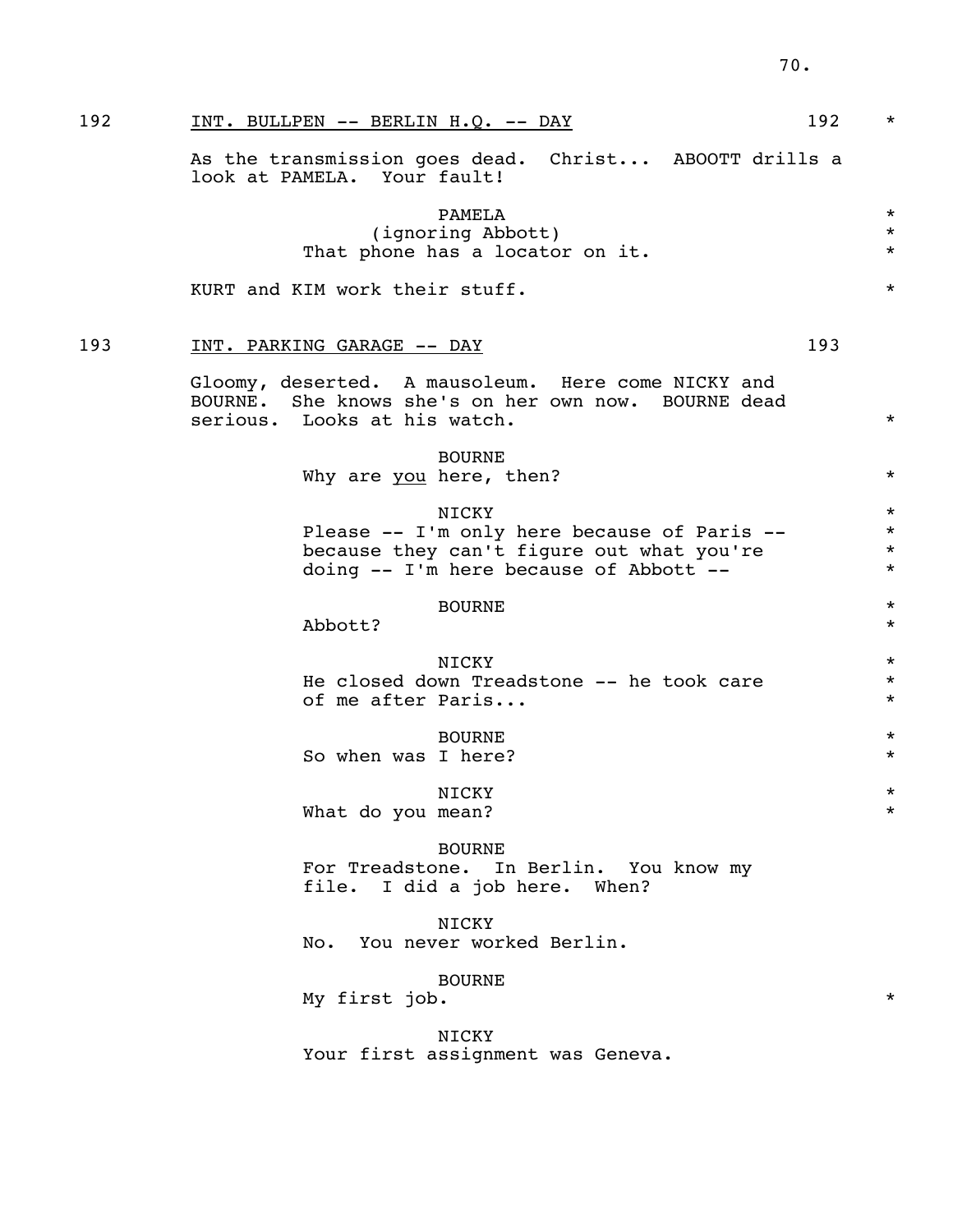## BOURNE

That's a lie!

## NICKY

 (emphatic) You never worked Berlin...

BOURNE raising the gun -- eyes gone dead -- oh, shit...

 NICKY (CONT'D) No...Jason...please...

## BOURNE

I was here!

#### NICKY

 ...it's not in the file...I swear...I know your file...your first job was<br>Geneval...I swear to God you never worked \* \* Geneva!...I swear to God you never worked \* here!...  $\star$ 

> He's so ready to kill her. NICKY starting to cry -- hands over her face -- covering up -- bracing for the bullet she knows is coming --

BOURNE -- about to pull the trigger --

SUDDENLY

- A193 *FLASHBACK! -- a moment -- a shard -- A WOMAN'S FACE --* A193 *backing away -- begging -- begging us -- begging the camera -- PLEADING FOR HER LIFE IN RUSSIAN -- this awful blur of desperation and panic -- fear -- too fast -- too panicked --*
- B<sub>193</sub> JAM BACK TO B<sub>193</sub> B<sub>193</sub>

BOURNE swamped -- thrown -- hesitating --

CLOSE ON NICKY

Sobbing now -- when? -- finally looking out, and --

BOURNE IS GONE!

C193 INT. BERLIN HQ/COMMAND POST -- NIGHT C193

 An hour later. Whole new vibe. Siege mode. Curtains drawn.

THREE DELTA DUDES parked around the room. KURT and KIM  $*$ working the phones and screens.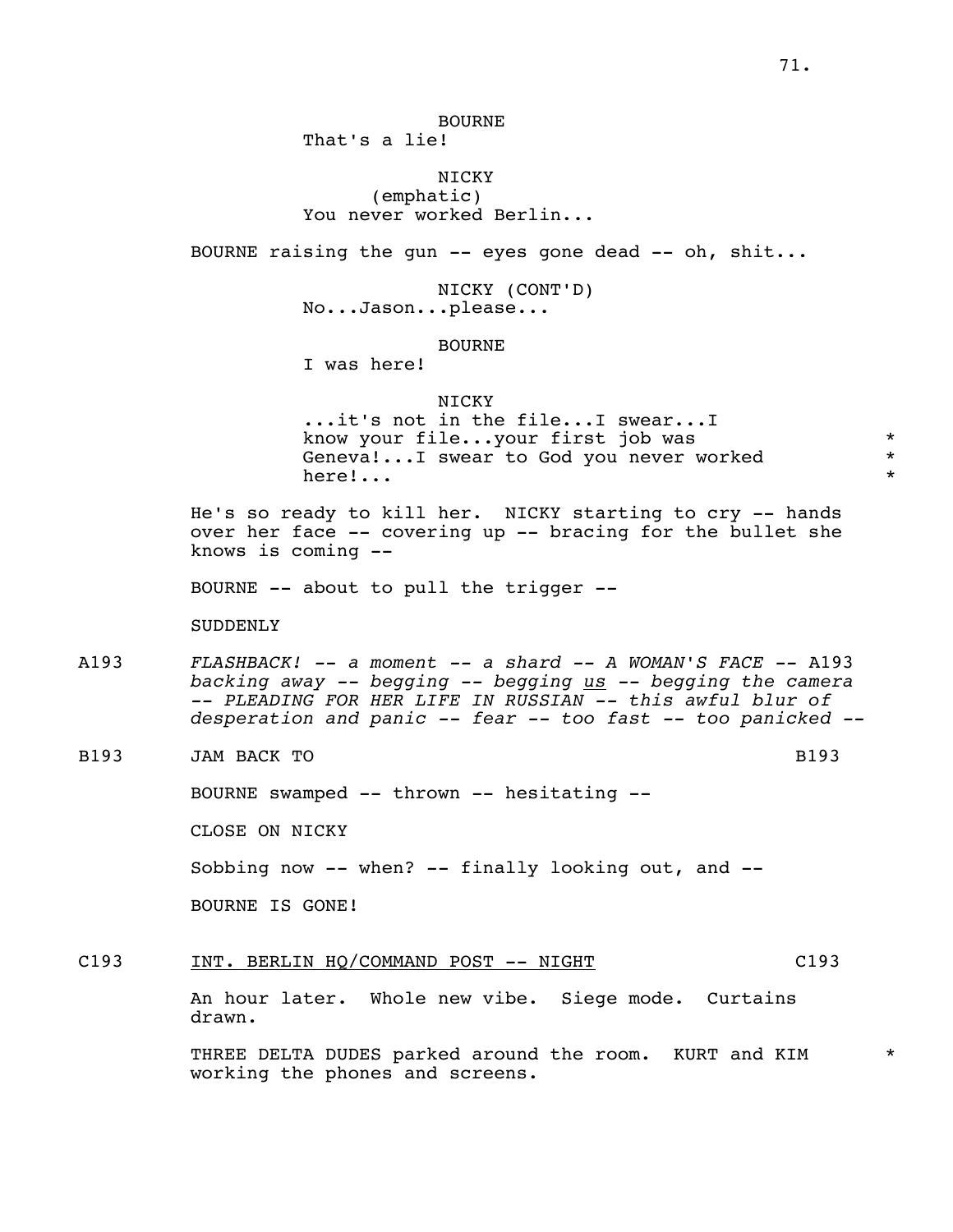### CRONIN

 (on a cell phone) Got it, yeah. Hang on... (to the room) Okay, they've got three guys out front  $*$ and another two taking the back stairs.  $*$ No word on Nicky.  $*$ 

 $\star$  KURT (looks up from screen) \*<br>f she's still got your phone, it \* \* \* Even if she's still got your phone, it \* might take awhile -- signal's hard to \* \* \* trace down there.

> PAMELA turns, looking at the photo of BOURNE in Naples.  $*$ Introspective.  $\qquad \qquad \bullet$

 PAMELA So what's he doing? You believe him?  $*$  $ABBOTT$  \* It's hard to swallow.  $*$  $\star$ The confusion  $--$  the amnesia  $--$  but he  $*$ <br>keeps on killing? It's more calculated  $*$  keeps on killing? It's more calculated \* than sick.  $*$ <br>(real soft sell)  $*$  (real soft sell) \* What about Nicky? She's the last one to see Bourne in Paris. She's the one he<br>asks for they disappear asks for. They disappear... PAMELA \* Well, whatever he's doing, I've had \* enough -- this is now a search and  $*$ <br>destroy mission. destroy mission.  $*$ <br>(turns to the room)  $*$ (turns to the room)  $*$ <br>the Berlin police fully briefed  $*$ I want the Berlin police fully briefed \* \* \* \* \* and  $- *$ (handing the photo to Cronin) \*

-- get this out to all the agencies.  $*$ 

ABBOTT agrees...

### 194 DELETED 194 \*

195 EXT. BERLIN STREET -- NIGHT 195

A BMW parked in the shadows.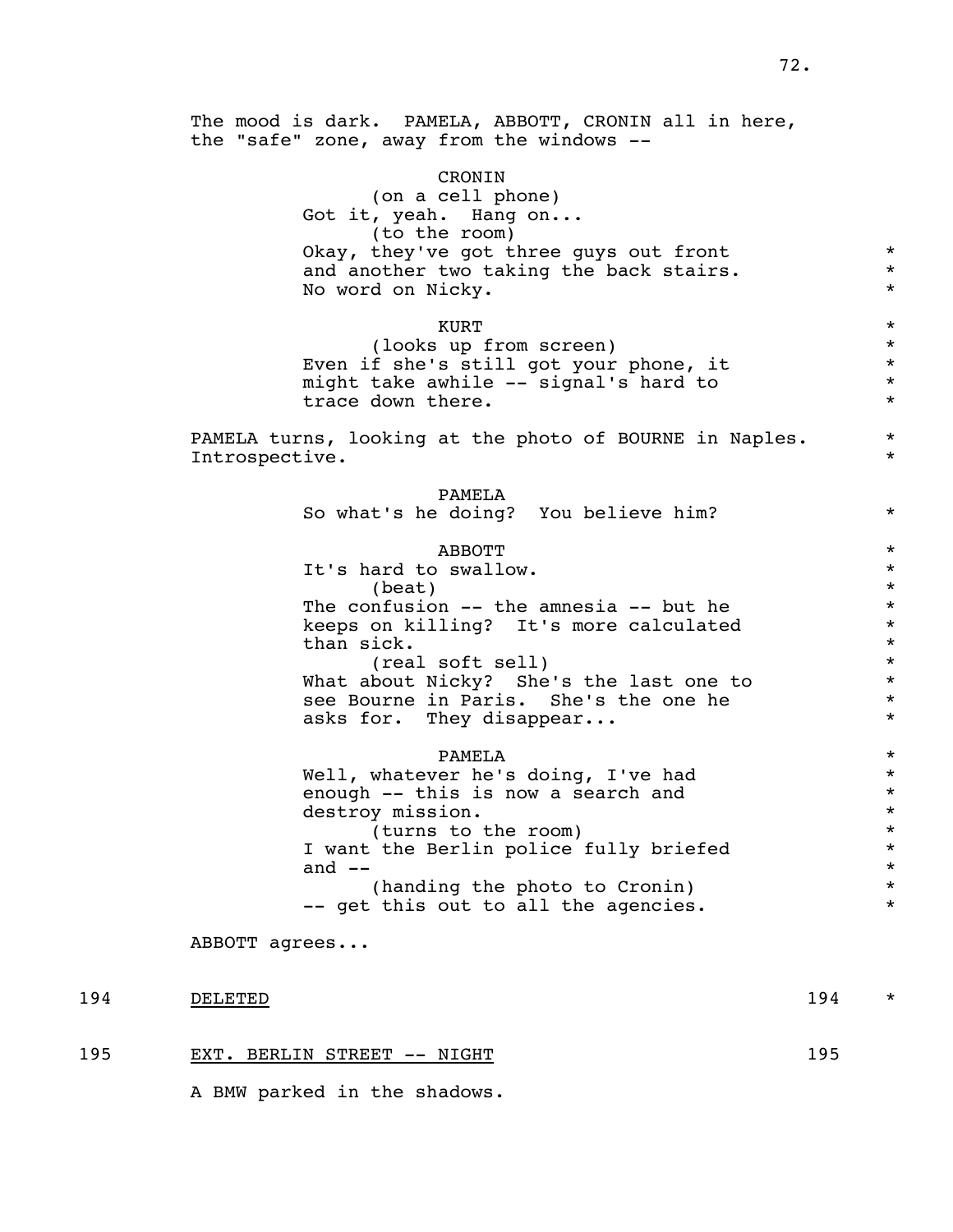### 196 INT. BMW -- NIGHT 196 196

 KIRILL wearing headphones, listening to a BERLIN POLICE FREQUENCY. There's an INTERPOL "WANTED" PICTURE OF JASON BOURNE there on the seat. He's in play.

### D193 INT. BERLIN HO/COMMAND POST -- NIGHT D193

 Quiet, intense activity. MILITARY RADIOS CHIRPING here and there.

THE CAMERA FINDS

 ZORN moving through the bullpen, carrying a cup of coffee, heading back toward PAMELA'S OFFICE where --

 ABBOTT is leaning in the doorway. Past him, inside, we can see PAMELA in the midst of a tough phone conversation. CRONIN and THE DELTA BOSS sitting there with her.

**ZORN** (the coffee)

Sir...

### ABBOTT

Thanks.

ABBOTT nods. Takes a sip. Looking beat.

 ZORN (cont'd) I have that number you wanted...

 ABBOTT hesitates -- but only a moment -- he never asked for a number. But he's playing along. Looking satisfied as ZORN hands him a slip of paper.

> ABBOTT (glancing at it) She say what time I should call?

### **ZORN**

The sooner the better.

 ABBOTT nods. Pockets the paper. Turning back, as if it were nothing and --

E193 INT. BERLIN CYBER CAFE -- NIGHT FOR THE RESOLUTION CONSTRUCTS

Massive. Modern. Busy. BOURNE in the back. In a corner.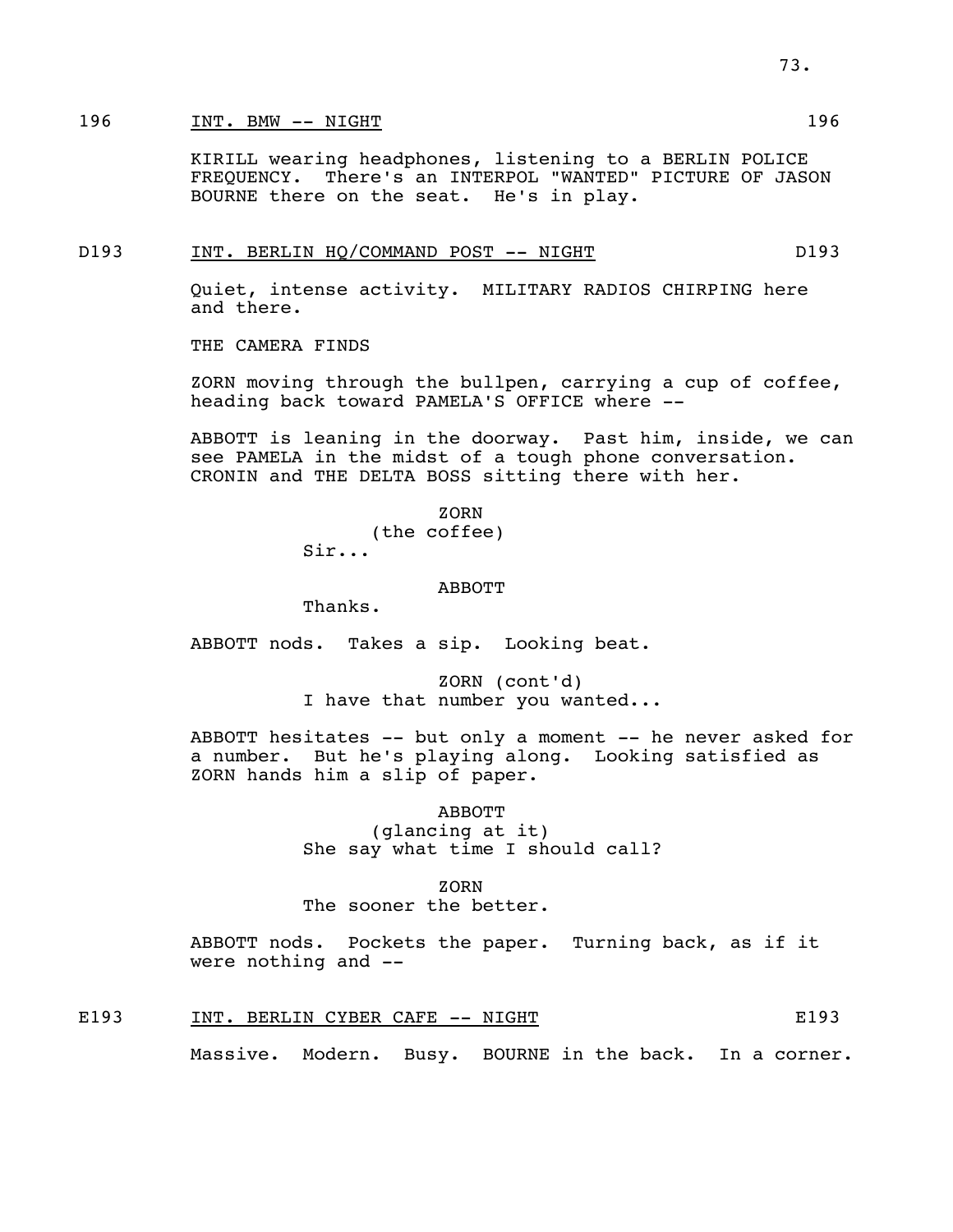Doing a search HOTEL BRECKER 1997-1999. Scrolling. And then stopping. Freezing. Because...

### ON THE MONITOR

 A BERLIN NEWSPAPER ARCHIVE. There it is. Written large in loud, tabloid German:

### **(OIL REFORMER MURDERED)** \*

 There's a photograph of the Berlin Police carrying two body bags out of the Hotel Brecker. There's a caption identifying the dead as Vladimir and Sonya Neski. There's even a long article accompanying all this, but it's in German and we don't need to read it anyway, because --

BOURNE is reading it.

And we're reading in his face. That he is rocked. That he has found another bottom to the abyss.

### F193 INT./EXT. GLASS OFFICE BUILDING -- NIGHT F193

Remember the building where Vic was killed? We're back.

 ZORN and ABBOTT making their way in. Zorn steering them away toward a stairwell at the back...

### 194 INT. GLASS OFFICE BUILDING ELECTRICAL CLOSET -- NIGHT 194

 ZORN and ABBOTT have snuck in here. Work light. Signs of repair on the wall.

### **ZORN**

 (nervous) I did my box work, but I wanted to show you before I showed Landy. I came out \* here last night because none of this was making any sense. I mean, I'm with you on this, Conklin was a nut, but a traitor? I just can't get there.

 ABBOTT What do you have, Danny?

### **ZORN**

 (the electrical riser) You put a four-gam Kel on here and it's gonna take out power to the building. You know that. What you can't know, is if it's gonna blow the room with it.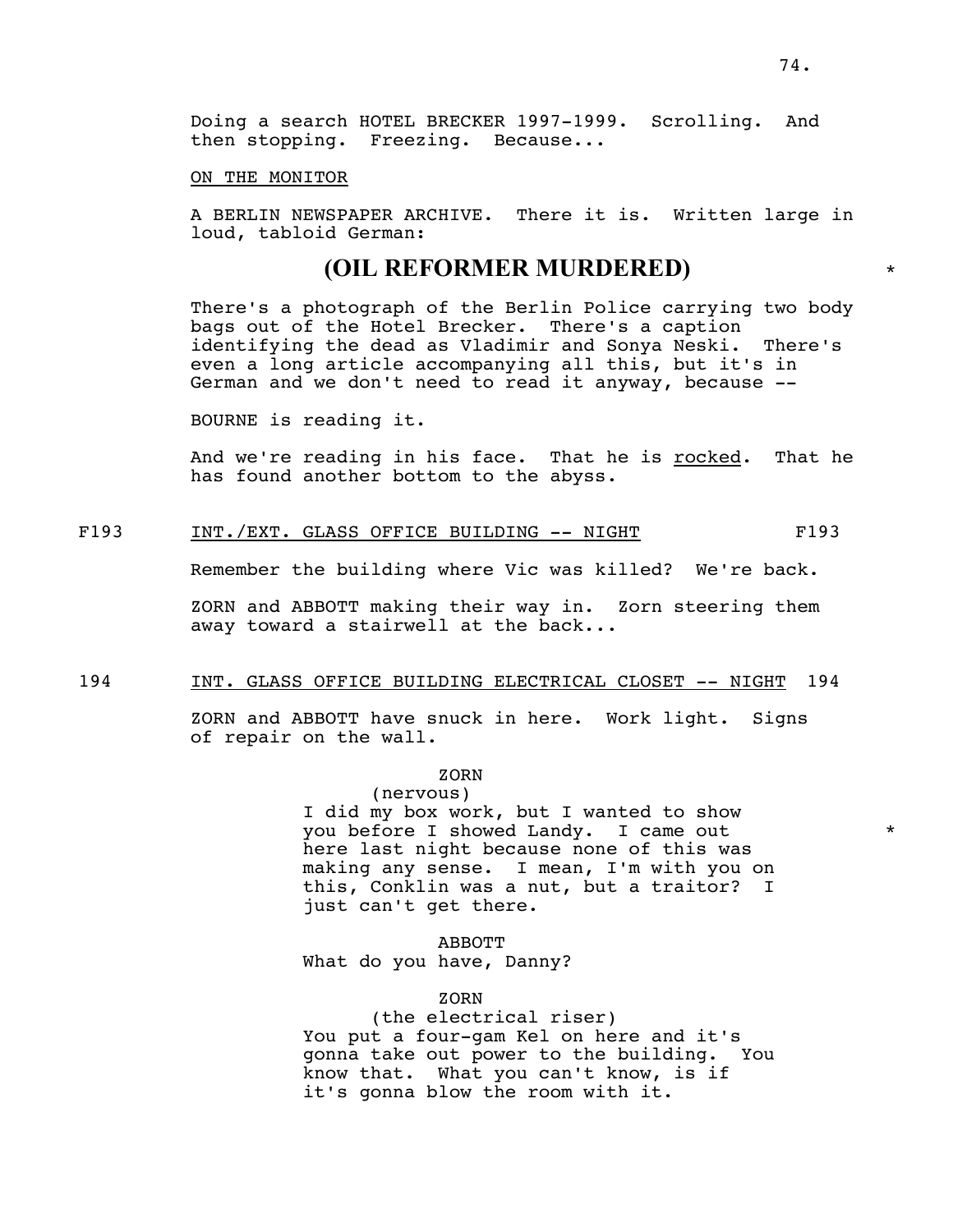### ABBOTT

And?

### **ZORN**

 There were two charges, they were supposed to go off simultaneously. The second one, the one that didn't go off, was down here...

 (pointing it out) First of all, this is nothing, it's a sub line for the breaker above. Second, why put the charge all the way down here? If you're good enough to get in here and handle the gear, you're good enough to know you don't need this.

(beat)

Bourne would know.

#### ABBOTT

It was staged?

**ZORN** Is it a slam dunk? No, but...

### ABBOTT

Jesus...

### **ZORN**

 (spit-balling) Okay. What if someone decided to cover their tracks by blaming Conklin and Bourne. What if Bourne didn't have anything to do with this?

### ABBOTT

Keep going...

### **ZORN**

 Something's been going on here in Europe. And it's still going on. Post Conklin. Who's been in Berlin?

### ABBOTT

Lots of people...

### **ZORN**

 Including Landy... (jumping off the cliff) She had access to the archives.

ZORN hesitates. But it's out. It's in the room.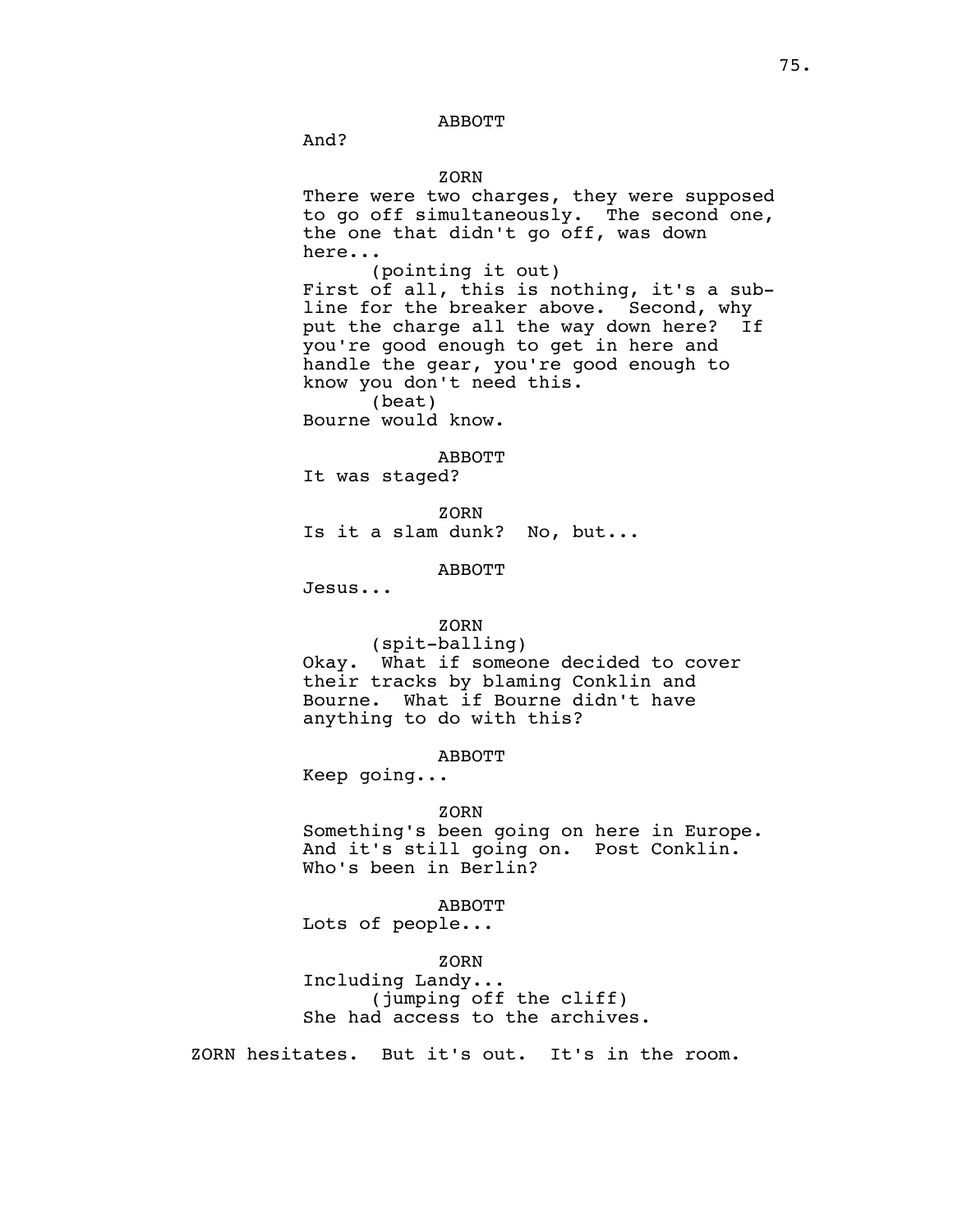**ZORN** 

 Nobody. You. (he's scared) I had to tell you, right?

ABBOTT

Show me again...

**ZORN** 

 Okay... (turning away, when--)

ABBOTT -- out of nowhere -- his hand jamming up into ZORN'S RIBCAGE! -- *more than his hand*, because ZORN'S EYES barely have a moment to register shock before they bulge. Clenching the younger man's body, pulling him close, as he turns the knife and --

ZORN is dead.

ABBOTT without hesitation. Shifting away from the blood.

Letting the body fall.

 ABBOTT standing there. Listening. Checking himself for blood. He's clean.

Looking for a place to stash the body, as --

### A194 EXT. HOTEL BRECKER -- NIGHT MESSELL AND A194

 BOURNE across the street. Staring at the hotel. Haunted. As a POLICE SIREN edges closer through the empty streets --

### AA194 *FLASHBACK!* AA194

 *We are a POV -- a stake-out -- watching the HOTEL across the way --* 

 *The POV checks its watch -- checks the perimeter, the street deserted, foreboding --* 

 *THE HOTEL* 

 *Our destiny waiting up there somehow --* 

 *-- and suddenly a LIGHT COMES ON -- a terrible signal - and as the car suddenly lurches forward and around the corner --*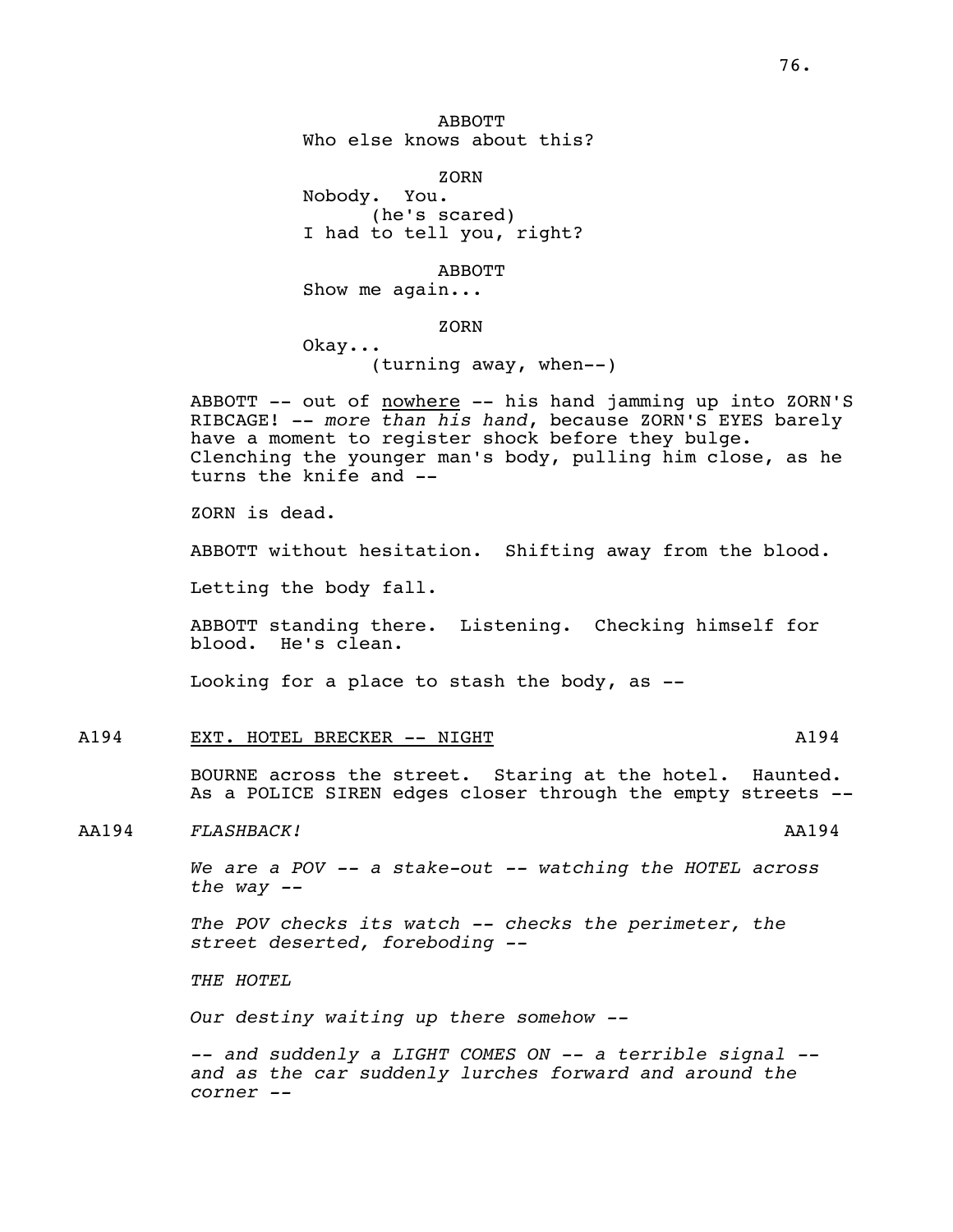### AB194 BACK TO: AB194

BOURNE muscling up his backpack. Heading toward the hotel.

### B194 INT. HOTEL BRECKER LOBBY -- NIGHT B194

 And hotel. Fusty but comfortable. And busy. GUESTS and STAFF doing their thing. A CLERK behind the reception desk.

### CLERK

Guten Abend.

### BOURNE (playing it American) Guten Abend.

**CLERK CLERK**  (switching to English) Can I help you?

### SUDDENLY

BA194 *FLASHBACK! -- the lobby, but seven years ago --* BA194 *across the room -- A MAN buttoning a raincoat as he passes -- NESKI! --* 

BB194 JAMMING BACK TO SERVER SERVER BB194

BOURNE stalled -- coming back, as --

Sir?

CLERK (cont'd) (CONT'D)

 (smiling) Do you have a reservation?

 BOURNE No. Sorry. I just got in... (rallying back) I -- Is room 645 available? (off the Clerk's look) I stayed there before. My wife and I.

 THE CLERK nods, checking the register. THE CONCIERGE just down the desk glancing over at BOURNE. Nodding hello and --

**CLERK CLERK**  I'm sorry, that room is occupied. Would room 644 be okay, it's just across the hall...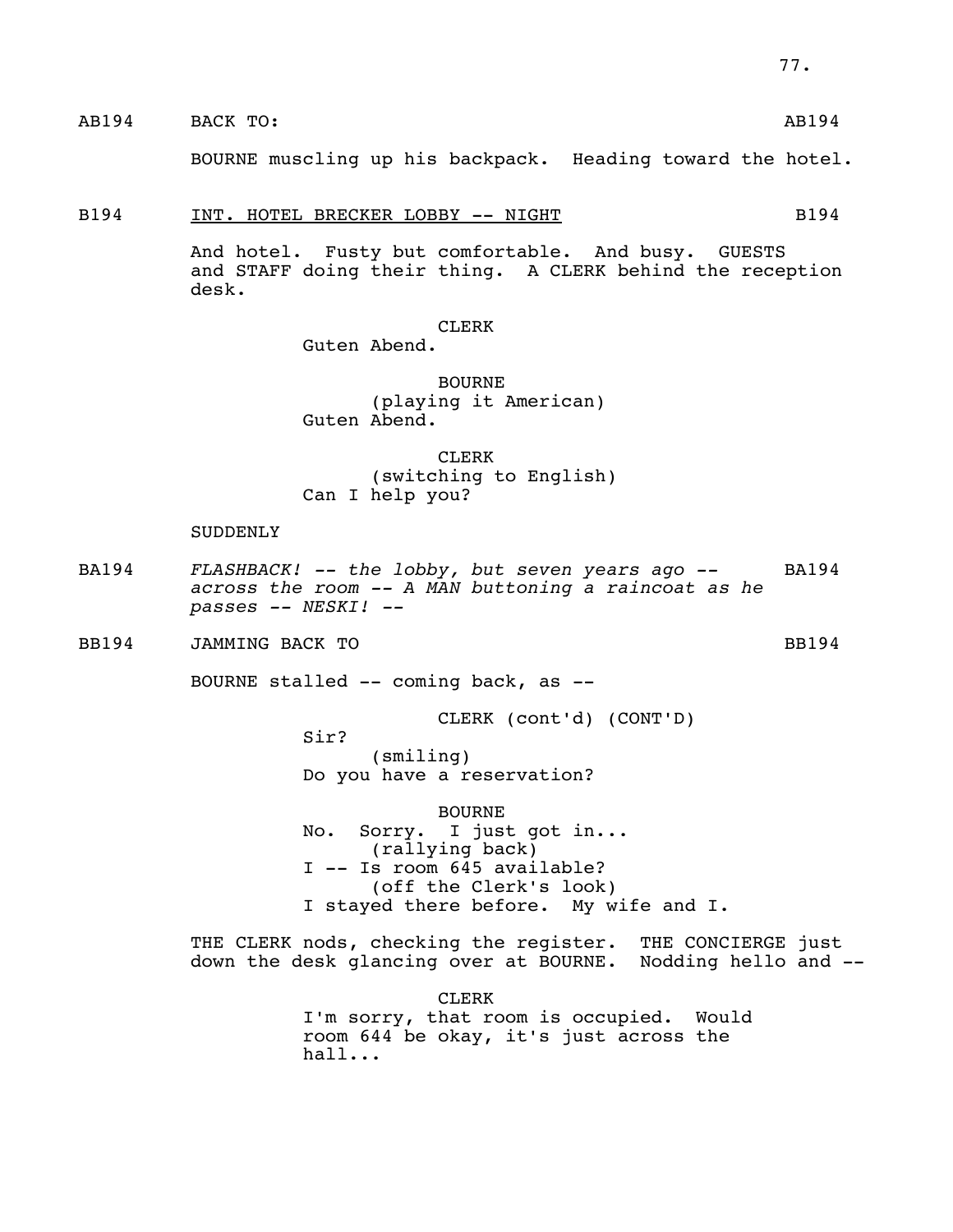**BOURNE** Sure. That's fine. Danka.

| $194C-D$ | DELETED                                                                                                                     | $194C-D$ |         |
|----------|-----------------------------------------------------------------------------------------------------------------------------|----------|---------|
| 195      | <b>SHOT</b>                                                                                                                 | 195      | $\star$ |
| A196     | INT. HOTEL BRECKER ELEVATOR -- NIGHT                                                                                        | A196     |         |
|          | BOURNE riding up. Alone. Dread mounting, and --                                                                             |          |         |
| 197      | INT. HOTEL BRECKER LOBBY -- NIGHT                                                                                           | 197      |         |
|          | THE CONCIERGE coming out of the office with a sheet of fax<br>paper. Placing it quietly down beside THE CLERK and --        |          |         |
|          | THE CAMERA FINDS                                                                                                            |          |         |
|          | THE FAX -- BOURNE'S FACE -- the same "wanted" picture and --                                                                |          |         |
| 198      | <u>INT. SIXTH FLOOR HALLWAY/HOTEL BRECKER -- NIGHT</u>                                                                      | 198      |         |
|          | BOURNE off the elevator. He makes his way down --                                                                           |          |         |
|          | HIS POV                                                                                                                     |          |         |
|          | THE SIXTH FLOOR HALLWAY. Suddenly scary.                                                                                    |          |         |
| A198     | INT. BMW -- NIGHT                                                                                                           | A198     |         |
|          | KIRILL sitting up as THE POLICE RADIO starts broadcoasting<br>an ALL-POINTS BULLETIN, the words "Hotel Brecker" in there -- |          |         |
|          | KIRILL dropping the car into gear and --                                                                                    |          |         |
| B198/200 | INT. SIXTH FLOOR HALLWAY/HOTEL BRECKER -- NIGHT                                                                             | B198/200 |         |
|          | BOURNE walking. There's his room, #618. But across the<br>hall and down one                                                 |          |         |
|          | ROOM #645. BOURNE steps up. Listening a moment.<br>Nothing.<br>knocks.                                                      | Then he  |         |

He pulls A KNIFE from his pocket.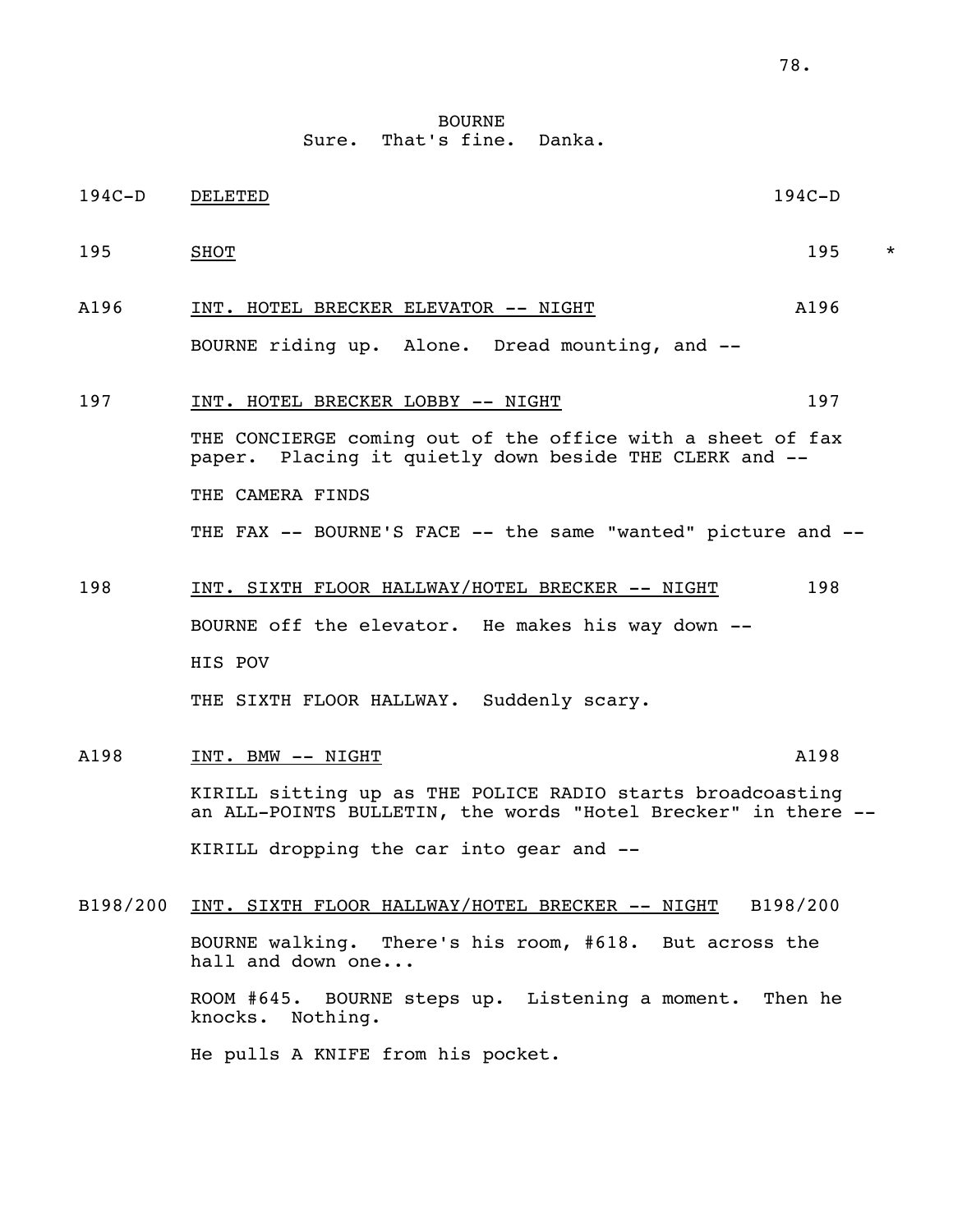Checks the hallway. He's clear. Wedges the blade in there and -- one...two... Pop.

### 199 DELETED 199

### 201 INT. ROOM #645 HOTEL BRECKER -- NIGHT 201

BOURNE enters a suite. Closing the door behind him.

 *-- And TREADSTONE BOURNE, seven years ago, does the same --*  BOURNE shakes off the flash, looks around. The lights are on. An open suitcase on the bed.

### 202 INT. HOTEL BRECKER LOBBY -- NIGHT 202

 THE CLERK, THE CONCIERGE and THE MANAGER are huddled in conversation with THREE BERLIN COPS who've just arrived and  $--$ 

Trying to be discreet, but... this is clearly serious.

# 203 INT. ROOM #645 HOTEL BRECKER -- NIGHT 203

BOURNE just standing there. Breathing it in.

*TREADSTONE BOURNE doing the same --* \*

204 DELETED 204

### 205 INT. ROOM #645 HOTEL BRECKER -- NIGHT 205

 BOURNE with his hand on the wall. As if he can feel it. Like it's all still here. Heart pounding and --

### 206 INT. BERLIN HQ/COMMAND POST -- NIGHT 206

Chaos -- Bourne's been found -- everybody rushing out --

 CRONIN (to Teddy) -- go -- take the van! --

 PAMELA -- the hotel -- how far? --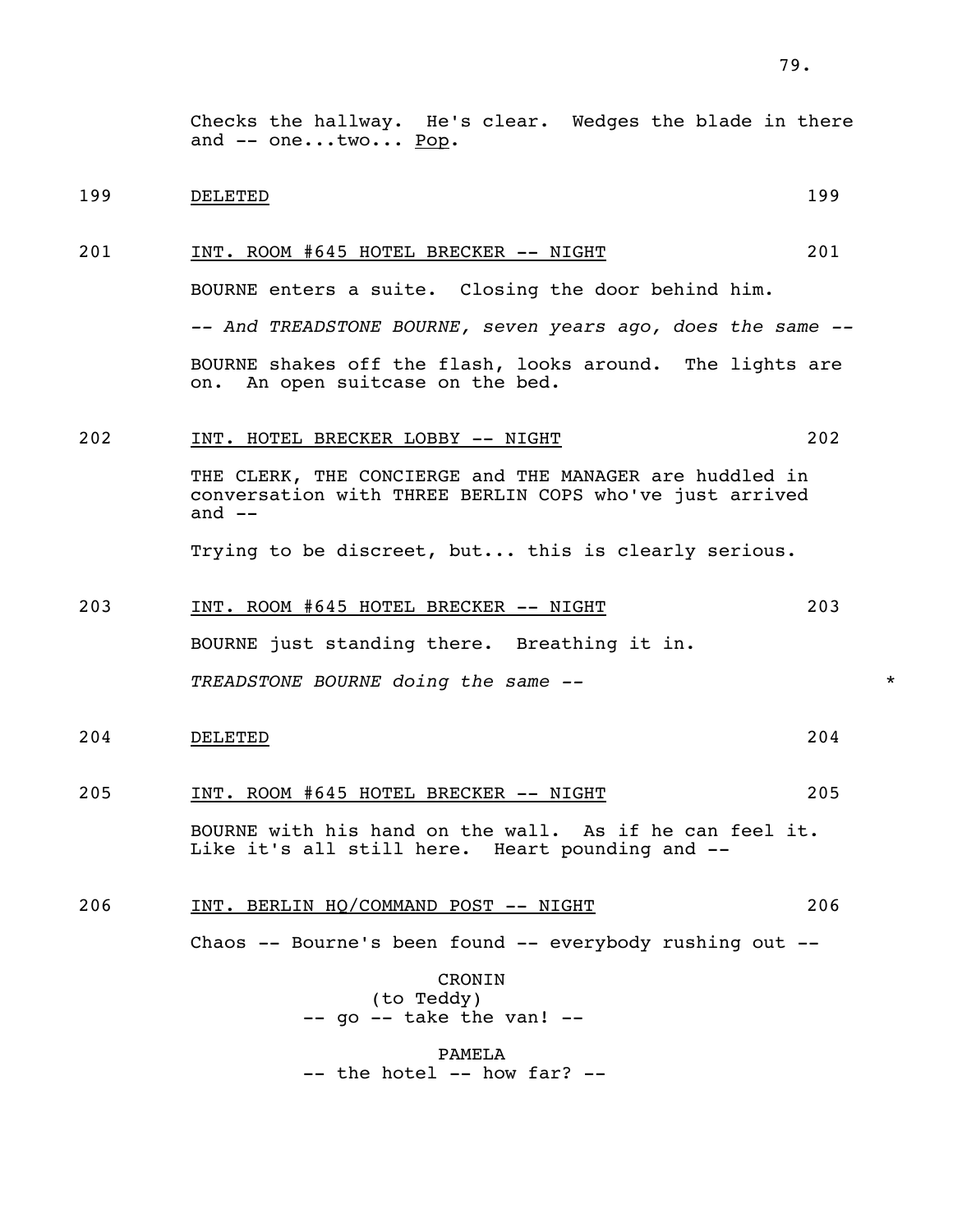**TEDDY** -- five, six minutes --

 CRONIN -- Kurt -- you're here! -- keep the comm line open! --

### 207 INT. ROOM #645 -- NIGHT 207

 BOURNE standing there. Looking out the window. The images -- the Television Tower over the city. Everything but the rain.

### 208 EXT. HOTEL BRECKER COURTYARD -- NIGHT 208 \*

The BERLIN POLICE SWAT TEAM TRUCK arrives -- discreetly -by the back loading area.

### 209 INT. ROOM #645 BEDROOM -- NIGHT 209

 BOURNE flat against the wall. Just as he was. Leaning forward to see in THE MIRROR. Just so, and... There.

### 210 DELETED 210

### 211A INT. ROOM #645 -- FLASHBACK -- NIGHT 211A

 *A MAN in the mirror -- pacing into view -- NESKI -- on the phone -- a talking in Russian -- it's raining --* 

 *BOURNE standing there -- Treadstone Bourne, still wet from the rain -- one eye on that mirror and the other on A SYRINGE that he prepped -- a predator --* 

 *THE MIRROR -- the doorbell rings -- NESKI gets off the phone --* 

 *BOURNE tensing -- new element -- factoring and --* 

 *THE MIRROR -- as NESKI opens the door -- a new flood of Russian -- happy -- it's MRS. NESKI -- a surprise! -- but he's very happy to see her --* 

 *BOURNE pocketing the syringe -- new weapon -- pistol - quiet -- methodical -- watching the lovers bill and coo and --*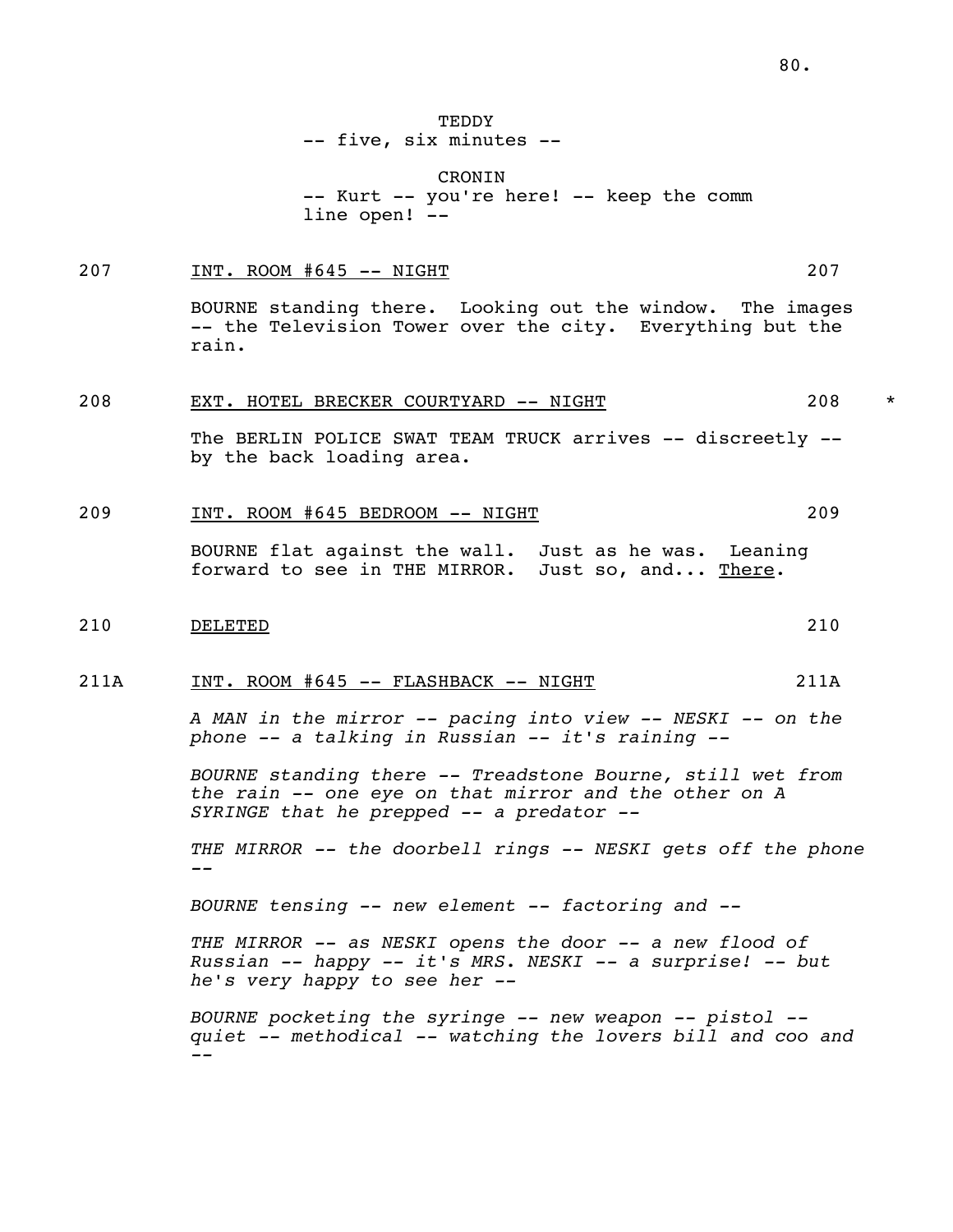*THE MIRROR -- Mr. Neski kisses her -- takes her bag - she's hanging up her coat and moving now toward the bathroom and -- BOURNE checking the window -- the weapon -- his balance and -- THE MIRROR -- MRS. NESKI'S FACE right there -- seeing him - so freaked she can't even register it yet -- BOURNE with the pistol in her face -- finger to his lips -- "shhh..." -- but she knows -- backing away -- begging for her life in Russian -- this awful blur of desperation and fear -- MR. NESKI turning back to see his wife backing out of the bathroom and BOURNE with the pistol -- with no hesitation -- SNAP! -- one shot -- into Neski's heart -- he's down -- MRS. NESKI -- what's just happened? -- BOURNE has her wrist in his hand -- raising it to her head - - to where he holds the pistol -- her fingers -- his trigger -- SNAP! -- letting the gun fall with her as she drops and -- BOURNE starts to move -- starts to prep his evac -- but there's something on the dresser -- A PHOTOGRAPH -- the Neski family -- father, mother and a TWELVE-YEAR-OLD GIRL -- arms around each other -- happy and -- BOURNE staring at the picture -- undone for a moment --* HARD OUT FLASHBACK TO 212 INT. ROOM #645 -- NIGHT 212 BOURNE -- our Bourne -- standing where they fell.

212 pt DELETED 212 pt

Frozen there. Paralyzed by the shame of original sin.

213-214 DELETED 213-214

81.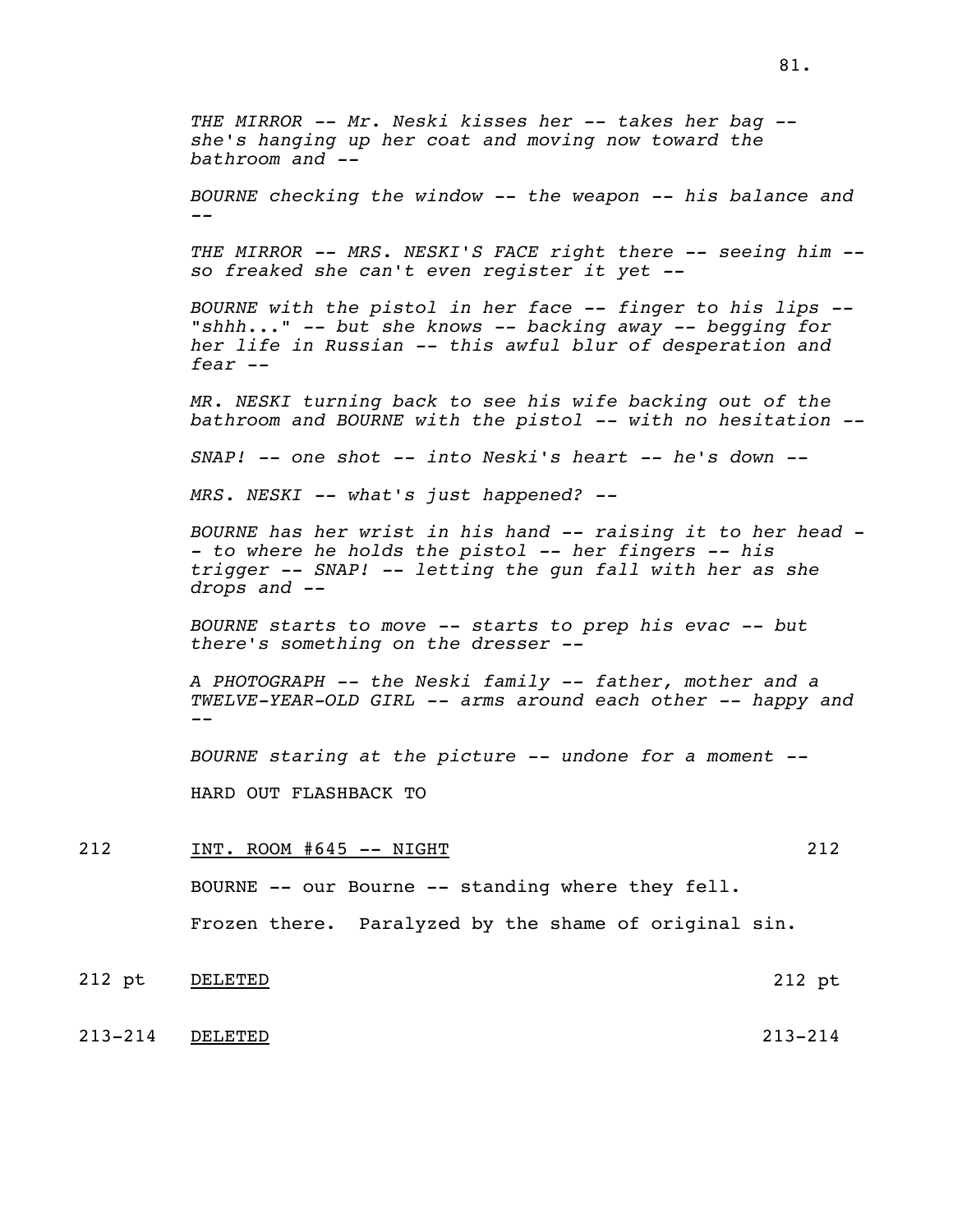### 215 INT. HOTEL BRECKER LOBBY -- NIGHT 215

A SWAT CAPTAIN conferring discreetly with the MANAGER.

### MANAGER

He's in 618.

### SWAT CAPTAIN

 Call all the guests on the 6th floor. Tell them to remain in their rooms. Tell them it's a police order. Then start on the 5th and 8th floors.

A215 1NT. ROOM #645 -- NIGHT BOURNE -- trying to stabilize -- to breathe -- 216 INT. STAIRWELL -- NIGHT 216 216 The SWAT team on their way up.

### A216 INT. ROOM #645 -- NIGHT A216

 RING! RING! BOURNE snaps back as the phone in his room STARTS TO RING. Four times and it stops.

 BOURNE freezes. Footsteps. Shadows under the door. He leans into the peephole.

BOURNE'S POV

ROOM #644. GERMAN S.W.A.T. TEAM. Taking position.

B216 INT. ROOM #645 -- NIGHT

 BOURNE backs away -- surveys the room -- his watch -- his balance and --

### C216 EXT. STREET OUTSIDE THE HOTEL BRECKER -- NIGHT C216

 Quickly turning into a major event -- HALF-A-DOZEN POLICE VEHICLES already parked here -- MORE ARRIVING every minute - - PASSERSBY mixing with the COPS and PEOPLE FROM THE HOTEL who've just come out and --

THE CAMERA FINDS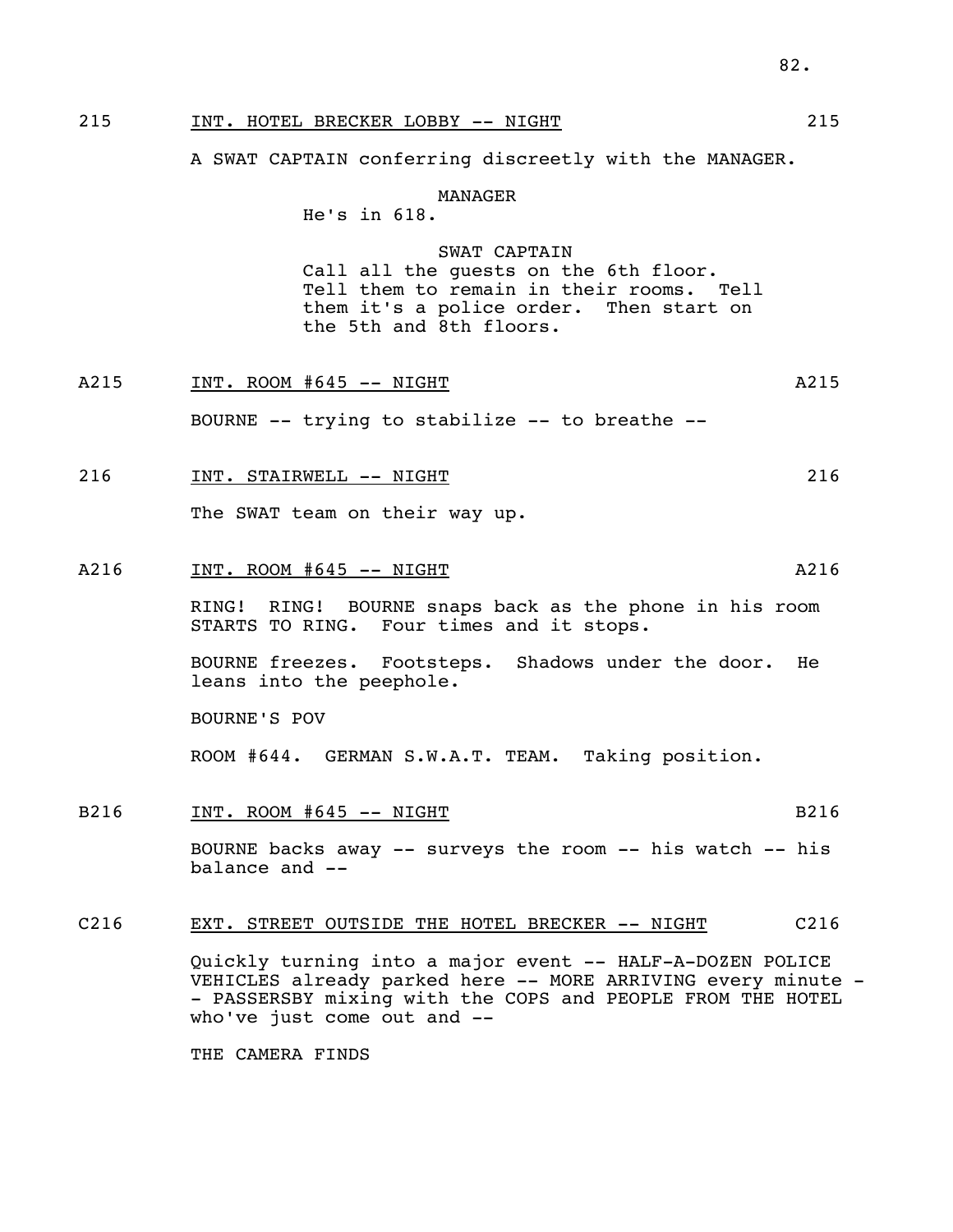- 217 believed by the contract of the contract of the contract of the contract of the contract of the contract of the contract of the contract of the contract of the contract of the contract of the contract of the contract o
- 218 DELETED 218

219 INT. ROOM #644 HOTEL BRECKER -- NIGHT 219

 WHAM! -- THE DOOR KICKED OFF ITS HINGES! -- SWAT TEAM flooding into BOURNE'S EMPTY HOTEL ROOM and --

### A219 INT. ROOM #645 HOTEL BRECKER -- NIGHT A219

BOURNE -- in motion -- out the bathroom window and --

### 220 INT. HOTEL BRECKER SIXTH FLOOR HALLWAY -- NIGHT 220

BERLIN SWAT LEADER gives order to search other rooms and --

### 221 EXT. HOTEL BRECKER FACADE -- NIGHT 221

BOURNE up the water pipe to the roof  $-$ - as he arrives, a SWAT team member turns -- BOURNE pulls him over the edge -- \* fires point blank into the 2nd SWAT member's vest -- \* stunning him. He's moving fast -- scrambling along the \* roof and into the night...  $*$ 

### 222 INT. SIXTH FLOOR HALLWAY ROOM #645 -- NIGHT 222

WHAM! The door caves in and the SWAT team moves enters # 645 -- rushing to the window -- Nobody -- No sign of him and  $--$ 

### 223 EXT. STREET OUTSIDE THE HOTEL BRECKER -- NIGHT 223

 KIRILL heading for THE HOTEL ENTRANCE blocked by the \* exiting quests.

### 225 INT. HOTEL BRECKER SIXTH FLOOR HALLWAY -- NIGHT 225

Too many cops and radios --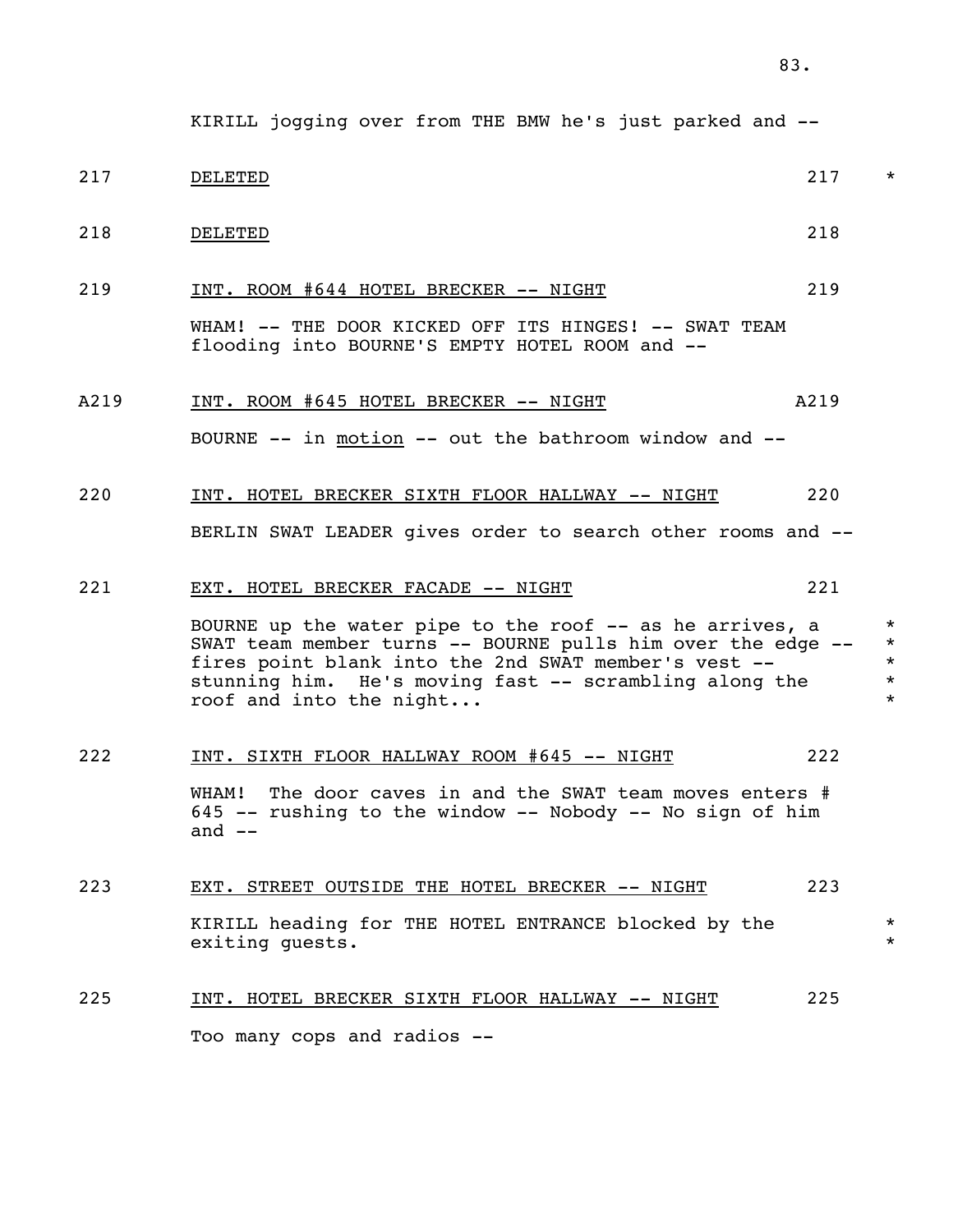### 226 EXT. STREET OUTSIDE THE HOTEL BRECKER -- NIGHT 226

 PAMELA jumping out of A VAN the moment it stops. Seeing it all. The crowd. The army of cops. The searchlights playing across THE HOTEL FACADE. It's another disaster.

| 227         | INT. HOTEL BRECKER LOBBY -- NIGHT                                                                                                         | 227         |         |
|-------------|-------------------------------------------------------------------------------------------------------------------------------------------|-------------|---------|
|             | KIRILL wants to get upstairs -- he can't -- TOO MANY GUESTS<br>coming down the stairwell -- BERLIN COPS trying keep it<br>moving and $--$ |             | $\star$ |
| $228 - 229$ | DELETED                                                                                                                                   | $228 - 229$ | $\star$ |
| 230         | INT. HOTEL BRECKER LOBBY -- NIGHT                                                                                                         | 230         | $\star$ |
|             | KIRILL hears BOURNE is on the roof.                                                                                                       |             | $\star$ |
| 231         | DELETED                                                                                                                                   | 231         | $\star$ |
| 234         | <b>DELETED</b>                                                                                                                            | 234         | $\star$ |

### 232 INT. LOBBY/THE HOTEL BRECKER -- NIGHT 232 \*

PAMELA and CRONIN listening to TEDDY who just got the  $*$ <br>police update -police update --

> TEDDY Black coat, possibly leather. Dark slacks. Dark t-shirt. (pointing now--) He says they're gonna try and corral the guests on the street over there, and then check them out, but...

### PAMELA

 (disgusted) Yeah, that'll work...What the hell was he doing here?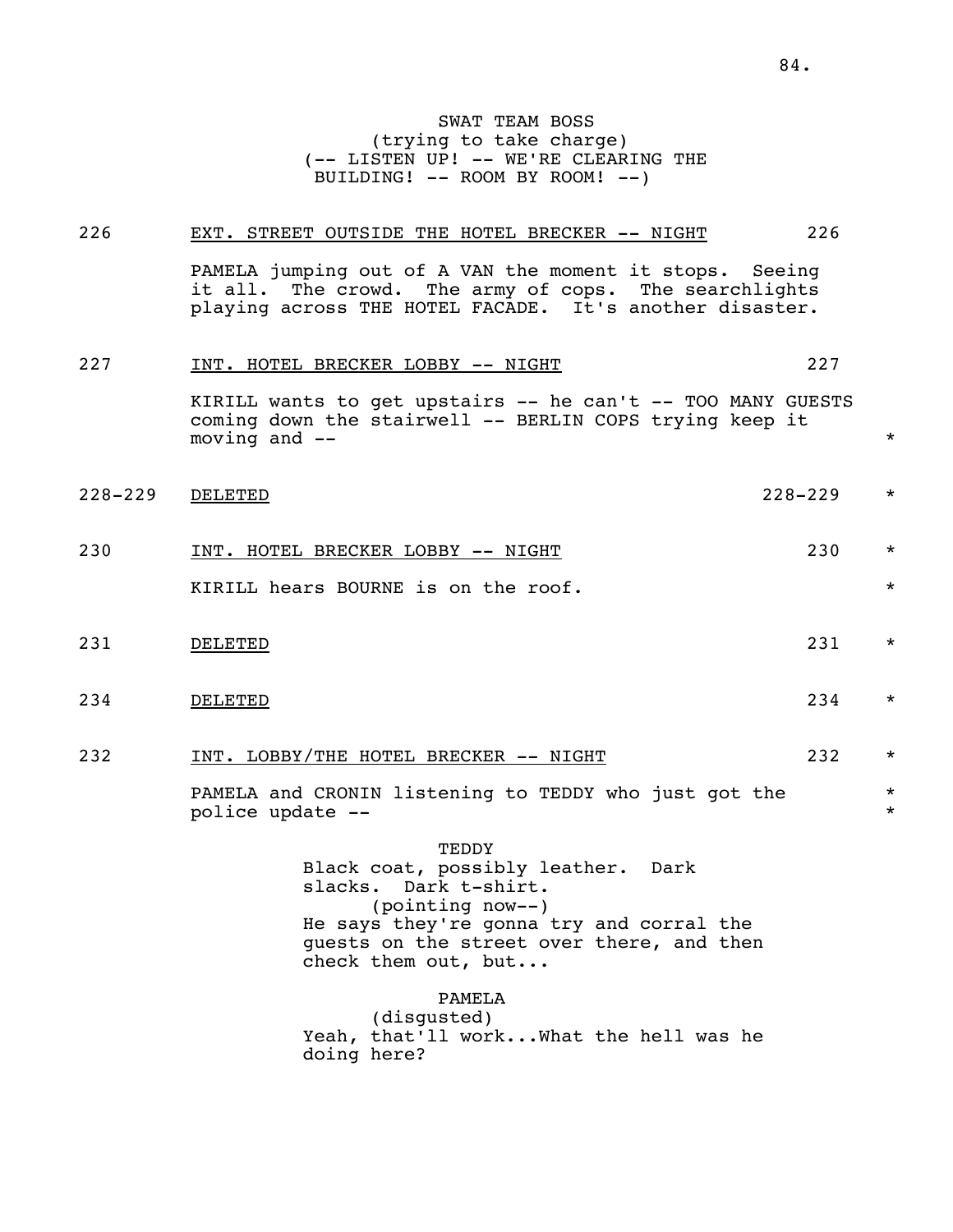**CRONTN** 

|     | Maybe he just needed a place to spend the<br>night?                                                                                                                                                                 |                                          |
|-----|---------------------------------------------------------------------------------------------------------------------------------------------------------------------------------------------------------------------|------------------------------------------|
|     | PAMELA<br>I want to look at the room.<br>(to TEDDY as she goes)<br>Check it out.<br>PAMELA'S in charge now. They enter the elevator.                                                                                | $\star$<br>$\star$<br>$\star$<br>$\star$ |
| 233 | 233<br>EXT. STREET BEHIND THE HOTEL BRECKER -- NIGHT<br>BOURNE coming around the other side of the hotel --<br>Stepping to the left before he spots the SWAT van --<br>BOURNE about-faces -- heads the other way -- |                                          |
|     | A SIDEWALK COP looks over, checks the BOURNE PHOTO print-<br>out in his hand.                                                                                                                                       |                                          |
| 234 | 234<br>DELETED                                                                                                                                                                                                      | $\star$                                  |
| 244 | EXT. STREET OUTSIDE THE HOTEL BRECKER -- NIGHT<br>244<br>TEDDY huddled with the HOTEL MANAGER and A GROUP OF HIGH-<br>RANKING BERLIN COPS, turning back as --                                                       |                                          |
|     | <b>ABBOTT</b><br>(arriving breathless)<br>They missed him?                                                                                                                                                          |                                          |
|     | TEDDY<br>So far. But they found Nicky. She's<br>back at the Westin. Bourne let her go.                                                                                                                              | *<br>$^\star$<br>*                       |
|     | <b>ABBOTT</b><br>He let her go? Great. Where's Danny?<br>He should head over there and debrief<br>her.<br>(the Hotel)<br>What's here? What was he doing?                                                            | $\star$<br>*<br>*<br>*<br>$\star$        |
|     | TEDDY<br>We don't know. They're in a room                                                                                                                                                                           |                                          |

upstairs. I was told to wait down here.

 ABBOTT accepting that. Because he has to. Only we see the fear. Turns to leave...  $\star$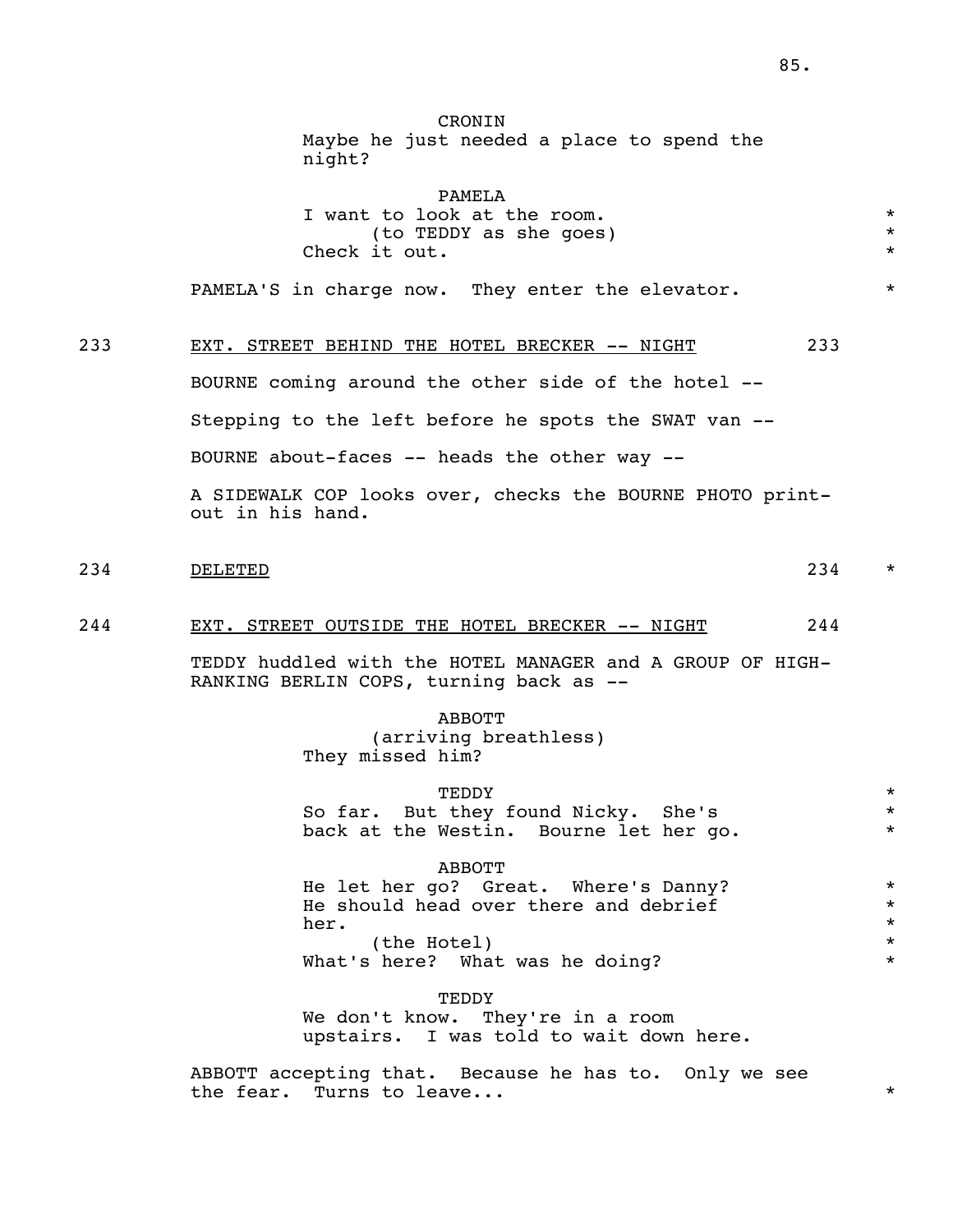ABBOTT OK, if you see Danny tell him I went back to the hotel.

ABBOTT steps out into the street as...

235 EXT. STREET NEAR THE HOTEL BRECKER -- NIGHT 235 \* BOURNE striding away and  $--$  Following  $--$  SIDEWALK COP blowing a WHISTLE -- fumbling for his holster. BOURNE running now, slowly at first, and --

## A235 EXT. SIDE-STREET NEAR THE HOTEL -- NIGHT A235 Now FASTER, as if he can gauge his speed and distance...

## 237 EXT. SIDE-STREET NEAR THE HOTEL -- NIGHT 237 MOTION -- BOURNE tearing away and --

### A237 EXT. BIGGER BERLIN STREET -- NIGHT

 BOURNE slows to a walk -- TWO PATROL CARS heading his way - no choice -- there -- a narrow passageway between TWO MOVING TROLLEY TRAINS and  $--$  SPRINTING through  $--$ 

The PATROL CARS skidding into 180's.

### B237 EXT. BERLIN BRIDGE -- NIGHT B237 B237

 THE RIVER SPREE lit by THE TROLLEY that's rumbling past and the running lights of a DOUBLE COAL BARGE up the river.

 BOURNE runs across the bridge -- going as fast as he can - hearing THE POLICE SIRENS swirling behind him, when --

A THIRD AND FOURTH POLICE CAR AHEAD!

 BOURNE turns hard for a STAIRWELL, jumps the walkway curb, leaps up the stairs, two at a time, as --

All FOUR COP CARS SKID to a stop. As doors open --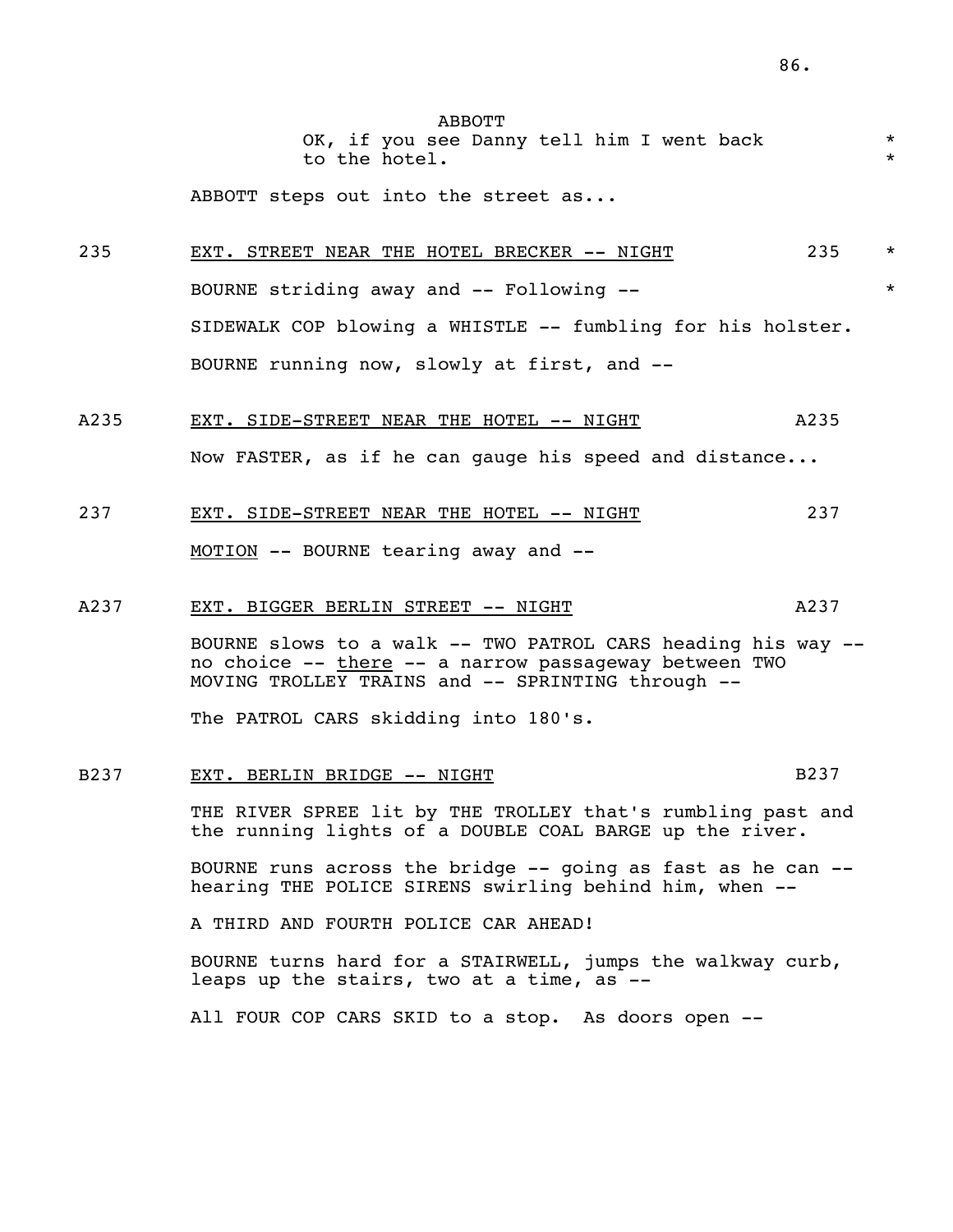238 EXT. TRAM PLATFORM -- BERLIN BRIDGE -- NIGHT 238 A TRAM waiting as the LAST FEW PASSENGERS get on. The doors seem to stay open in slow motion as -- BOURNE appears -- makes a mad last dash -- And he's on! And the doors don't close! It's not scheduled to go yet. And here come the COPS! BOURNE off the tram -- GUNS appear -- BOURNE runs to his left -- stops short -- The other cops are coming this way -- SCREAMING at him -- Not a lot of options -- BOURNE looks over the rail -- DOWN BELOW A COAL BARGE passing, the prow just emerging -- BOURNE On the rail and JUMPING even as the FIRST SHOT is fired -- 239 EXT. DOUBLE COAL BARGE -- NIGHT 239 BOURNE lands hard -- stands -- voltage going up one leg -- And they're SHOOTING at him. He can worry about the leg later. He RUNS. Back toward them! The barge moving slow -- BOURNE disappears under the bridge.

### 240 EXT. BERLIN BRIDGE -- NIGHT 240

 Guns aimed, POLICE waiting for a clear shot. TWO OF THEM DASH to watch over the other side.

87.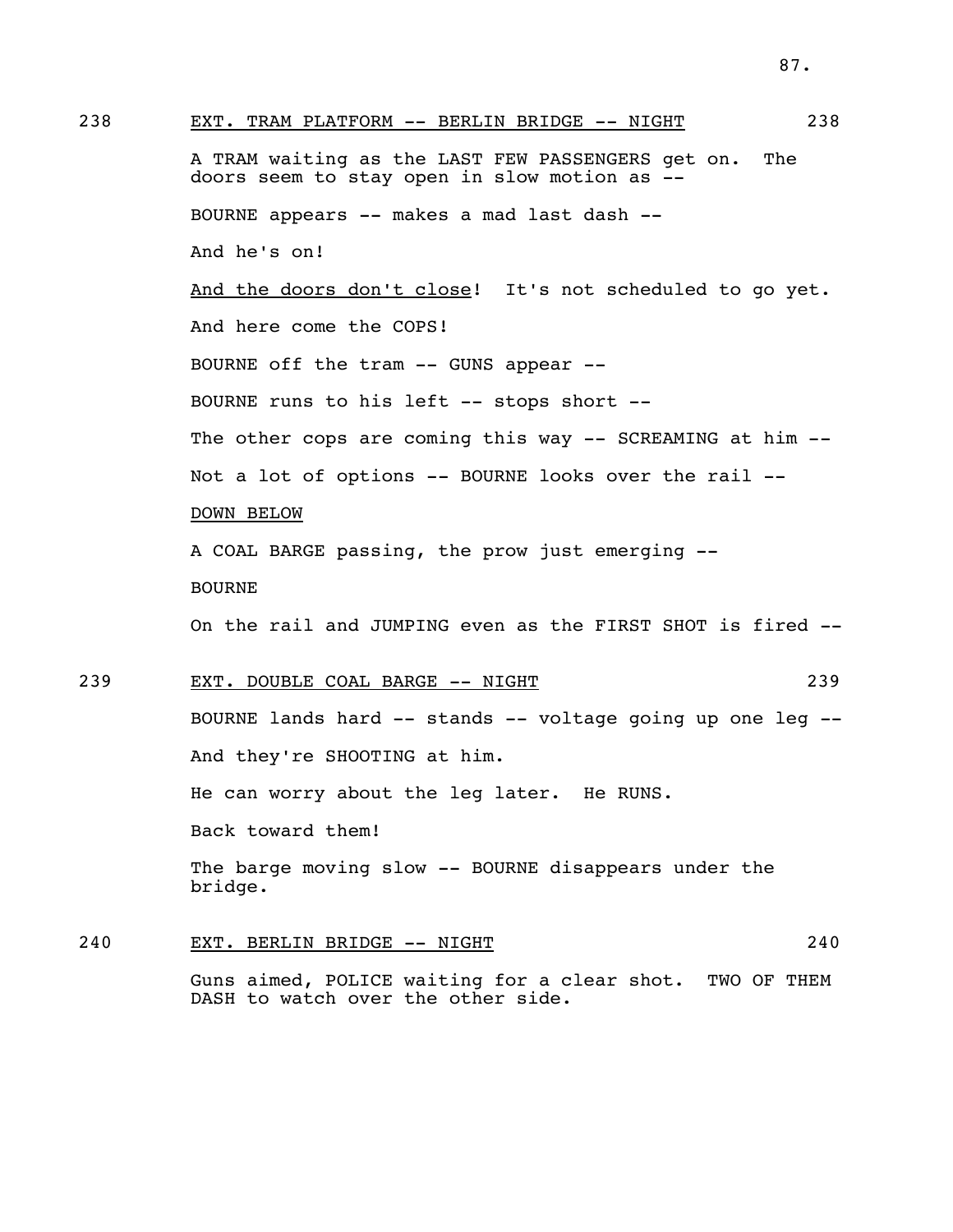241 EXT. UNDER THE BRIDGE -- NIGHT 241

 Countering -- the barge going one way -- BOURNE the other - dodging all the super-structure on deck -- all the while keeping his cover overhead --

And LEAPING to the second barge!

And more of the same, until --

BOURNE running out of barge --

LEAPING back onto the BRIDGE FOOTING and --

### 242 EXT. BERLIN BRIDGE -- NIGHT 242

THE POLICE watching the barge fully emerge -- continuing down river -- SHOUTING IN GERMAN that he's either *"in the water"* or *"hiding on the barge".*

Off they go -- down the stairs --

Leaving the PASSENGERS on the tram blinking out in shock --

And BOURNE -- climbing back over the rail --

Limping back on the tram just before --

The DOORS CLOSE -- and off it goes --

### 243 EXT. NEXT BRIDGE DOWN -- NIGHT 243

 POLICE converge from both ends -- Barge goes under as KIRILL arrives at the center of the bridge -- missed again -- behind KIRILL, a train snakes off into the night...

### 245 pt INT. ROOM #645 -- HOTEL BRECKER -- NIGHT 245 pt

PAMELA and CRONIN move into the living room. A couple of  $*$ COPS in the hallway outside.  $\star$ 

 CRONIN \* The room he checked into was across the  $*$ hall -- why, why would he come here? \* \*

> PAMELA glances around -- something bothering her about \* this space  $- *$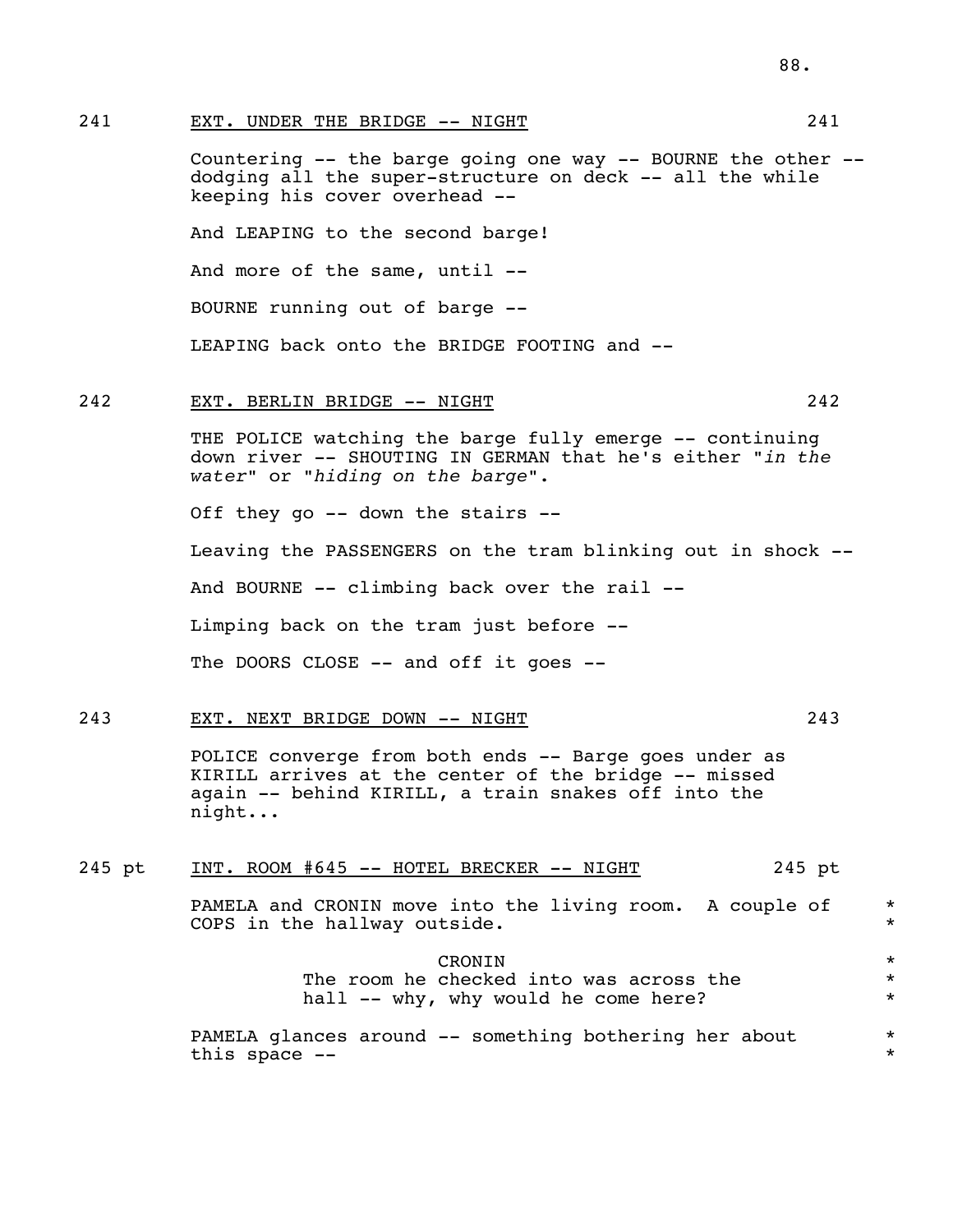|             | PAMELA<br>He must've had a reason. That's how they<br>were trained.                                                    | $^\star$<br>$^\star$<br>$^\star$                     |
|-------------|------------------------------------------------------------------------------------------------------------------------|------------------------------------------------------|
|             | CRONIN moves around the bedroom, then into the bathroom<br>and $--$                                                    | $\star$<br>$^\star$                                  |
|             | CRONIN<br>He went out the window in here                                                                               | $^\star$<br>$^\star$                                 |
| $246 - 247$ | $246 - 247$<br>DELETED                                                                                                 | $^\star$                                             |
| 245 pt      | 245 pt<br><u>INT. ROOM #645 -- BATHROOM -- NIGHT</u>                                                                   | $\star$                                              |
|             | There on the mirror -- scrawled in soap on the glass                                                                   | $\star$                                              |
|             | I KILLED NESKI                                                                                                         | $^\star$                                             |
|             | CRONIN<br>Pam, you need to see this.                                                                                   | $^\star$<br>$^\star$                                 |
|             | PAMELA moves in behind him.                                                                                            | $^\star$                                             |
|             | CRONIN (CONT'D)<br>Who's Neski?                                                                                        | $^\star$<br>$^\star$                                 |
|             | Both of them staring.                                                                                                  | $^\star$                                             |
|             | PAMELA<br>(thinking)<br>Alrighttake it down.                                                                           | $^\star$<br>$^\star$<br>$^\star$                     |
|             | CRONIN<br>What?                                                                                                        | $^\star$<br>$^\star$                                 |
|             | PAMELA<br>This stays between you and I.<br>(sensing confusion)<br>We finally have an edge. I don't want to<br>lose it. | $^\star$<br>$\star$<br>$\star$<br>$\star$<br>$\star$ |
| 253         | 253<br>EXT. CATHEDRAL PLAZA -- NIGHT                                                                                   |                                                      |
|             | Very late -- ABBOTT waits on an isolated bridge -- a lone<br>figure in the shadow of East Berlin.                      | $\star$<br>$\star$                                   |
|             | GRETKOV arrives by car. Walks through the darkness.<br>ABBOTT barely glancing over.                                    | $^\star$<br>$\star$                                  |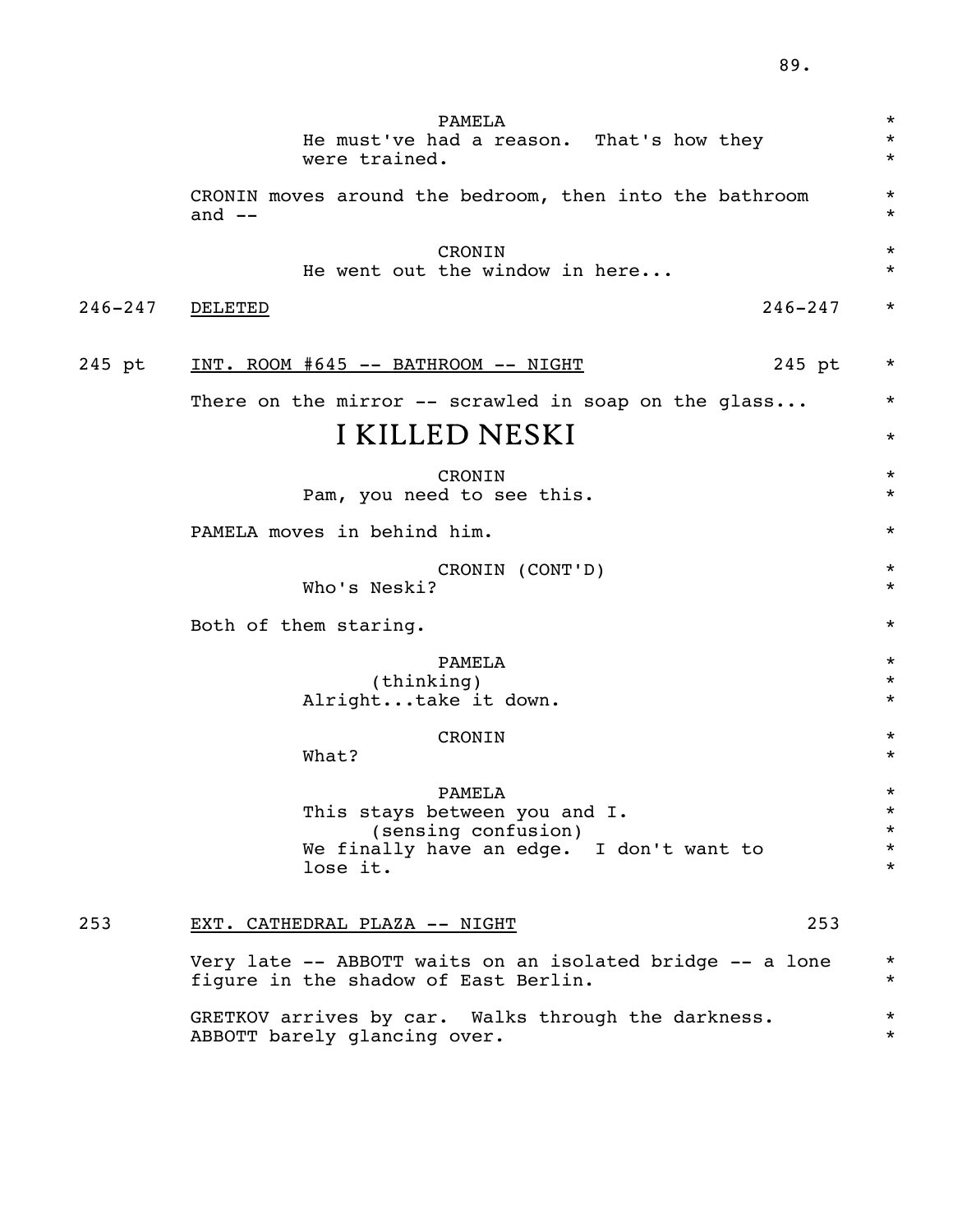### ABBOTT

You told me Bourne was dead.

#### GRETKOV

There was a mistake.

#### ABBOTT

 I'll say. You killed his goddam \* girlfriend instead. Now they're onto \* Neski. They're at the Brecker Hotel even  $*$ as we speak.

### **GRETKOV**

Will it track back to us?  $*$ 

### ABBOTT

No. The files are spotless. Whatever<br>they find it's just going to make Conklin they find, it's just going to make Conklin \* look worse. \*

#### GRETKOV

And the Landy woman?  $*$ 

### ABBOTT

She's done everything I wanted. She bit \* on Conklin so fast it was laughable. She  $*$  even found his bogus Swiss account even found his bogus Swiss account...

### GRETKOV \*

Anything else?  $*$ 

ABBOTT shoves a piece of paper -- and ADDRESS -- into \* GRETKOV'S hand. \*

### ABBOTT

(the paper)  $*$  There's a body in the basement. Danny Zorn. He's got to disappear. For good. Clean and fast. I'll put him in bed with Conklin and Bourne. Even the girl, Nicky. \* Give me twenty-four hours, I'll think it up. But get the goddamn body out of there.

It's getting late. A taxi now and then...  $*$ 

### ABBOTT (CONT'D)

Neski was a roadblock. Without me,<br>there's no company, no fortune wou over  $*$  there's no company, no fortune. You owe \* me, Uri. One last push.

 GRETKOV One last push. One.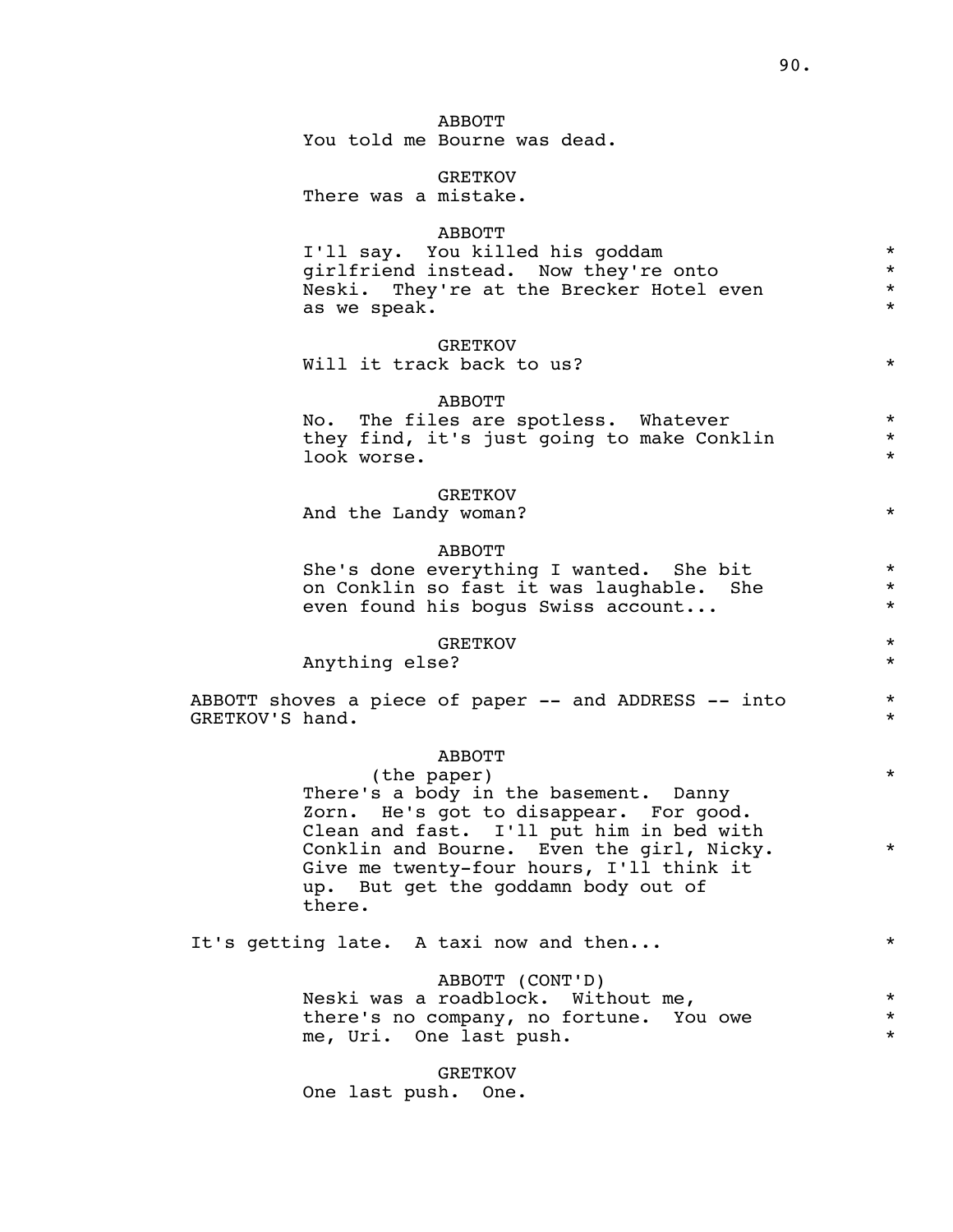| 254  | 254<br>EXT. MERCEDES -- NIGHT                                                  |                    |
|------|--------------------------------------------------------------------------------|--------------------|
|      | Seconds later. GRETKOV getting in slowly.                                      | $\star$            |
| 255  | 255<br>INT. MERCEDES -- NIGHT                                                  |                    |
|      | KIRILL slouched in back. Waiting. Gretkov to the DRIVER.                       |                    |
|      | <b>GRETKOV</b>                                                                 |                    |
|      | (Airport.)<br>(to Kirill)                                                      |                    |
|      | (We're done here.)                                                             |                    |
|      | KIRILL nods. As they pull away, ABBOTT turns and walks<br>into the foggy night | $\star$<br>$\star$ |
| A248 | EXT. BERLIN STREET -- NIGHT<br>A248                                            | $\star$            |
|      | Late. ABBOTT walks. A lonely figure. Past someone in<br>the shadows --         | $\star$<br>$\star$ |
|      | <b>BOURNE</b>                                                                  | $\star$            |
|      | Mr. Abbott?                                                                    | $\star$            |
|      | He turns to answer when BOURNE firmly guides him into a<br>side street         | $\star$<br>$\star$ |
|      | ***BOURNE/ABBOTT SCENE***                                                      | $\star$            |
| 248  | 248<br>INT. LOBBY -- HOTEL BRECKER -- NIGHT                                    | $\star$            |
|      | As PAMELA and CRONIN exit the elevator, they are met by<br>TEDDY.              | $\star$<br>$\star$ |
|      | TEDDY                                                                          |                    |
|      | Here's what I've got.<br>(reads)                                               |                    |
|      | Remember Vladimir Neski? Russian                                               | $\star$            |
|      | politician? Seven years ago, he was due<br>to speak to a group of European Oil | $\star$<br>$\star$ |
|      | ministers here at the hotel. He never                                          | $\star$            |
|      | did. He was murdered.                                                          | $\star$            |
|      | PAMELA                                                                         | $^\star$           |
|      | By who?                                                                        | $\star$            |

GRETKOV leaves. ABBOTT watches him go. \* \* \* \*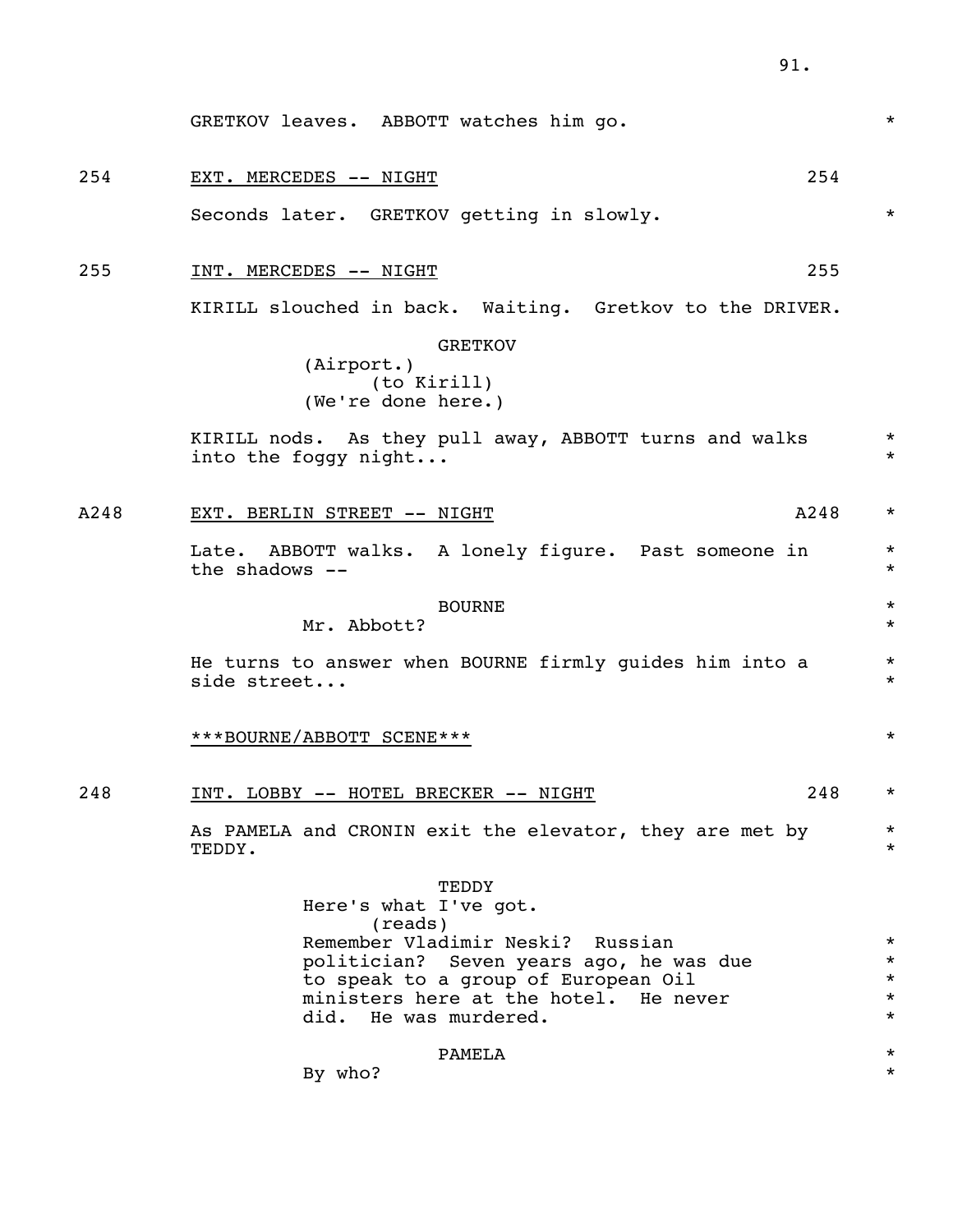|     | TEDDY<br>His wife.<br>In room 645. Then she shot<br>herself.<br>(Pamela and Cronin share a<br>look)                                                          | $\star$<br>$\star$<br>$\star$<br>$\star$            |
|-----|--------------------------------------------------------------------------------------------------------------------------------------------------------------|-----------------------------------------------------|
|     | PAMELA<br>(to Teddy)<br>Alright I want you, Kurt and Kim to stay on<br>Bourne, track everything that's out<br>there                                          | $\star$<br>$\star$<br>$\star$<br>$\star$<br>$\star$ |
|     | TEDDY goes to get in the van. PAMELA follows with<br>CRONIN.                                                                                                 | $\star$<br>$\star$                                  |
|     | PAMELA (CONT'D)<br>(confidentially to Cronin)<br>And I want you to go through and cross<br>reference our buy that went bad, the<br>Neskis, and Treadstone -- | $\star$<br>$\star$<br>$\star$<br>$\star$<br>$\star$ |
|     | As they get in                                                                                                                                               | $^\star$                                            |
|     | PAMELA (CONT'D)<br>-- they have to be related.                                                                                                               | $\star$<br>$\star$                                  |
| 249 | 249<br>EXT. BERLIN TRAIN STATION -- NIGHT                                                                                                                    |                                                     |
|     | BOURNE'S ARRIVED. Limping. As he continues for the<br>station --                                                                                             | $\star$<br>$\star$                                  |
| 250 | 250<br><u>INT. BERLIN TRAIN STATION LOCKER AREA -- NIGHT</u>                                                                                                 |                                                     |
|     | BOURNE retrieving the exfil bag he stashed in the locker.<br>Changed his clothes.                                                                            |                                                     |
| 251 | 251<br>INT. BERLIN TRAIN STATION MEN'S ROOM -- NIGHT                                                                                                         |                                                     |
|     | Bag slung -- limping out -- BOURNE has changed clothes.<br>A<br>big overcoat, knit cap.                                                                      |                                                     |
| 252 | 252<br>INT. BERLIN TRAIN STATION PLATFORM -- NIGHT                                                                                                           |                                                     |
|     | A busy midnight departure. Big train. BOURNE climbing<br>on the train, under the sign:                                                                       |                                                     |

### **MOSCOW EXPRESS**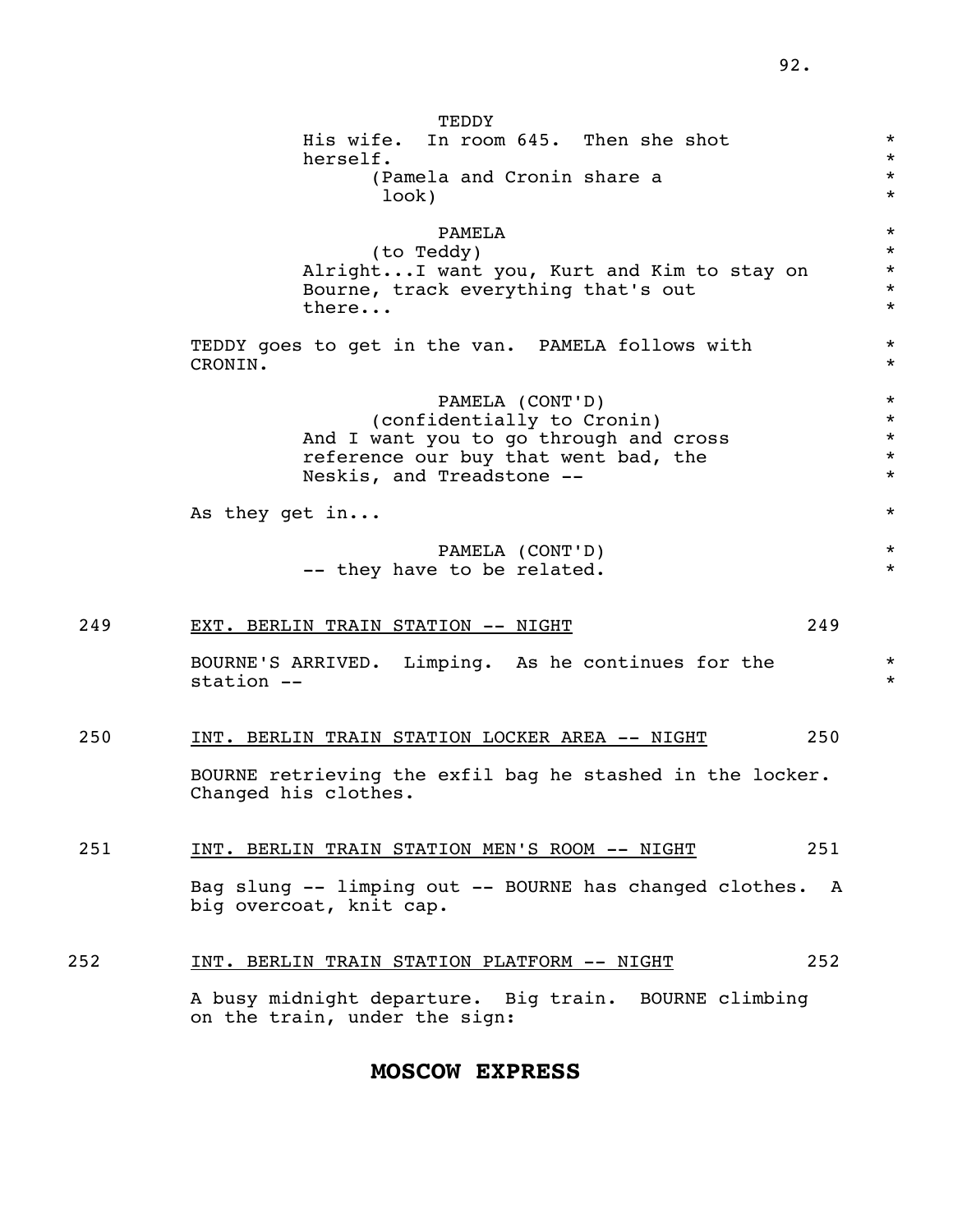| $253 - 255$ | $253 - 255$<br>MOVED                                                                                                                                                  | $\star$                                             |
|-------------|-----------------------------------------------------------------------------------------------------------------------------------------------------------------------|-----------------------------------------------------|
| A256        | INT. NEW BERLIN HQ/COMMAND POST -- NIGHT<br>A256                                                                                                                      |                                                     |
|             | A BLUEPRINT spread across a table. NICKY, KURT & KIM all<br>gathered around. CRONIN works the TREADSTONE files on<br>another table. TEDDY at center briefing PAMELA.  | $\star$<br>$\star$                                  |
|             | TEDDY<br>We're looking at all Berlin outbound.<br>Good news is, every train station in<br>Berlin has thirty to forty fixed, digital<br>security cameras. Common feed. | $\star$<br>$\star$<br>$\star$<br>$\star$<br>$\star$ |
|             | PAMELA<br>Are we hacking or asking?                                                                                                                                   |                                                     |
|             | TEDDY<br>In that order.<br>Yes.                                                                                                                                       | $\star$                                             |
|             | PAMELA<br>And what about you, anything?                                                                                                                               | $\star$                                             |
|             | CRONIN<br>It's starting to link up -- the hijacked<br>money -- the leak -- Pecos Oil -- one<br>last bit is Treadstone.                                                | $\star$<br>$\star$<br>$\star$                       |
| 256         | 256<br>EXT. MOSCOW TRAIN -- NIGHT                                                                                                                                     |                                                     |
|             | Crossing the border into Poland -- Cold, desolate, snow --                                                                                                            |                                                     |
| 257         | INT. MOSCOW TRAIN/PASSENGER CAR -- NIGHT<br>257                                                                                                                       |                                                     |
|             | CONDUCTORS moving quietly through the dark cars. Checking<br>tickets and visas and --                                                                                 |                                                     |
|             | BOURNE -- hands over his ticket and RUSSIAN PASSPORT -- off<br>the grid --                                                                                            |                                                     |
| $258 - 259$ | DELETED<br>258–259                                                                                                                                                    | $^\star$                                            |
| A260        | <u>INT. NEW BERLIN HQ/COMMAND POST -- NIGHT</u><br>A260                                                                                                               | $^\star$                                            |
|             | 4:00 am. KURT, KIM, and TEDDY spread around the room.<br>They've been running laptop train station videos for<br>Just about ready to raise the white flag.<br>hours.  | $^\star$<br>$^\star$<br>$\star$                     |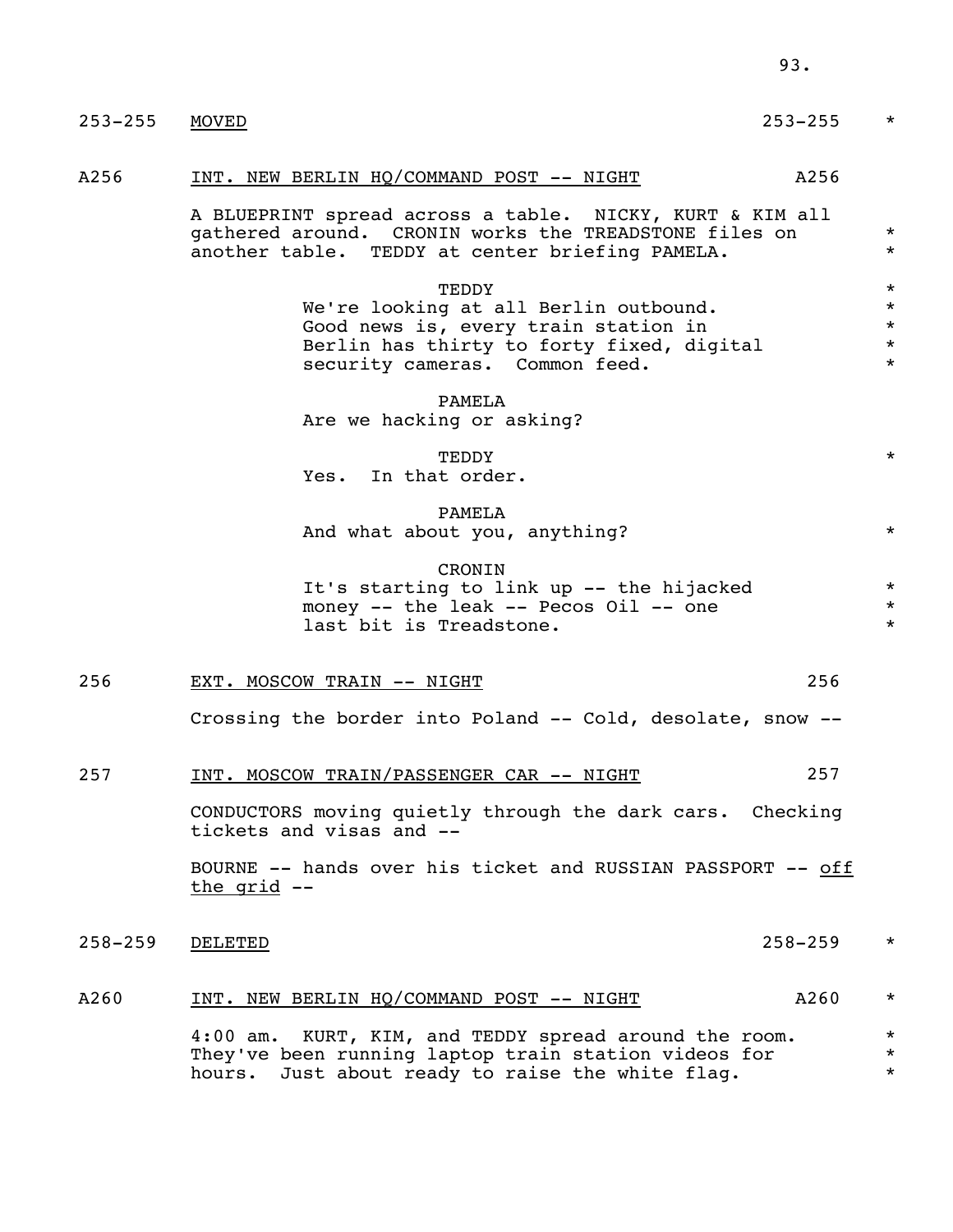All they have so far is an isolated loop of BOURNE limping \* into the men's room. Cronin watches it stutter along. CRONIN \* Does it look like he's faking? \* TEDDY \* On the way in? Forget it.  $*$  $\star$  KURT The leg's definitely hurt.  $*$  CRONIN \* (the blueprint) \* Well, there's no window in the men's room,<br> $\star$ <br> $\star$  folks, so let's find somebody coming out  $\star$ folks, so let's find somebody coming out with a bad left leq.  $\star$  $\star$  KURT (worn out)  $*$ Maybe he's still in there.  $*$  TEDDY \* I've got a limping guy, but it's the right  $*$  $\log$ .  $\star$  $KIM$  \* Walking away, or walking toward you? \* CRONIN jumping on that, right there, over TEDDY'S shoulder  $-$  \* - \* CRONIN \* That's him. It's the coat! What train is  $*$  $that?$  \* 260 INT. MOSCOW TRAIN/PASSENGER CAR -- DAWN 260 BOURNE -- asleep in his chair -- rocked by the rhythm. But something wakes him up. Looks out the window -- something weird about the light out there -- then up to see: MARIE -- looking at him over the back of his chair in front of him -- no big deal --

#### BOURNE

Hey...

 She smiles. A beat. She comes around, sits beside him. He \* looks away out the window.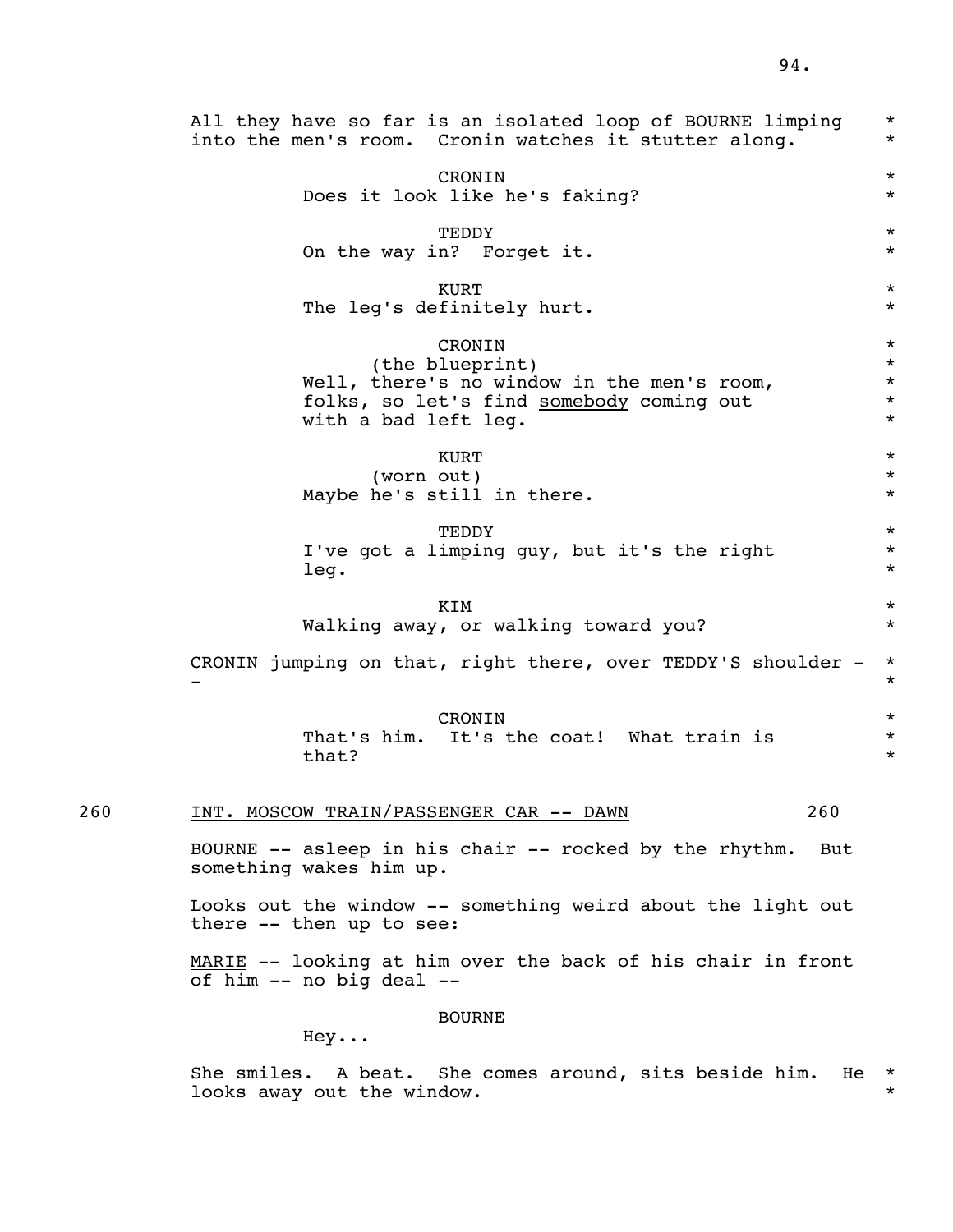| BOURNE (CONT'D)<br>I wanted to kill him.                                                              | $\star$<br>$\star$              |
|-------------------------------------------------------------------------------------------------------|---------------------------------|
| MARIE<br>But you found another choice.                                                                | $\star$<br>$^\star$             |
| <b>BOURNE</b><br>I did.                                                                               | $\star$<br>$^\star$             |
| MARIE<br>It wouldn't have changed the way you<br>feel.                                                | $\star$<br>$^\star$<br>$^\star$ |
| <b>BOURNE</b><br>It might have.                                                                       | $^\star$<br>$^\star$            |
| BOURNE looks back at her. She smiles. He accepts it,<br>leans back, closes his eyes.                  | $^\star$<br>$^\star$            |
| BOURNE (CONT'D)<br>I know it's a dream.                                                               | $\star$                         |
| MARIE<br>You do?                                                                                      |                                 |
| <b>BOURNE</b><br>I only dream about people who are dead.                                              |                                 |
| MARIE leans over, kisses his forehead. Whispers --                                                    |                                 |
| BOURNE (CONT'D)<br>God, I miss you. I don't know what to do<br>without you.                           | $\star$<br>$^\star$<br>$\star$  |
| MARIE<br>(softly, serenely)<br>You know exactly what to do.<br>That<br>Jason.<br>is your mission now. | $\star$<br>$^\star$<br>*        |
| BOURNE opens his eyes.                                                                                |                                 |
| And it's morning outside.                                                                             |                                 |
| And Marie is gone.                                                                                    |                                 |
|                                                                                                       |                                 |

 A LITTLE GIRL smiles at him from over the back of the chair in front. BOURNE can't meet her gaze for long. As he looks back out the window --

261-262 DELETED 261-262 \*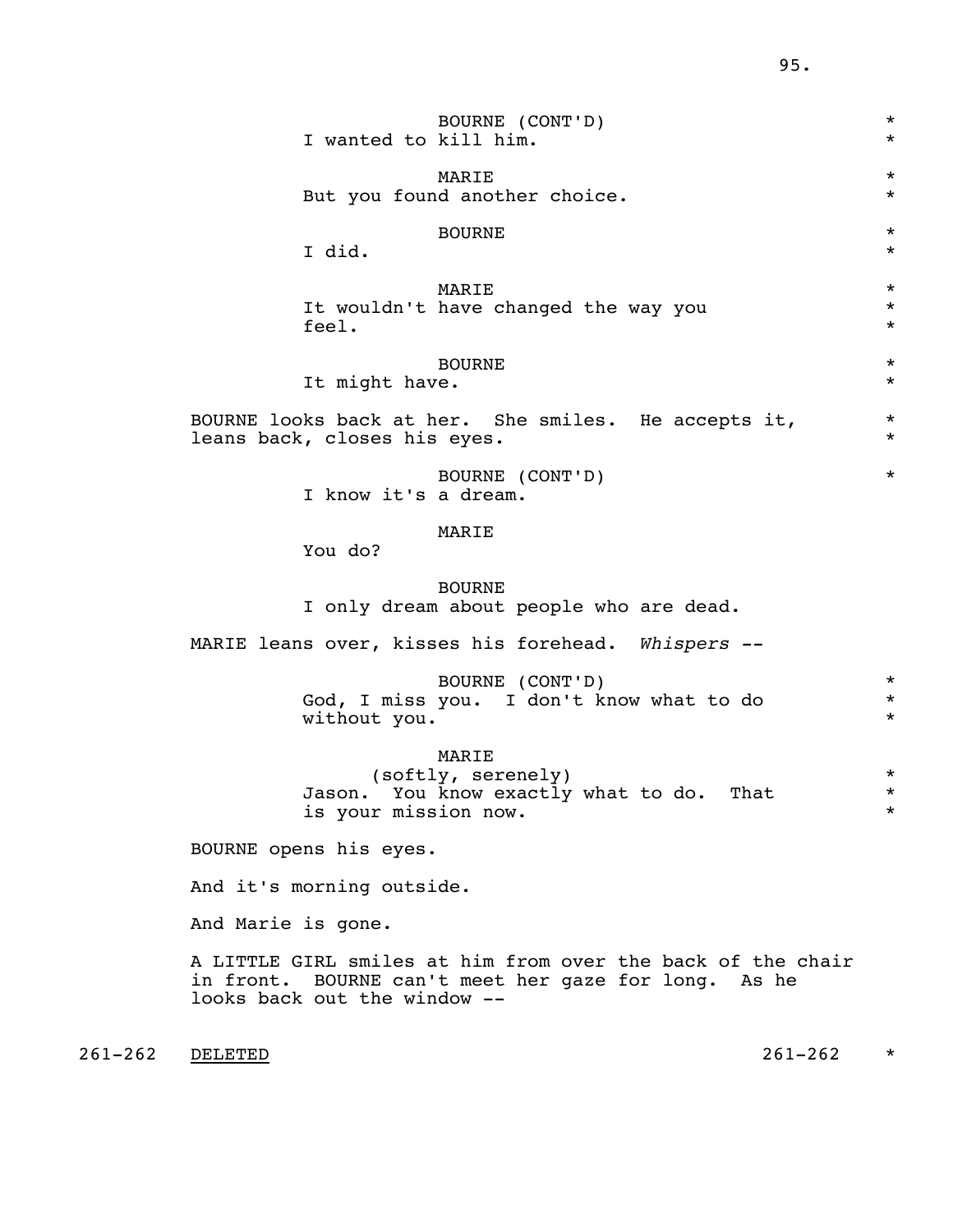### 263 INT. MOSCOW TRAIN/PASSENGER CAR -- DAWN 263

 BOURNE watching the birch trees rush past, not quite hiding the smokestacks beyond. Eyes locked. Forging something within, one final mission, as we --

### 264 INT. BERLIN WESTIN HOTEL LOBBY -- EARLY MORNING 264

ABBOTT coming through. It's empty this early, but --

Here's PAMELA, NICKY, CRONIN and the TEAM waiting to \* report.

PAMELA

Sorry to wake you.

 ABBOTT (waves off apology) I wasn't sleeping. \* (to Nicky as he passes) \* You OK?

### NICKY  $\star$

Yeah, thanks.  $\star$ 

### $ABBOTT$  \*

What's up?  $*$ 

### PAMELA

Bunch of stuff.

PAMELA looks to CRONIN -- him first.  $*$ 

### CRONIN \*

 We tied the room Bourne visited tonight to a murder/suicide seven years ago. A Russian couple, the Neskis.  $*$ 

### $ABBOTT$  \*

 (playing along) \* Neski. The reformer. I remember that.  $*$ 

### CRONIN \*

He championed the equal distribution of  $*$  oil leases in the Caspian Sea. When he \* died, they were <u>all</u> released to one  $*$ <br>
petroleum company, Pecos Oil, Guess petroleum company, Pecos Oil. Guess \* what? -- the  $\overline{CEO}$ , Uri Gretkov, is ex-<br>KGB.  $KGB$ .  $\star$ 

\*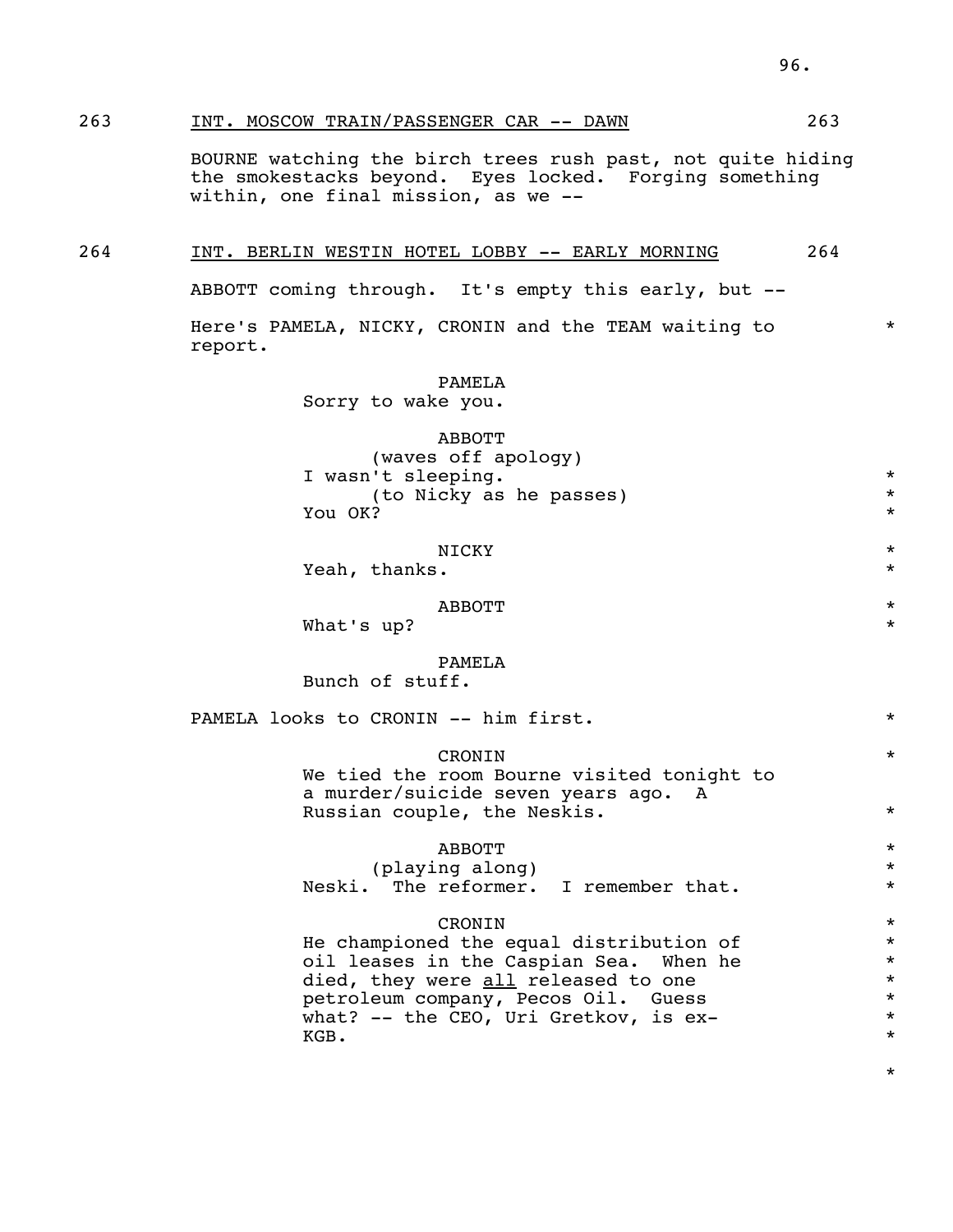NICKY  $\star$ Someone was using Treadstone as a private  $*$ cleaning service.  $*$ 

### $ABBOTT$  \*

 Conklin... \* (a beat) \* It's -- I'm sorry, Pamela. I guess you \* were right all along.  $\star$ 

Pamela waves him off, it's okay, but --

 PAMELA There's something else.

Abbott can see by their faces: this hits closer to home.

### ABBOTT

What?

### PAMELA

 They found Danny Zorn's body. Dead in the basement at the building where my people got hit the first time.

 ABBOTT Oh, God... It must have been Bourne.  $*$ 

 PAMELA Did he say anything to you?

 ABBOTT No... It must have been Bourne.

PAMELA, straight...

### PAMELA

We'll know for sure when we get the  $*$ security tapes.  $*$ 

### CRONIN \*

But we can relax. We tracked him. He's \* \* \* on a train to Moscow.

ABBOTT reeling, hiding it.

 ABBOTT Moscow? What the Hell's he going to

Moscow for?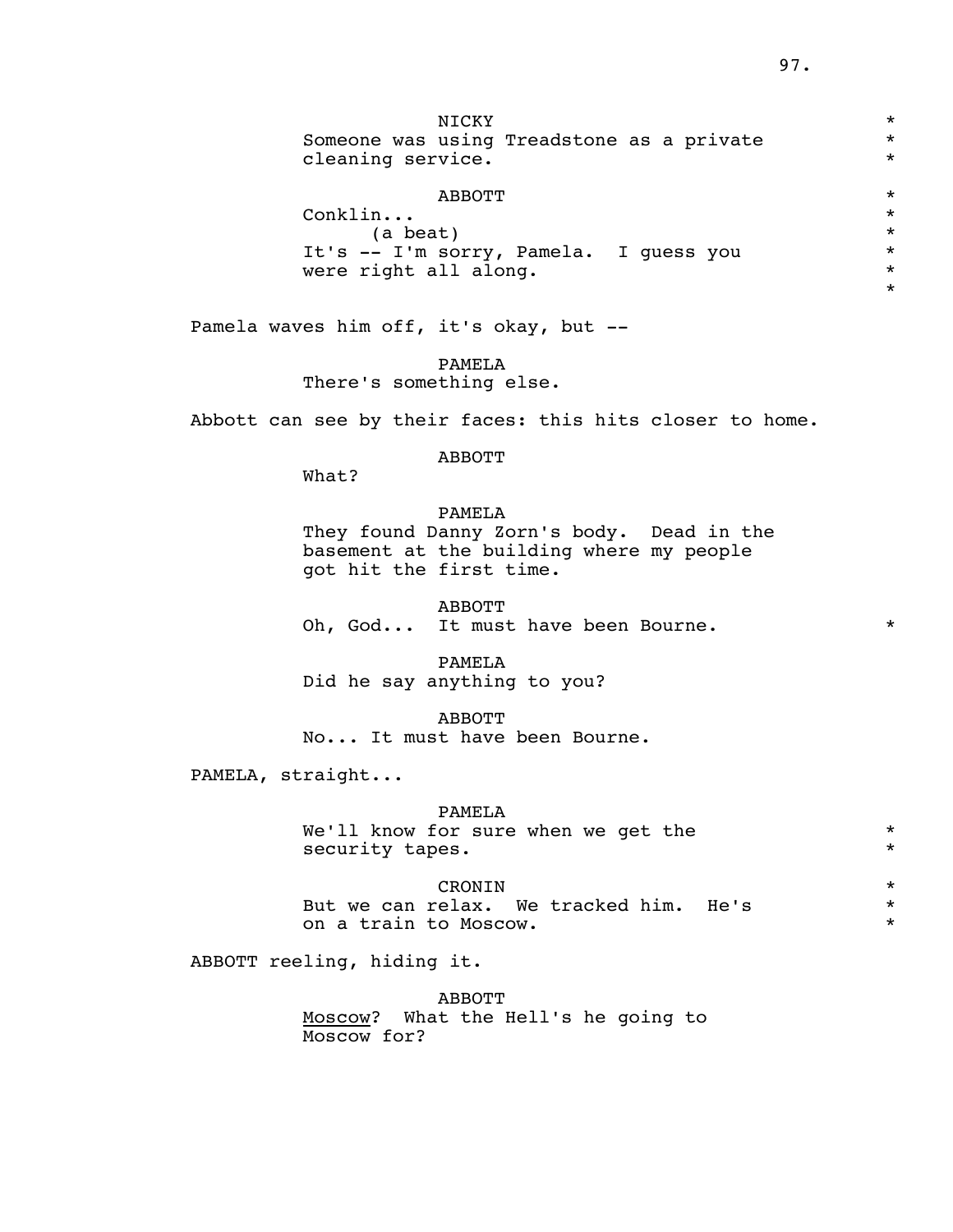### PAMELA

 (shrugs) Don't know.

ABBOTT

 Jesus... I, Zorn... I have to call his family. Tell them...

### PAMELA

I'm sorry, Ward.

They watch as he goes.

265 INT. WESTIN ELEVATOR -- DAWN 265 \*

ABBOTT in the rising elevator. Imploding.

266 INT. GRETKOV'S OFFICE -- MORNING 266

Palatial. But you can't buy taste. GRETKOV working his \* computer -- answers his PHONE.

GRETKOV

*Da*...

 ABBOTT/PHONE You didn't stay, Uri.

 GRETKOV (matter of fact) This is not a clean phone.

| $\sim$ $\sim$ $\sim$<br>26 | INT | WESTIN | GRAND | HOTEL | LOBBY | DAWN<br>$-$ | . |  |
|----------------------------|-----|--------|-------|-------|-------|-------------|---|--|
|----------------------------|-----|--------|-------|-------|-------|-------------|---|--|

Everyone still here. CRONIN answering his cell phone -- \* motioning to them, he's got news --

> CRONIN (phone to his ear) You're sure?

 PAMELA What? The tapes?  $*$ 

 CRONIN (nodding but) Hold on... (holding the phone) Yep. And Abbott just direct dialed Moscow \* from his room...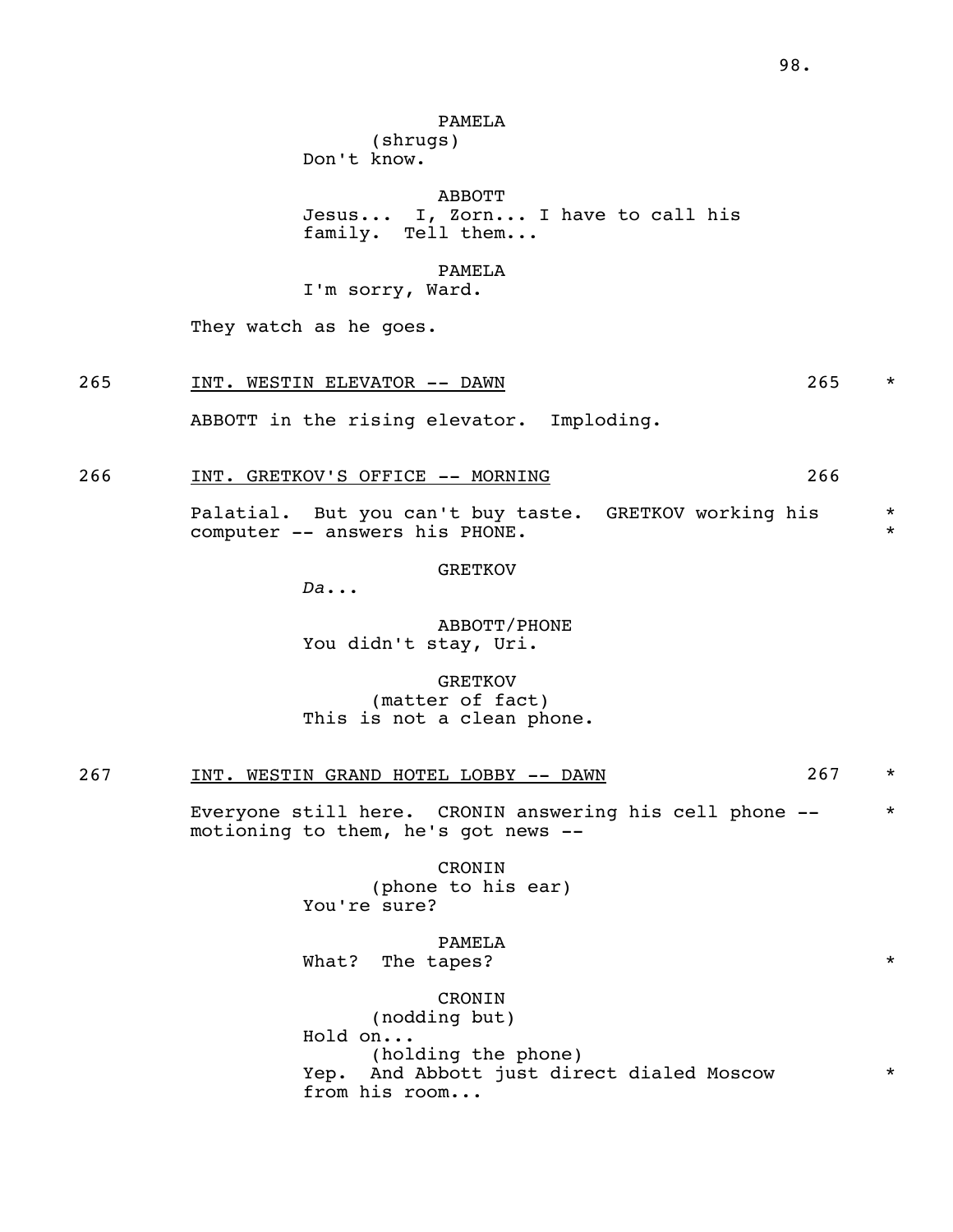And they're moving --

### 268 INT. ABBOTT'S WESTIN HOTEL ROOM -- DAWN 268 \*

ABBOTT at his desk, still on the phone, pouring a vodka.

 GRETKOV Leaving was a business decision. We're both rich, come enjoy it.

ABBOTT

What do you mean?

 GRETKOV Go to the airport. Get a plane. I'll have a brass band waiting for you.

 ABBOTT Save it for Bourne.

GRETKOV

What?

There's a KNOCKING AT HIS DOOR -- ABBOTT simply ignores it.

 ABBOTT He left yesterday on the night train. He's probably just getting in now. (he drinks) You'll have to hurry.

 GRETKOV Bourne comes here? Why?

More KNOCKING...

#### ABBOTT

Good luck.

### A268 EXT. MOSCOW TRAIN -- DAWN CONSIDER THE AZ68 \*

Speeding East through the Russian countryside. The forest \* is gone, replaced by factories and refineries. A  $*$ wasteland of rust and gray that seems to go on forever -- \*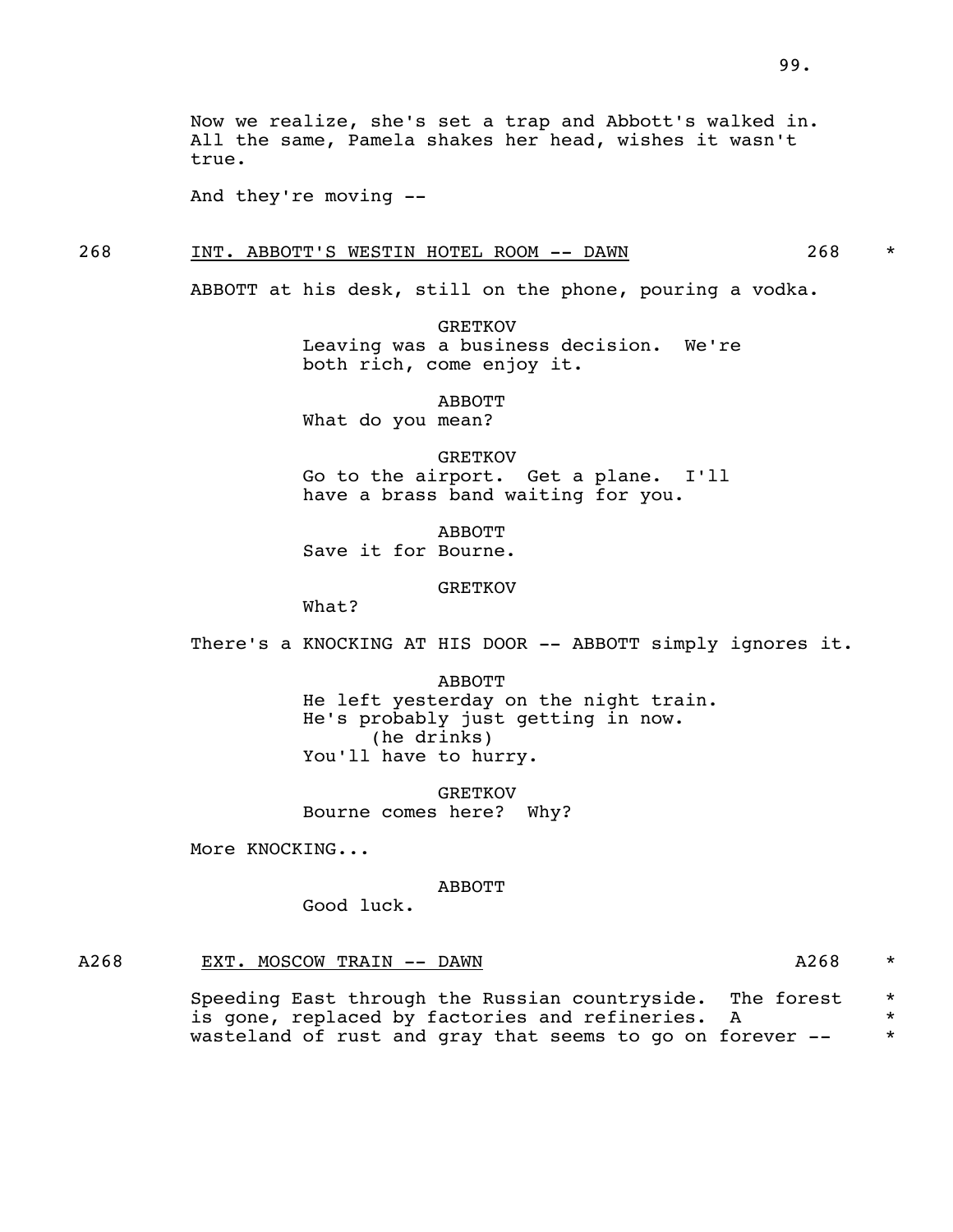269 INT. WESTIN HALLWAY OUTSIDE ABBOTT'S ROOM -- NIGHT 269 \*

PAMELA knocking again. NICKY, TEDDY and CRONIN behind her.

PAMELA

Open it.

CRONIN with a pass key. TEDDY prepped and --

A269 INT. ABBOTT'S WESTIN HOTEL ROOM -- NIGHT A269 \*

PAMELA leading -- they enter -- stop short --

ABBOTT at his desk, calmly pointing a PISTOL -- at Pamela.

ABBOTT

They go. You stay.

She looks back. CRONIN shakes his head 'no'.

PAMELA

Yes. Now...

They reluctantly obey. The door clicking shut behind them.

ABBOTT

Sit down.

 PAMELA I'd rather stand if it's all the same to you.

 ABBOTT I don't exactly know what to say -- I'm sorry.

 PAMELA 'Why' would be enough for me.

 ABBOTT I'm not a traitor. I've served my \*\*\* country.  $\star$ 

> PAMELA And pocketed a fair amount of change while doing it.  $\star$

> ABBOTT Why not? It was just money. \* \* \*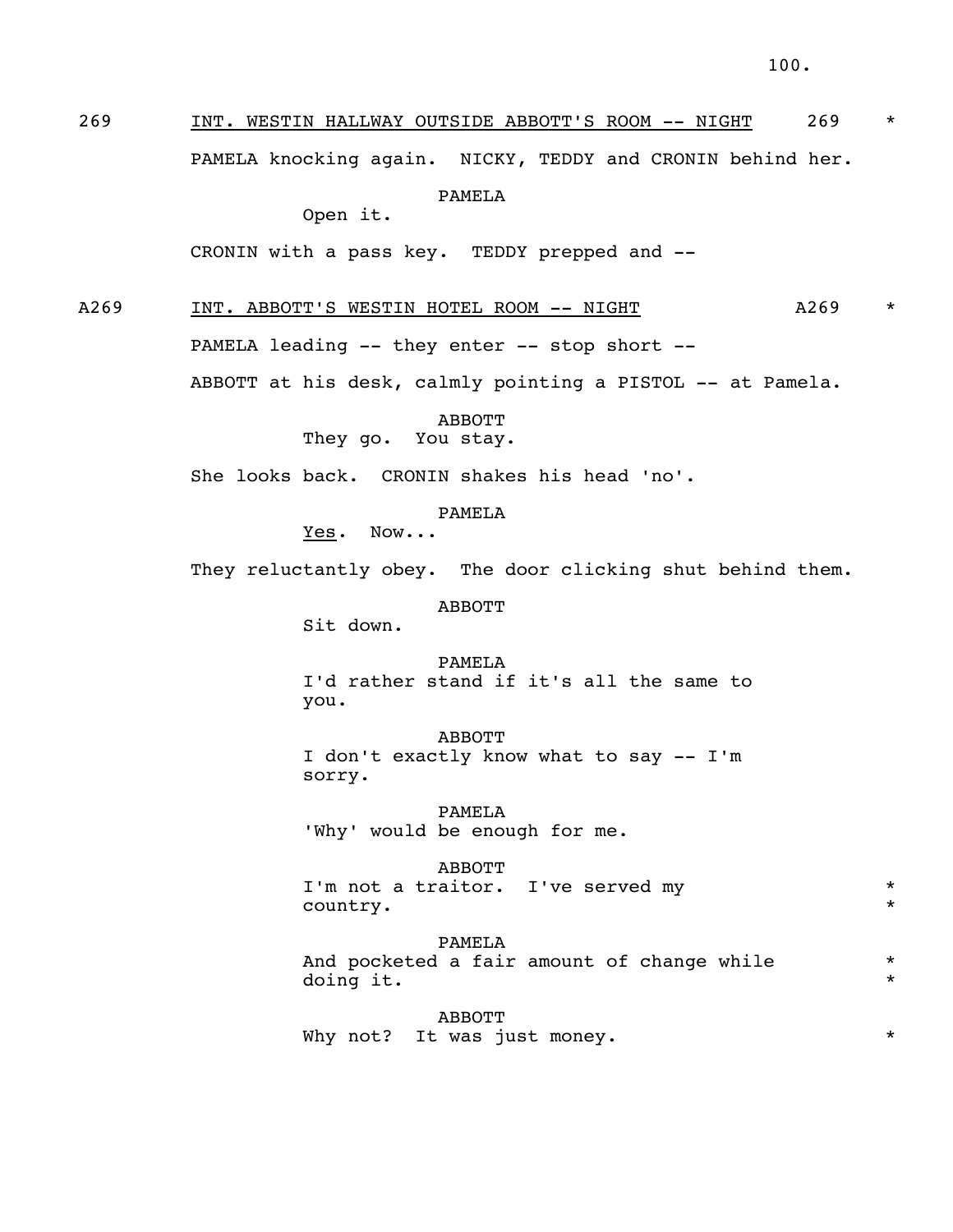|     | PAMELA<br>And Danny Zorn, what was that?                                                                                                                                      | $\star$                                                        |
|-----|-------------------------------------------------------------------------------------------------------------------------------------------------------------------------------|----------------------------------------------------------------|
|     | ABBOTT<br>Had to be done.                                                                                                                                                     | $\star$                                                        |
|     | PAMELA<br>No good options left?                                                                                                                                               | $\star$<br>$\star$                                             |
|     | ABBOTT<br>(shrugs)<br>In the end, honestly, it's hubris.<br>Simple hubris. You reach a point in this<br>game when the only satisfaction left is<br>to see how clever you are. | $\star$<br>$\star$<br>$\star$<br>$\star$<br>$\star$<br>$\star$ |
|     | PAMELA<br>No. You lost your way.                                                                                                                                              | $\star$<br>$\star$                                             |
|     | <b>ABBOTT</b><br>Well, you're probably right. I quess<br>that's all that hubris is.                                                                                           | $\star$<br>$\star$<br>$\star$                                  |
|     | He raises the gun.                                                                                                                                                            |                                                                |
|     | PAMELA -- presses her lips together, closes her eyes.<br>BOOM!                                                                                                                |                                                                |
|     | She opens them. And as CRONIN flies back through the door --                                                                                                                  |                                                                |
|     | There's ABBOTT -- dead at the desk -- he's shot himself --<br>also, in a way, with some help from Bourne.                                                                     |                                                                |
| 270 | 270<br>INT. PLATFORM -- MOSCOW TRAIN STATION -- DAY                                                                                                                           |                                                                |
|     | THE TRAIN easing to a stop. The platform busy with people<br>waiting and -- PASSENGERS disembarking.                                                                          |                                                                |
|     | BOURNE among them. Unremarkable in THE CROWD and --                                                                                                                           | $\star$                                                        |
| 271 | 271<br>INT. MOSCOW TRAIN STATION -- DAY                                                                                                                                       |                                                                |
|     | BOURNE on the move. Welcome to the whole mad Moscow scene.                                                                                                                    |                                                                |

 BOURNE on the move. Welcome to the whole mad Moscow scene. A jumble of faces and voices. Travellers. Arrivals and departures. Families. Beggars. Drunk war vets. Hawkers.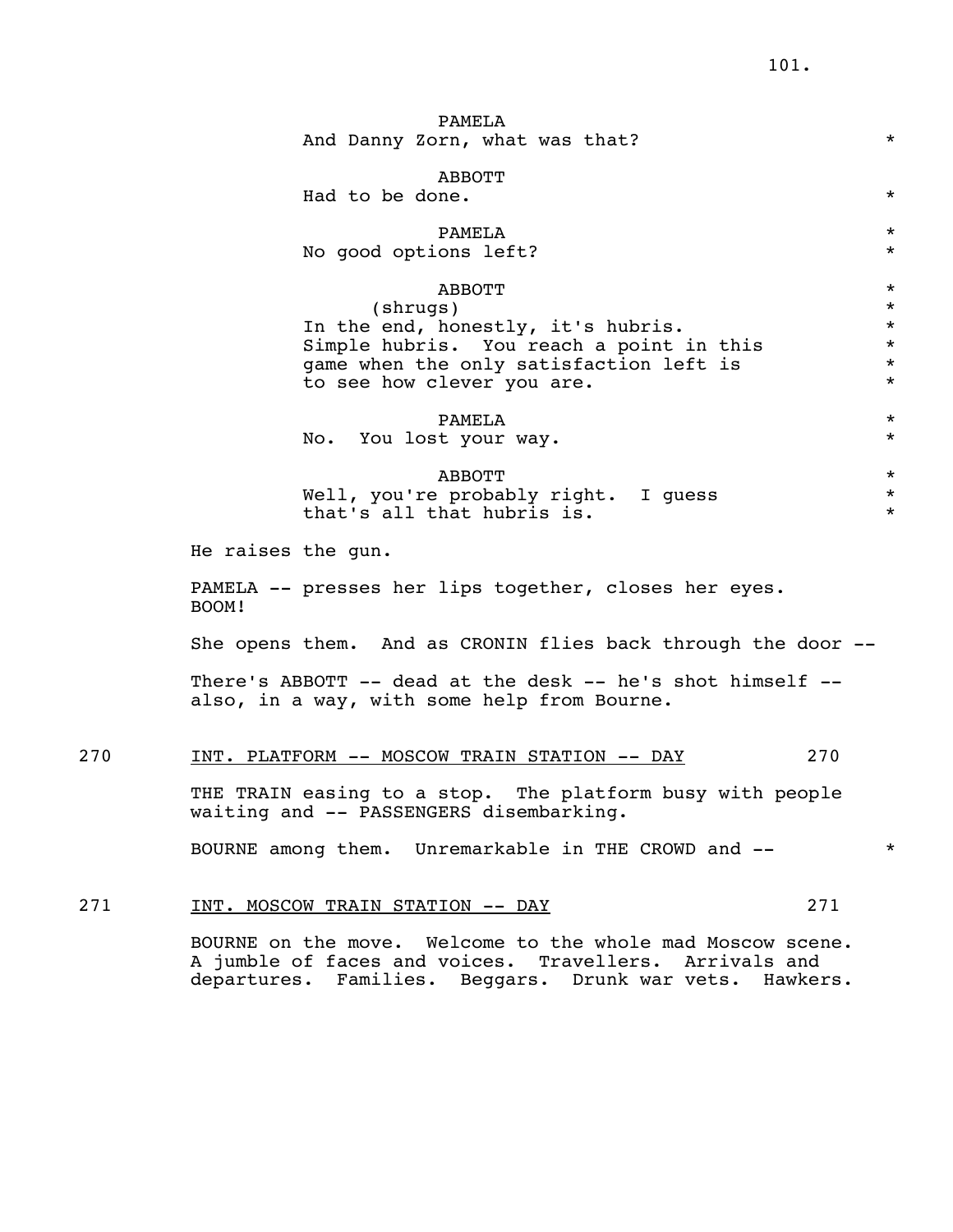### 272 EXT. MOSCOW TRAIN STATION CAB STAND -- DAY 272

There, in the plaza. BOURNE hobbling across the street, when suddenly  $--$  A CAR HORN!  $--$  he turns and  $--$ 

Look out!

A BIG BLACK BMW speeding past -- followed by TWO MORE - all three cars with BLUE LIGHTS STROBING on the dashboards - - a convoy -- whipping by like they own the place and --

> TAXI DRIVER (OS) (Gangster bastards don't care what they do.)

 BOURNE turns. A grizzled TAXI DRIVER right beside him. BOURNE pulls a slip of paper from his pocket.

> BOURNE (his Russian is basic) (You know this address?)

THE TAXI DRIVER squints, finally grunts affirmative. He motions to his cab. As they get in and pull away --

### 273 INT. MOSCOW GARAGE -- DAY 273

 Lots of cars. No people. But someone running... It's KIRILL pulling his keys as he sprints past and --

- 274 beliefted by the contract of the contract of the contract of the contract of the contract of the contract of the contract of the contract of the contract of the contract of the contract of the contract of the contract
	- 275 INT. MOSCOW TAXI -- DAY 275

 BOURNE and THE TAXI DRIVER looking over as THREE MOSCOW POLICE CARS speed by -- SIRENS WAILING --

> TAXI DRIVER (It's always something, right?)

BOURNE just nods, as we --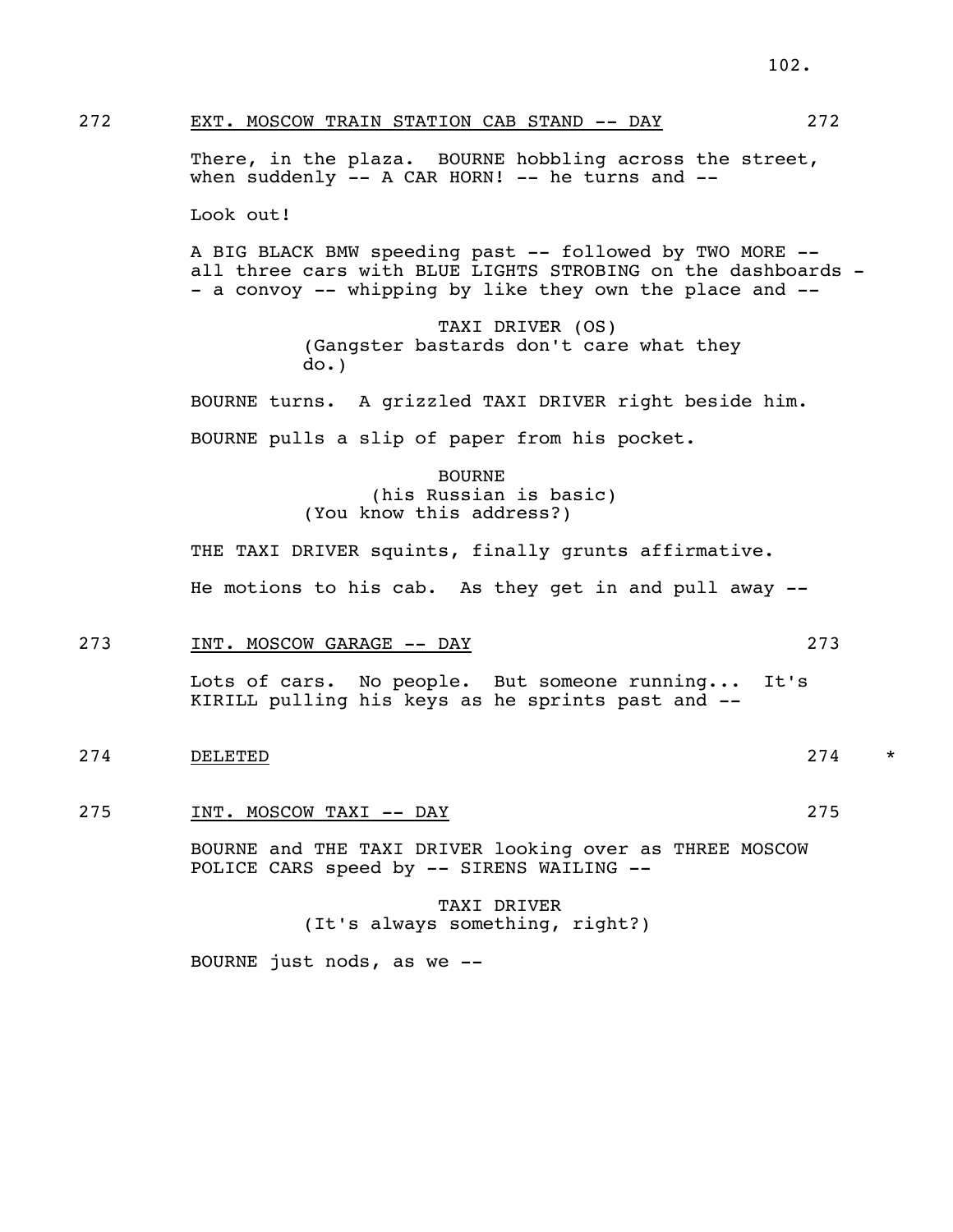### 276 INT./EXT. BLACK BMW -- DAY 276

 KIRILL at the wheel. A guy in a hurry who knows what he's doing. One more thing, on the passenger seat -- TWO BIG AUTOMATIC PISTOLS --

### 277 EXT. MOSCOW TRAIN STATION -- DAY 277

 MOSCOW COPS fanning through the crowd showing BOURNE'S INTERPOL PICTURE. "Have you seen him?"

### 278 EXT. MOSCOW TRAIN STATION CAB STAND -- DAY 278

MOSCOW COPS with the picture. Flashing it around, until --

 YOUNG CABBY (the moment he sees it) (He was just here. They just left.)

### 279 INT. MOSCOW TAXI -- DAY 279 279

They've stopped. BOURNE flashes a FIFTY DOLLAR BILL --

 BOURNE You wait. You understand? Stay.

 TAXI DRIVER (happy to pocket the cash) Sure. No problem. I sit.

### 280 EXT. OLD MOSCOW STREET -- DAY 280

 Old Moscow. But not for long, there's new construction metastasizing all around it. BOURNE crosses the street and --

HIS POV

 AN ABANDONED WOODEN HOUSE. Windows shattered and boarded up. Paint all but gone. Roof and gables all failing.

BACK TO

BOURNE crestfallen. Checking the address. This is it.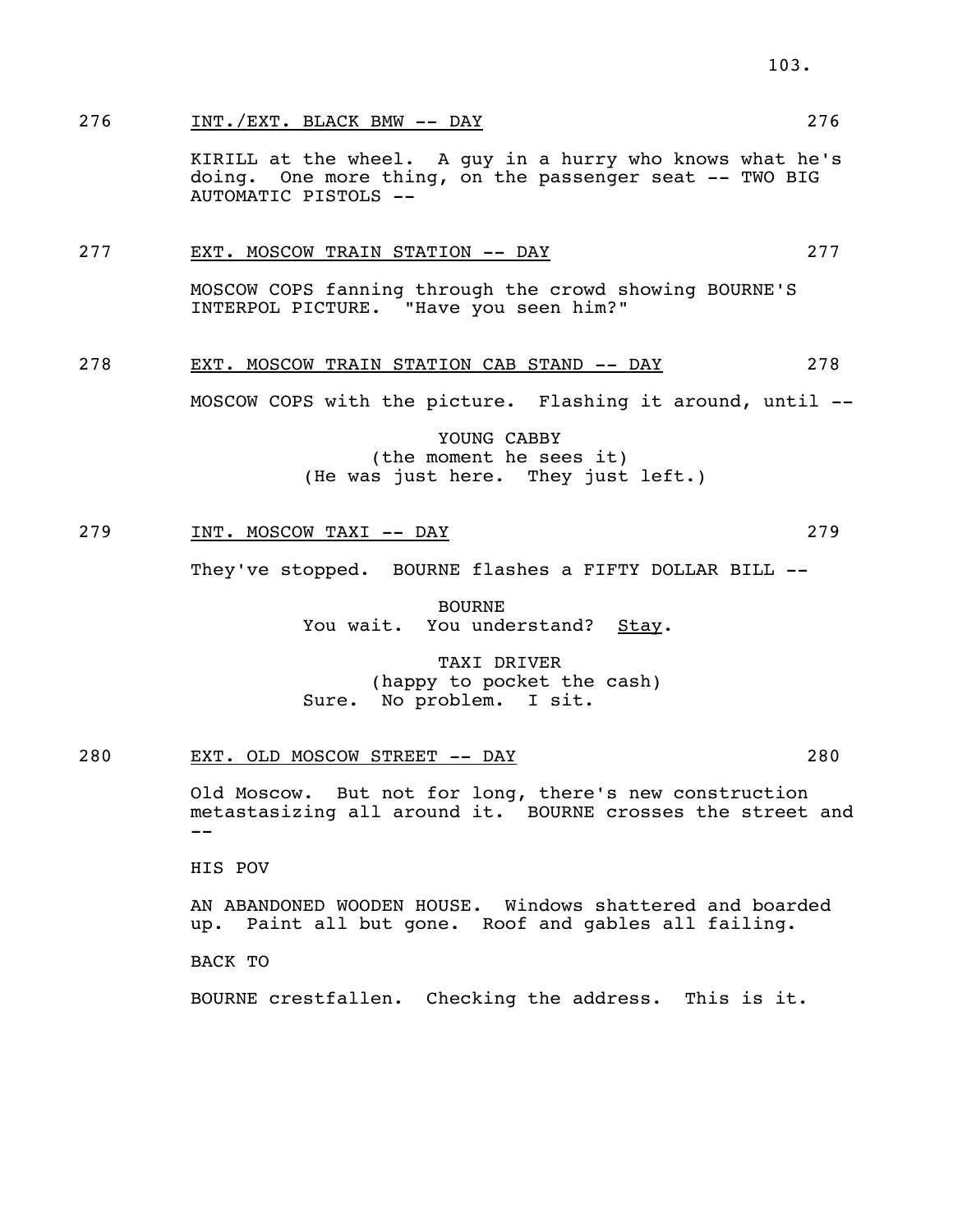281 EXT. MOSCOW TRAIN STATION CAB STAND -- DAY 281

 MORE COPS. Everything focused on ANOTHER TAXI DRIVER who's making a call on a cell phone -- everybody waiting on it --

### 282 EXT. ABANDONED WOODEN HOUSE -- DAY 282

 BOURNE off the sidewalk now, peering around the side, trying to see if there's anything around back and --

OVER THERE

AN OLD WOMAN on the steps next door. Watching him.

BOURNE starts over. Finding the sweetest smile he's got --

### 283 INT. MOSCOW TAXI -- DAY 283

THE TAXI DRIVER still parked there --

HIS POV

 BOURNE and the OLD LADY -- she's pointing like she's giving directions -- when suddenly, the Driver's CELL PHONE RINGS - -

### TAXI DRIVER/PHONE

(Hello...?)

### 284 EXT. ABANDONED WOODEN HOUSE -- DAY 284

 BOURNE and the OLD LADY. His Russian is limited, but she's charmed nonetheless --

> BOURNE (A pen...to write...one minute...) (searching his pockets)

285 INT. MOSCOW TAXI -- DAY 285

THE TAXI DRIVER on the phone -- not so happy anymore --

 TAXI DRIVER (-- I'm looking at him -- American -- he's right here! --)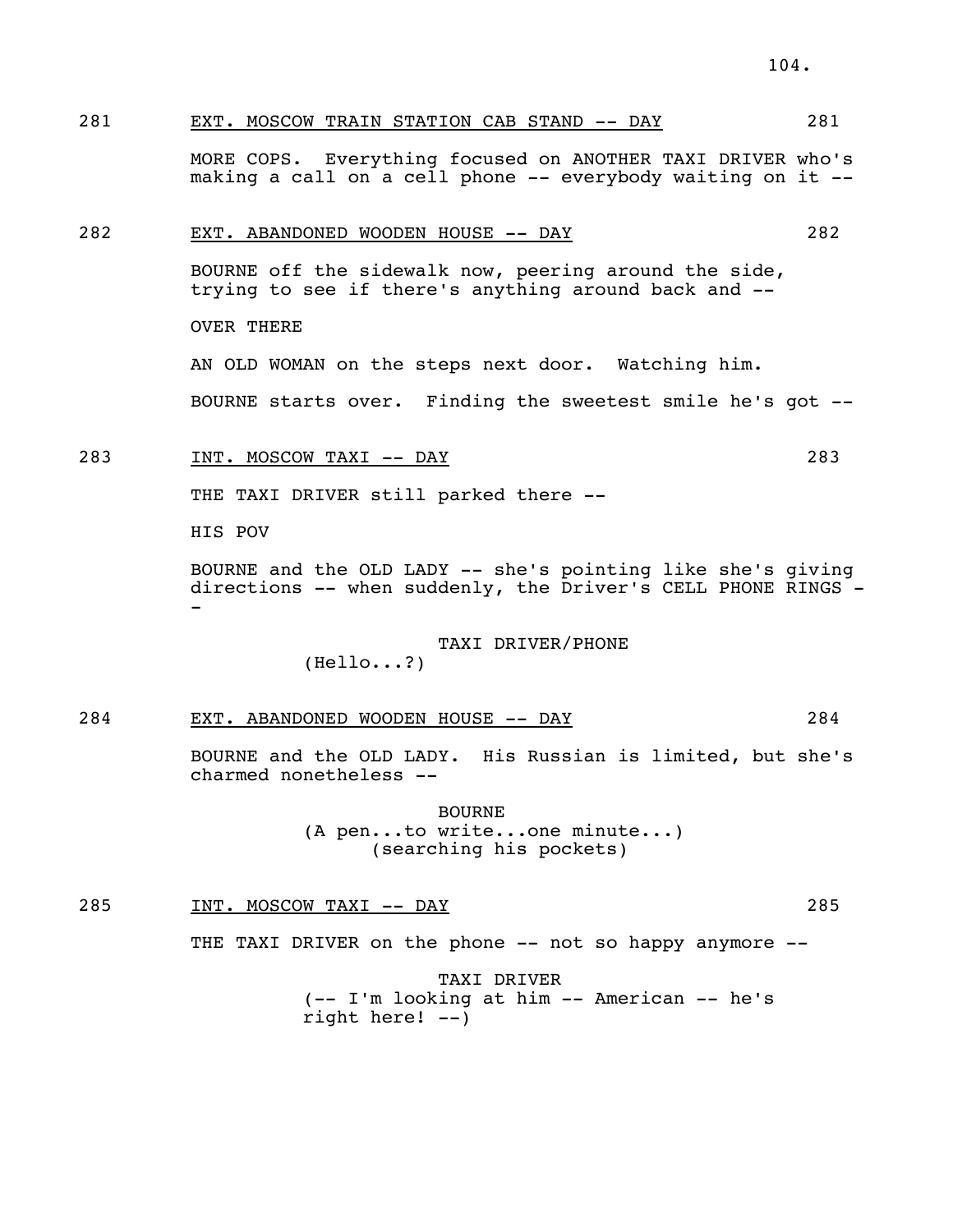286 EXT. ABANDONED WOODEN HOUSE -- DAY 286

 THE OLD LADY scribbling on a piece of paper. BOURNE reacting as the TAXI drops into gear. Pulls away.

BOURNE

Wait! Hey!

But THE TAXI only speeds up, and --

287 EXT. MOSCOW TRAIN STATION -- DAY 287

MOSCOW POLICE CARS tearing away and --

- 288 DELETED 288
	- 289 INT. BLACK BMW -- DAY 289

KIRILL DRIVING. Reaching for his RINGING PHONE and --

290 EXT. MOSCOW STREET -- DAY 290

THE BLACK BMW -- a moment later -- slamming on the brakes -fishtailing a U-TURN and --

291 EXT. MOSCOW BUILDING PROJECT -- DAY 291

 BOURNE hustling past all the new construction. Glancing back as POLICE SIRENS start rising behind him and --

- 292 INT. RED LEXUS -- DAY 292 KIRILL skidding around another corner and --
- 293 EXT. ABANDONED WOODEN HOUSE -- DAY 293 TWO POLICE CARS just stopped there -- COPS -- the OLD LADY pointing -- everyone turning as -- THE RED LEXUS speeds past them and --

294 DELETED 294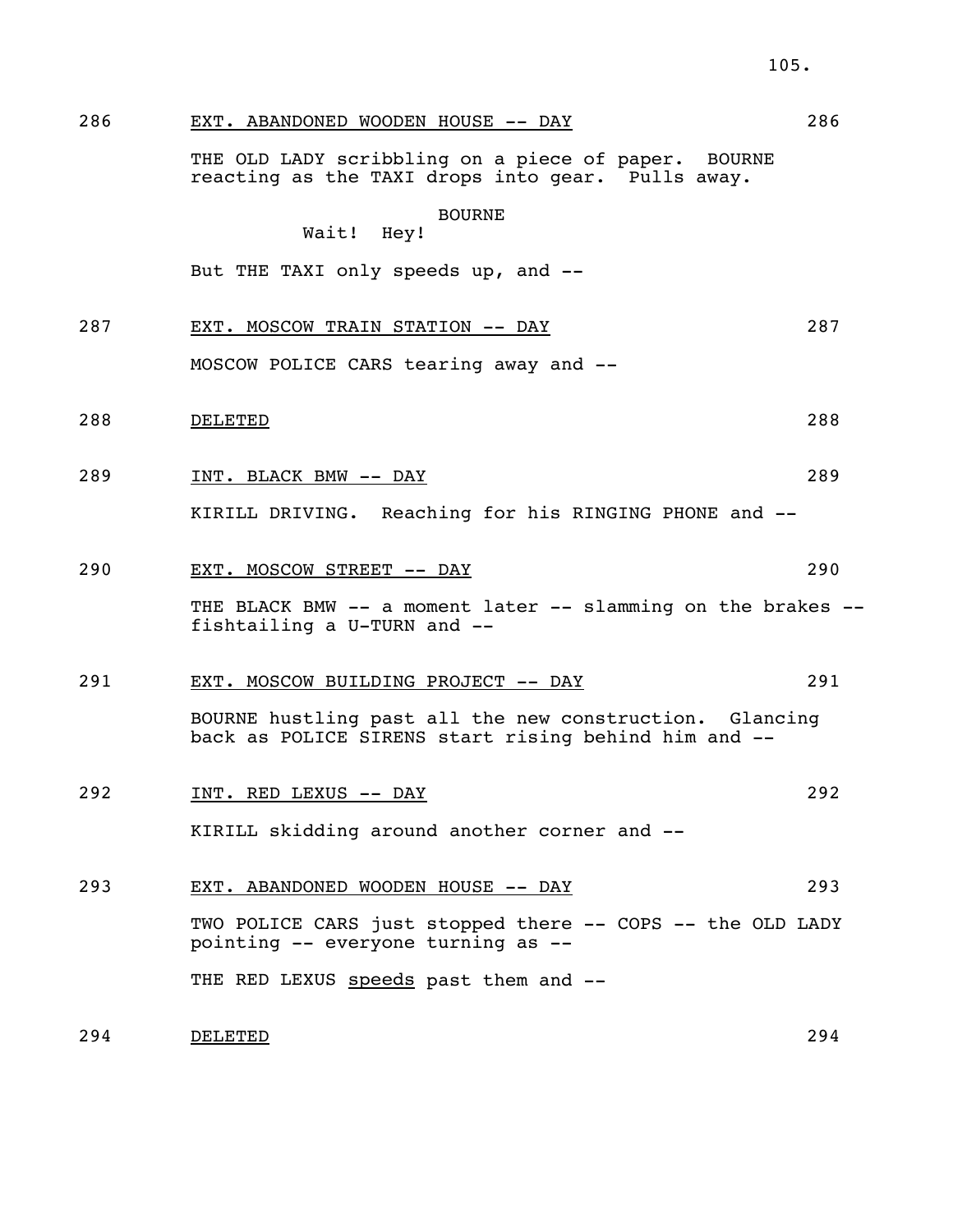| 295 | EXT. CONCRETE STAIRS -- DAY                                                                                                                                                 | 295 |         |
|-----|-----------------------------------------------------------------------------------------------------------------------------------------------------------------------------|-----|---------|
|     | BOURNE coming down as fast as he can -- just ahead there's<br>A FOOTPATH BENEATH A FOUR LANE OVERPASS -- a neighborhood<br>on the other side -- he could disappear there -- |     | $\star$ |
| 296 | INT. RED LEXUS -- DAY                                                                                                                                                       | 296 |         |
|     | KIRILL driving and scanning -- THERE! -- as he passes it --<br>THE OVERPASS -- slamming on the brakes and --                                                                |     |         |
| 297 | EXT. FOOTPATH -- DAY                                                                                                                                                        | 297 |         |
|     | BOURNE hobbling out in the open -- twenty yards to go --                                                                                                                    |     |         |
| 298 | EXT. OVERPASS -- DAY                                                                                                                                                        | 298 |         |
|     | KIRILL jumping out of the Lexus with A PISTOL in hand and --                                                                                                                |     |         |
| 299 | EXT. FOOTPATH -- DAY                                                                                                                                                        | 299 |         |
|     | BOURNE -- no clue -- BANG! -- his shoulder! -- he's hit! --<br>he throws himself forward and --                                                                             |     |         |
| 300 | EXT. OVERPASS -- DAY                                                                                                                                                        | 300 |         |
|     | KIRILL shifting for a better second shot and --                                                                                                                             |     |         |
| 301 | <u>EXT. FOOTPATH -- DAY</u>                                                                                                                                                 | 301 |         |
|     | BOURNE -- he's diving! -- rolling! -- pure instinct -- back<br>under the embankment and --                                                                                  |     |         |
| 302 | <u>EXT. OVERPASS -- DAY</u>                                                                                                                                                 | 302 |         |
|     | KIRILL with no shot suddenly -- leaning over the rail --<br>just as the TWO MOSCOW POLICE CARS come screaming up --<br>MOSCOW COPS jumping out with guns drawn and --       |     |         |
| 303 | EXT. FOOTPATH -- DAY                                                                                                                                                        | 303 |         |
|     |                                                                                                                                                                             |     |         |

BOURNE -- he's up -- he's bleeding -- he's moving and --

106.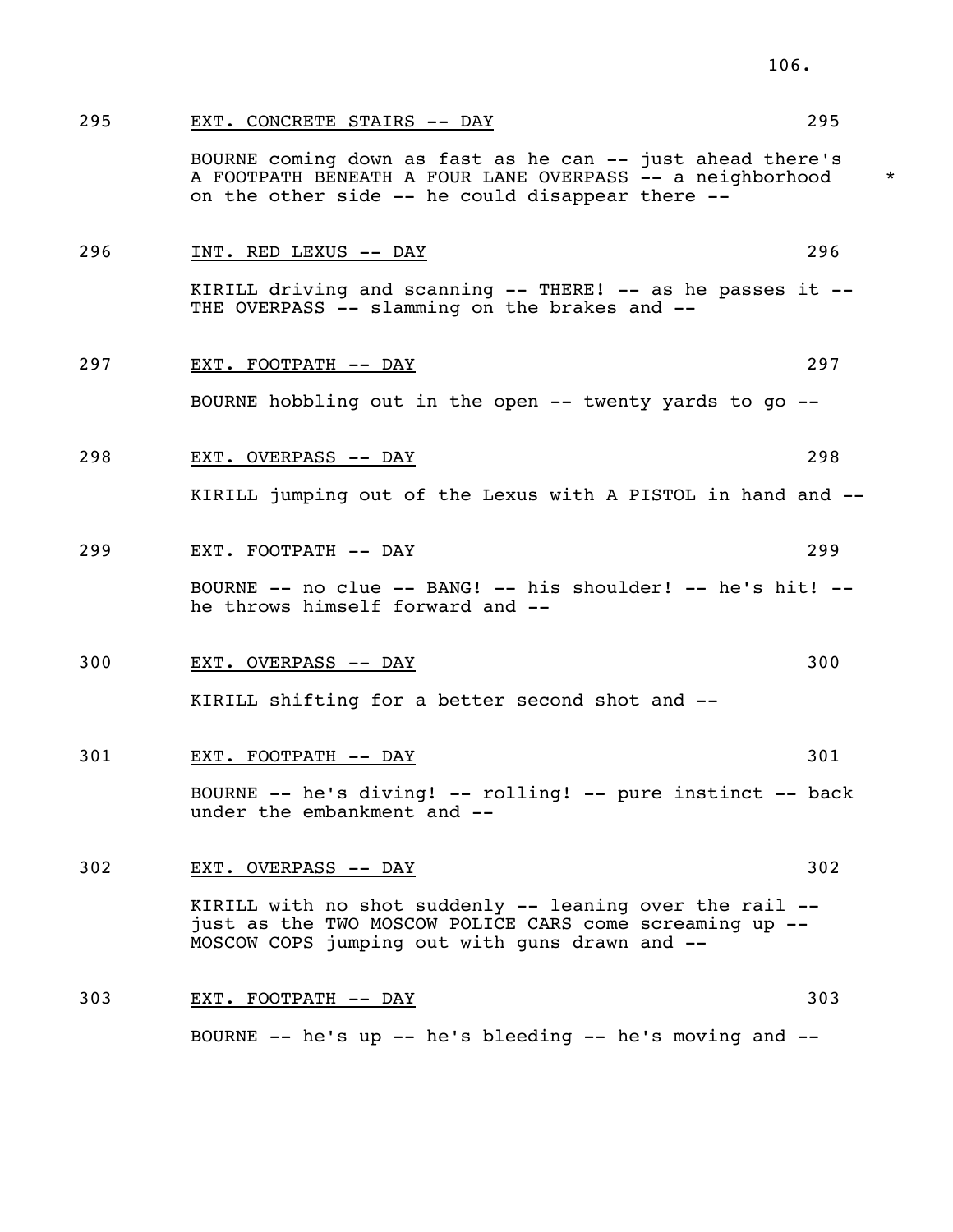304 EXT. OVERPASS -- DAY 304 304

 CHAOS -- KIRILL with his hands in the air -- MOSCOW COPS coming toward him -- everyone screaming --

MOSCOW COPS MOCK-BOURNE (-- UP! -- HANDS UP! -- KEEP (-- I'M KGB, ASSHOLES! -- THEM UP!  $--$  DROP THE GUN!  $--$  WE'RE CHASING THE SAME GUY!  $-$  \* DROP IT!  $--$ )  $-$  HE'S GETTING AWAY!  $--$ ) They let KIRILL go -- he looks back at the footpath  $*$ BOURNE is gone  $-$  as  $*$ A304 EXT. MOSCOW CITY STREET -- DAY MASS ASSAULT MASS ASSAULT MASS ASSAULT MASS ASSAULT MASS ASSAULT MASS ASSAULT MASS ASSAULT MASS ASSAULT MASS ASSAULT MASS ASSAULT MASS ASSAULT MASS AND MASS ASSAULT MASS AND MASS AND MAS GRETKOV strolls along, suddenly two black sedans pull up  $*$ and he is arrested.  $\star$ A305 INT. PEDESTRIAN TUNNEL -- DAY A305 \* BOURNE hurriedly makes his way to the other end -- a few  $*$ beats later -- KIRILL on the hunt -- 305 EXT. MOSCOW OUTDOOR MARKET -- DAY 305 A labyrinth of stalls. Food. Hardware. Clothes. And crowded. Even this hard-to-impress CROWD noticing -- BOURNE hobbling through. Nothing like a limping madman with a fresh gunshot wound to get attention -- PEOPLE back off -- pull THEIR KIDS out of the way -- SOME WOMAN STARTS SCREAMING and -- 306 INT. MOSCOW ENCLOSED MARKET -- DAY 306 A SECURITY GUARD -- hears the commotion -- jogs out and --  $\underline{\texttt{DELETED}} \hspace{2.5cm} 307$  308 EXT. NEARBY MOSCOW STREET -- DAY 308 KIRILL running toward the market -- FIVE MOSCOW COPS behind him, can't keep up and --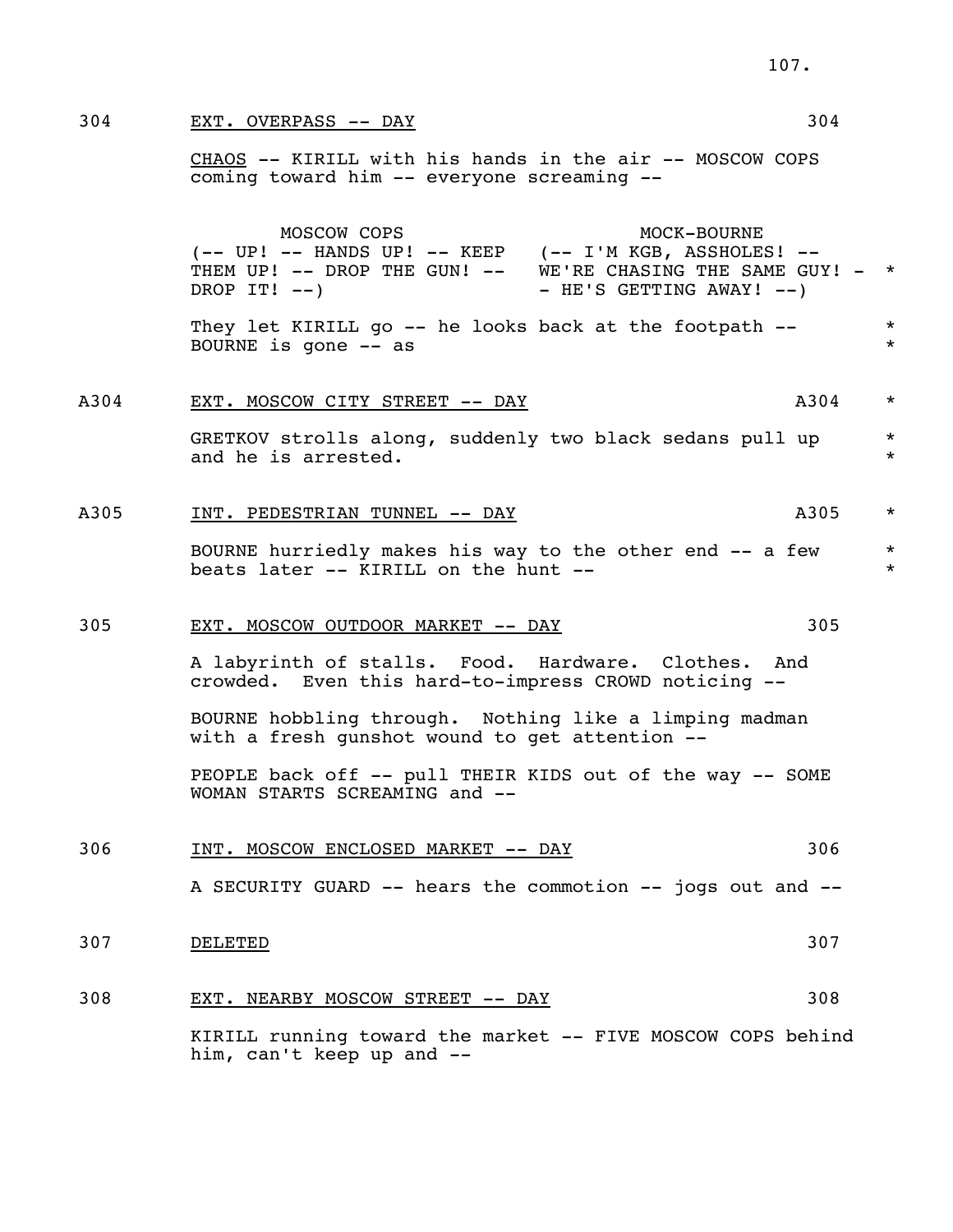108. 309 INT. MOSCOW OUTDOOR MARKET -- DAY 309 \* THE SECURITY GUARD coming up fast behind BOURNE -- SECURITY GUARD  $(- - \text{hey!} -- \text{hey you!} -- \text{stop!} --)$  BOURNE turns. THE SECURITY GUARD right behind him and -- BOURNE -- no warning -- his good arm -- SMASH!!! -- right into THE SECURITY GUARD'S FACE and -- BOURNE takes HIS PISTOL and -- THE CROWD -- they jump -- holy shit! 310 INT. MOSCOW ENCLOSED MARKET -- DAY 310 Crazy -- KIRILL sprinting through -- where did Bourne go? -- 311 INT. MOSCOW OUTDOOR MARKET -- DAY 311 \* BOURNE back on the march, except now he's shopping! -- Grabbing -- A BUNDLE OF TUBE SOCKS and -- 312 INT. MOSCOW OUTDOOR MARKET -- DAY 312 \* KIRILL sprinting out toward the stalls and -- 313-314 DELETED 313-314 315 INT. MOSCOW OUTDOOR MARKET -- DAY 315 \* BOURNE -- THERE! -- A ROLL OF DUCT TAPE and -- -- A BOTTLE OF VODKA and -- 316 INT. MOSCOW OUTDOOR MARKET -- DAY 316 \*

KIRILL fighting his way through THE FLEEING CROWD --

317 believed by the set of the set of the set of the set of the set of the set of the set of the set of the set of the set of the set of the set of the set of the set of the set of the set of the set of the set of the set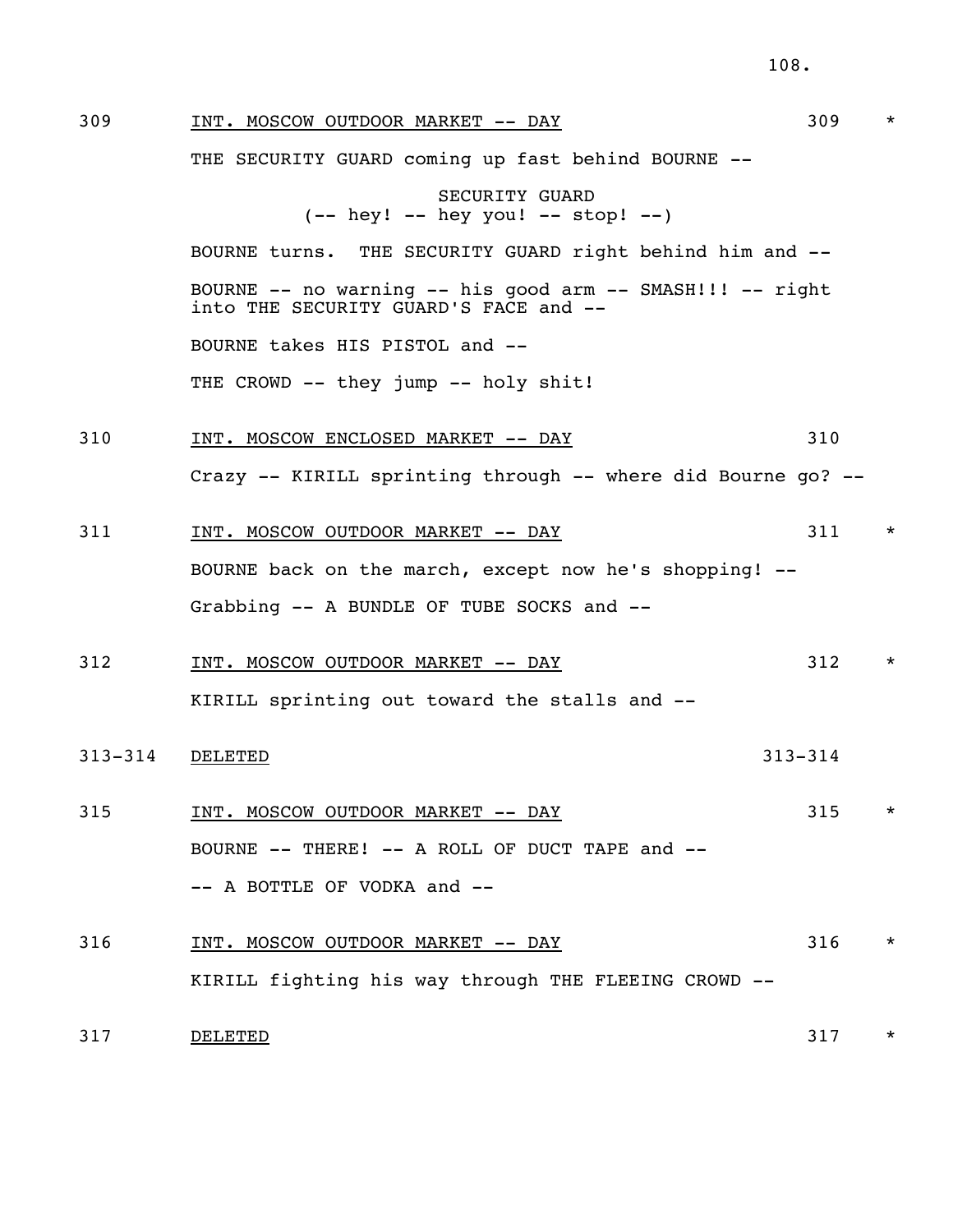|             | 318 pt 1<br>318 pt 1 EXT. MOSCOW OUTDOOR MARKET -- DAY                                                                                                                                | $\star$                       |
|-------------|---------------------------------------------------------------------------------------------------------------------------------------------------------------------------------------|-------------------------------|
|             | BOURNE -- leaving the market -- taking a swig of VODKA and $--$ *                                                                                                                     |                               |
|             | Continues -- knows there are TWO NEW COPS on his ass.                                                                                                                                 | $\star$                       |
|             | 318 pt 2<br>318 pt 2 EXT. MARKET PARKING LOT -- DAY                                                                                                                                   | $\star$                       |
|             | Another CAB STAND. CABBIE by a YELLOW CAB, looks up to see<br>$- -$                                                                                                                   | $\star$<br>$\star$            |
|             | BOURNE -- coming toward him -- and also --                                                                                                                                            | $\star$                       |
|             | The TWO COPS. As BOURNE nears, the CABBIE shakes his head.                                                                                                                            | $\star$                       |
|             | Bourne pivots -- casually -- like he doesn't know they're<br>coming until -- HE SPITS! -- VODKA -- into one of the cop's<br>face! -- blinded as BOURNE takes him and his PARTNER out. | $\star$<br>$\star$<br>$\star$ |
|             | The CABBIE raises his hands in surrender, steps aside as<br>BOURNE takes his car --                                                                                                   | $\star$<br>$\star$            |
|             | 318 pt 3 INT./EXT. CAB -- DAY<br>318 pt 3                                                                                                                                             | $\star$                       |
|             | BOURNE IN THE YELLOW CAB -- starting THE ENGINE -- peeling<br>away! -- careening into the street and --                                                                               | $\star$<br>$\star$            |
|             | KIRILL sprinting into the parking lot, just in time to see -                                                                                                                          | $\star$<br>$\star$            |
|             | 318 pt 4<br>318 pt 4 INT. CAB -- DAY                                                                                                                                                  | $\star$                       |
|             | BOURNE concentrating away the pain -- trying to drive --                                                                                                                              | $\star$                       |
| 319         | 319<br>EXT. MARKET PARKING LOT -- DAY                                                                                                                                                 | $\star$                       |
|             | TWO LADIES ducked behind a BIG BLACK G-WAGON -- freaked out<br>as KIRILL grabs their keys and --                                                                                      | $\star$<br>$\star$            |
| $320 - 335$ | INT./EXT. MOSCOW STREETS/CARS/FACES -- DAY<br>$320 - 335$                                                                                                                             | $\star$                       |
|             | THE CAB speeding across A BOULEVARD into an older<br>neighborhood of rising narrow streets and --                                                                                     | $\star$<br>$\star$            |
|             | TWO MOSCOW POLICE CARS PULLING U-TURNS on the BOULEVARD --<br>whipping around to give chase and --                                                                                    | $^\star$<br>$\star$           |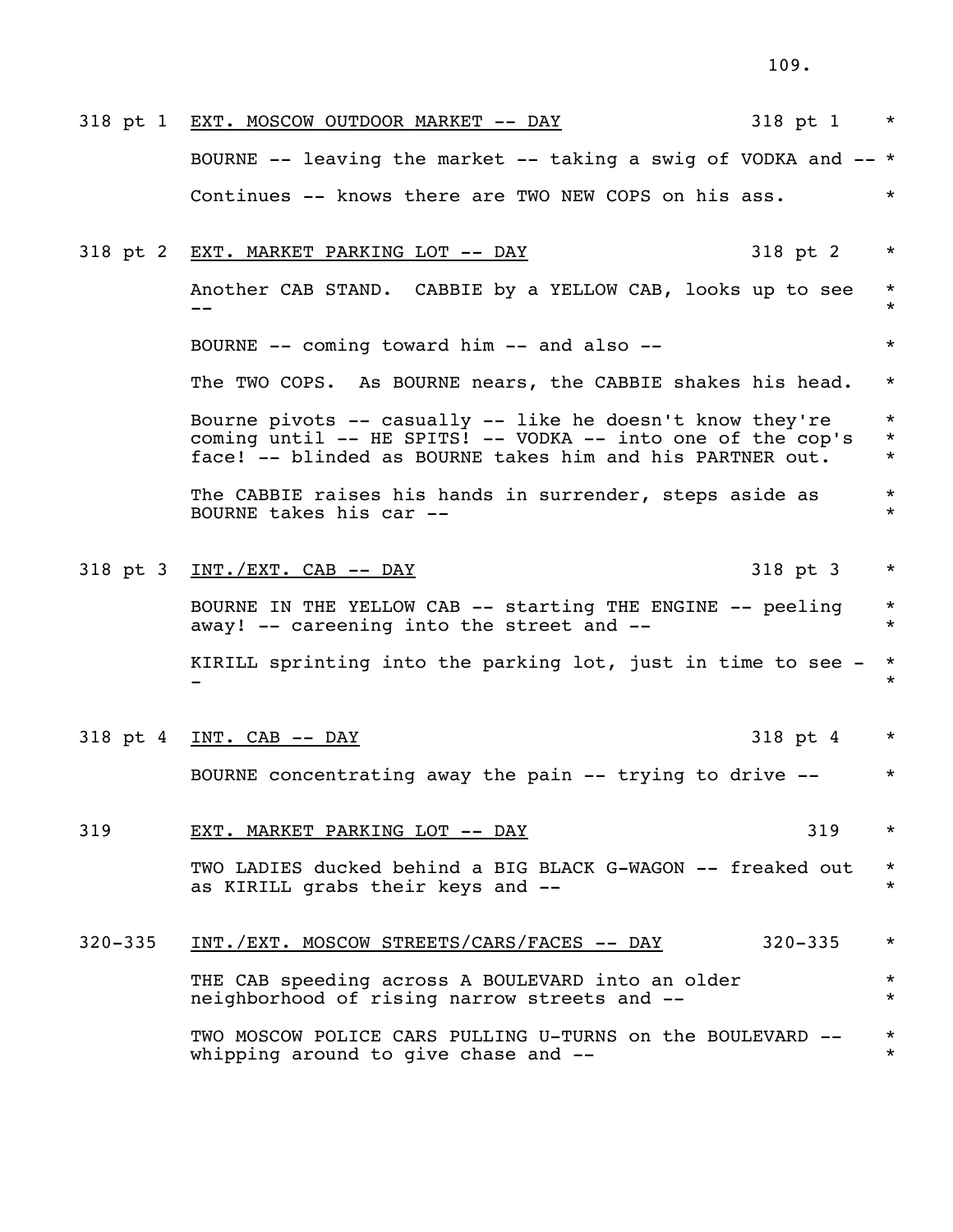| THE G-WAGON in full pursuit now and --                                                                                                                                   | $\star$                       |
|--------------------------------------------------------------------------------------------------------------------------------------------------------------------------|-------------------------------|
| BOURNE DRIVING -- up this curving little hill and --                                                                                                                     | $\star$                       |
| THE TWO MOSCOW POLICE CARS starting to climb and --                                                                                                                      | $\star$                       |
| KIRILL DRIVING and he's on the hill now --                                                                                                                               | $\star$                       |
| BOURNE -- bad hand on the wheel -- holding on -- trying to<br>find something in passenger seat -- TUBE SOCKS?                                                            | $\star$<br>$\star$            |
| THE TWO MOSCOW POLICE CARS splitting up! -- one on Bourne's<br>ass -- the other cutting hard into A SIDE STREET, flanking<br>him and $--$                                | $\star$<br>$\star$<br>$\star$ |
| BOURNE $--$ topping the hill $--$ two choices $--$ right or left?                                                                                                        | $\star$                       |
| RIGHT! $--$ No! $--$ wrong $--$ because down the hill there's A<br>POLICE CAR just about to angle in from THE SIDE-STREET and -                                          | $\star$<br>$\star$<br>$\star$ |
| BOURNE -- no choice -- FLOORING IT! --                                                                                                                                   | $\star$                       |
| THE CAB -- it's a whale -- SLAM! -- knifing the front end<br>of THE POLICE CAR and --                                                                                    | $\star$<br>$\star$            |
| THE POLICE CAR -- spun back! -- CRASHING AGAINST A BUILDING<br>ON THE CORNER and --                                                                                      | $\star$<br>$\star$            |
| KIRILL -- right behind that guy -- swerving -- onto the<br>sidewalk -- SPARKS FROM THE WALL AS HE SCRAPES! -- hanging<br>in -- skidding into a turn down the hill and -- | $\star$<br>$\star$<br>$\star$ |
| JUST MISSING THE FIRST POLICE CAR bombing right past him!                                                                                                                | $\star$                       |
| BOURNE -- in pain as he packs his shoulder wound with the<br>socks -- Ahead -- the street banks downhill to left and --                                                  | $\star$<br>$\star$            |
| THERE! -- A BOULEVARD -- wide ride -- lots of traffic and --                                                                                                             | $\star$                       |
| THE CAB rocketing into the flow and --                                                                                                                                   | $\star$                       |
| BEHIND HIM -- POLICE CAR #1 with THE G-WAGON right on his<br>ass and $--$                                                                                                | $\star$<br>$\star$            |
| BOURNE -- Wrists flicking the wheel. THE CAB screaming<br>through the slower traffic and --                                                                              | $\star$<br>$\star$            |
| KIRILL -- totally on it -- pedal down -- passenger window<br>open -- wind blowing -- he's got THE PISTOL in his hand --<br>closing the gap and --                        | $\star$<br>$\star$<br>$\star$ |
| THE BLACK G-WAGON -- blowing past POLICE CAR #1 and --                                                                                                                   | $\star$                       |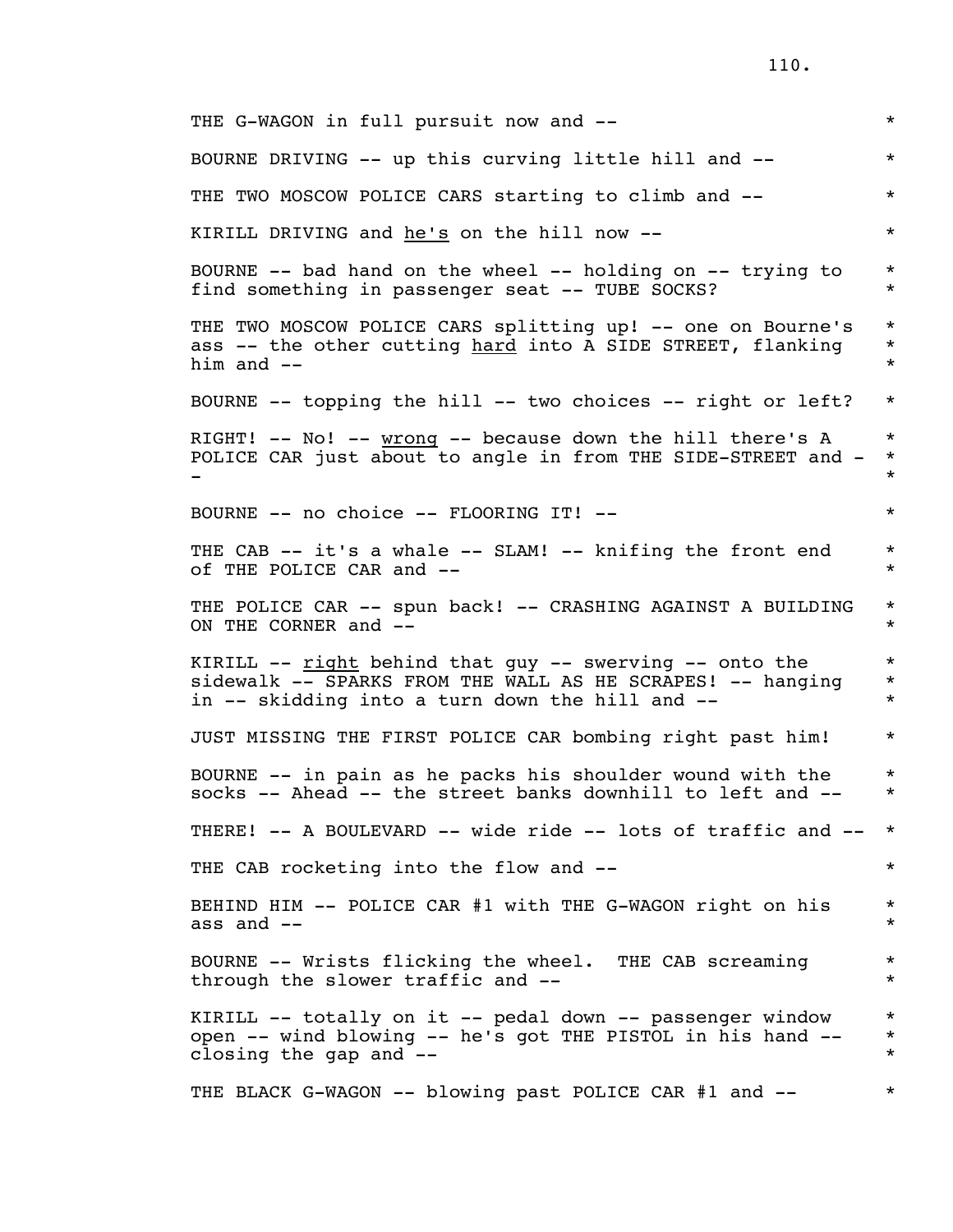BOURNE  $--$  steering  $--$  barely  $--$  as he tears a few strips of  $*$  DUCT TAPE to finish his triage -- \* BLAM! -- BLAM!! -- THE G-WAGON -- right beside him! -- \* BOURNE  $--$  reacting  $--$  what the fuck?!  $--$  that's not a cop!  $-$  \* - but no time to clock Kirill because --  $\ast$  KIRILL -- shit! -- can't keep shooting -- into the oncoming \* lanes -- swinging wide -- A TRUCK! -- swerving again and -- \* THE CAB -- wavering again -- rallying and --  $*$ UP AHEAD -- THE BOULEVARD opens into THE RIVER BELTWAY --  $*$ big -- wide -- fast -- KREMLIN in the BG and --  $*$ FOUR NEW POLICE CARS screaming down from RED SQUARE and --  $*$ BOURNE skidding onto THE BELTWAY -- looking for room --  $*$ -- Finding it -- open road --  $*$ KIRILL back in the hunt and  $-$ THE RIVER BELTWAY -- CAB SCREAMING PAST -- then ONE -- TWO - \* - THREE -- FOUR POLICE CARS -- now the BLACK G-WAGON and --  $*$ BOURNE -- Both hands on the wheel -- He's already forgotten \* about his shoulder --  $\qquad$  \* THE BELTWAY -- up ahead -- ANOTHER CHOICE -- right takes \* you up to the city -- left is a TRANSIT TUNNEL and --  $*$ BOURNE -- checking his rearview -- starting right and --  $*$ THE TWO LEAD POLICE CARS right on his ass and --BOURNE -- fake out -- veering left! -- last second -- into \* THE TUNNEL and  $--$ THE TWO LEAD POLICE CARS -- wrong -- and worse, trying to \* change  $--$  CRASH!!!!  $--$  SPINNING  $--$  and it's not just them  $--$  \* A THIRD POLICE CAR caught in the clutter -- Not to mention \* the COMMUTERS -- CRASH!!! The Police are out of the race.  $*$ KIRILL  $--$  not fooled  $--$  threading the needle  $--$  through the  $*$ carnage and into --  $*$ 

336–337 <u>DELETED</u> 336–337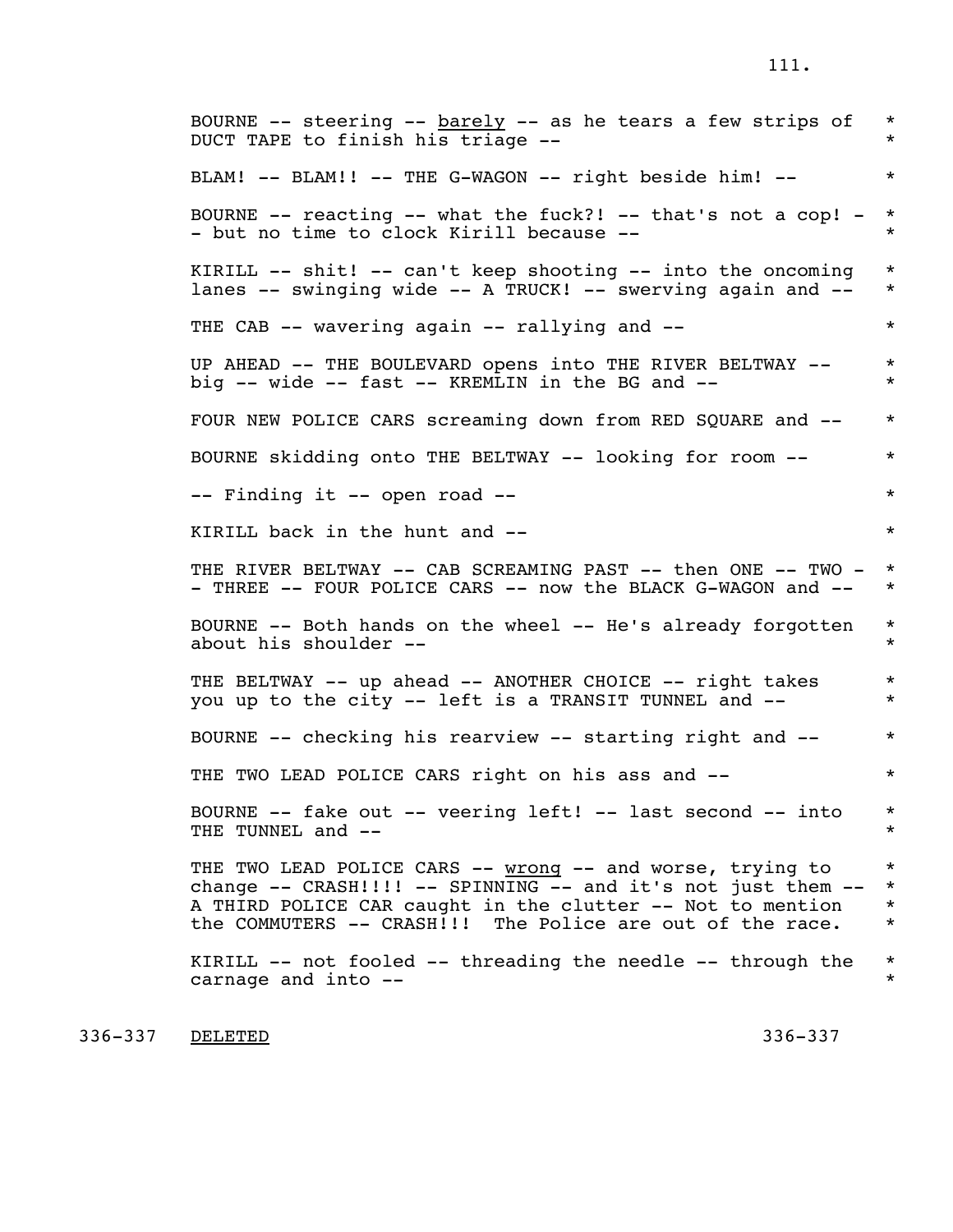## 338 INT. THE TUNNEL  $--$  DAY 338 338

FOUR LANES  $--$  two way  $--$  and long  $--$  there's  $--$  \* THE CAB -- squibbing past SLOWER CARS and -- KIRILL on him -- move for move -- follow the leader and -- \* BOURNE -- checks the rearview -- he's lost them all but the \* G-WAGON -- who the hell is that? --  $*$ The Heavyweights. World Championship Belt up for grabs.  $*$  KIRILL -- gaining -- nearly pulling level. \* BOURNE -- nowhere to go -- that's never stopped him before - \* - he carves a path -- turns two lanes into three as  $*$ sparks his way through a lane split --  $*$  THE G-WAGON -- roaring after him. BOURNE -- checks the mirror -- closer -- who the Hell is that guy? -- KIRILL -- Gaining -- FIRING through his passenger window. BOURNE -- BRAKES -- TUNNEL -- As the two vehicles scrape along each other -- KIRILL -- FIRING BACK -- odd angle -- BOURNE -- ducking for meager cover as bullets stitch through the roof -- TUNNEL -- The G-WAGON crushes the CAB against the wall - sparks showering the windshield -- finally -- THE CAB -- shoots ahead -- KIRILL -- in a controlled fury -- THE SUV -- jerking hard and right into the rear of the CAB -- BOURNE -- trying to keep control -- spots a MAINTENANCE TRUCK up ahead -- KIRILL -- banging away as his quarry straightens -- MAINTENANCE TRUCK -- looming --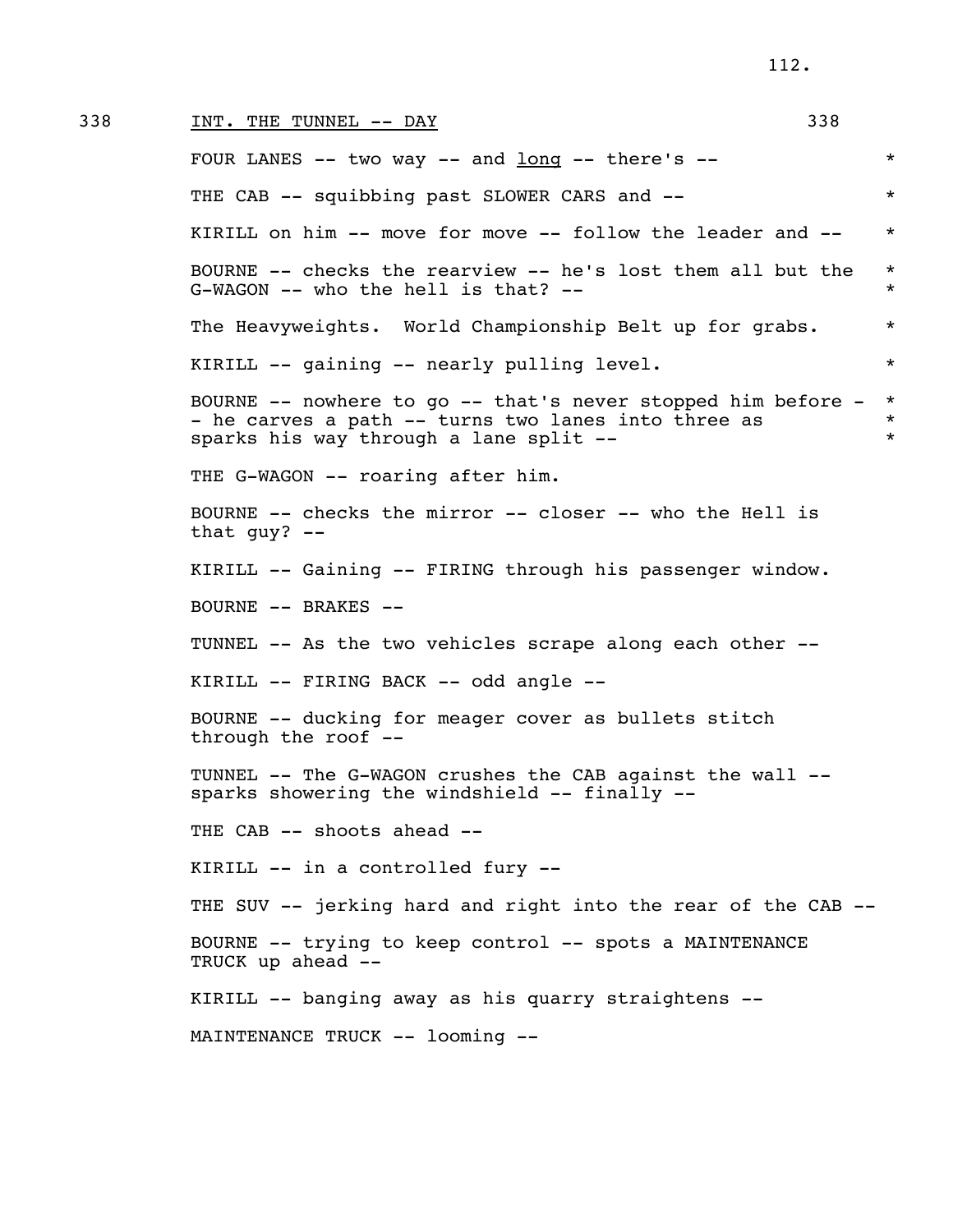BOURNE -- a hard left -- TUNNEL -- the CAB wrapping around the front of the SUV -- WHAM! -- pushing it to the right -- the cab continues -- SPINNING around the G-WAGON -- DETAILS -- front bumpers locking on rear fenders as -- TUNNEL -- The G-WAGON hurtling forward -- the CAB ass end first -- locked together -- KIRILL -- firing into the CAB -- really unloading now -- BOURNE -- down on the floor -- a tornado overhead -- KIRILL -- slaps in a new clip -- intense -- BOURNE -- gun against his door -- just below the window  $*$ knob -- WHUMP-WHUMP-WHUMP -- SUV TIRE -- shredding. \* KIRILL  $--$  fights the wheel  $--$ ANOTHER TRUCK -- looming large --  $*$  BOURNE -- looking between the seats out the rear window -- \* a LANE DIVIDING PILLAR ahead -- \* CAB  $--$  as BOURNE sits up  $--$  jerks the wheel to the right  $--$  \* TUNNEL -- the cars unlock -- spin away from each other --  $*$ KIRILL -- focused -- taking deadly aim --BOURNE -- staring back at him -- calm -- "I know something \* you don't know." KIRILL -- frowns -- \* THE TRUCK -- swerves to reveal the PILLAR to Kirill's POV -- \* KIRILL -- eyes go wide -- \* WHALLOP! -- steel vs. concrete -- concrete victorious -- a \* bone compressing, truly horrendous impact! \* BOURNE -- whipping the wheel --  $*$ CAB  $-$  spinning to a stop out of harm's way  $-$  door opening  $*$ -- \*

113.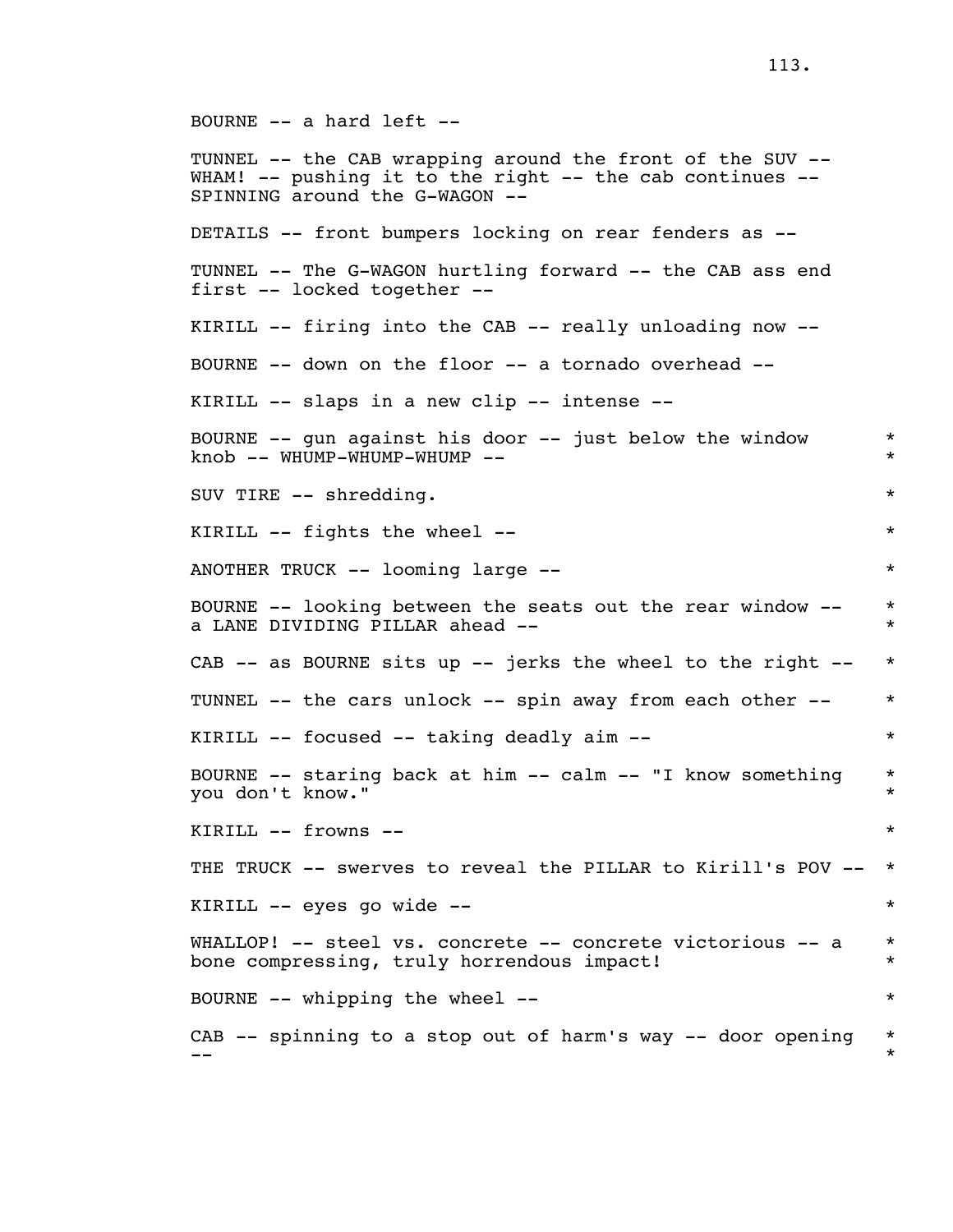| 339     | INT. TUNNEL -- DAY                                                                                                       | 339         |                    |  |
|---------|--------------------------------------------------------------------------------------------------------------------------|-------------|--------------------|--|
|         | Gun ready -- BOURNE heads over.                                                                                          |             |                    |  |
|         | Ahead -- Spam in a can. BOURNE crouches down -- looks in.                                                                |             |                    |  |
|         | KIRILL -- bloody, beat-to-crap -- barely alive -- but --<br>trapped -- entombed alive by the metal crushed around him -- |             |                    |  |
|         | BOURNE -- watches. Not here to help.                                                                                     |             |                    |  |
|         | KIRILL -- looks over -- calms a moment as the two men<br>consider each other --                                          |             |                    |  |
|         | BOURNE looks at him long and hard.                                                                                       |             |                    |  |
|         | Kirill dies.                                                                                                             |             |                    |  |
|         | And BOURNE stands -- and just walks away --                                                                              |             |                    |  |
| 340–350 | DELETED                                                                                                                  | $340 - 350$ | $\star$            |  |
| A351    | EXT. MOSCOW AIRPORT TARMAC -- DAY                                                                                        | A351        | $\star$            |  |
|         | Snow swirls. PAMELA disembarks from the G-5 (or US<br>military plane). She is met by RUSSIAN OFFICIALS.                  |             | $\star$<br>$\star$ |  |
| 351     | EXT. MOSCOW HOUSING PROJECT -- TWILIGHT                                                                                  | 351         |                    |  |
|         | Huge, awful Soviet-era housing towers fill the horizon.                                                                  |             |                    |  |
|         | A CITY BUS grinds to a stop. PEOPLE trundle off. Working<br>people at the end of their day. Tired. Cold.                 |             |                    |  |
|         | THE CAMERA FOLLOWS                                                                                                       |             |                    |  |
|         | A GIRL. Trudging a man-made wasteland. Twenty. A proud<br>little waif. Sad eyes. Home from some job. IRENA.              |             |                    |  |
|         |                                                                                                                          |             |                    |  |

# 352 EXT./INT. PROJECT BUILDING ENTRANCE -- EVENING 352

 Grimmer up close. Rusted steel mesh over the windows. DRUNK TEENAGERS. A haze of cigarette smoke.

IRENA pushing through. Doesn't want to talk to anyone --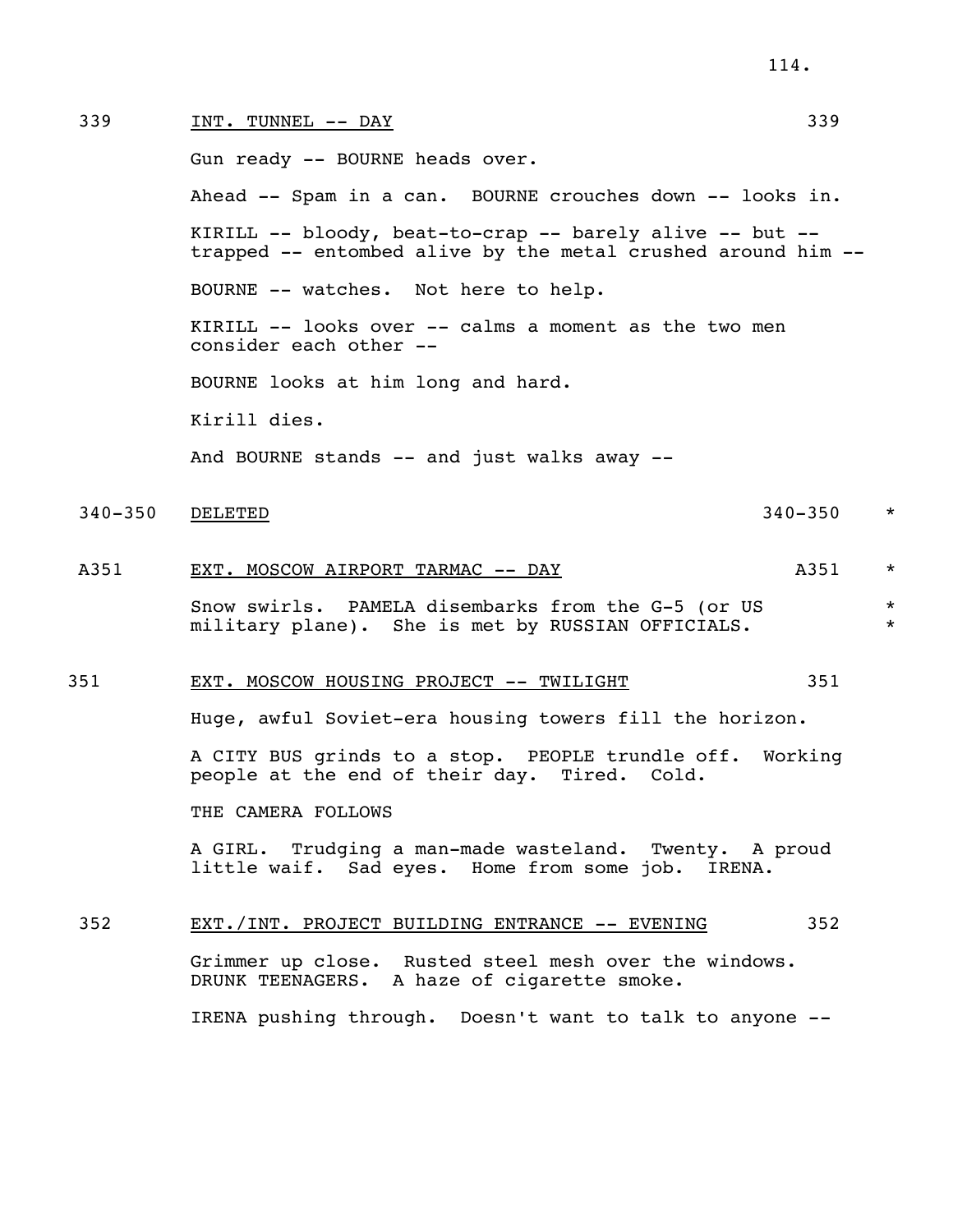# 353 INT. PROJECT BUILDING STAIRWELL -- EVENING 353

IRENA climbing. A JUNKIE here. Flickering light there.

#### 354 INT. SIXTH FLOOR HALLWAY -- EVENING 354

 IRENA -- her key at the door. Domestic disturbance playing across the hall. She opens up and --

## 355 INT. IRENA'S APARTMENT -- EVENING 355

It's dark. And she's barely through the door when --

IRENA jumps -- chokes back a CRY --

 BOURNE is standing there -- propped there actually - behind her -- gun in hand -- motioning for her to be quiet --

> BOURNE (his shabby Russian) (Quiet. Silence. Okay?)

 IRENA nods. Scared. Gun in hand, BOURNE pushes the door the last few inches so it's fully closed.

> IRENA (I have no money. No drugs. Is that what you want?)

 And now she can really see him. He's a disaster. Shivering. Bloody. Eyes more hollow than hers are.

> BOURNE Sit. Can you... (trying to conjure the Russian--) (The chair. Have the chair.)

 IRENA (accented) I speak English.

BOURNE staring at her. Nods. Gestures for her to sit.

BOURNE

Please...

So she does. And here they are.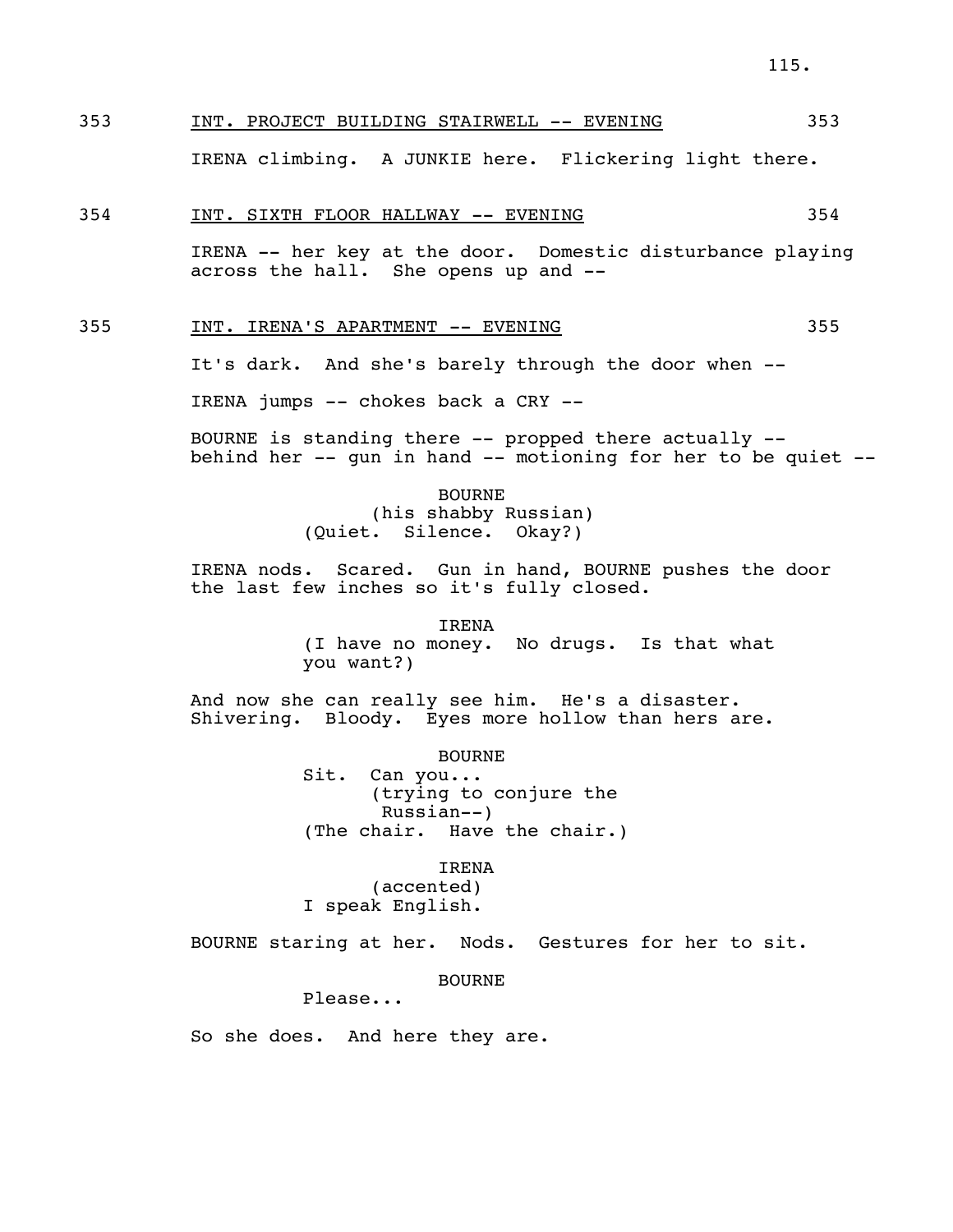BOURNE (CONT'D) (cont'd) Of all the people in the world, you're the only one I have anything to offer. (hesitating) That's why I came here.

# IRENA

 (she's terrified) Okay.

 He's got something beside him. Something he's taken off the wall. IT'S THE PHOTOGRAPH. The Neski family. Same as the one that was in the Hotel Brecker. Mom, Dad and Irena, arms around each other, in front of the house. Before it was abandoned. Happy. Smiling. Perfect.

#### BOURNE

 It's nice. (a beat) Does this picture mean anything to you?  $*$  (no answer) \* Hmm? \*

# IRENA

It's nothing. It's just a picture.

 BOURNE No. It's because you don't know how they died.

# IRENA

(he couldn't understand)

No, I do. \*

 A change in BOURNE as he studies her, measures her. Some moment of truth is here. IRENA braces, unsure.

BOURNE

 I would want to know. (beat) I would want to know that my mother didn't kill my father. I would want to know that she didn't kill herself.

# IRENA

What?

 She really looks at him now. Fear overwhelmed by curiosity.

> BOURNE I would grow up thinking that they didn't love me if they just left me like that.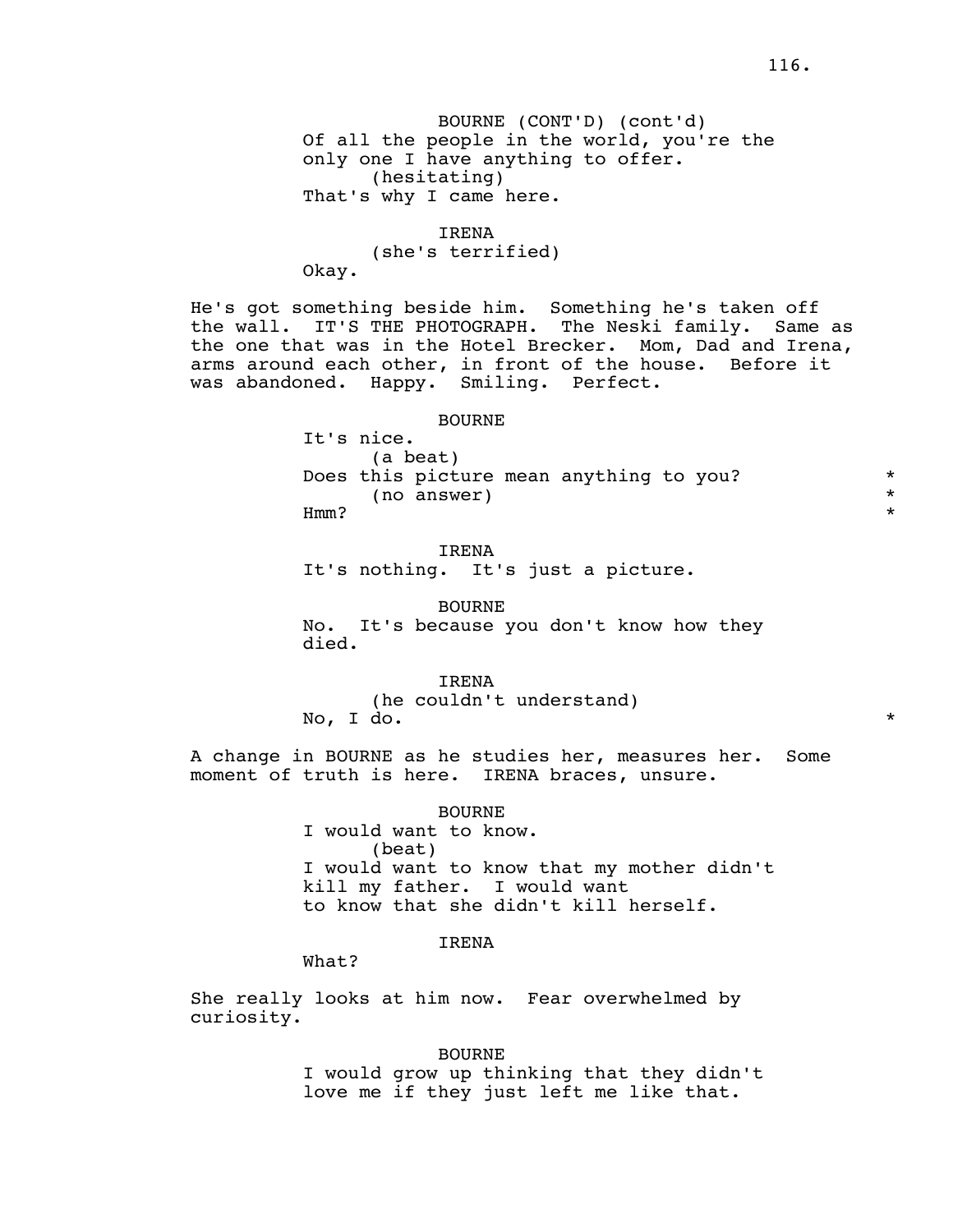BOURNE (CONT'D) (cont'd) It changes things. That knowledge. Doesn't it?

#### IRENA

 (wary) Yes...

 BOURNE That's not what happened to your parents.

# IRENA

Then what?

#### BOURNE

I killed them.

Body blows, but he has her attention. She wipes a tear.

 BOURNE (CONT'D) \* It was my job. My first time. Your father was supposed to be alone. But then your mother, she came out of nowhere... (a little shrug) I had to change my plan. (beat) You understand me? (does she?) You don't have to live like that anymore. Thinking that.

 IRENA You killed them.

BOURNE nods, that's right.

#### BOURNE

 They loved you. (beat) And I killed them.

# IRENA \*

 How...how can...how can you be here and \* say this?  $*$ 

# BOURNE \*

I don't want you to forgive me. \* \*

 She stands suddenly. Stands because if she doesn't she'll burst into tears. Because she knows if she starts crying she won't be able to make sense of this.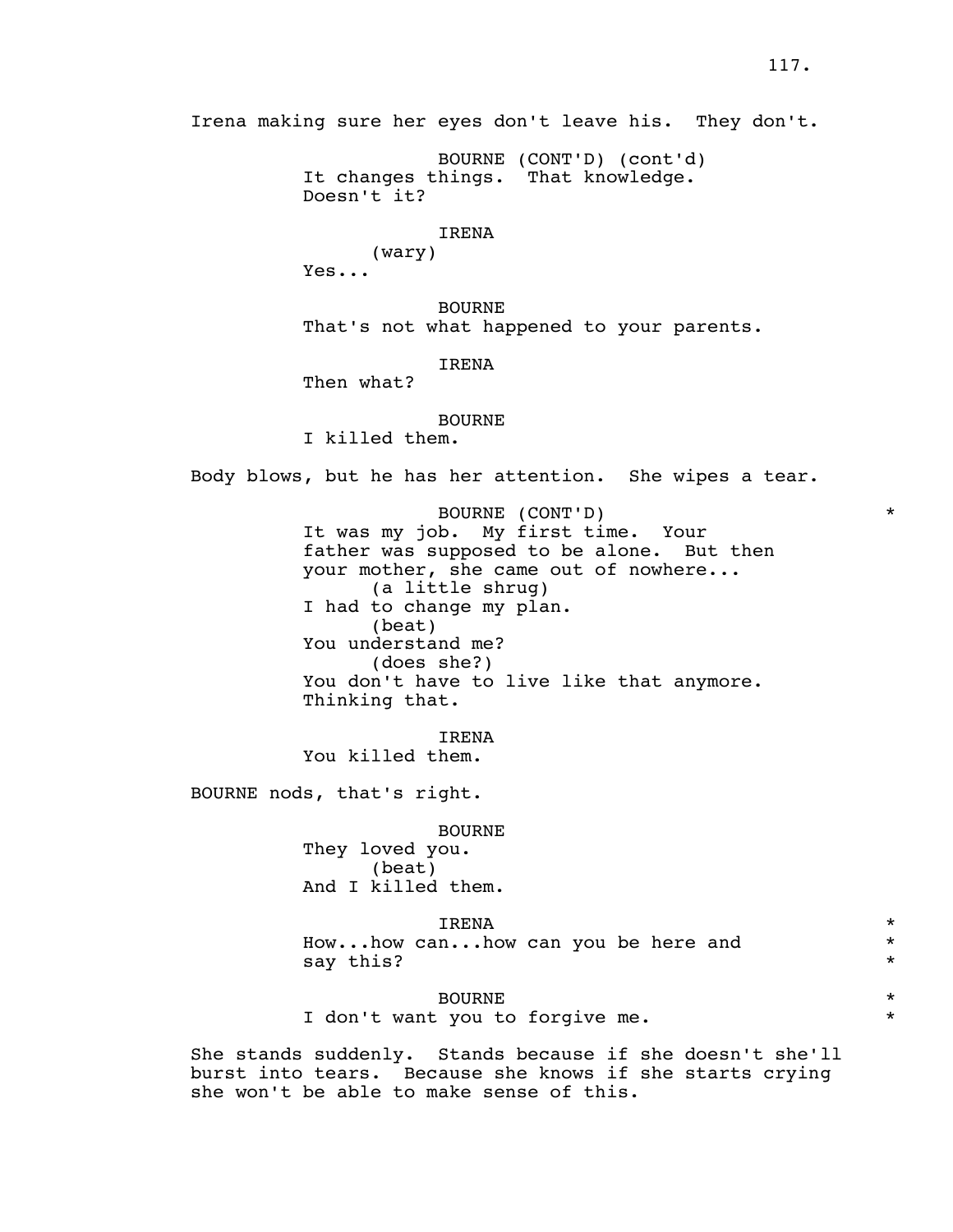IRENA

For who? (he doesn't answer) KILLED FOR WHO?

BOURNE pushes himself to his feet. A real effort.

 BOURNE It doesn't matter. Your life is hard enough.

 IRENA You're a liar.

 BOURNE You know I'm not.

IRENA

YOU'RE A LIAR!

#### BOURNE

Look at me.

There they are. Two people standing in a room. Squared off.

And now she starts crying. Really crying.

And he's taking it.

 IRENA I should kill you...if it's true you should die...I should kill you now!

 BOURNE I can't let you do that either. \* \*

 IRENA Because you're afraid!

## BOURNE

No.

 (starting for the door) Because you don't want to know how it feels.

 She hesitates. Stunned. He's leaving. He's opening the \* door.

|                   | BOURNE (CONT'D) |  |
|-------------------|-----------------|--|
| I have to go now. |                 |  |

 IRENA \* Is this really happening?  $*$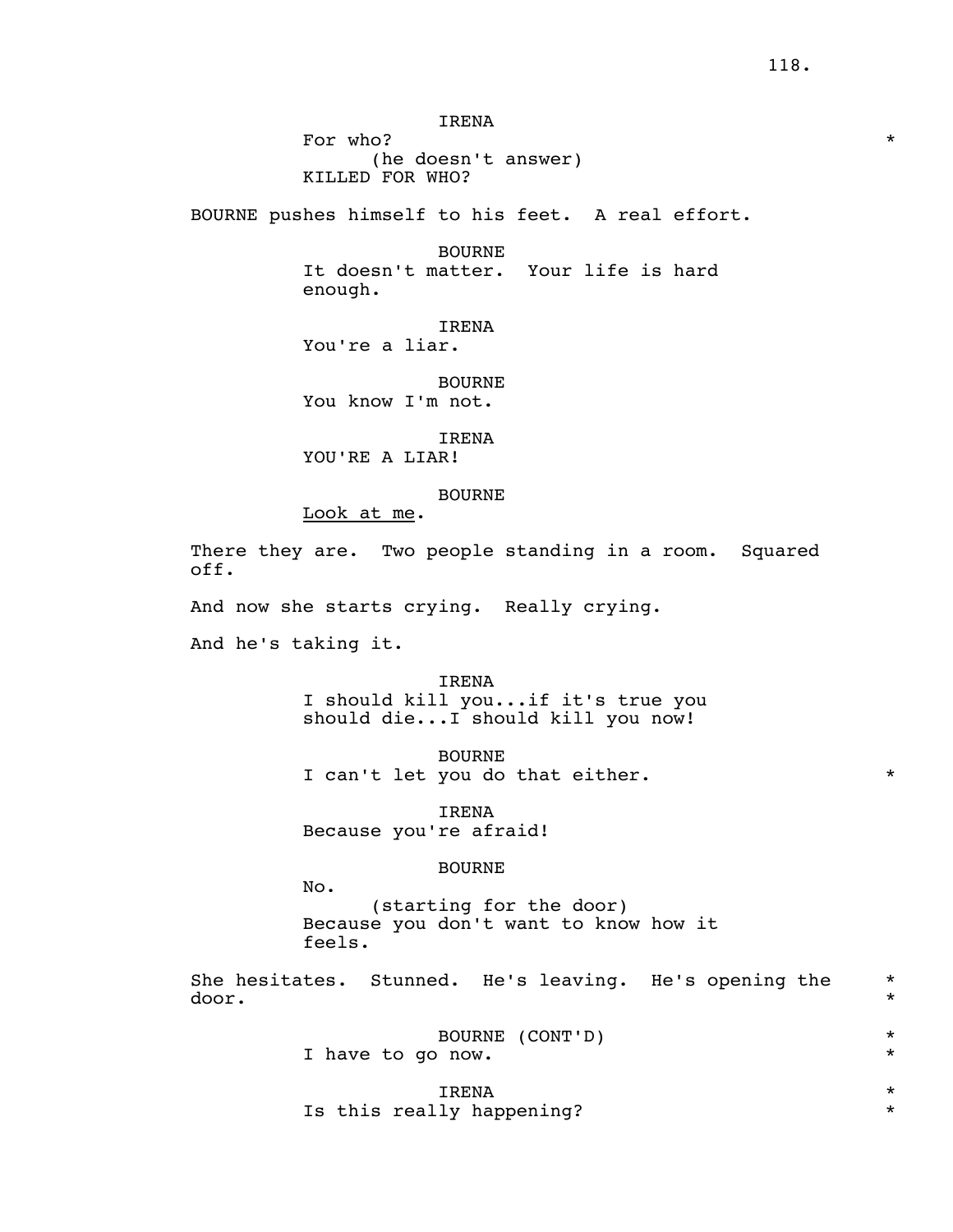# BOURNE \* (empty) I'm sorry. And she sags. Back into the chair, as --  $*$ THE CAMERA FINDS  $\qquad$ THE PHOTOGRAPH on the table. The sound of the door  $*$  closing and Irena crying, as -- \* 356 EXT. HOUSING PROJECT PLAYGROUND -- DAY 356 BOURNE trudging along. Across the snow. He's done it. And he really can't take another step. There's a bench. He sits down. Out of gas. He just might die here. We slowly tilt up to the multi- \* colored Moscow tenements. \* FADE OUT:  $\star$ 357 INT. HOSPITAL ROOM -- DAY 357 BOURNE waking up -- sitting up -- where is he? -- trying to get his bearings -- but it's so bright -- white walls - sheets -- SUNSHINE through clean windows and -- PAMELA (OS) Hello, David. \* There she is. Standing at the foot of his bed. BOURNE Where am I? PAMELA Ramstein Air Base, Germany. \* (smiles) Before the wall fell you would have woken up in a Russian prison hospital. He looks around -- tries to move -- hammered by pain. BOURNE Oh, shit... PAMELA  $\text{Careful...}$  \*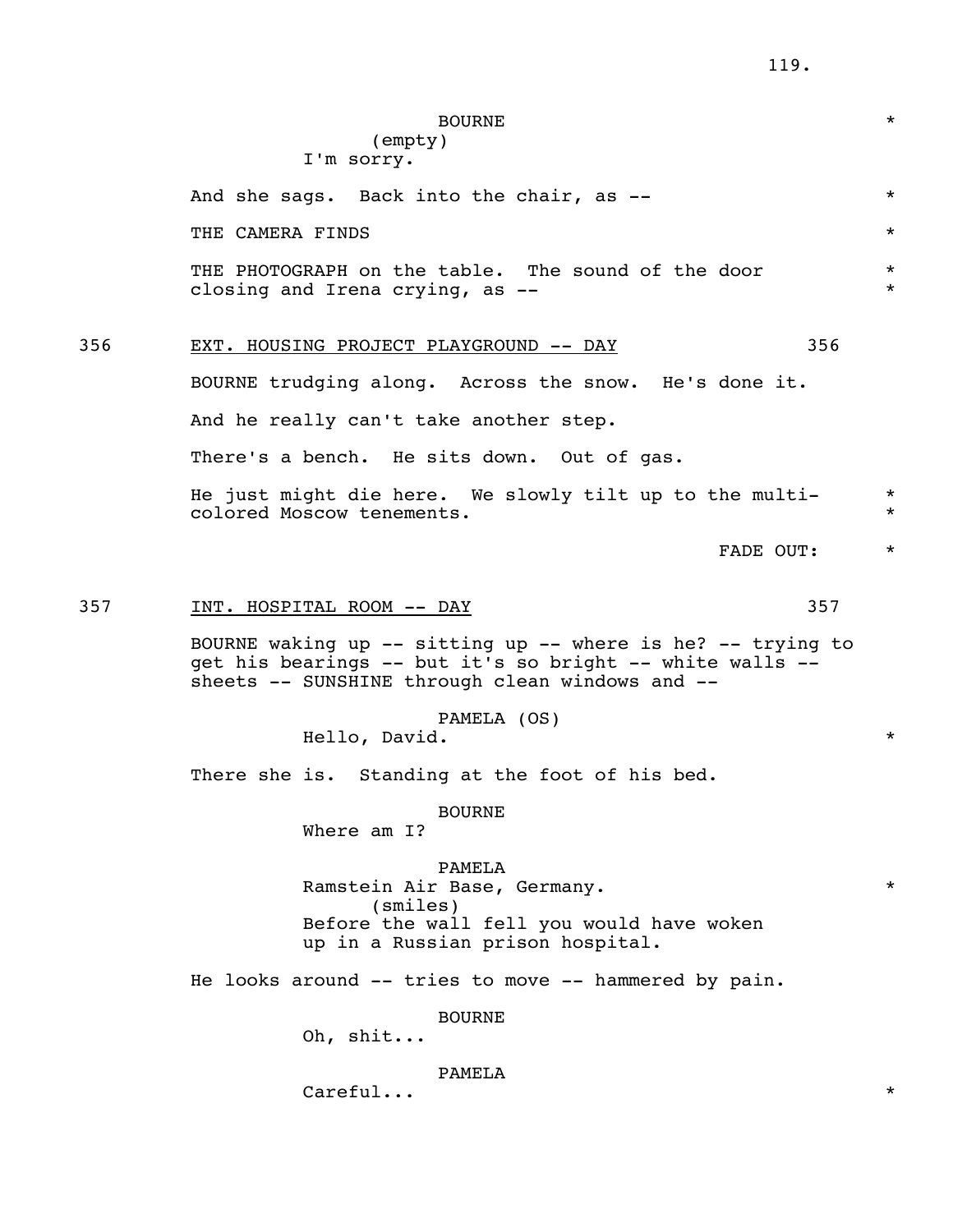Long moment. He's taking it in. Trying to.

BOURNE

Why am I alive?

# PAMELA

## Are you disappointed?

They study each other a beat.

## BOURNE I know who you are.

PAMELA nods. Very calm here. No sudden movements.

 PAMELA Thank you for your gift. I'm sorry about Marie. \*

| <b>BOURNE</b><br>What's that? |            |
|-------------------------------|------------|
| PAMELA                        | $^{\star}$ |

|         | Do you think you can read? Are you well |  |
|---------|-----------------------------------------|--|
| enough? |                                         |  |

 She has a folder. A PHOTOGRAPH -- Bourne's face -- stapled to the cover.

> PAMELA (CONT'D) \* It's all in here. Treadstone. A summary of your life. All of it.

He waves it off.

 BOURNE Don't need it. I remember everything.

 PAMELA (smiles again) Sounds like a threat.

 BOURNE You didn't answer my question.

 PAMELA Why you're alive? (beat) You're alive because you're special. Because she kept you alive. (she smiles) Because we want you back on our side.

BOURNE silent. But hearing it. PAMELA leaves the file.